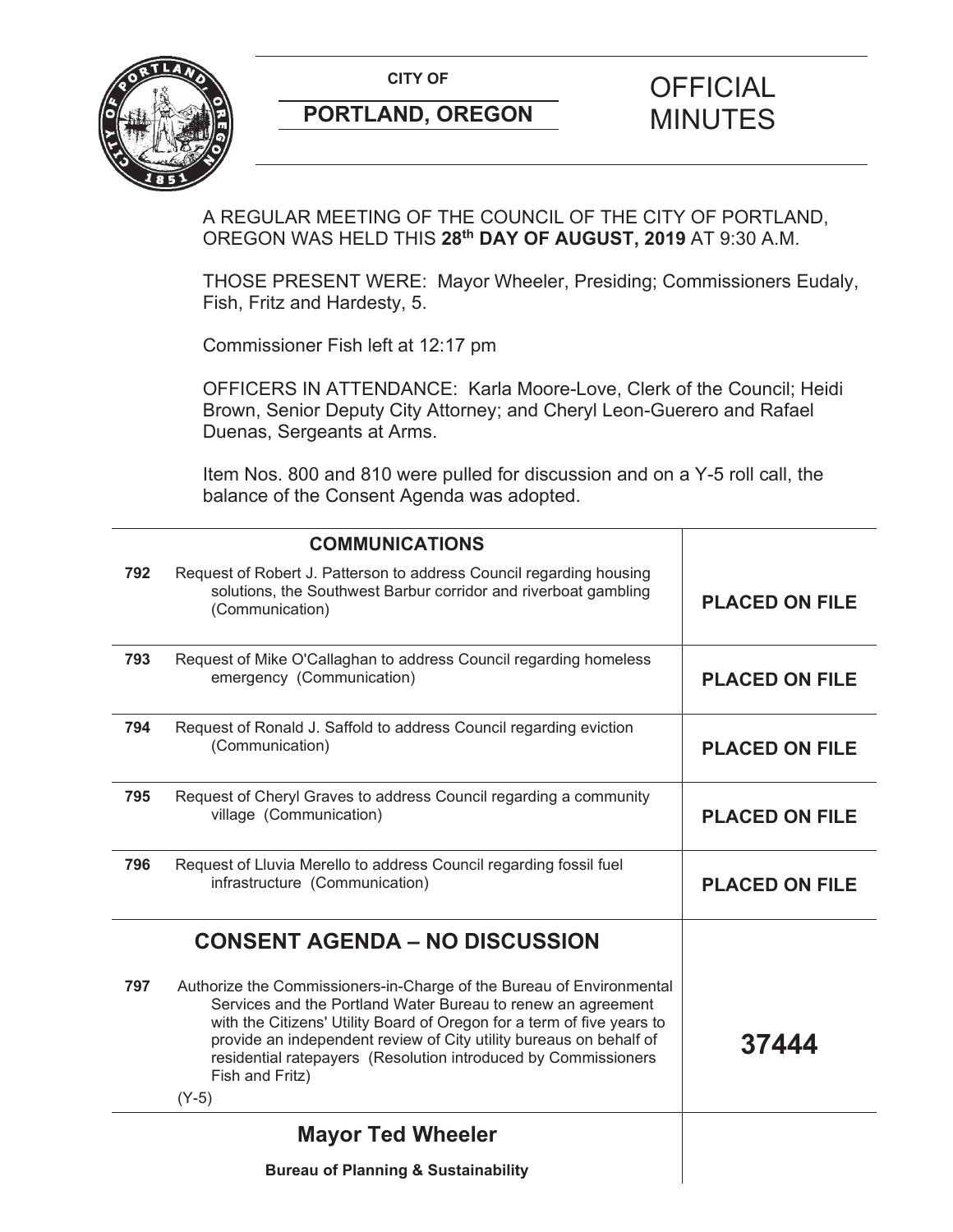|        | August 28-29, 2019                                                                                                                                                                                                                                                                                                                                                                 |                                                                              |
|--------|------------------------------------------------------------------------------------------------------------------------------------------------------------------------------------------------------------------------------------------------------------------------------------------------------------------------------------------------------------------------------------|------------------------------------------------------------------------------|
| 798    | Authorize the Bureau of Planning and Sustainability to contract with<br>Neighborhoods West-Northwest Review Board and Southeast<br>Uplift Neighborhood Program, Inc. for community groups to<br>perform Community Collection Events for FY 2019-20 at a total<br>cost of \$15,205 (Ordinance)                                                                                      | <b>PASSED TO</b><br><b>SECOND READING</b><br>SEPTEMBER 4, 2019<br>AT 9:30 AM |
|        | <b>Office of Management and Finance</b>                                                                                                                                                                                                                                                                                                                                            |                                                                              |
| *799   | Amend contract with Convergence Architecture to provide additional<br>architect/engineer services for the 1900 Building Restroom<br>Upgrade Project in the amount of \$15,375 (Ordinance; amend<br>Contract No. 30005465)                                                                                                                                                          | 189664                                                                       |
|        | $(Y-5)$                                                                                                                                                                                                                                                                                                                                                                            |                                                                              |
| 800    | Authorize charitable organizations eligible to participate in the City's<br>2020 Charitable Campaign and authorize exemptions for charities<br>not meeting the 25% overhead cost cap requirement (Ordinance)<br>Motion to remove the emergency clause: Moved by Fish and                                                                                                           | <b>PASSED TO</b><br><b>SECOND READING</b>                                    |
|        | seconded by Hardesty. (Y-5)<br>Motion to add the Sexual & Gender Minority Youth Resource<br>Center (SMYRC) to the list of approved organizations. Moved<br>by Wheeler and seconded by Eudaly. (Y-5)                                                                                                                                                                                | <b>AS AMENDED</b><br><b>SEPTEMBER 4, 2019</b><br>AT 9:30 AM                  |
|        |                                                                                                                                                                                                                                                                                                                                                                                    |                                                                              |
| $*801$ | Pay property damage claim of Travis Brake in the sum of \$8,474<br>resulting from a motor vehicle collision involving Portland Fire &<br>Rescue (Ordinance)                                                                                                                                                                                                                        | 189665                                                                       |
|        | $(Y-5)$                                                                                                                                                                                                                                                                                                                                                                            |                                                                              |
| *802   | Pay property damage claim of Mary Carr in the sum of \$10,637<br>involving the Portland Water Bureau (Ordinance)<br>$(Y-5)$                                                                                                                                                                                                                                                        | 189666                                                                       |
| $*803$ | Pay property damage claim of Amanda Denson in the sum of \$13,721<br>resulting from a motor vehicle collision involving the Portland<br>Police Bureau (Ordinance)<br>$(Y-5)$                                                                                                                                                                                                       | 189667                                                                       |
| *804   | Pay bodily injury claim of Marie Baker in the sum of \$41,209 resulting<br>from a motor vehicle collision involving the Portland Bureau of<br>Transportation (Ordinance)<br>$(Y-5)$                                                                                                                                                                                                | 189668                                                                       |
| 805    | Create a new represented classification of Facilities Worker and                                                                                                                                                                                                                                                                                                                   |                                                                              |
|        | establish an interim compensation rate for this classification<br>(Ordinance)                                                                                                                                                                                                                                                                                                      | <b>PASSED TO</b><br><b>SECOND READING</b><br>SEPTEMBER 4, 2019<br>AT 9:30 AM |
|        | <b>Commissioner Chloe Eudaly</b>                                                                                                                                                                                                                                                                                                                                                   |                                                                              |
|        | <b>Bureau of Transportation</b>                                                                                                                                                                                                                                                                                                                                                    |                                                                              |
| $*806$ | Accept a grant in the amount of \$2 million from Prosper Portland to<br>construct street, sidewalk and stormwater improvements to NE<br>Couch St from NE 97th Ave to NE 99th Ave and to NE Davis St<br>from NE 97th Ave to NE 100th Ave and authorize the Director of<br>the Portland Bureau of Transportation to execute an<br>Intergovernmental Agreement (Ordinance)<br>$(Y-5)$ | 189669                                                                       |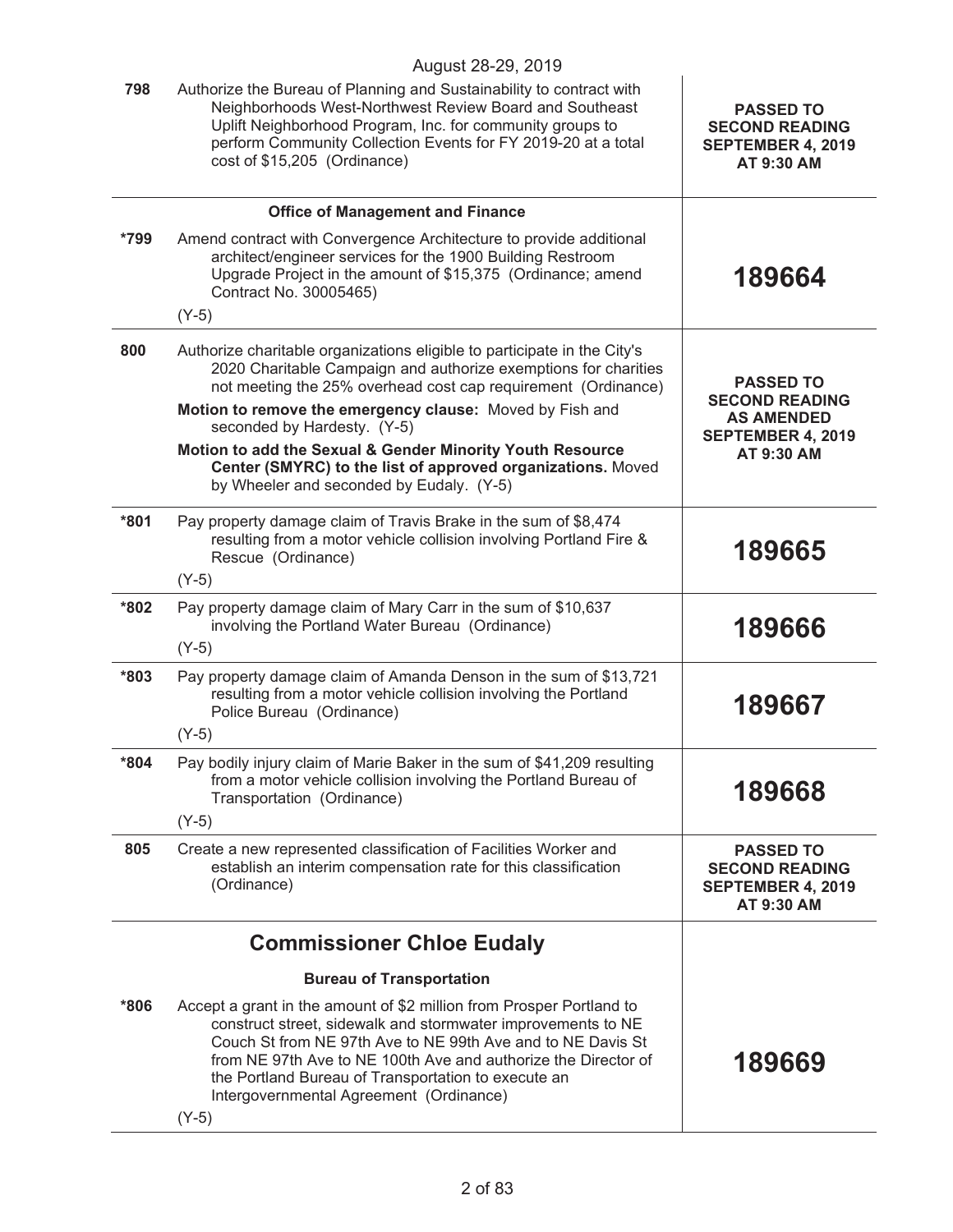|         | August 28-29, 2019                                                                                                                                                                                                                                                                                                                                |                                                                                            |
|---------|---------------------------------------------------------------------------------------------------------------------------------------------------------------------------------------------------------------------------------------------------------------------------------------------------------------------------------------------------|--------------------------------------------------------------------------------------------|
| *807    | Amend Intergovernmental Agreement with the Oregon Department of<br>Transportation for the East Portland Active Transportation to<br>Transit Project to update scope, schedule and budget information,<br>state and local agency grant responsibilities and staff contact<br>information (Ordinance; amend Contract No. 30003175)                  | 189670                                                                                     |
|         | $(Y-5)$                                                                                                                                                                                                                                                                                                                                           |                                                                                            |
| $*808*$ | Accept a grant in the amount of \$80,000 from Metro, authorize<br>Intergovernmental Agreement for Regional Travel Options Safe<br>Routes to School program in Parkrose School District, and<br>appropriate \$27,000 in FY 2019-20 (Ordinance)<br>$(Y-5)$                                                                                          | 189671                                                                                     |
| *809    | Accept grant in the amount of \$945,000, authorize an<br>Intergovernmental Agreement with Metro to provide more travel<br>options, increase use of active transportation options and decrease<br>vehicle miles traveled through Regional Travel Options<br>programming, and appropriate \$341,667 in FY 2019-20<br>(Ordinance)<br>$(Y-5)$         | 189672                                                                                     |
|         | <b>Commissioner Nick Fish</b>                                                                                                                                                                                                                                                                                                                     |                                                                                            |
|         | <b>Parks &amp; Recreation</b>                                                                                                                                                                                                                                                                                                                     |                                                                                            |
| 810     | Extend Management Agreement with Kemper Sports Management, Inc.<br>for Heron Lakes Golf Course for an additional 24 months, increase<br>the management fee, and add fund for the management fee and<br>operating expenses for the extension period, for a new not-to-<br>exceed amount of \$7,307,912 (Ordinance; amend Contract No.<br>30006422) | <b>PASSED TO</b><br><b>SECOND READING</b><br>SEPTEMBER 4, 2019<br>AT 9:30 AM               |
|         | <b>REGULAR AGENDA</b>                                                                                                                                                                                                                                                                                                                             |                                                                                            |
|         | <b>Mayor Ted Wheeler</b>                                                                                                                                                                                                                                                                                                                          |                                                                                            |
|         | <b>Bureau of Development Services</b>                                                                                                                                                                                                                                                                                                             |                                                                                            |
| 811     | Appoint Eric Bressman and Bill Bailey to the Building Code Board of<br>Appeal for terms to expire August 27, 2022 (Report) 10 minutes<br>requested                                                                                                                                                                                                | <b>CONFIRMED</b>                                                                           |
|         | Motion to accept the report: Moved by Fish and seconded by<br>Hardesty.<br>$(Y-5)$                                                                                                                                                                                                                                                                |                                                                                            |
|         | <b>Bureau of Police</b>                                                                                                                                                                                                                                                                                                                           |                                                                                            |
| 812     | Extend Intergovernmental Agreement with Home Forward through<br>September 30, 2022 to continue to provide patrol services at the<br>New Columbia housing sites (Ordinance; amend Contract No.<br>30002975) 15 minutes requested                                                                                                                   | <b>PASSED TO</b><br><b>SECOND READING</b><br><b>SEPTEMBER 4, 2019</b><br><b>AT 9:30 AM</b> |
|         | <b>City Attorney</b>                                                                                                                                                                                                                                                                                                                              |                                                                                            |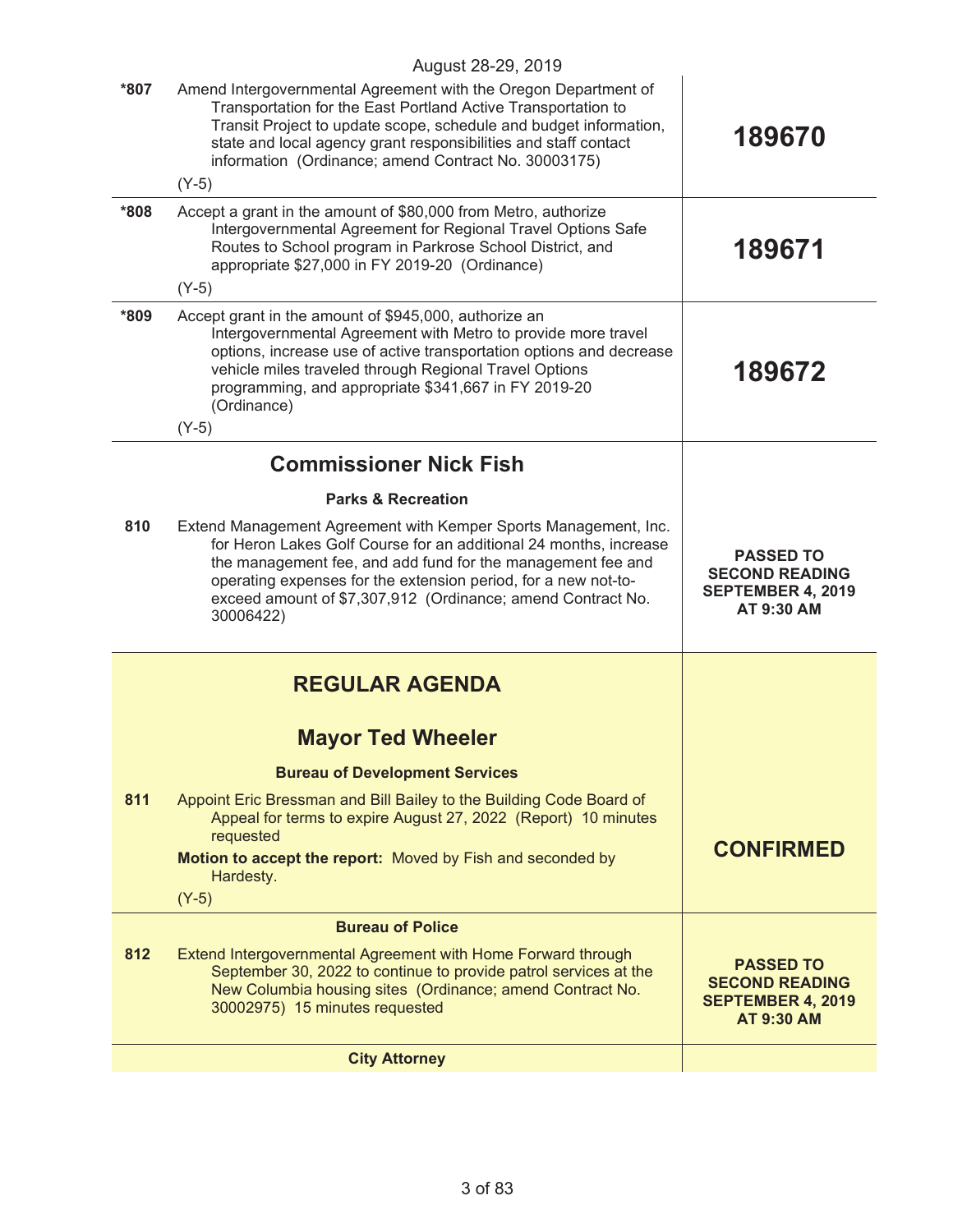|        | August 28-29, 2019                                                                                                                                                                                                                                                                                                                                                                             |                                                                                            |
|--------|------------------------------------------------------------------------------------------------------------------------------------------------------------------------------------------------------------------------------------------------------------------------------------------------------------------------------------------------------------------------------------------------|--------------------------------------------------------------------------------------------|
| $*813$ | Amend Police Review Board Code to clarify that a Citizen Review<br>Committee member will sit on the Police Review Board as an<br>additional community member in all cases that go before the Board<br>that involve use of force (Ordinance; amend Code Section<br>3.20.140) 20 minutes requested<br>$(Y-5)$                                                                                    | 189673                                                                                     |
|        | <b>Office of Community Technology</b>                                                                                                                                                                                                                                                                                                                                                          |                                                                                            |
| 814    | Revoke franchise granted to Lucid Energy, Inc. for a renewal energy<br>project in conjunction with the Water bureau for a period of 20<br>years (Second Reading Agenda 783)<br>$(Y-5)$                                                                                                                                                                                                         | 189674                                                                                     |
|        | <b>Office of Management and Finance</b>                                                                                                                                                                                                                                                                                                                                                        |                                                                                            |
| 815    | Authorize contract with Bio-Med Testing, Inc. for drug, alcohol and<br>steroid testing services for an amount not to exceed \$1,244,150<br>(Second Reading Agenda 785)<br>$(Y-5)$                                                                                                                                                                                                              | 189675                                                                                     |
|        | <b>Commissioner Chloe Eudaly</b>                                                                                                                                                                                                                                                                                                                                                               |                                                                                            |
|        | <b>Bureau of Transportation</b>                                                                                                                                                                                                                                                                                                                                                                |                                                                                            |
| $*816$ | Authorize the Bureau of Transportation to acquire certain permanent<br>and temporary rights necessary for construction of the Safer<br>Access to Bus Shelters project, through the exercise of the City's<br><b>Eminent Domain Authority (Ordinance)</b><br>$(Y-5)$                                                                                                                            | 189676                                                                                     |
|        | <b>Commissioner Amanda Fritz</b>                                                                                                                                                                                                                                                                                                                                                               |                                                                                            |
| $*817$ | Amend the Open and Accountable Elections program to clarify cap on<br>in-kind donations and reporting requirements (Ordinance; amend<br>Code Sections 2.16.040 and 2.16.140)<br>$(Y-5)$                                                                                                                                                                                                        | 189677                                                                                     |
|        | <b>Commissioner Nick Fish</b>                                                                                                                                                                                                                                                                                                                                                                  |                                                                                            |
| 818    | Amend Parks & Recreation System Development Charge to clarify the<br>eligibility of projects that expand capacity by increasing access to<br>parks and recreation experiences, and add arts capacity projects to<br>the Capital Improvement Plan to improve community access to arts<br>and culture (Ordinance; amend Code Section 17.13.110 and<br>Ordinance No. 187770) 15 minutes requested | <b>PASSED TO</b><br><b>SECOND READING</b><br><b>SEPTEMBER 4, 2019</b><br><b>AT 9:30 AM</b> |
|        | <b>Bureau of Environmental Services</b>                                                                                                                                                                                                                                                                                                                                                        |                                                                                            |
| 819    | Authorize a competitive solicitation and contract with the lowest<br>responsible bidder and provide payment for construction of the SE<br>Claybourne Street at SE 135th Avenue Sanitary Sewer Extension<br>Project No. 10873, for an estimated cost of \$3,148,000<br>(Ordinance) 10 minutes requested                                                                                         | <b>PASSED TO</b><br><b>SECOND READING</b><br><b>SEPTEMBER 4, 2019</b><br><b>AT 9:30 AM</b> |
|        | <b>Parks &amp; Recreation</b>                                                                                                                                                                                                                                                                                                                                                                  |                                                                                            |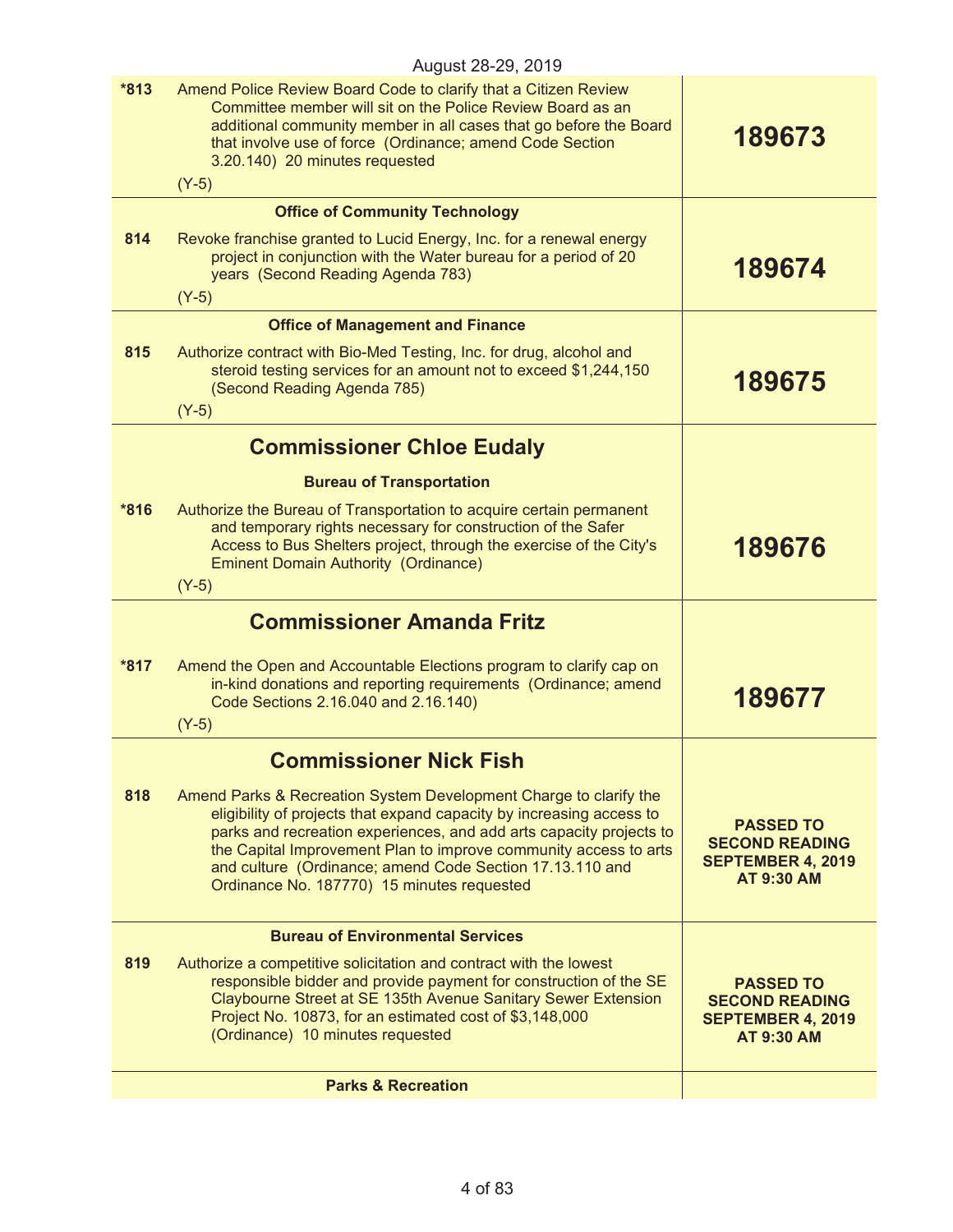| $*820$ | Authorize an Intergovernmental Agreement with Portland State<br>University Northwest Economic Research Center to provide<br>research for new revenue options for an amount not to exceed | 189678 |
|--------|------------------------------------------------------------------------------------------------------------------------------------------------------------------------------------------|--------|
|        | \$75,000 (Ordinance)                                                                                                                                                                     |        |

At 12:26 p.m., Council recessed.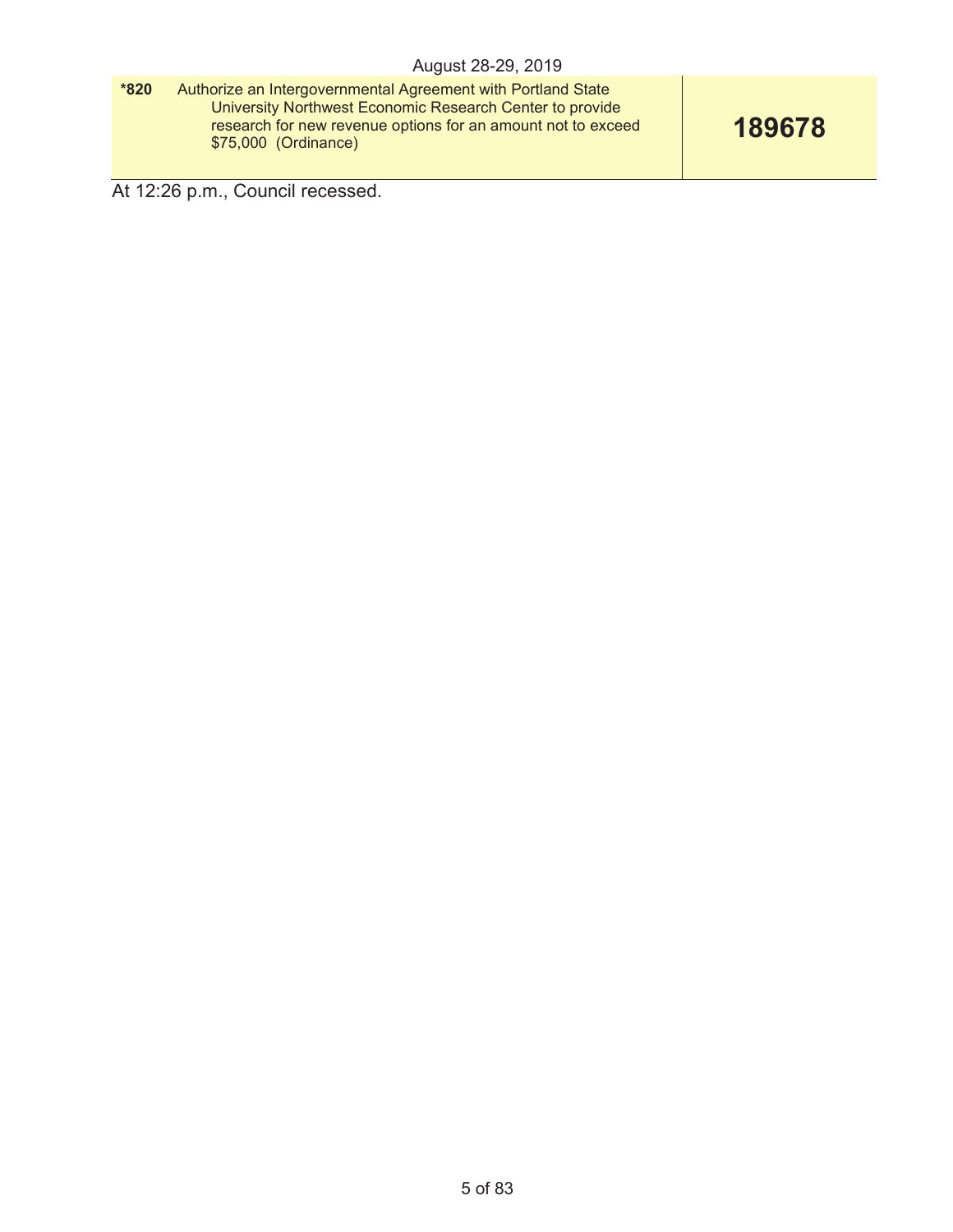A RECESSED MEETING OF THE COUNCIL OF THE CITY OF PORTLAND, OREGON WAS HELD THIS **28th DAY OF AUGUST, 2019** AT 2:00 P.M.

THOSE PRESENT WERE: Mayor Wheeler, Presiding; Commissioners Eudaly, Fish, Fritz and Hardesty, 5.

Commissioner Fish left at 4:20 pm

OFFICERS IN ATTENDANCE: Karla Moore-Love, Clerk of the Council; Linly Rees, Chief Deputy City Attorney; and Dorothy Elmore and Christopher Alvarez, Sergeants at Arms.

The meeting recessed at 2:32 pm and reconvened at 2:39 pm

| 821 | TIME CERTAIN: 2:00 PM - Proclaim August 28, 2019 to be Parks for<br>New Portlanders Day (Proclamation introduced by Mayor Wheeler<br>and Commissioner Fish) 30 minutes requested                                                                                                                                                                                                                | <b>PLACED ON FILE</b>                                                                                                                                                                                         |
|-----|-------------------------------------------------------------------------------------------------------------------------------------------------------------------------------------------------------------------------------------------------------------------------------------------------------------------------------------------------------------------------------------------------|---------------------------------------------------------------------------------------------------------------------------------------------------------------------------------------------------------------|
| 822 | <b>TIME CERTAIN: 2:30 PM - Appeal of Raymond Burse, Sr. and</b><br>Raymond Burse, Jr. against the Hearings Officer's decision to<br>revoke the land use approval for a Type B Accessory Short-Term<br>Rental use, limited to three bedrooms and six guests, within the<br>existing house located at 2946 NE 9th Ave (Hearing introduced by<br>Mayor Wheeler; LU 18-118937 CU) 2 hours requested | <b>TENTATIVELY DENY</b><br><b>APPEAL AND UPHOLD</b><br><b>HEARINGS OFFICER'S</b><br><b>DECISION; PREPARE</b><br><b>FINDINGS FOR</b><br><b>SEPTEMBER 18, 2019</b><br><b>AT 10:45 AM TIME</b><br><b>CERTAIN</b> |
|     | Motion to tentatively deny the appeal and uphold the Hearings<br>Officer's decision to revoke a conditional use permit: Moved<br>by Hardesty and seconded by Eudaly.                                                                                                                                                                                                                            |                                                                                                                                                                                                               |
|     | (Y-5)                                                                                                                                                                                                                                                                                                                                                                                           |                                                                                                                                                                                                               |

At 4:22 p.m., Council recessed.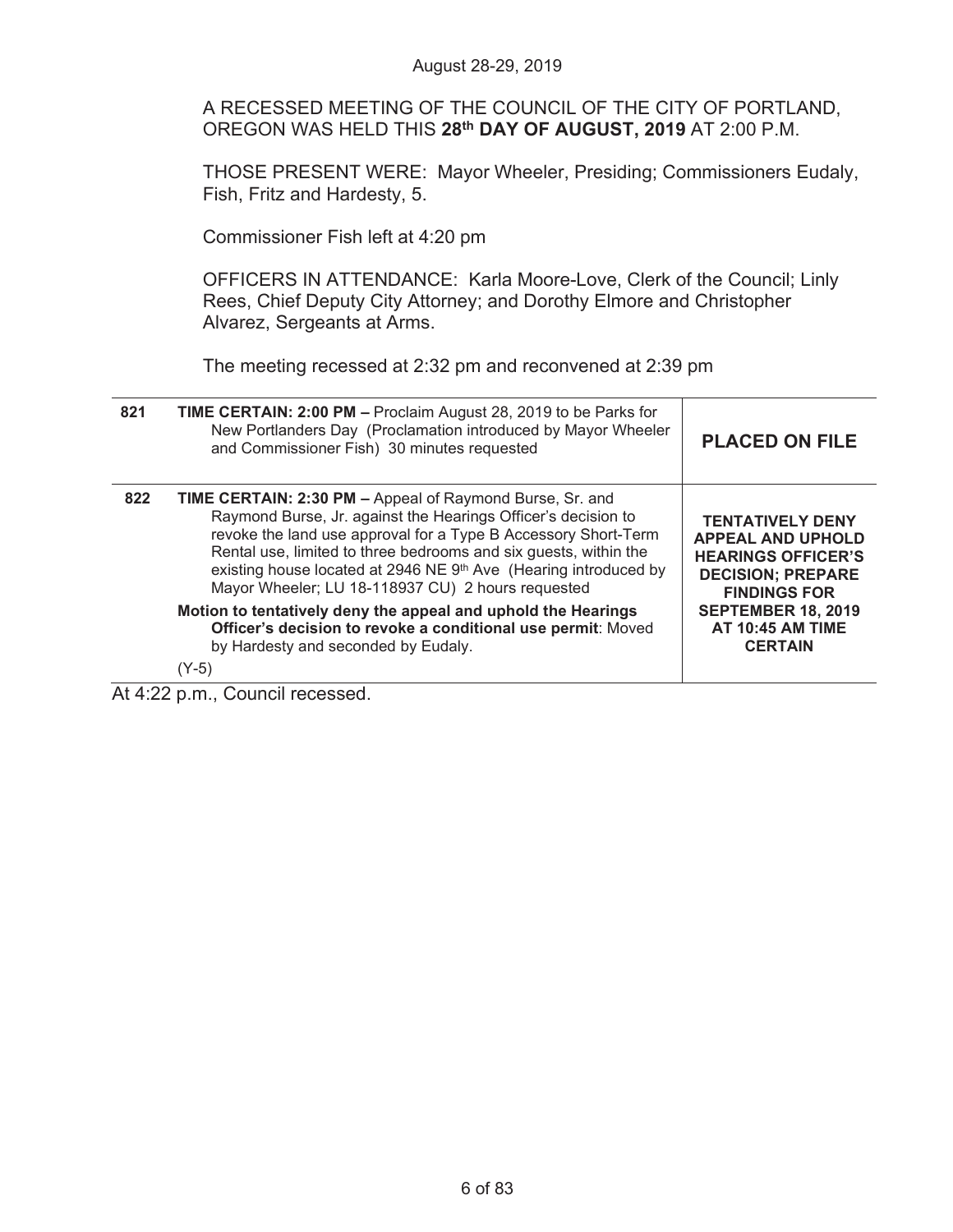A RECESSED MEETING OF THE COUNCIL OF THE CITY OF PORTLAND, OREGON WAS HELD THIS **29th DAY OF AUGUST, 2019** AT 2:00 P.M.

THOSE PRESENT WERE: Mayor Wheeler, Presiding; Commissioners Eudaly, Fritz and Hardesty, 4.

Commissioner Hardesty arrived at 2:06 pm

OFFICERS IN ATTENDANCE: Keelan McClymont, Acting Clerk of the Council; Lauren King, Deputy City Attorney; and Ovie Griggs and Ian Williams, Sergeants at Arms.

The meeting recessed at 2:32 pm and reconvened at 2:46 pm

| 823 | TIME CERTAIN: 2:00 PM - Proclaim August 29, 2019 to be Stan Foote<br>Day (Proclamation introduced by Mayor Wheeler and<br>Commissioner Eudaly) 20 minutes requested    | <b>PLACED ON FILE</b> |
|-----|------------------------------------------------------------------------------------------------------------------------------------------------------------------------|-----------------------|
| 824 | TIME CERTAIN: 2:45 PM - Proclaim August 2019 to be Tongan<br>Heritage Month (Proclamation introduced by Mayor Wheeler and<br>Commissioner Eudaly) 30 minutes requested | <b>PLACED ON FILE</b> |

At 3:17 p.m., Council adjourned.

**MARY HULL CABALLERO** 

Auditor of the City of Portland

By Karla Moore-Love Clerk of the Council

For a discussion of agenda items, please consult the following Closed Caption File.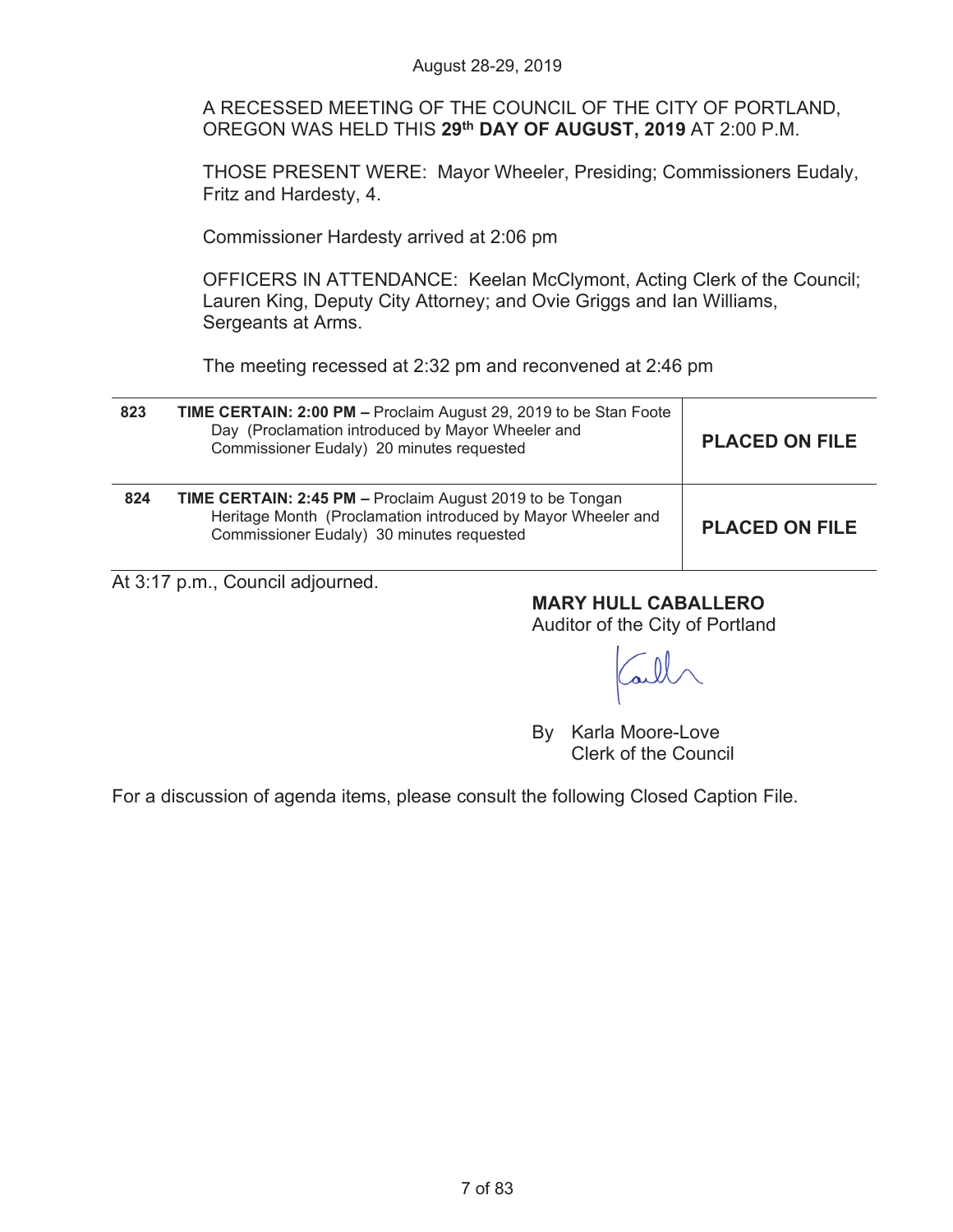### **This file was produced through the closed captioning process for the televised City Council broadcast and should not be considered a verbatim transcript. Key:** \*\*\*\*\* **means unidentified speaker.**

# **August 28, 2019 9:30 AM**

**Wheeler:** We have a pre-gavel celebration and proclamation, and we have a very honored guest, who I will introduce in just a moment. Who will be coming up and sharing some words with us? This is the kick-off for us of hip-hop week. That's been important to our music scene and culture, and it's important to the fabric of the community. Hip-hop week came together as a result of several artists coming together in partnership with the city in order to strengthen relationships using this unique, artistic platform. We have today, David Jackson, David, if you could just raise your hand, and he is better known, I think, at this point internationally as d.j.-og1, and is the official deejay of the Portland trail blazers, and I would like to start off by introducing him to come on up and say a few words on behalf of hip-hop week. Welcome and thank you for and being here. And if you want to introduce your friends, you are welcome to, as well.

**DJ O.G.ONE:** Thank you, council, for having me have a few of the hip-hop community here with us. We completed a full week of hip-hop celebration, and we wanted to personally thank you for your support because this is a very significant and Historical situation for us because it speaks to the relationship, the very necessary relationship that's needed between the hip-hop community and the city. For a while, there was the feeling that hip-hop was not welcomed here in the city of Portland, and so for the city to make a statement that is not the case and we definitely need to continue the communication to bridge the gap of accountability and respect is very important, so today is a historical one for us, and I wanted to present you an award that we constantly give out during our celebration honoring people that have contributed to the hip-hop community, and you have definitely played a part in supporting this new movement. So, we thank you. [applause] **Wheeler:** Thank you.

**Hardesty:** Just trying to visualize this, you know.

**Wheeler:** Thank you, I appreciate it. This is an important point for not only the music scene but important for all of us. One more opportunity to share. I will read the proclamation. This is a real honor. It means a lot to the city council. We appreciate it.

**Hardesty:** Mayor, if I may say a couple of words?

**Wheeler:** Please, commissioner Hardesty. You bet.

**Hardesty:** I just want to appreciate this historic moment because hip-hop in the city of Portland has had an uneasy relationship, and it is really Wonderful to see that not only has hip-hop day gone from hip-hop day to now a week. It is also important that from this podium we say that every type of music expression is welcome in Portland, and that we are very honored that you are here this morning and took time to be here. So, thank you all.

**Wheeler:** Thanks, commissioner. With that I would like to read a proclamation, and proclamations are a statement of the entire city council, and by extension, the city's values, so this is really the highest way, or the Best way, the most obvious way that we can recognize important things in our community. So, without further ado I would like to read the proclamation on behalf of the city council. Whereas hip-hop was established in the early 1970s in the south Bronx to be a voice for urban communities who didn't have a voice. And whereas the movement set the platform for the world to get a glimpse into the daily struggles of youth and urban communities and has become the most influential genre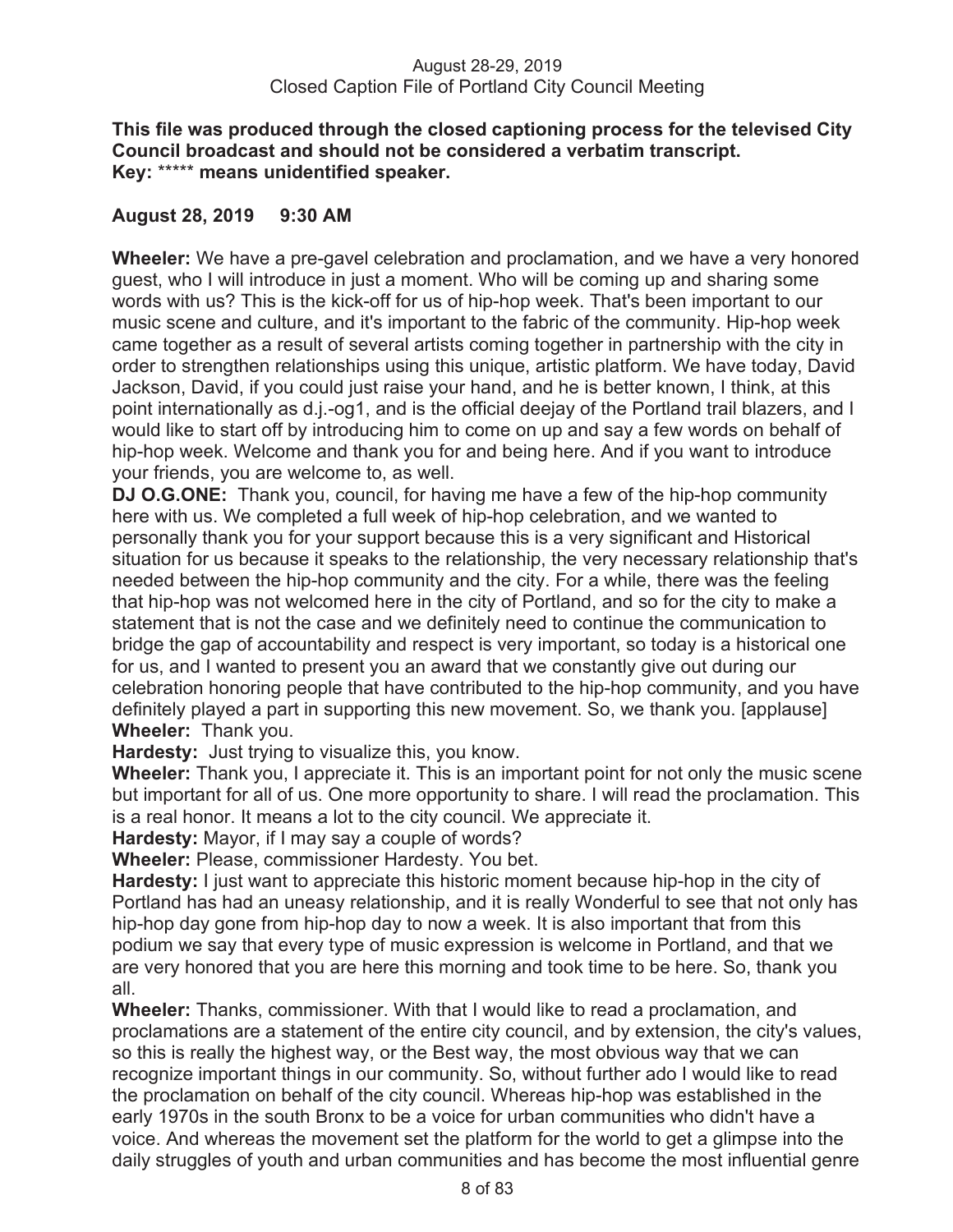in music over the last few decades. And whereas the hip-hop, the hip-hop platform consisted of the deejay who would take breaks from popular songs from jazz, soul, disco and more to create loops that would then invite the emcee, who would globalize words in poetic form to tell stories of present realities. Whereas, hip-hop was also accompanied by break dancers, beat box and graffiti art, which created a culture where people from diverse backgrounds could find their paths of expression as well as establishing entrepreneurial opportunities. Whereas hip-hop culture in Portland has been spearheaded by thunderstorms collective of people who represented Portland locally, but also on some national and international platforms. From national and international tours, commercials, corporate campaigns, local shows, to being official surrogates for presidential campaigns. Portland artists have represented our city extremely well. Whereas is the city of roses strives to be a place of support and nurturing to these individuals and groups that lend to the positive contributions of said culture, especially when it promotes a culture of growth, inclusion, diversity, and good business practices. Whereas today's proclamation is not just about recognizing the importance of the culture of hip-hop in Portland, nor the obvious power of hip-hop socially and economically. It is to publicly recognize the efforts of the city of Portland and it's hip-hop community to build better, supportive relationships, better systems of communication and accountability with law enforcement and other city agencies, better business practices and overall mutual support of one another in hopes of making Portland a positive and more thriving environment for the business and culture of hip-hop. And now therefore I, ted wheeler, mayor of the city of Portland, Oregon, the city of roses, do hereby proclaim august 20 through august 26 to be Portland hip-hop week and encourage all residents to observe this week. Thank you. [applause] commissioners, unless there is anything more you would like to say, could we come up here and have some photos taken? That would be great. Thank you. We appreciate you being here and thank you for the acknowledgment. Really, this was about acknowledging you today. [applause]

**Wheeler:** Colleagues, I was just reminded by my staff something that was not said earlier and probably should have been, to acknowledge StarChile who founded hip-hop week. StarChile passed away, I believe, two years ago, but this is a good time and opportunity to remember StarChile's contributions to this effort, as well. Thank you. Thank you all for being here. [applause] good morning.

**McClymont:** Good morning.

**Wheeler:** We are now in session. This is the Wednesday morning, august 28, 2019 morning session of the Portland city council. Keelan, please call the roll. [roll taken] now we will hear from legal counsel on the rules of order and decorum, good morning. **Heidi Brown, Senior Deputy City Attorney:** Good morning, mayor, and council. Welcome to the Portland city Council. The city council represents all Portlanders and meets to do the city's business. The presiding officer preserves order and decorum during the city council meetings so everyone can feel welcomed, comfortable, respected, and safe. To participate in the council meetings, you may sign up in advance with the council clerk's office for communications to briefly speak about any subject. You may also sign up for public testimony and resolutions or the first readings of ordinances. Your testimony should address the matter being considered at the time. If it does not you may be ruled out of order. When testifying, please state your name for the record. Your address is not necessary. Police disclose if you are a lobbyist. If you are representing an organization, please identify it. The presiding officer determines the length of testimony. Individuals generally have three minutes to testify unless otherwise stated. When you have 30 seconds left, a yellow light goes on, when your time is done, a red light goes on. If you are in the audience, would like to show your support for something said, please feel free to do a thumbs up. If you want to express that you do not support something, please feel free to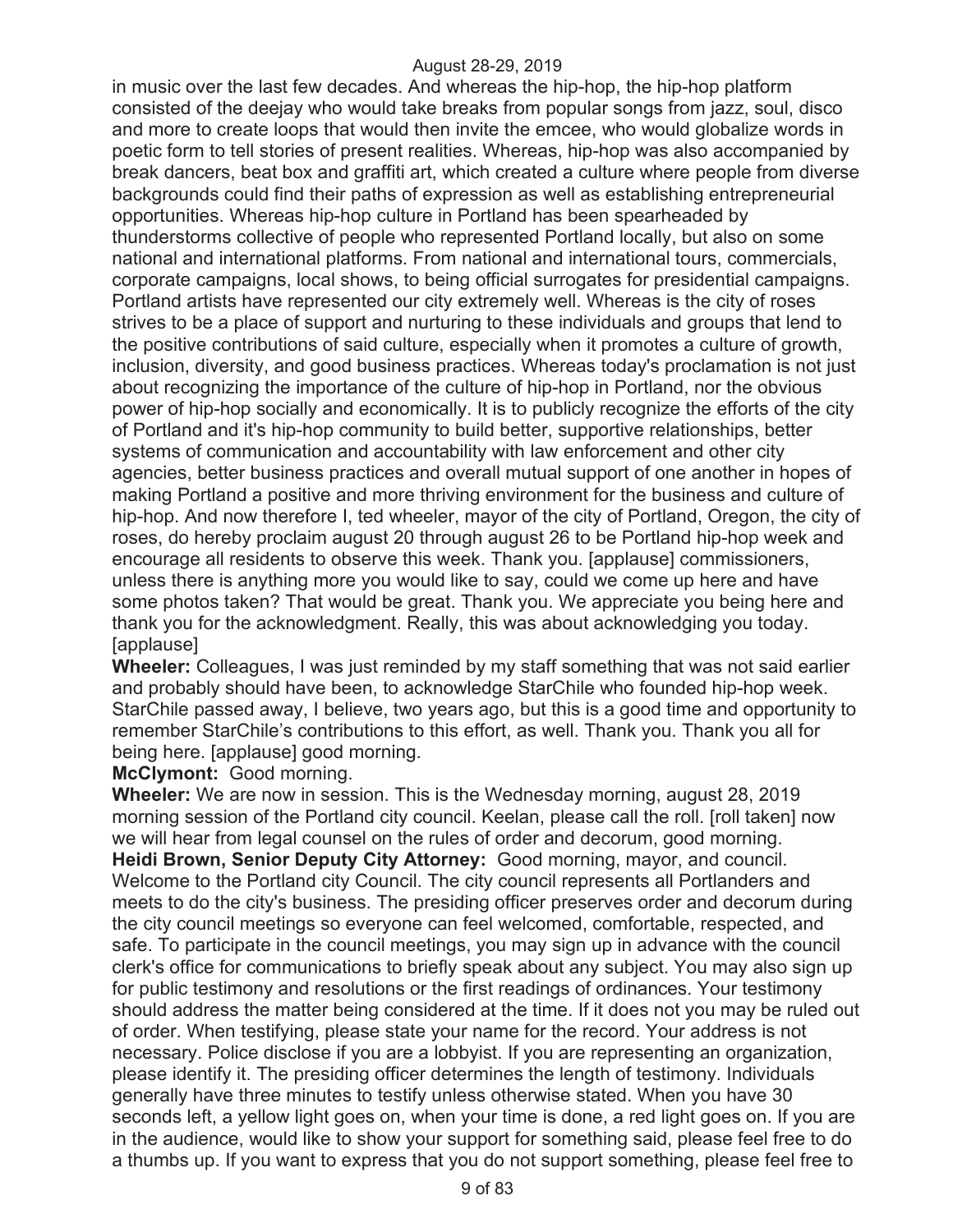do a thumb's down. Kindly remain seated in council chambers unless entering or Exiting. If you are filming the proceedings, please do not use bright lights or disrupt the meeting. Disruptive conduct such as shouting or interrupting testimony or council deliberations will not be allowed. If there are disruptions, a warning will be given that further disruption may result in the person being rejected for the remainder of the meeting. After being rejected, a person who fails to leave the meeting is subject to arrest for trespass. Thank you for helping your fellow Portlanders feel welcome, comfortable, respected, and safe.

**Wheeler:** Very good. Communications, first, Karla. You keep switching out on me. Good to see you again.

**Moore-Love:** Thank you.

**Wheeler:** First communications, please.

**Item 792**.

**Wheeler:** I don't believe I saw Mr. Patterson. Is he here? I don't see him. Next individual, please.

**Item 793**.

**Wheeler:** Welcome.

**Mike O'Callaghan:** Thank you. Back again. Been about ten years. I've been talking to the council about the unhoused. Anyway, I want to start out thanking my heroes, okay. First one is named Michael. He's harmless and he rides a bicycle every day on spring water trail corridor. I sought to help him one time, and I have never seen anybody put a cell phone in their shirt pocket with their feet before. Here's to Michael. Anyway, and thanks to the woman that fought the city to get murals in the city, and thank god the city caved in, and we have beautiful murals all over the city now. Hopefully we can house people. You saw everybody saw the stats about all of the unhoused, right, I talked about this for a long time, okay. We need the safety valve, okay, and it is, from my perspective, unacceptable in a culture to have this many people unhoused. Obviously, to those that are rulers have decided it's acceptable because it does exist. This program is called "go." okay. Garage occupancy. Approximately 350,000 units in Portland that are habitable, about a third of them, approximately, have garages, giving 100,000 garages. The city offered a permit to people who wanted to house the people in their garage, with preconditions, you cannot charge any more than your 112th of your annual taxes for rent, okay, the same thing as a renter, landlord thing. They have got to come to you to rent, and you have to supply water, sewer, garbage, access to electricity, and you have to provide a fire extinguisher and a smoke detector. Average is 3,000 a year in taxes, that would be 250 a month. Doable. We can house a lot of people with this, and you can put this program on another housing program, so it does not really add a layer of Bureaucracy. People come to you, they tell you that they have these things that you give them a permit for \$100 and they go out and they get somebody to rent their place for 250 a month, and you know, if a tenant decides that is not up to speck they can get a hold of you. You can check it out. You can get rid of it. But almost all of them will be up to speck. This is a way that we can house people inexpensively, no cost to the city, and here's the trick. I love this. Real estate, 100 times monthly average, a rough value for your property, so you increase the property's value by 25,000. Okay. And that's a big chunk. 25,000, and you guys get to tax it. So, and you control the permits. So, you can control the number of houses that are set up underneath this program. Okay. We can do this quickly, thank you for your time.

**Wheeler:** Interesting idea. Appreciate you bring it in. Thank you. Next individual, please. **Moore-Love: Item 794**. Request of Ronald scaffold regarding eviction. **Wheeler:** Good morning, and welcome.

**Ronald J Saffold**: Good morning, council. It is a pleasure to be here. To meet you all. I loved Oregon. Been here 14 years. Never had a problem. So, the reason that I am here, and my caseworker is that back in 2016, I was wrongfully evicted of my section 8 voucher.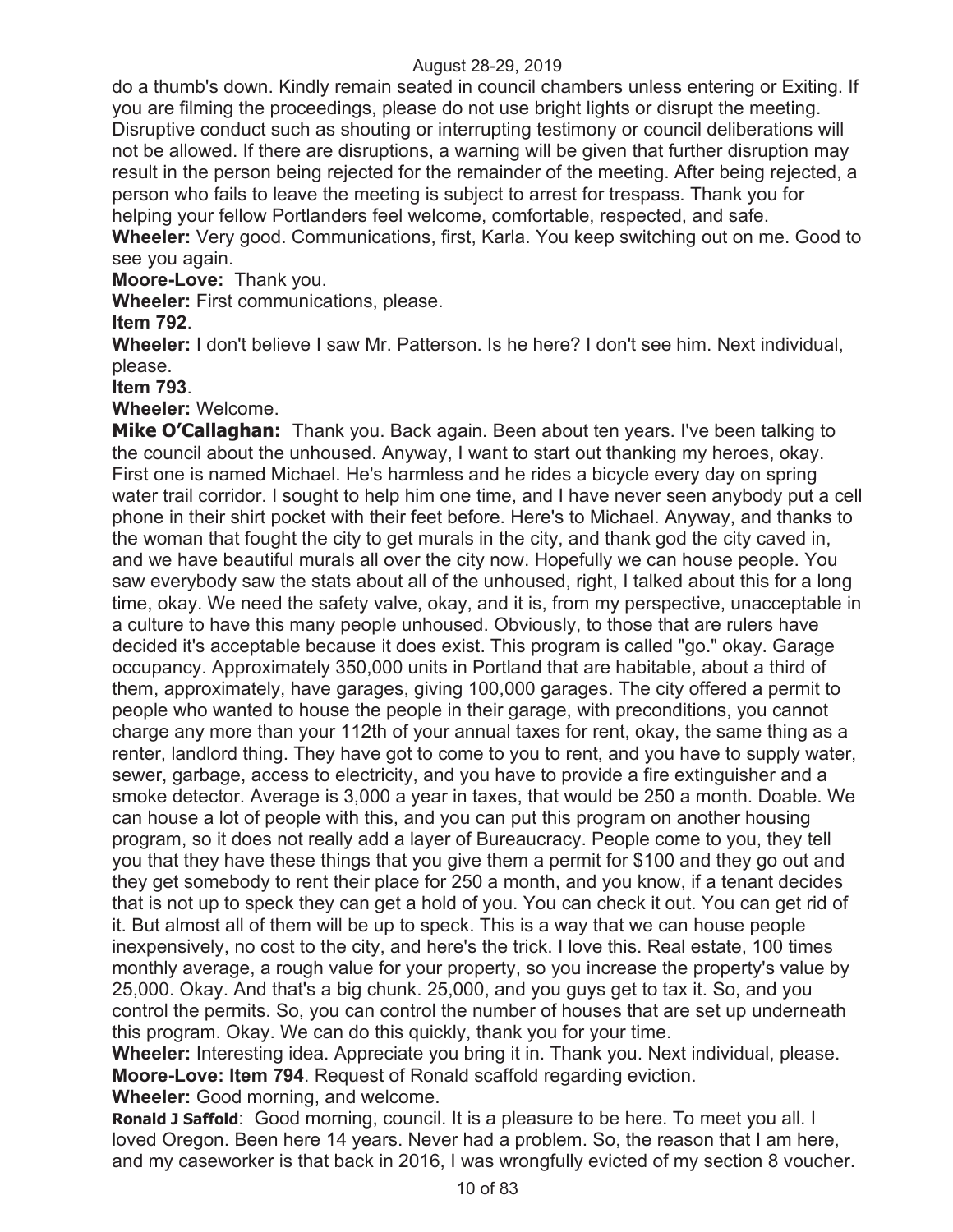In Pearl Court, there was a matter of a 24-hour eviction. I was evicted. I woke up to a 24 hour eviction notice stating that I sexually assaulted an elderly lady in 2016. I woke up to this 24-hour eviction notice on my door. Very disturbing. I call it very disturbing. In the report they stated on June 14 there was a Portland Police report that was tooken with a model number. I am very aware of and the Portland Police and I have, when I was living at the Pearl court, three or four months before this, incident, the Police already knew where I was. At the time. I did a lineup of some instance that happened in our building in which this report, they say, they have a Portland Police report, don't make sense. As a result of that, I kind of tried to explain this to section 8, the real matter of me going to court and losing my section 8 vouchers is because this company, pearl court or IPM is who they are, that's been lying to Housing Authority. Telling them one thing, but not telling them the truth of what they took me to court for was the 24-hour eviction notice for a sexual assault to an elderly lady in a wheelchair. This is about a lady in a wheelchair, nothing else. Just a lady in a wheelchair. So then after a while, section 8 then asked me, and I spoke to them and told them I have made a way to get into -- there was a detective shepherd who called me and asked me, told me that they did an investigation of the pearl court, and then I turned around and went and got a background check shows that there is nothing on the state. **Wheeler:** One second, sir. Commissioner Fish.

**Fish:** Let me jump in for a second. Ma'am, who do you work for?

**Unnamed TPI case manager:** I work for TPI, I am his case manager. I am just supporting him.

**Fish:** At TPI.

# **Unnamed TPI case manager:** Yes.

**Fish:** And what I want to make clear here is Mr. Ronald Saffold, of course -- has the right to plead his case. We have no authority on a section 8 voucher. It's a program, as you know, that TPI knows administered by the federal government with home forward. Home forward, actually, allocation the section 8 vouchers, so the remedy is an administrative one, if he believes he's been unfairly removed. What is the relief you are asking us to provide?

**Unnamed TPI case manager:** Basically, he was -- he feels that he was wrongly convicted because there was no political reporter, no pictures, no nothing, and they will not talk to me about this case because my job is to house him, and if he has this, it's going to be impossible for me to house him because I pay for the rental Deposits, get them furniture and the conditions that he need, but it will be hard, so I am here to support him, and we are just wanting to figure out where can we resolve this because we don't want this to go on his record. He did not touch the lady. And he needs help to solve this because there is no political reporter. There is no -- they won't talk to me, so we want to figure out why are they saying that he did this if they don't have the right information or the evidence to support his case.

# **Wheeler:** Who won't talk to you?

**Unnamed TPI case manager:** Pearl Court and Hamilton west refuses to talk to me about the situation, and they told us that this is where he is.

# **Wheeler:** Thank you.

**Fish:** So, our only authority here is we appoint a number of people to the board of home forward, but we don't handle administrative appeals on people's section 8 vouchers. In the ten years I've been on council we have never taken that up. We don't have a procedure. If you believe that the Police department, the Police Bureau has treated you unfairly, you have recourse to the Bureau. If your ultimate concern is the section 8 voucher, that is home forward.

**O'Callaghan:** This is a company called IPM, pearl court. What happened when I say there was a 24-hour eviction notice, this was a state charge, not through home forward. They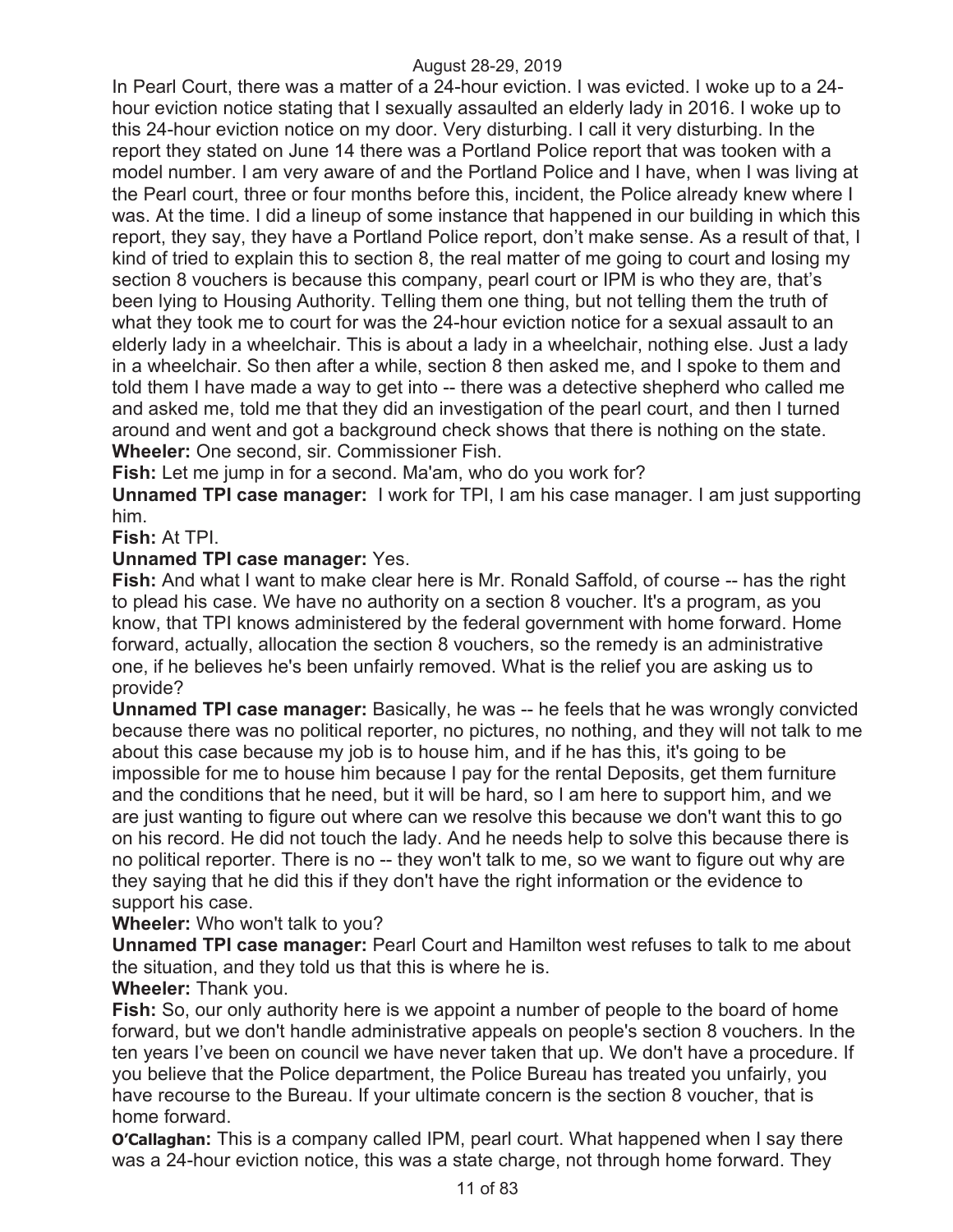took me to court. There is two charges, the first charge was a 24-hour eviction Notice stating that I did a sexual assault charge. Like I said, I woke up to this. Then they took it to civil court. Took it to civil court. The judge in civil denied the rape charge, they turned around and said, we are going to get you for a bad language and all this other stuff. **Hardesty:** Can I just ask you to pause for a moment.

**O'Callaghan** Yes, council.

**Hardesty:** So, the normal process that you would use to appeal, what is that process? I am asking you as a case manager. Your role is to house people, and it sounds like you have a caseload of people who are difficult to house.

**Unnamed case worker:** I do, yes.

**Hardesty:** So, what is your typical process when someone has been evicted, or wrongfully evicted without a conviction or without any other facts?

**Unnamed case worker:** Basically, we -- if they put an application in, we pay for the fee, if they were denied we will do an appeal letter, and once we do the appeal letter and they get denied again, then you can only get denied twice, and we will look for another place to house him in.

**Hardesty:** And you are in that process now? Where are we now? Are you housed today? **O'Callaghan** No, I am currently at the Court Center right now in the shelter because the way that I look at it, and we have looked to try to get into housing, the way that they say my background check is that there is the problem.

**Hardesty:** Sir, I am sorry, as commissioner Fish said, this is not the body that we can do this in, but let me encourage you to go to my office, which is just across the hall, and leave your information with my staff, and I will be happy to talk to you outside of this process to see if there is some advice that we can provide that will help you to address this issue. Okay. I am just -- and I understand that you did not understand what the process would be, and you are just looking for help. So, let's see if we can help you.

**Unnamed case worker:** If we can get the arresting officer --

**Hardest:** All I know is I don't have enough information to tell you what the help could be. But I am willing to talk to you.

**O'Callaghan,** I woke up to this.

**Unnamed case worker:** Not being funny, just being a black man in society when you get accused of raping an elderly, not being funny white woman – and it's hard and it weighs on you and that can be on his record and he will probably have to get registered for – this is something he did not do so he is --and this is something that he did not do, so. **Fish:** He's lucky to have you as an advocate.

**O'Callaghan**: I've been fighting this for three years.

**Fish:** You have got an invitation from a commissioner to do some work. There is two issues. One is the eviction. Two is continuing to have is a section 8 voucher, which the home forward administers so I am sure the commissioner will look at both issues, and talk to the mayor, if necessary because the mayor has the direct liaison role with home forward, so thank you both for joining us today.

**Unnamed case worker:** You are welcome.

**Hardesty:** I am so sorry you are having this experience. I hope that we are able to help you navigate this system because it's hard to navigate from this side of the building, so I can imagine what it's like on that side of the building. Have a good day.

**Wheeler:** Commissioner, Tia from my office will work with you on that to coordinate whatever we need to do on our side. Thank you for coming in.

**Wheeler:** Nice to meet you. Thank you. Next individual, please.

**Item 795**.

**Wheeler:** Good morning.

**Cheryl Graves:** Good morning.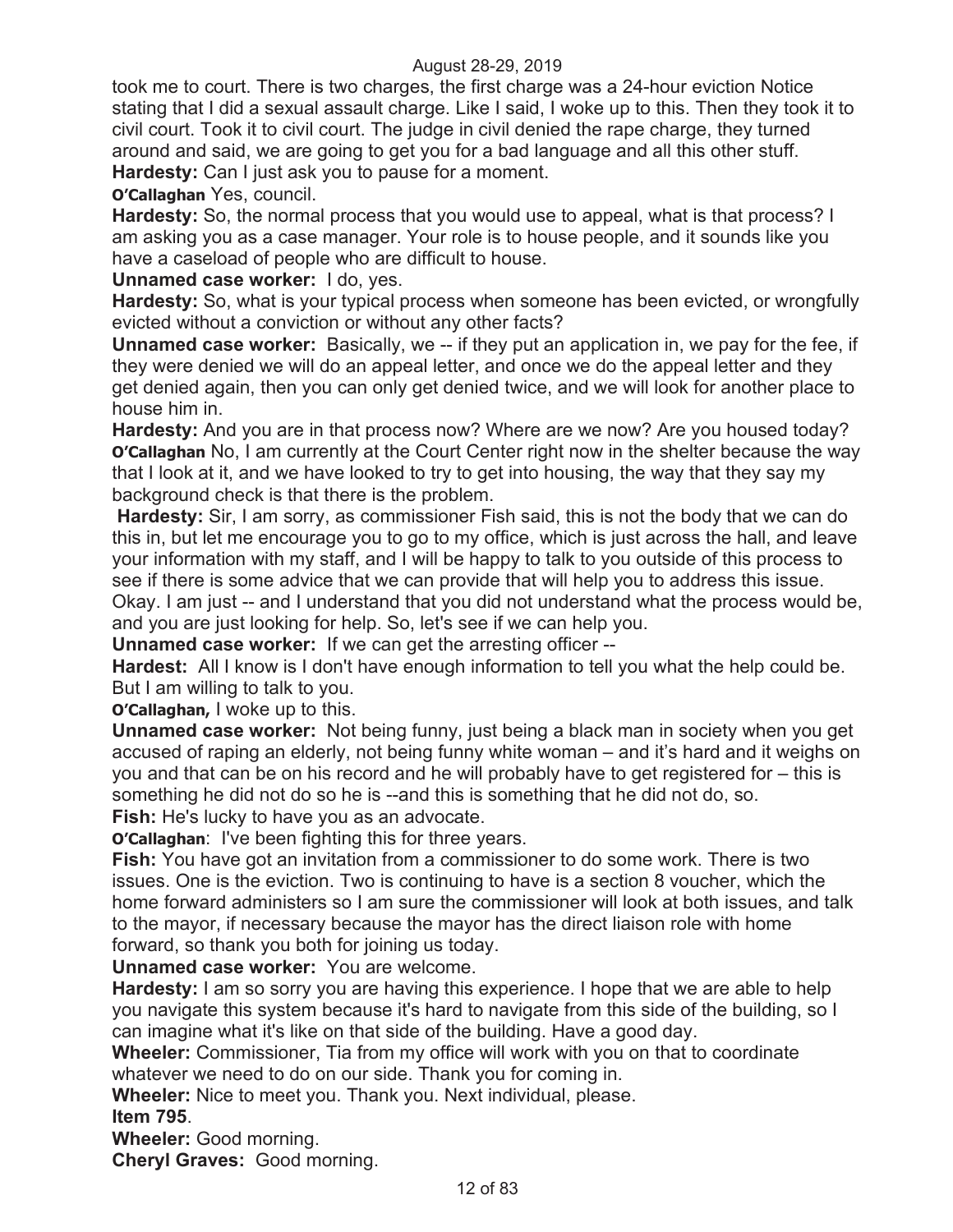**Graves:** My name is Cheryl graves from Portland, Oregon. I am not a lobbyist. I am a resident of Portland.

**Wheeler:** Excellent, welcome. Glad to have you here.

**Graves:** Good morning, mayor, city council, and fellow Oregonians. I am here today because of this. I know you have read it. This article printed last week in the Oregonian and again in the Portland business journal. It reads 38,000 homeless people in this area. They say that we will spend 4.1 billion over the next ten years just to manage the problem. 4.1 billion with no recovery. On top of this 4.1 billion is the allotted \$21 billion for ten years of sponsored housing. That leaves us with \$25 billion to spend over the next ten years, alarming amount of money. I ask instead of a 4.1 billion for a band aid you invest only 1 billion for a rehabilitation community village. Homes for everyone. My name is Cheryl graves, and as a native Oregonian, I have a lifetime investment and protective love for my city of Portland. I did not bring on this bad issue that we have. I take it personal. I was born and raised here. My job is here, and my children live here. So, to go out in the city every day and just be accosted by people on the streets in front of our businesses, every day, is unacceptable. Over the past three years, I have written a book. This is how much this meant to me. It has my attempt to shift the energy from homeless individuals into productive families and communities by way of a group called, "yes, my life matters, the homeless cured." this is not a homeless management plan but an end to homelessness. No more people on the streets. Hungry and cold children will be safe and in clean surroundings. People will soon discover there is a place for them. The village is not a handout or a temporary fix but a job with life and personal skills development, a community surrounded by fellow people with likewise and positive role models. For this to succeed, we must remove the lost people from the city streets, getting away from temptation and in safe Surroundings. This manageable, all-inclusive village will be established for unconventional, the lost, recovering addicts, returning war heroes, children, and seniors at risk. This is not a low income community of low-income housing and no free food. This is a community built on hard work, better education, and skills training opportunities with positive goals. Every person will have a safe place to live while they learn to trust and become engaged in their future. The team leaders and mentors will be there every minute living and showing frightened people that it's going to be okay. This plan includes large and small animal care, gardening and landscaping respect nursery stock and eco-systems. **Hardesty:** Your time is up. How much more time do you have?

**Graves:** this much.

**Wheeler:** Go ahead.

**Graves:** Eco-systems farming, wind, and pedal power fields along with child and senior care programs. The village will promote job ready employees for our community partners' employment. I'm here asking for three to 400 acres for a community ground. Although one large site would work the Best after reading about the troubled golf courses, possibly they may be better sights and they could have a wider use while helping the city to get clean and safe. By reducing the course from 36 to 18 holes we can invest in working learning farms and Agriculture with job skills opportunity. Once you have read this book, contact everyone you know, engage your friends and caring people who love Portland.

**Wheeler:** Cheryl, could you possibly leave a copy of your comments?

**Graves:** This book will be in full publish.

**Wheeler:** The book tour started right here; I want everyone to remember that.

**Wheeler:** This is interesting. I'm enjoying it. Next up, please.

# **Item 796**

**Wheeler:** Good morning. Welcome.

**Lluvia Merello, Oregon Physicians for Social Responsibility Organizer**: Good morning.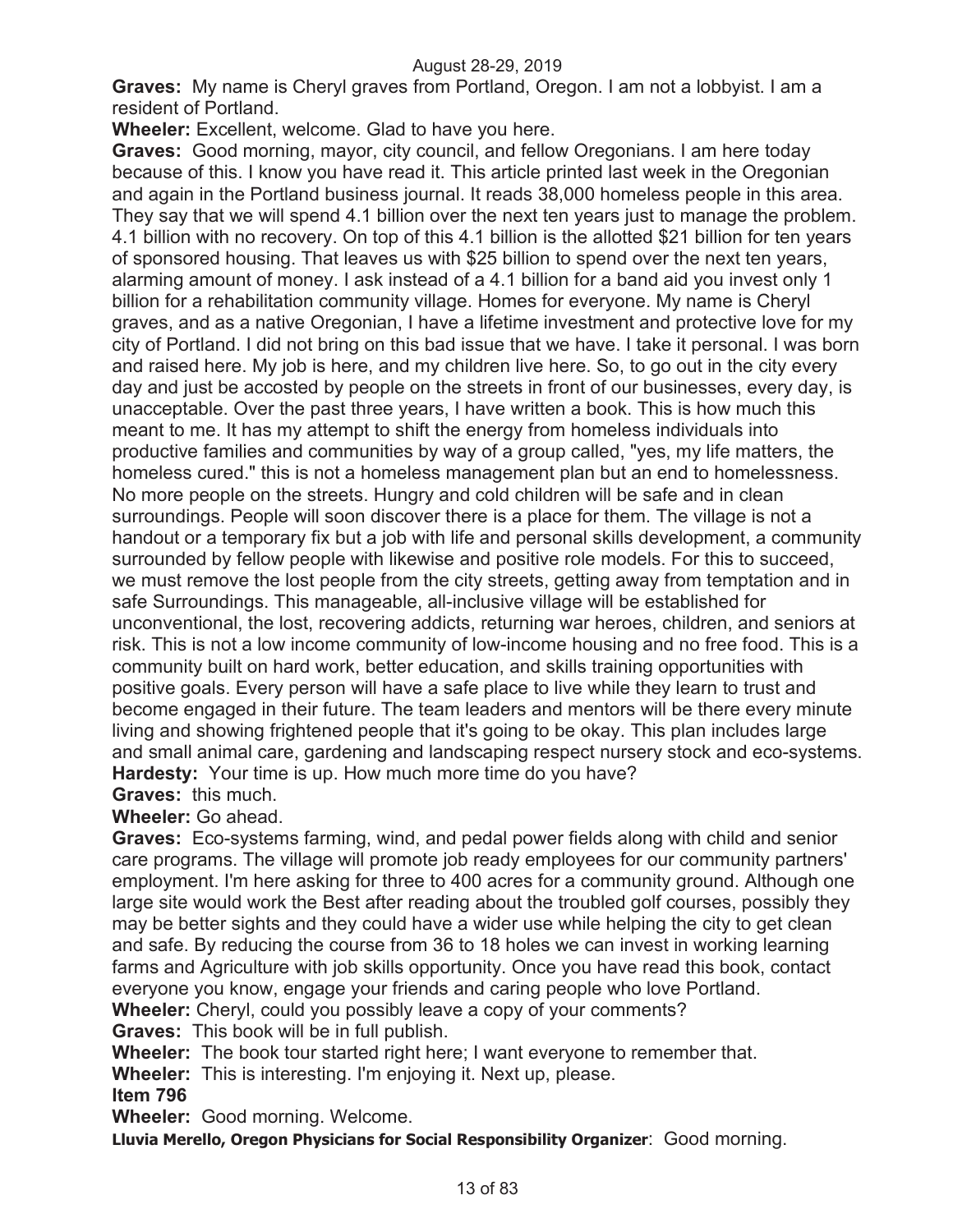**Merello:** Good morning, mayor, council members. My name is Lluvia Merello, I am here today as the Energy Justice Organizer at Oregon Physicians for Social Responsibility, a concerned mother, local business owner, community member, and indigenous woman. Oregon PSR is an organization of health professionals and public health advocates working collaboratively to advocate for societal and policy change that protects human health at local, state, national and international levels. We seek a healthy, just, peaceful world for present and future generations. I wonder if any of you have passed by one of these long oil bomb trains that have been traveling through our neighborhoods filled with toxic chemicals that threaten our well-being. I live in Portland's northeast cully neighborhood and see these oil bomb trains passing through and sitting in my neighborhood all too often, coming to and from the Zenith facility in North Portland. My lifelong friend and her family live in SE Brooklyn neighborhood and these same trains pass within 50 feet of her home at all hours of the day and night. I've worked and been a part of schools and communities that are close to Portland's railways and when I see an oil bomb train I think of all of these communities and how the storage and train traffic of fossil fuels, like tar sands oil locally at zenith facility posts serious health and safety concerns for all of us. I am here today to ask that you, mayor, and all city council members take any opportunity that you can to prevent any oil bomb trains from coming into our community. Ultimately, the safest choice for the community is to shut down the zenith facility. Until shutting down zenith is an option, I ask that you work together to deny any permits for any expansion for zenith. Next week, Oregon PSR members will be here to testify and to invite you to the zenith vigil that the community is organizing at this facility. We are still working out the details, but please know that you all are invited. This will take place the week of the climate strike in late September. I greatly appreciate the time and attention that you have dedicated to this matter. Thank you.

**Wheeler:** Thank you. And Mr. Patterson did not arrive, did he? Very good. Consent agenda, please, Karla. Have any items been pulled?

**Moore-Love:** Yes, we have had a request for 800 and 810.

**Wheeler:** Very good, please call the roll on the remainder.

**Hardesty:** Aye. **Eudaly:** Aye. **Fritz:** Aye.

**Fish:** You threw us for a curve ball. We did a different order when we did -- at the beginning of the council meeting.

#### **Moore-Love:** Did I?

**Fish:** I was second, just curious.

**Fritz:** That was the wrong order at the beginning.

**Fish:** Colleagues, a brief comment I would like to make on one item on the consent agenda. That is 797, which is renewing a relationship with the citizens Utility board. The Oregon citizens utility board has provided citizen oversight of our two public utilities the past five or six years. The city of Portland has the distinction of being the first and only public utility that receives this oversight from cub at no cost to rate payers. The oversight has provided direct benefits to rate payers over the years. After the great recession subsided, at cub's recommendation we restored the SDC levels to ensure developers paid their fair share resulting in 2 million in savings to rate payers. Cub gave us pivotal recommendations for the success of the biogas project protecting ratepayer dollars while maximizing the success of the project, and cub played a key role on the blue ribbon commission that led to the newest body, the Portland utility Bureau. My thanks to Janice Thompson and the team for their partnership and diligence, and I am pleased that we are renewing this fruitful relationship. Aye.

**Wheeler:** Aye. The consent agenda is adopted. [gavel pounded] first item on the regular agenda, Item number 811.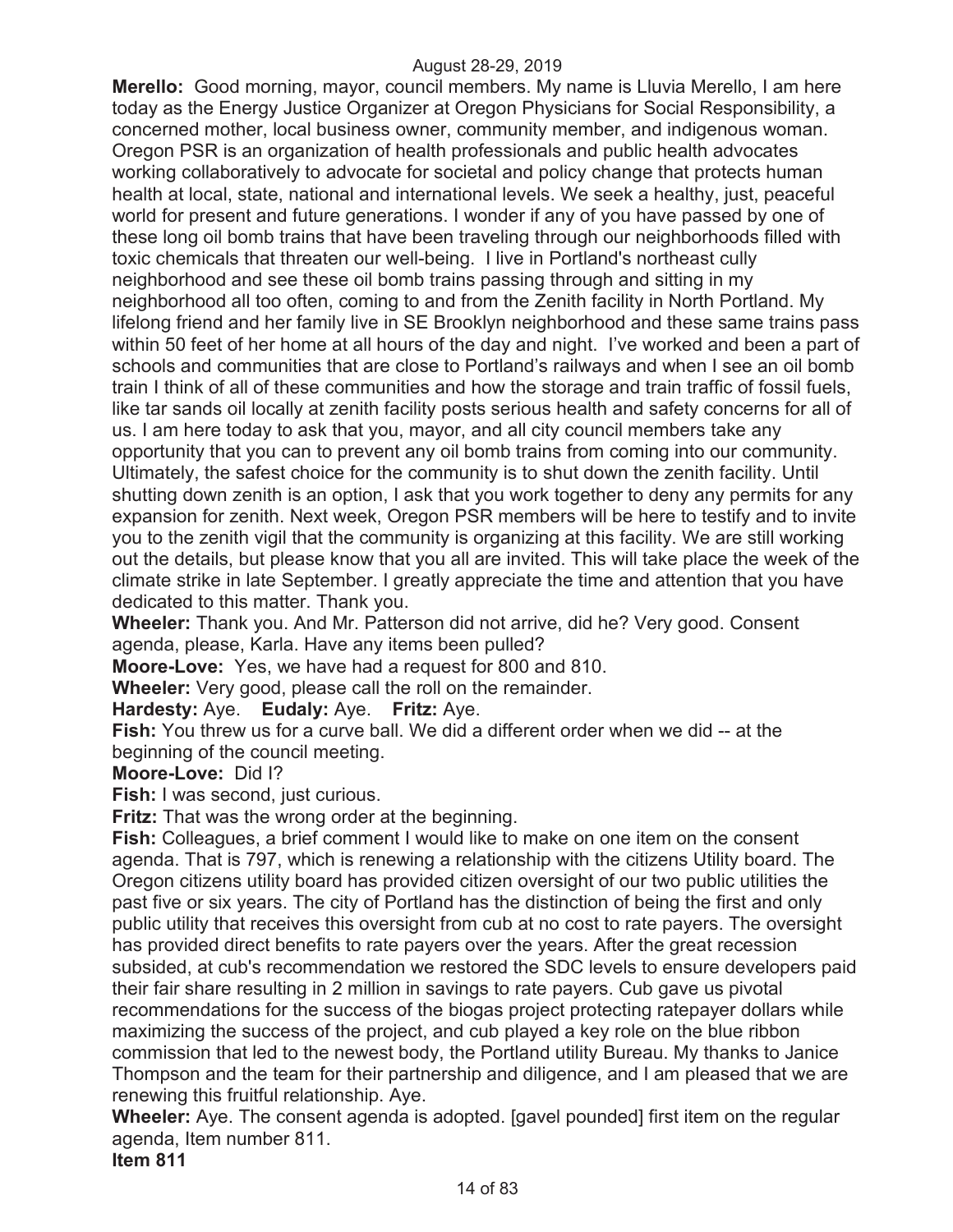**Wheeler:** Today I am requesting council confirmation to appointed two new members to the Building Code Board of Appeal. Bill bailey and Eric Bressman. It is a privilege to recommend highly qualified members on the Building code appeals to the Bureau of development services. Bill bailey is the owner of an architectural firm. Over the span of his 35-year career he's been passionate about using the code as a design tool and one that can provide creative solutions for design problems in our community. Understanding that code is the minimum to provide fire and life safety for building construction. Eric Bressman is a practicing architect with 40 years of combined educational and professional experience. In his current position he reviews project for code compliance and assists project teams in developing acceptable alternative code strategies. We have Terry Whitehill of -- of BES here to answer any questions.

**Fish:** Would either of the appointees like to say anything?

**Bill Bailey:** Good morning. I am bill bailey. I appreciate this opportunity to serve. While I have served in other roles and other committees and those things, this is an opportunity to serve for what some people may see as a narrow band that I am very passionate about. We are talking about how to make rules, and in this case, building code rules work for people and work for design and community. So, I am excited about this opportunity. **Wheeler:** Thank you.

**Eric Bressman:** I, actually, would like to echo bill's thoughts on that. Our firm works all up and down The west coast with many, many different jurisdictions, and the process that Portland has is very unique in that it provides a system for architects when they have alternative solutions they would like to propose and they are reviewed and decisions are made very quickly, and in other jurisdictions is, many times that can take three to six months to get the decisions like that. As a practicing architect we need to get the decisions quickly, so I really commend the city for implementing and maintaining the system. **Wheeler:** Commissioner Hardesty.

**Hardesty:** Thank you, this is a quick question for staff. I applaud the background and experience of the gentlemen that we are going to appoint today, but I can't help but notice that you are all white men over a certain age, and so I am just kind of curious as to what process is in place to bring women and people of color into the fold so that when we appoint the folks that we're appointing look like the community that we are working in.

**Terry White:** So, there is already three members on the committee. Two of them are women right now. One male. So, the finding the minority, I still have one position open, and that's why I keep one open trying to find those. It is difficult in this community because it's a very specialized type of work, and there is -- it's a small percentage, so I have to do a lot of hunting to find -- we have had them in the past. Right now, I don't have, but I am still looking.

**Hardesty:** I bet we could help you identify architects and other expertise and communities of color because they are really focused on reaching out and making sure that we are diversifying our committees and yeah, and any help that I can give them certainly am happy to help, but it's really important that we, you know, a, not just have one seat that's a minority seat, that b, it, actually, reflects the community of the workers that we're trying to provide advice to. So, thank you.

**Wheeler:** Commissioner Fish.

**Fish:** I want to applaud you for your opening statements. A number of years ago one of our distinguished arts organizations, northwest dance project, found a building on the east side that was a perfect location for their new headquarters where they would also do rehearsal space. They ran into a roadblock at the Bureau of development services, which interpreted the code a particular way. They had the benefit of having creative teams that they work with, including a lawyer that knew the code. They went to the building code board of appeals, and to your point, they fashioned a commonsense remedy where they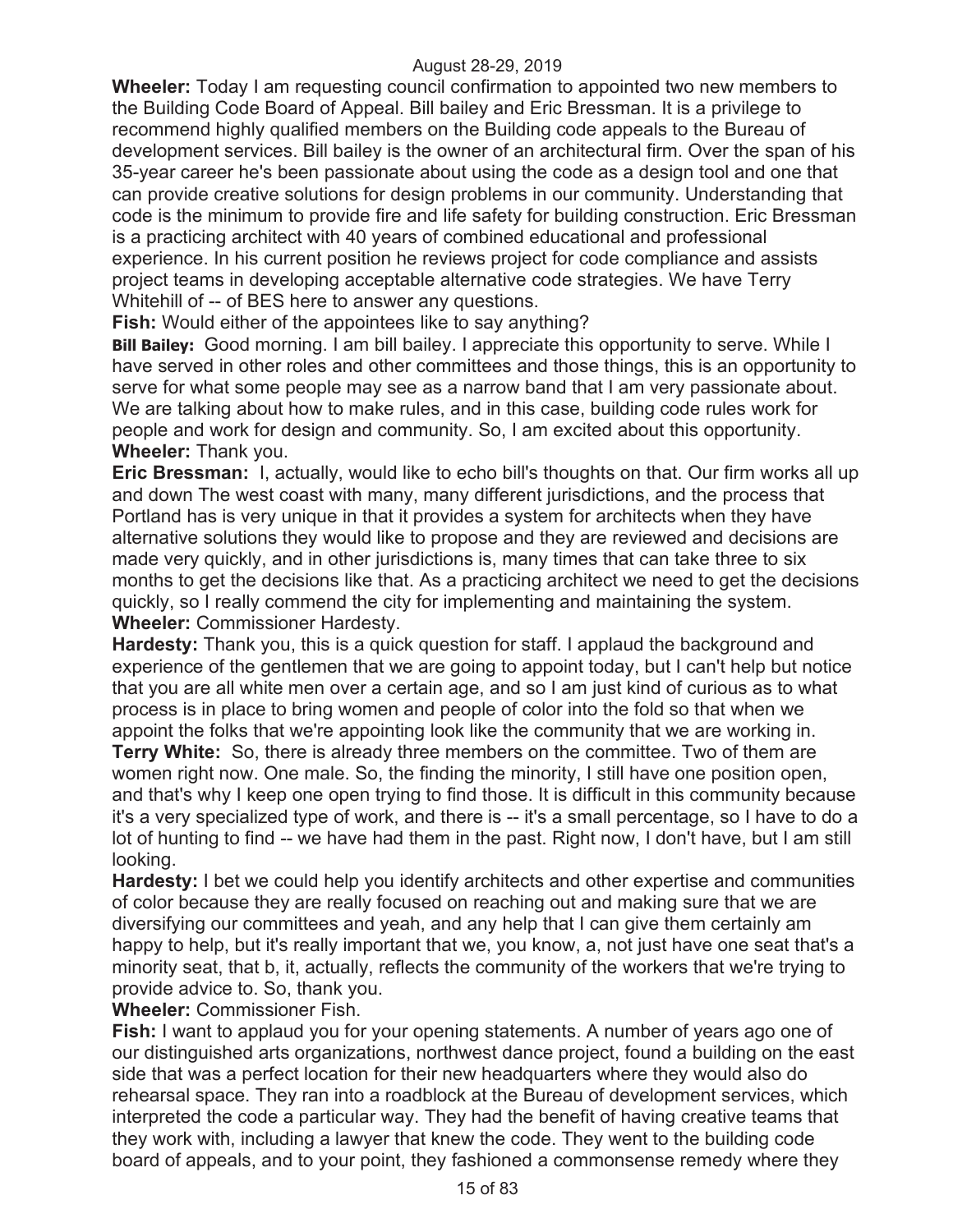analogized the space to a different part of the code, figured out a work around. And allowed northwest dance project to move into this new space, and so it is a unique thing that we have where members Of the community help to provide that oversight and do problem solving, and I have seen firsthand where it has benefited arts organizations, so thank you for taking this on. Thank you for bringing the common sense and some community perspective to the decisions as we go forward. Appreciate both of you stepping up. Thank you.

**Wheeler:** Very good. Commissioner Fritz.

**Fritz:** Thank you both for serving. This is a wonderful appointment because you get to make decisions, and so I really appreciate that you will be making them in the public interest, and when you find rules that need to be changed I hope you will forward the advice to the mayor to change it. This is something that you are granting the appeals on. Commissioner Hardesty, I wanted to mention that since I was in charge of development services, in 2013, and working with mike, with that same charge, I assure you that he is doing his due diligence. What I found, it takes the commissioner in charge or another commissioner reaching out to explain to somebody, why would you want to volunteer so much of your time on a city, on a committee, and so I know that it's been helpful having you on the council to help make those connections, and I am sure we will work with you on that.

**Fish:** I move the report.

**Hardesty**: Second

**Wheeler:** We have a motion from commissioner Fish and a second from commissioner Hardesty. Please call the roll.

**Joe Walsh:** Aren't we going to speak on this.

**Wheeler:** It is a report. Excuse me, this is in violation of council rules. If you continue you will be asked to leave. Please call the roll.

#### **Hardesty:** Aye.

**Eudaly:** Thank you for your willingness to serve, aye.

**Fritz:** Thanks, so much for the expertise that you bring, Aye.

**Fish:** Aye.

**Wheeler:** Two outstanding individuals, thank you for your willingness to serve. Great recruitment. I appreciate it and vote aye. The report is approved, and the appointments are confirmed. Thank you. Next item, 812.

#### **Item 812**

**Wheeler:** Colleagues, home forward collaborates closely with the office of community and civic life, Anne Property Management, and the Portland Police Bureau to provide community policing and patrol services to the new Columbia community through the new Columbia community policing team. The community-based style of policing encouraging citizen participation and crime reduction and focuses on greater coordination with other service providers to address crime related problems in the community. Police officers are a vital component in the new Columbia community policing team ensuring the community safety needs are met by creating a front line Access to services and law enforcement. The Police Bureau has an I go IGA with home forward to provide patrol services. The Portland Police have been providing patrol services under this agreement since 2012 and would like to extend the agreement to 2022. We have Michael here from home forward, obviously, and Captain Pasador from the Portland Police Bureau, and --

**Wheeler:** And Elise temple. Thank you. And I am not sure who wants to start.

**Michael Buonocore, Executive Director of Home Forward:** I will go first, mayor, thank you. Commissioners, thank you very much for allowing us to come and talk with you today. I am here to represent the Portland Police Bureau and ask for the extension of the new Columbia community intergovernmental agreement with home forward, and I would like to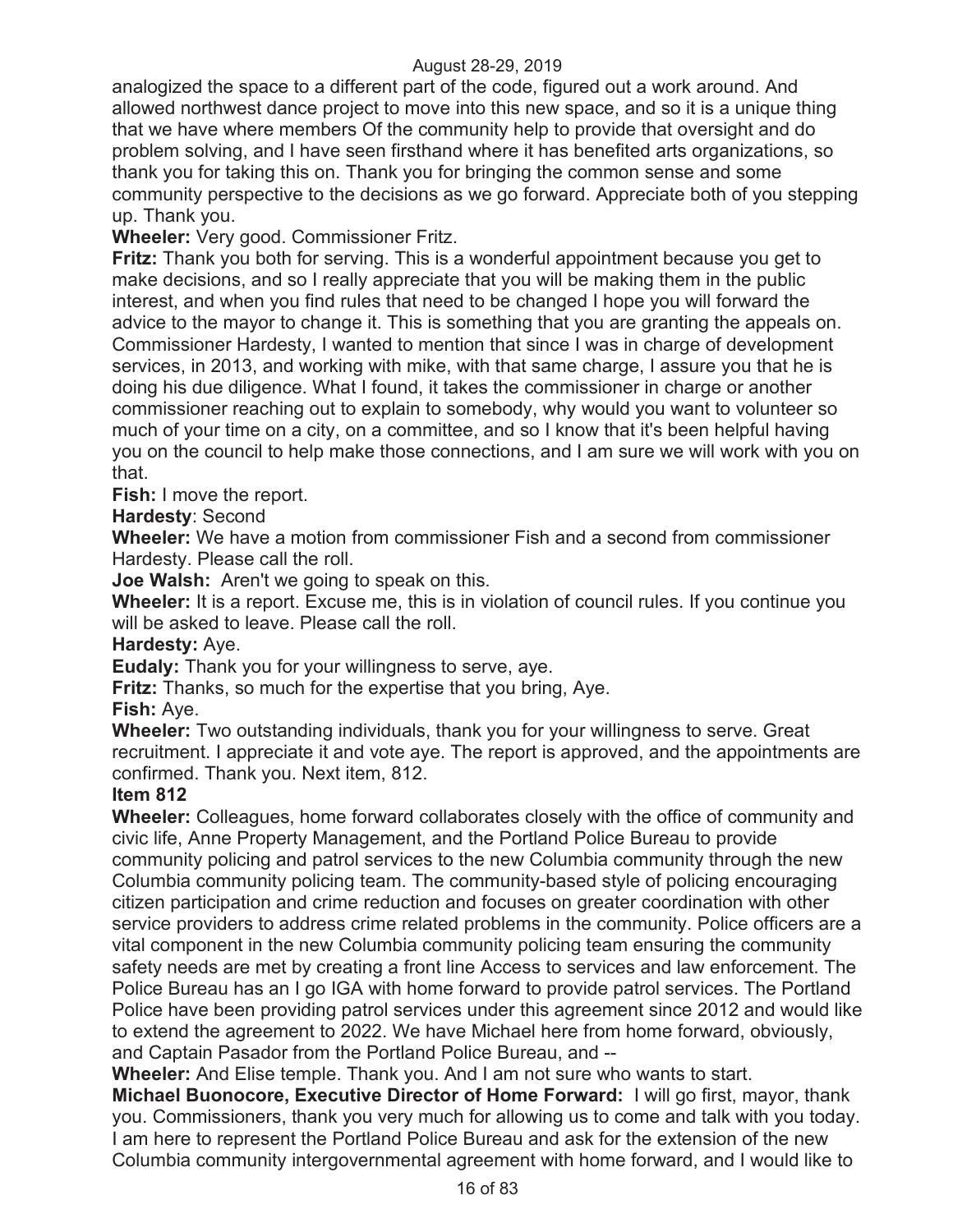recognize that officer Josh Silverman and officer Joanna Ortiz are also in the gallery, and they are also two other officers that are assigned to this program. I am a Captain with the Police Bureau, and I am assigned a north precinct, and that is where the new Columbia is located. The new Columbia policing team is a collaborative effort between home forward, Portland public schools, and Portland Police Bureau, and the office of community and civic life, and income property management. The team's focus is on building Community relationships to effectively solve problems, increase public safety, and improve community livability. The Portland Police Bureau's primary focus in this program is not on law enforcement. Rather, it focuses on problem solving the programs, the partnerships, and the strong community relationships that they develop. When I first became the Captain at north precinct I went around and talked to officers assigned in different details to get a good understanding of what their day-to-day jobs are, and when I talked with members of the policing team, from the officer's perspective and what we do with Policework, I was surprised at some of the things that I heard. I was under the impression it would be more of a proactive type environment, but one of the proactive and Police enforcement environments, but one of the quotes I wrote down in that meeting by the officer really summed it up the Best when he said, we have a very light touch with the community. We look at creative and positive ways to solve problems. They explained how they do that with the partners that they partner with. So how does the Portland Police partnership work without the primary focus being on enforcement? Every week officers meet with members of home forward to discuss the issues that may have occurred within the property of the new Columbia, including some of the calls for service. The purpose of these meetings is to ensure that the team is aware of issues that are occurring, this process allows home forward to develop plans to assist their residents. Examples of the assistance related to, for example, the domestic calls would be home forward, being able to follow-up with domestic violence survivors and possibly offering different types of assistance such as changing locks to make the survivors feel more comfortable staying at their homes, and as well as the Portland Police Bureau officers assigned having the time to respond to those locations and follow-up with the survivors, and talk to them about the need for extra patrol so that the survivors feel safer staying placed in their homes and not feeling like they have to be displaced or moved somewhere else. This team approach also helps to connect crime victims with advocates. It also helps to make referrals to adult protective services, to life works, to other mental health providers. It helps to connect with the office, the mayor's office of youth violence prevention and the Native American youth and family center, as well as several other providers within our city. This type of approach also helps to organize the mediation between the neighbors that may have disputes that have not dealt with in a proactive and productive way could cause them potentially to be displaced or to lose their housing. This is the type of program that helps the Portland Police build Strong relationships within the community. It truly is. This is policing woven into the community. This team of officers consists of four officers. They are each selected by not only the Police Bureau but by home forward members in the process, and they possess certain skills that make them strong candidates to provide this type of service and community policing. For example, each of the partnerships contains at least one ECIT, that's an enhanced crisis intervention team member, so that when necessity, if and when they deal with people suffering from mental health crisis, they are better qualified to assist in that manner. This program helps to build long-term relationships, establish with crime victims, and these officers don't go call to call. They have the ability to follow-up with the victims of crime and to build strong relationships, so they trust those relationships if they need help later. In the past, the new Columbia has been underserved by the Portland Police Bureau and historically issues have, at times, caused some community members to lose trust in the Portland Police Bureau. Through this program, home forward and our community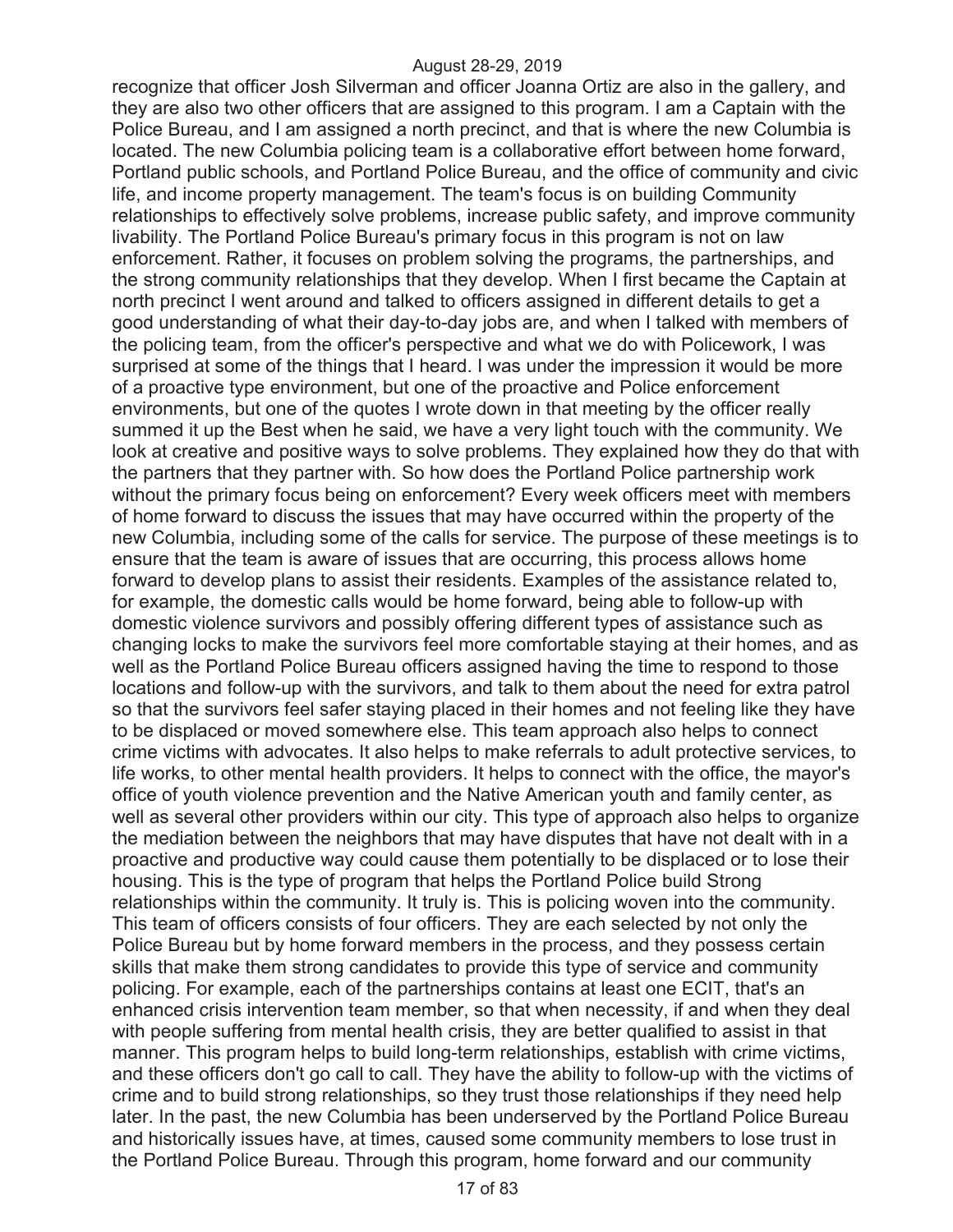partners have truly helped the Portland Police Bureau in rebuilding damaged relationships. In the process, they have helped us to increase the Police Legitimacy within the new Columbia area specifically. This project is an excellent example of the community policing, our officers participate in community events, and community meetings, and leadership events, and some of those examples of that would be the POIC youth groups that occur monthly, the b town that goes out to McCoy park filled with community members, positive environment for children that also has Police officers that are present taking part in that and building the relationships with kids. They participate in family night events, and carnivals, and bingo nights and several other events within the area. As a result of this partnership, we are seeing downward crimes trend in the new Columbia area. The new patrol area accounted for 15,340 calls for service between January 1, 2012 and June 30, 2019. The new Columbia has experienced a declining trend in group offenses between 2015 and 2018. Those are offenses such as arson, burglary, break-ins, vandalism, destruction of property, and narcotics-related offenses. There has been a decline in crime within the boundaries of the new Columbia patrol area. As compared to some of the other areas within the city. An example would be total calls for service within the new Columbia area. That's one of the ways that we as a Police organization measure crime within an area that is seen from the citizens. It's not Police officers seeing Something and saying that there is a problem interacting but citizens saying that we see something, and we need help from the Police. Since the height in 2015, over the last 6.5 years, which was 2015 calls of service, it has steadily decreased to where last year there was 953 calls for service. That is not because of a lack of trust in Police. The relationships built out there with our Police department are stronger than they have ever been right now. That is because of the effectiveness of the program and showing a downward crime trend. Comparisons of total group offenses by year, within other parts of the city, if you look in the new Columbia area at the top, the crime trends for the most part have remained flat. Same thing with the nearby areas that surround that area. The crime trends have remained fairly flat. That's a positive influence outside of the surrounding area with the neighbors and the youth that live in that area, as well. Unfortunately, we do see a slight increase when we look citywide and precinct-wide. That's not the case in the new Columbia area. Prior to level calls are one of the main responsibilities for the officers assigned to the assignments in this partnership. 53% of the calls they respond to are high priority. 30% are low priority but if you look at the dispatch calls, they spend more time on self-initiated, directed patrols. Those would be contacting people at programs, at the events than they do responding to calls, and that's what we want to see within the geographical area. This week I took the time to take Police officers in this detail to council members' offices and talk with council members and their staff. Those of you that had time on our calendars, we appreciate it, and that was to answer questions and hopefully hard questions, and in that time, specifically, with the meeting with commissioner Hardesty, she brought up a very, very valid point, and that is why do you keep coming and asking us to extend the program, extend the contract? Why don't you reevaluate it and come to us and tell us what it is reevaluated like? Does it need to be adjusted or changed? Maybe it's for the better. Maybe there is things that we are missing. We could do better. That's an extremely valid point. When I went back to our -- the Police Bureau and talked with the administrators of the program, I talked about putting a time constraint on it where it would trigger a response for us to have that meeting to sit down and discuss, is it working? What I found out during that meeting is that under this agreement, if it's extended, the agreements can only be extended for ten years. This would take it to the ten-year mark. That would make it to where we have to have the sit do you know, the evaluation, and we would bring community input in On that, and my recommendation going farther would be in the next agreement, we put those benchmark requirements in where we sit down and we analyze the program,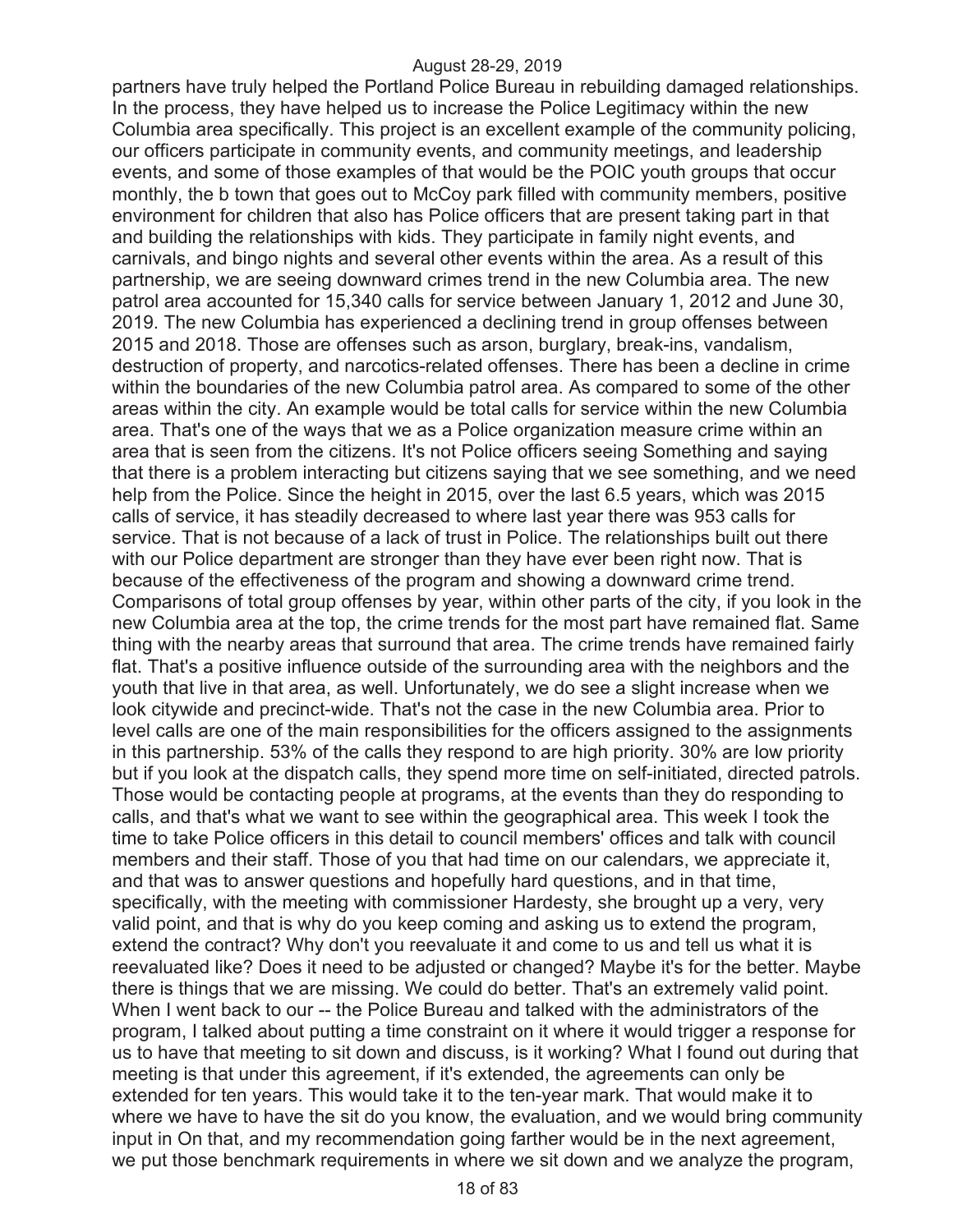how it can be improved and working and how it is not and with community involvement. This is a program that works, this is a program that I, as the Captain of north precinct am trying to replicate in other areas with high crime vols. I hope that this helps you to see how it has been a benefit for the community, and for the Portland Police Bureau, and we thank you for your time, and I will pass the mic over but I would like you to know that officer temple is here at the end in case you have more questions personally related to the activities the officers do. Thank you.

**Wheeler:** Great, thank you.

**Michael Buonocore, Executive Director of Home Forward:** Wheeler, commissioners, thank you for having me today. I am the executive director of home forward. I want to start by saying that I stepped outside and connected with Jayme and commissioner Eudaly's office, so we will make sure that we follow up on the section 8 question that was raised during the testimony. What I want to tell you today is that I started to work at home forward in 2001, so I spent a great deal of my early years at home forward in Columbia villa. I saw the redevelopment of the property. One of the things that we experienced in the early years is the reality that if you build a nice place and you put 10,000 people in it, no matter what you Do, it takes time for the relationships to form, and those early years were a little turbulent, including just sort of community safety and law enforcement, and we did not have the foresight to put this model of community policing in place in those first years. You know, I have had a chance to sort of see what it looks like without this model, and with it, and I would just reiterate everything that officer Pasador said. Relationships make all the difference, and once we -- once we started engaging in this model, and I got to know some of the first officers who were assigned to it you know, I got to hear their own reflections on what it meant to have the time to build relationships with people, and also just how much history carried forward on the force from the days of the Columbia villa, and you know, there is a lot of -- there is a lot of, I think, real and misperceptions about what that community was and is. It takes people really having connections to understand that and change narratives about what a community like new Columbia is perceived as. My only other experience with the model like this was a few years ago there was a, sort of a walking patrol in downtown Portland and Hawthorne, and they did a walk along, and it was really amazing to see the officers have -- to know the names of everyone that they interacted with, that the folks on the street knew the officer's names, and the inter-actions that I observed were really Touching the amount of trust there, and I hope you will not only renew this, but I just want to voice my support that sort of relationship-based community policing, I think, can be really powerful and transformative for our community and country. I just wanted to offer that plug of support, and I hope that you will renew the agreement.

**Wheeler:** Great, thank you. Officer, anything else you wanted to add?

**Elise Temple, Officer for the Portland Police Bureau:** Just I really feel like this experience being a part of the detail has changed my perspective on policing, and I really - - I think it's like the only position I really want in the Bureau because I love doing the followup. I love getting the extra time to adjust my schedule. If there is a community event that starts early even though the shift is 2:00 to midnight I can go in and join in and I just -- it's helped me in experiences where I have known people I met at events or on the school visits. It has helped them feel comfortable reporting things to me at times, and I think it is a great agreement, and I hope it continues forever.

**Wheeler:** Thanks, officer temple. Appreciate it. Commissioner Hardesty.

**Hardesty:** Thank you, mayor. Thank you so much. It's always a good thing when you have a conversation and you see it reflected in what comes back to the city council, so thank you for going back and having that conversation. Michael, you said that you've been at new Columbia since 2001.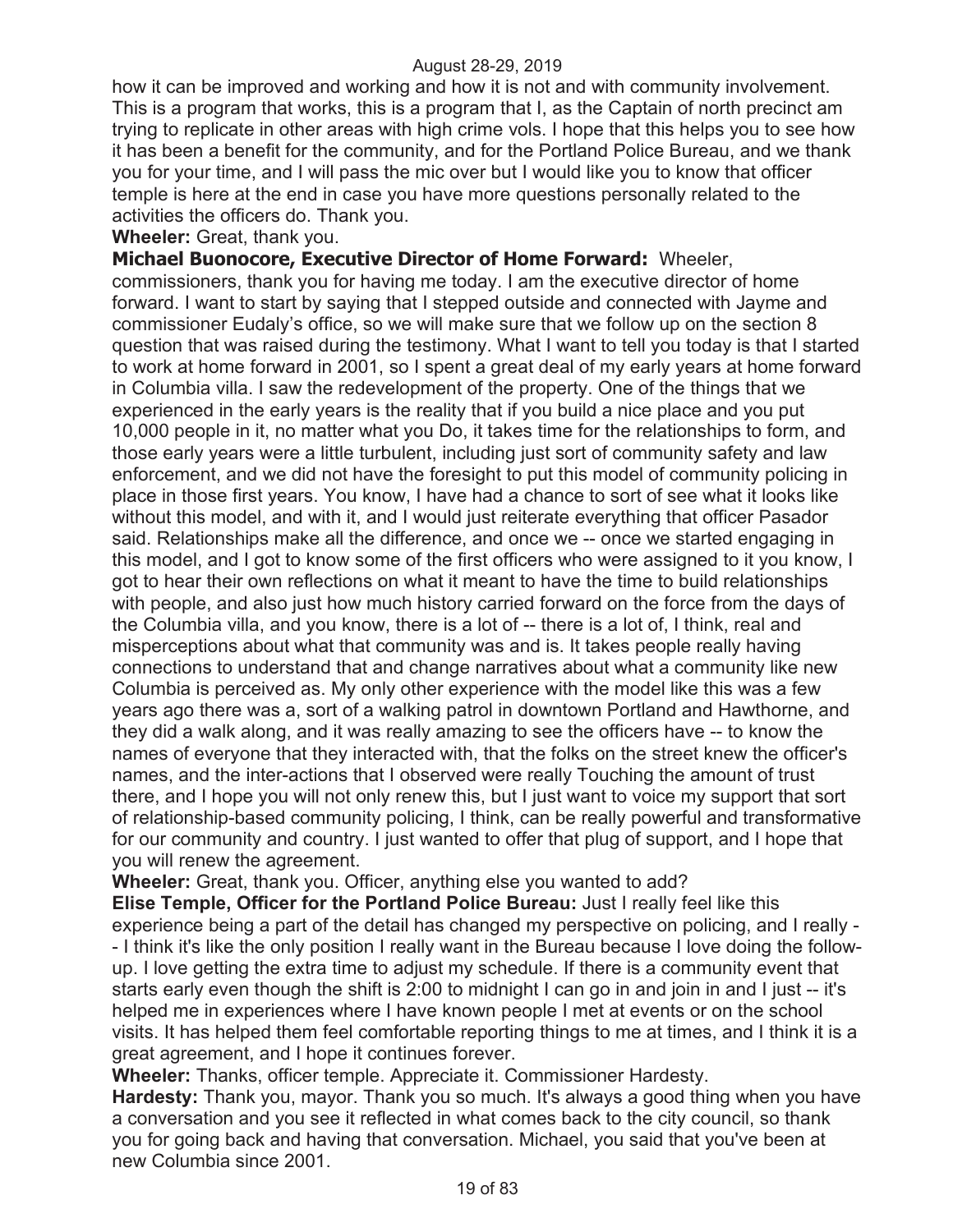**Buonocore**: I worked at home forward starting in 2001 when it was Columbia villa. **Hardesty:** So, when I had the visit in my office, the context that I had to -- the conversation was around an experience that happened in 2014 where I thought it was is a 12-year-old girl but I just was reminded it was a nine-year-old girl arrested. So, what I see is younger officers engaging in, and interacting in new Columbia. Just -- so my concern was that again, that we had these uneven policies about how policing would take place, and I am impressed with the officers that I met with. I believe that the program -- I am appreciative that this is the last extension, and that next time we will have an evaluation of what is really taking place. I personally would like to have some demographic data around, around the arrest and outcomes, and interactions of engagements, especially with young people and new Columbia, but so, it feels really hard for me sometimes to say really great things about the Police, right, because I am -- I certainly come to this experience as an activist and advocate, but when you do good things, I want to applaud the good things you do, and so just know that I judge your activity based on both history and the opportunities that we have had to change outcomes in the work that you do. So, thank you for what you do. **Wheeler:** Commissioner Fritz.

**Fritz:** Thank you very much for bringing this report. Captain, I would encourage you not to wait until the end of the next contract, although we can direct you to do the next contract, I would suggest an annual discussion of -- and documentation of what's going well. That way you will have the report written by the next time you come back here. And I wanted to mention one of my senior policy advisers Cynthia Castro, was the director at the Charles Jordan community center before they came to work, and she noted the offices come into the community center, for instance, the Charles Jordan community center spring break dodgeball tournament, which sounds like an epic event. She was asked while she was in the position, does this kind of collaboration happen in any other parts of the city? Are they similar? Are there similar policing efforts in the other parts of the city?

**Captain Anthony Passadore, Portland Police Bureau:** We certainly strive for that. Unfortunately, due to some of the constraints with call loads and staffing, and I am not here to advocate for that, but this creates a unique opportunity where there is extra funding that brings those officers in and focuses in that area. We are working on programs in the north precinct specifically, the Lloyd center community safety plan that's occurring now, that are modeled after this, and we are going to try to see if we can model them further after it. This is a very successful way of Policing the areas because it's not policing with the sense of the Police first, it's the community watching out for the community first and the Police being of assistance. That's our goal. Constraints keep us from doing that everywhere, but we want to move in that direction.

**Fritz:** I think you did make the case for more resources, and particularly of people. We have 100 unfilled positions funded, so I think officer essential, you also have just demonstrated to anybody who might be watching policing is changing, and that there are deeply satisfying areas that people can work in as officers, which are not necessarily the traditional way of doing the work that you do. I hope people will sign up to do that and join the effort. Thank you very much.

**Wheeler:** Commissioner Eudaly.

**Eudaly:** Thank you. I have a couple of clarifying questions. It looked like on the charts; the crime is not particularly high relative to the rest of the city. Is that correct?

**Passadore:** That's correct. The main thing that we are seeing is that it stayed consistent, in the city there is a slight increase, but crime within that area is lower.

**Eudaly:** So, the 15,000 plus calls over a period of six years wouldn't be extraordinary for a community of that size? It sounds like a lot to me, but --

**Passadore**: Yeah, no. And for example, in the Lloyd district where we are running the program, within a year period there were 2,000 calls just for disturbances. 1,000 calls for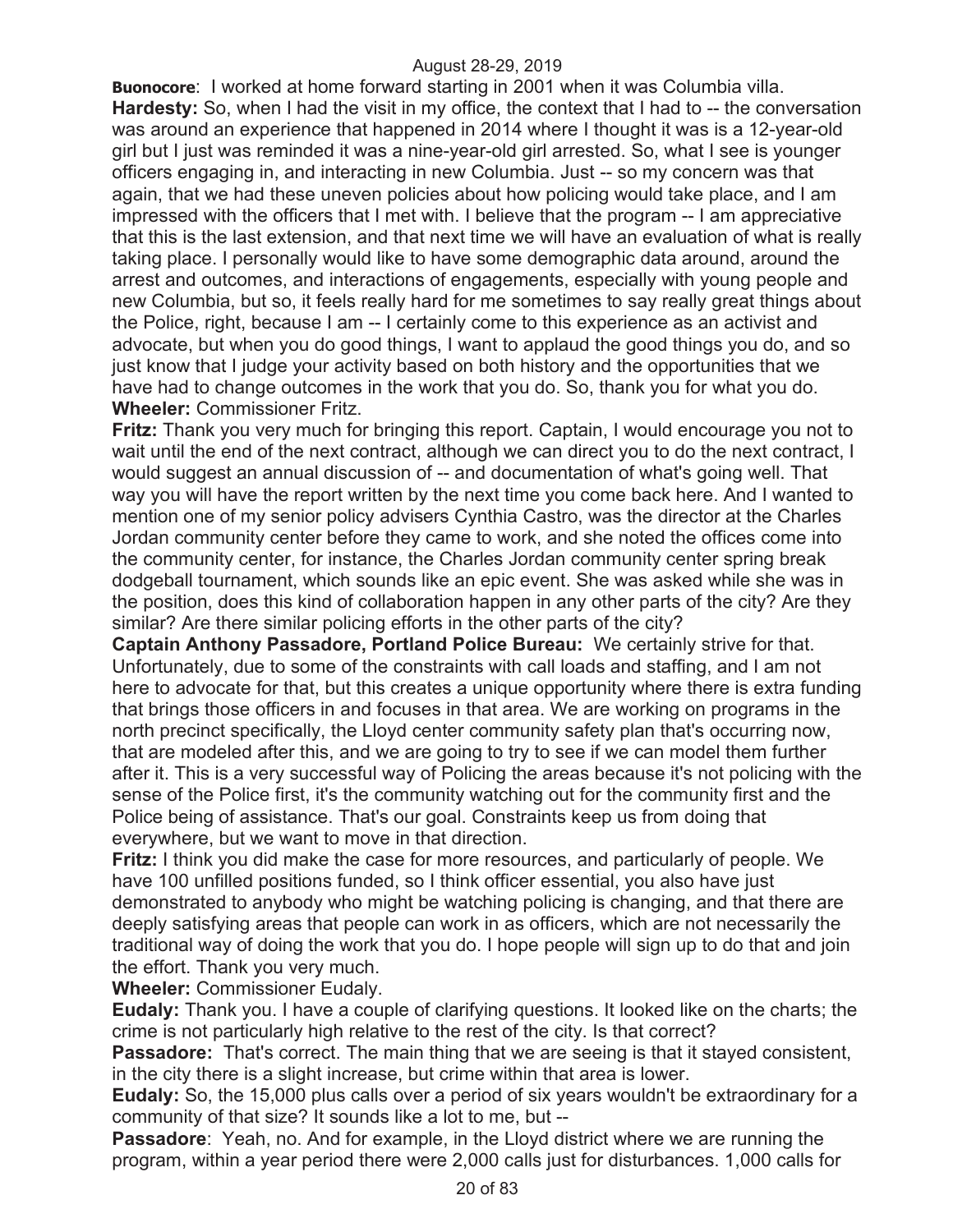disturbances, 2,000 some, which is a smaller geographical area that does not have the same type of housing environment. It's really not that large of a volume, it is liar than we would like to see.

**Eudaly**: It did appear you are getting a lot of phone calls for non-emergency issues. Or issues that maybe shouldn't require the Police, is that a fair characterization?

**Passadore**: We get phone calls from the dispatch center that are asking for people to respond. The majority of the connections that we are having with the community are just in general interactions because they are out there, when people have a concern, a lot of times there is an apprehensiveness to call 9-1-1 thinking that they are being a burden. We want people to believe the system will work for them and we are going to come. In this geographical area the officers are there -- seven days a week so those are the interactions we are talking about.

**Eudaly:** And who provides the mediation? I want intrigued by that. I am a fan of mediation.

**Temple:** I don't know who provides that.

**Eudaly:** Okay.

**Temple:** But we also have, not official mediation but groups of meetings together where like if two neighbors are having a Dispute we will invite them in and say, are you willing to have a talk with a manager and officer and we will try to figure it out together. I.

**Eudaly:** The wheels are turning, in civic life, we are reorienting crime prevention more towards community health and more towards the community members, to deal with their own challenges involving lawsuit, so I am interested in the potential to collaborate center because it sounds like what you are doing is working. It sounds like the type of policing that we would like to see more of throughout the city and like there is an opportunity to work with the community, whether it's conflict resolution skills, mediation, that's what I am interested in. So, thank you.

**Wheeler:** Commissioner Fish.

**Fish:** I want to thank you for your presentation. Michael, I was reflecting, when I listened to the presentation this morning, that I've been involved, one way or another over the last 20 years, in helping to revitalize what used to be called the Columbia villa, and now is the new Columbia. I think that it's worth noting that there was a time when the federal housing department actually gave grants to help the communities revitalize old public housing stock. The difference between Portland and some other cities was a lot of the aging and unacceptable housing in big cities tended to be vertical. This was more of a suburban Development, and had its own challenges, but without the help of the federal government, we would not have been able to revitalize the new Columbia. And then as pleased as I am with the report about how community policing is working, I want to acknowledge that for that community to be successful, it takes a lot of partners. The Police are a piece of it. Tamala at Rosa parks is a big piece of it, and she is retiring this year after a distinguished career but has earned our thanks. The village market, which is a grocery store that is partly subsidized by the county and city and that violates all the rules of the grocery stores. It does not sell tobacco, alcohol, or lottery tickets. So, it needs a public subsidy to survive because it does not sell people things that they don't eat. I am reflecting on the community garden and the ball field that has come in and the commercial space. McCoy field. McCoy park, actually. Michael, I think at one point, it may be true today, it's the most diverse track in the state. It was once upon a time, whether it's now -- cully competes for that, I don't know, but it is amongst the most diverse set of tracks in the state of Oregon. When you invest in nonprofits and small businesses and high-performing schools, when you invest in a community center, and we renamed the community center in honor of Charles Jordan, I invite my colleagues this Saturday, we'll Be honoring Charles Jordan from 12:00 to 3:00 in an event that Dion Jordan and Michelle harper have organized, and when all these pieces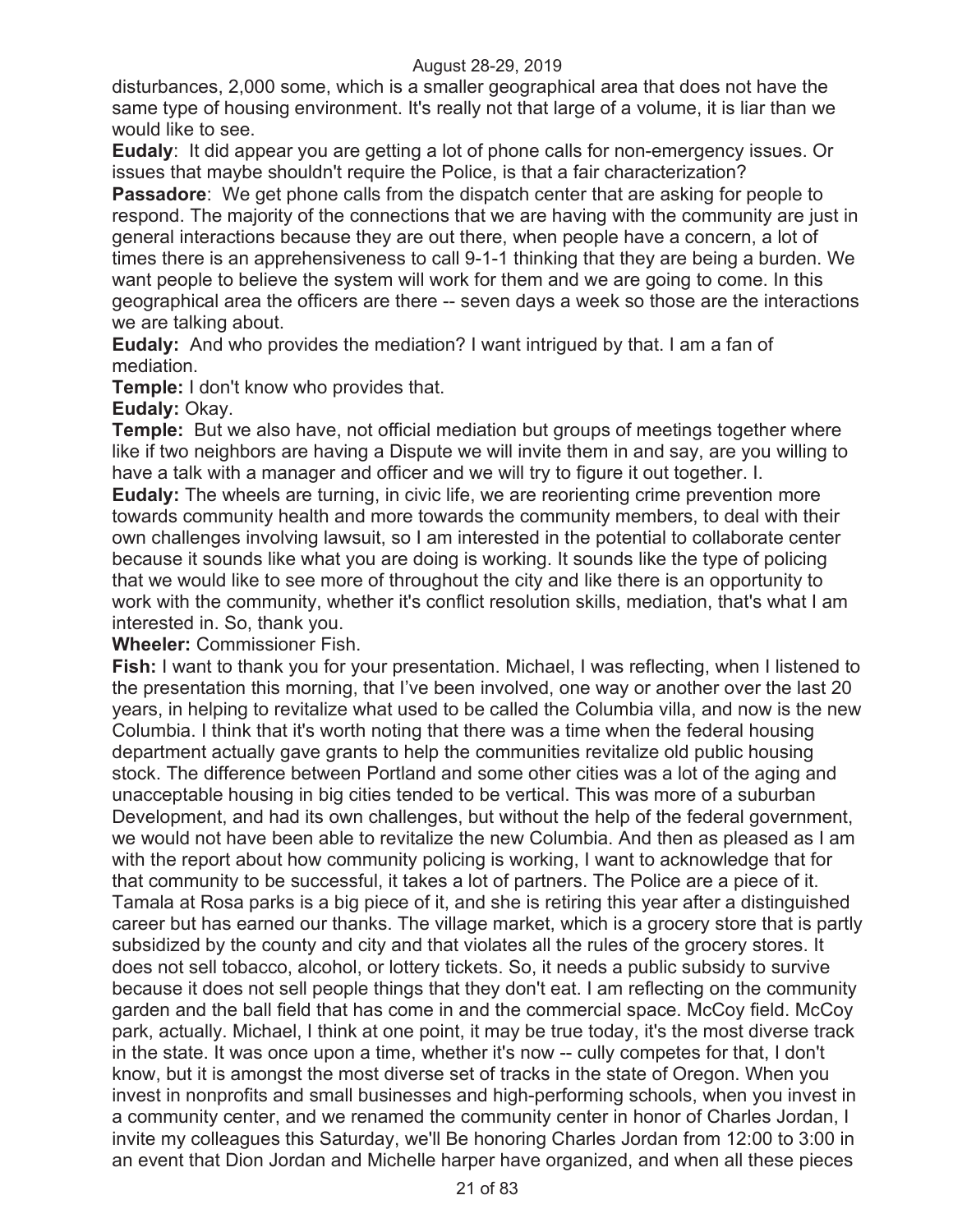are working together, we build community. I think that that's what we are getting a sense of progress. It's taken time. It is ultimately the goal is to knit together the community, so people feel safe and comfortable in their own neighborhood, so thank you for your presentation.

**Wheeler:** Very good. One last comment, I want to say that I want to add to the accolades. I appreciate the hard work. I want to acknowledge what some of my colleagues have pointed out. This is the difference between resourced policing that has the opportunity to problem active and engaged on the front end and reactive policing where you go from 9-1- 1 calls to 9-1-1 calls, where you don't have that opportunity to build those relationships, and as commissioner Fish just said, it's also about building community partnerships. Somebody has to facilitate the development of those partnerships, and here we have the time and the resources to be able to do it right. So, I want to acknowledge what my colleagues said earlier, this is the way that we should be doing policing all across the city, and that's the division of community policing. Here's a good incubator, a good example of how do it right. And I appreciate you being here, and I appreciate the presentation you gave, as well. Well done. Thank you. Commissioner Hardesty.

**Hardesty:** Thank you, mayor. How long have you been a Police officer, a Portland Police officer?

**\*\*\*\*\*:** Eight years.

**Hardesty:** Eight years, and are you local?

**Temple:** Actually, I moved around but grew up in Seattle, and then since living in Portland I have lived in Portland and all the suburbs.

**Hardesty:** And was brought you to Portland?

**Temple:** I went to college at Portland state, and then I moved back to Seattle. Actually, I was going to be a lawyer, going to law school, and I decided I would rather be a Police officer, and my time and experiences were with the Portland Police, so I moved back to work with the Portland Police.

**Hardesty:** Last question, sorry so put you on the spot but you are probably the youngest Police officer that has sat in front of me, so I have got questions. My last question is why did you decide that you wanted to be a Portland Police officer. Says.

**Temple:** It was not my original plan. I went on ride-alongs, and I felt like you were working with people, directly helping people, there was an element of excitement to it, I liked driving fast, but I wanted to go out and be a compassionate, and learning people, and I have you also had a knowledge of like the historical issues with Police, and I wanted to be someone that Could be trusting and understanding of the situations.

**Hardesty:** Thank you. I didn't mean to put you on the spot but inquiring minds.

**Wheeler:** Thank you. We will take public testimony. You can cool your heels if you would like. How many people do we have signed up?

**Moore-Love:** Five people.

**Wheeler:** Very good.

**Joe Walsh:** Good morning, my name is joe Walsh, and I represent individuals for justice. We oppose this strictly on the lack of community input. At least the paperwork that comes off the computer is, basically, saying that the cops go to events, and they go to parties, and they talk to people during those events, and parties and get together. That's not good enough. You need people to sit down and say, you know what you should be doing, blah, blah, blah, blah, and you accept it or reject it. You don't need people at a party saying pass me the popcorn, and by the way, how do you like this program? That's not professional. What we saw here today is the Police department giving you a report. You believing it. We don't believe the Police department. We think that they lie. We don't believe this council. We think that you are corrupt. With the mayor under a RICO investigation, that's corrupt. That's bad. What people pay \$1,000 for a hotel room? That's corrupt. We don't trust you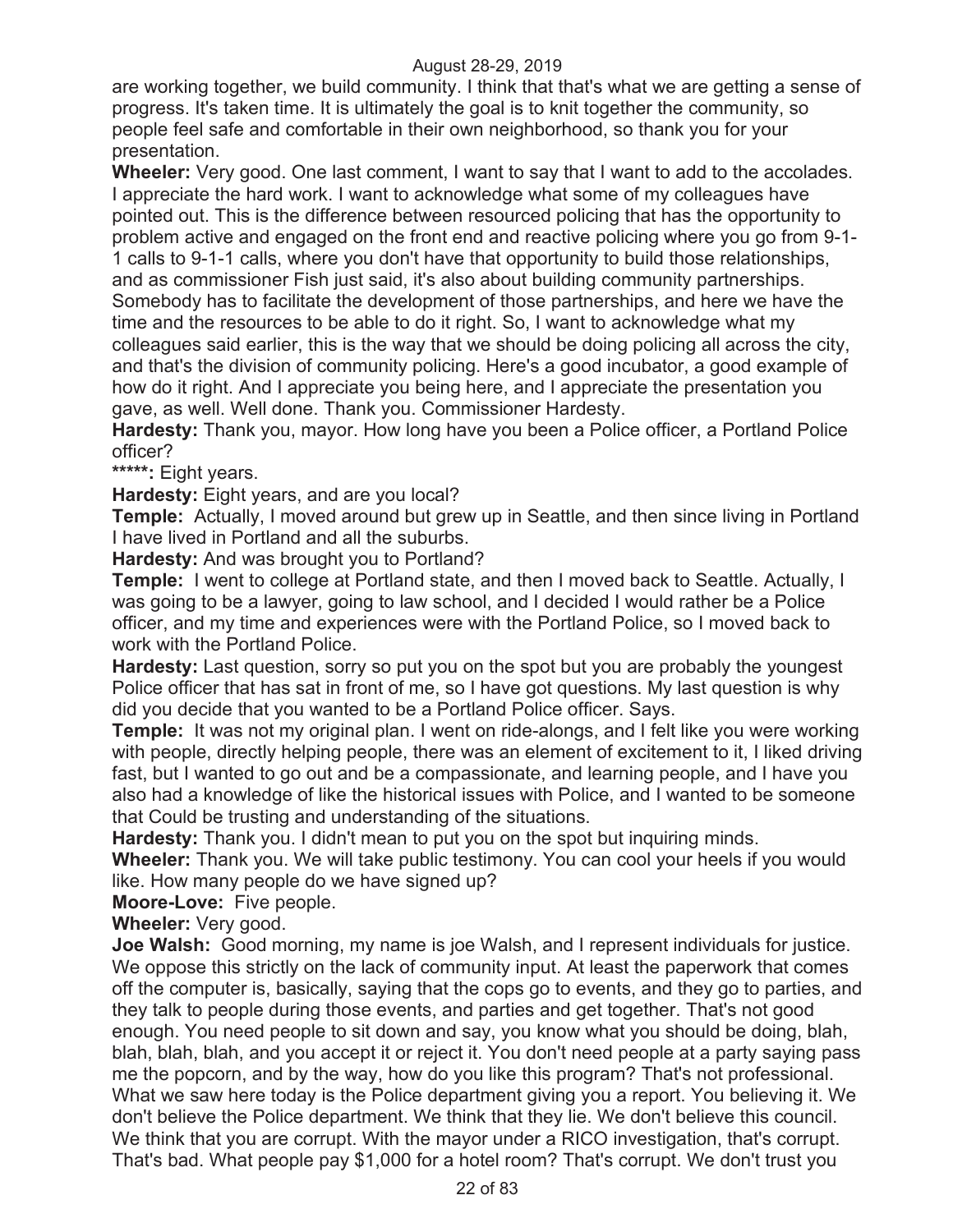anymore. We used to. We did. When I first came here, we at least trusted you. But we had a different mayor then. We had mayor potter, who was kind of cool. If I remember correctly, he used to ask, hey, how are the children doing? And I thought that that was interesting. Our mayor? Rico. Rico. You know what RICO is? It's racketeering. They use it for the mafia. Rico. We are against it. We know you are going to vote for it. But we want to go on record that we are against it, strictly because you have no input from the citizens, and you guys are phony and corrupt. Outside of that --

**Wheeler:** Good morning, and just for the record I am not under a RICO investigation in case anybody is wondering. Good morning.

**Maggie:** Good morning. I would like to give you that citizen input that joe Walsh was just talking about, and that is at 9:40:00 a.m. This morning, at southeast Milwaukie, I went and reported what somebody told me because they would not go to the cops, which is at 3:00 a.m., and I don't know if it was on a Monday or a Tuesday, a man was walking back from cocoa doughnuts towards walking east. A white 2000 ford was driving east, did a U-turn, came back, and within 20 feet of him a -- a caucasian man ran, turned, and heard a shot out of the gun. Let me finish.

**Fritz:** Is that new Columbia, is this at new Columbia?

**Maggie:** Let me finish. No. I am talking about the cop that I walked up and told this to was very, very rude to me. He was caucasian, by the way and extremely rude. He was like, what does this have to do with me? That is literally what he said to me.

**Wheeler:** So, Maggie this is about something else? You can file a complaint through the independent Police review.

**Maggie:** Why not have the participants of this program rather than the Police come up and give you testimony about how the cops are doing. The cops should not be giving you testimony of how the cops are doing. The participants in the program should be coming up to you and saying, yeah, things were bad if years and now they are getting better. > not the cops.

**Hardesty:** Thank you, Maggie.

**Wheeler:** Thank you. Good morning.

**Lightning Super Connectome:** Good morning. My name is lightning. I represent lightning, super humanity connectome. On this issue is, and I am not going to necessarily talk negative about the Police on what I am going to say, but I am going to say this -- the Police serve a purpose, but when they become intertwined within a property and a large number of People and they call a community policing, my first question is I assume that they are going to be carrying guns. I don't like that in the villa. I want to have more private security without the guns at a lower price. More relationship with home forward. The Police need to keep more of a separation because as you know, how many other properties have this taking place? Well, they answered. We would like to expand but we don't know any. I don't think that it's appropriate, and my question to you, if I am in Columbia villa, and I am just on the edge of the property, and my car just got broke into or something, and I say hey, can you help me over here? Who do we have to answer to? Are they supposed to answer to IPM, to home forward? Who is their agreement with now? I want a complete separation, and as you know I fought against any Portland Police being hired by target and having to listen to them in the property. Once you have a conflict, if you are a tenant in the property, with the Portland Police, such as this gentleman that sat before us this morning, expressed, where is the mediation then? If that Portland Police took the report and points at you and someone sitting over there, what happens? We need to look at the eviction process, and we need to look at the mediation process. We need to hear the people that have been evicted. What do you think about this program? Why didn't it work for you? And I would like to look at those names and those people and see exactly what the problem was. So, I know you are going to approve this, but I am just saying shorten the approval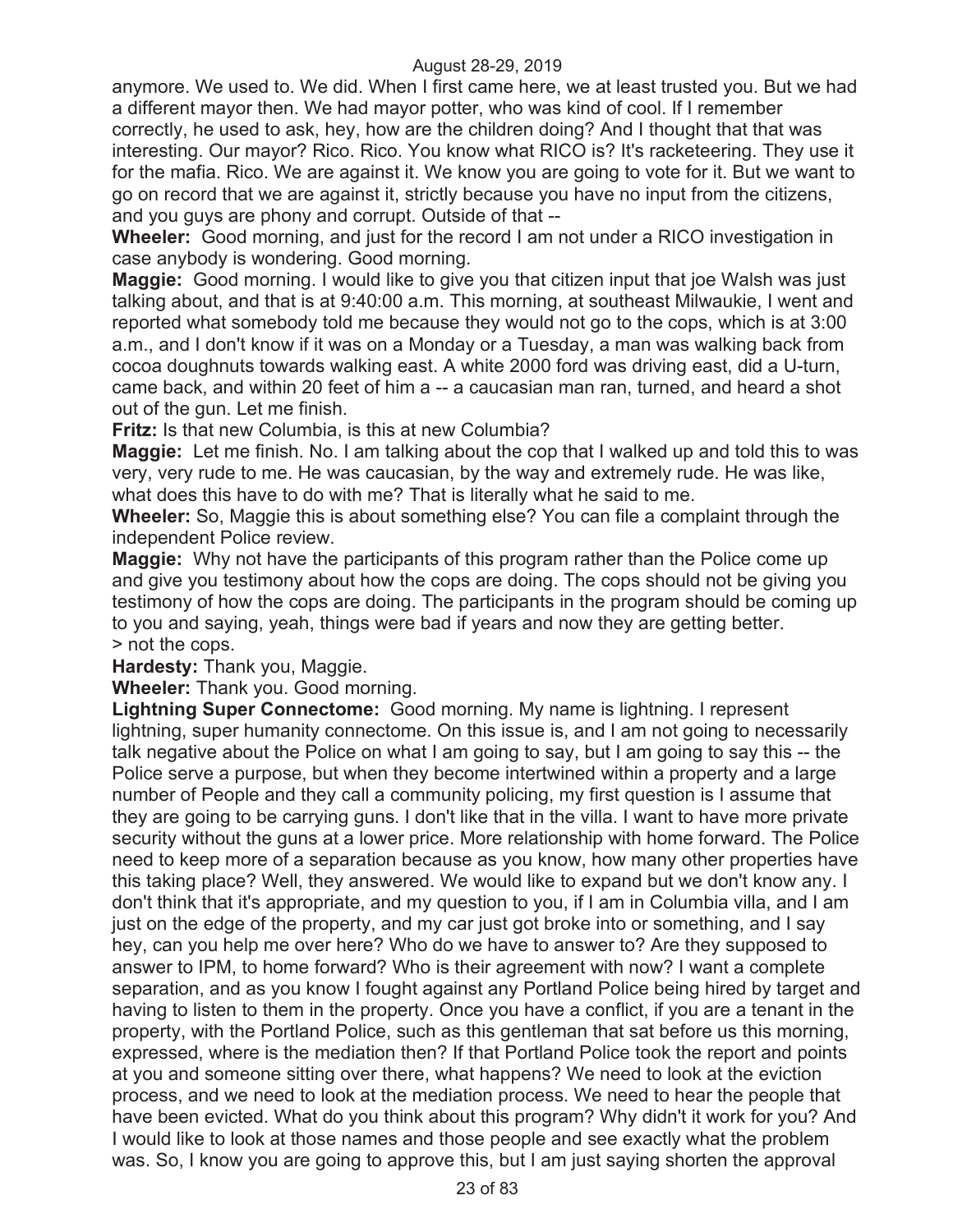time, and make sure that you have a renewal possibility option and do more research on this. This is so serious. If you were in this property, and you had to say boy, I had problems ten years ago with the Portland Police, and by the way, this person knows me. I am not going to last in this apartment building. I shouldn't have to worry about that. If -- there is always two sides to the story as this gentleman sat up here and stated. Until you hear that other side of the story, it may not mean anything. And that's what we need to look at. By the way, mayor, you are under investigators by lightning, pertaining to the RICO act. Have a wonderful day.

**Moore-Love:** The last two are Steve Entwistle and dan Handelman.

**Wheeler:** Good morning. How are you today?

**Steve Entwistle:** Doing fine. I am Steven Entwistle, and this has been an interesting morning. Say agree with joe Walsh on the fact that we don't have enough public input on all these issues. I think that can be disastrous because, and the fact with what Maggie said, that the people Here that were in the building, the ten assistants are not here to comment. That's a valid note, as well. With lightning, the fact that they are having weapons in these facilities is rather disturbing, especially due to a lot of the histories that folks have. I think that it could be put together better. I think better minds can see, and there is other folks that have not gotten involved that may be should have a voice, an opinion, at least, to listen to. And I think that we are living in a time that is not natural, and our economics is skewed. People, good people are not making it the way that they should be. It's not their fault. That's all. Thank you.

**Wheeler:** Thank you. Good morning.

**Dan Handelman, Portland Copwatch:** Good morning, mayor, and council. I am dan Handelman with the Portland cop watch. I was not planning to testify on this agenda item, but after hearing the discussion, I just wanted to add a few things. I appreciate a lot of the things that lightning said before, and one of the things that you always have to think about is the power dynamics of having armed officers. Everybody got treated like a criminal suspect on the way into this building, except the Police officers sitting at this table with guns on their hips telling you how they are part of the community. Most people I know don't wear guns on their hips, so I find That disturbing that they are being used for mediations, playing dodgeball games with children while wearing guns on the hips. We have a new public safety support specialist, supposed to be unarmed officers. Maybe, especially because they are thinking about a ten-year extension of this contract, and instead you should think about having those public safety support specialists be part of their team instead of the armed officers.

**Fish:** It's not a ten-year extension. It is an extension that does not exceed ten years cumulatively with all of the extensions. We are not extending it ten years.

**Handelman:** Okay. So, you are saying that starting from 2012, so until 2022? **Fish:** Correct.

**Handelman:** So, three years is a long time when you have this program available to you. **Fish:** It is not ten years.

**Handelman:** I understand. So, you know, the question to ask about these relationships with the Police is always what happens if there is an officer-involved shooting. So, they build this great relationship with the community and something happens, and the trust goes away, so that's another reason why we should think about some other form of community interaction to help with the mediation and problem solving instead of armed Police officers. That's ultimately the power of Portland Police is to take the lives with guns and that's one of the reasons that the Portland cop watch exists because we are very concerned about that and the way that the -- our society allows the Police to do that. We also have testified many times in the past, and this is something else that lightning touched on about people with extra money being able to hire the Portland Police officers to do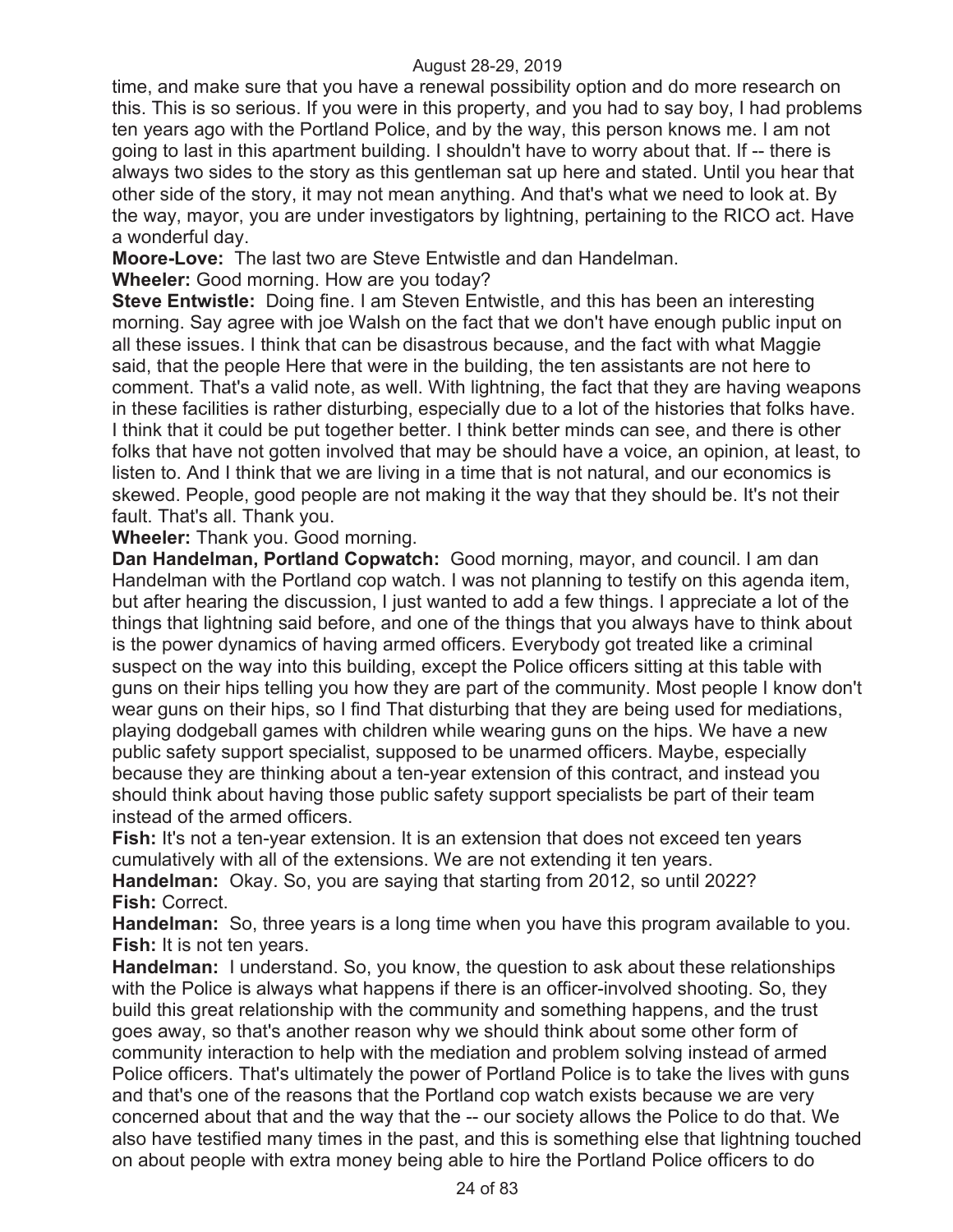policing in their communities. Normally, this is a problem in higher end communities like we are talking about the downtown business association that pays for four Police officers, and this new idea about the Lloyd district, but this is a lower income community, and I am not sure, it sounds like federal funding is paying for this, but it is still unequal dream. It is still - you expressed how boy; this will be great if everybody had it. That's the way it is supposed to work. We pay our taxes, and everybody gets the same policing services. That is another troubling aspect of this. I will just leave it at that.

# **Wheeler:** Thank you.

**Fritz:** Just according to the financial back statement it is funded through an ongoing appropriation into the Police Bureau budget.

**Eudaly:** We are not moving on this?

# **Wheeler:** No.

**Eudaly:** I would like to say I agree with a couple other commenters, a couple of members of the public that I would have liked to have heard from members of the community on their experience with this program. I certainly -- it sounds like a wonderful program. It helps to have recommendations of -- from home forward, but there is just nothing like hearing from, directly from the people who are involved and impacted, so I am likely to support this as an extension, but when we come back to talk about renewing it or evaluating it as commissioner Hardesty has suggested, I want to hear from the significant community. **Wheeler:** Commissioner Hardesty.

**Hardesty:** Thank you. I know that we are not voting on this today, but because of some of the public testimony, I just want to put on the record, I just want to correct something for the public record. First, the Police are not doing the mediation. They are contracting out for mediation services, and so.

# **Eudaly:** That's what they said.

**Hardesty:** The public testimony said that the Police were the ones mediating, and I have actually a long history with Columbia villa/new Columbia, if fact, when we first got awarded the hope 6 grant, I was concerned that low income people would be totally displaced, once the new pretty environment was created. This happened in every community across the country. When these federal dollars came in. I was also concerned about making sure that mixed income people could co-habilitate in a community and that the community would be better off for the new investment that had been made. I recently went and toured the community garden and talked to a whole host of community members. I think that there is like 50 different languages that are spoken at new Columbia today. It was really wonderful to talk to people about how community is building community in new Columbia. I also wanted to make sure that we -- I am appalled by the suggestion of private security. We have no oversight of private security in the city of Portland today, and sometimes private security has weapons, and sometimes they don't, and their prosecutes are not uniform across the industry. I would be very concerned about people that I could not hold accountable. Is Columbia villa the community policing program, the Best thing since sliced bread? No. Is there room for improvement? Absolutely. I would love to see a bicycle Police officer, or the unarmed Police officers be the ones that were building community at new Columbia. Maybe we will get to that process. Where we are today, this program is working, and it's working in a way that we are reducing arrests and we are reducing a community member's interactions with Police, and we want the Police to be less involved in the community members' life, except in a positive way, and everything that I have seen and based on the conversation, that I had both with the officers involved and the community members, this is good at the moment.

Everybody I have seen based on the conversation that I had both with the officers involved and community members, this is good at the moment. I wanted to dispel the myth we can't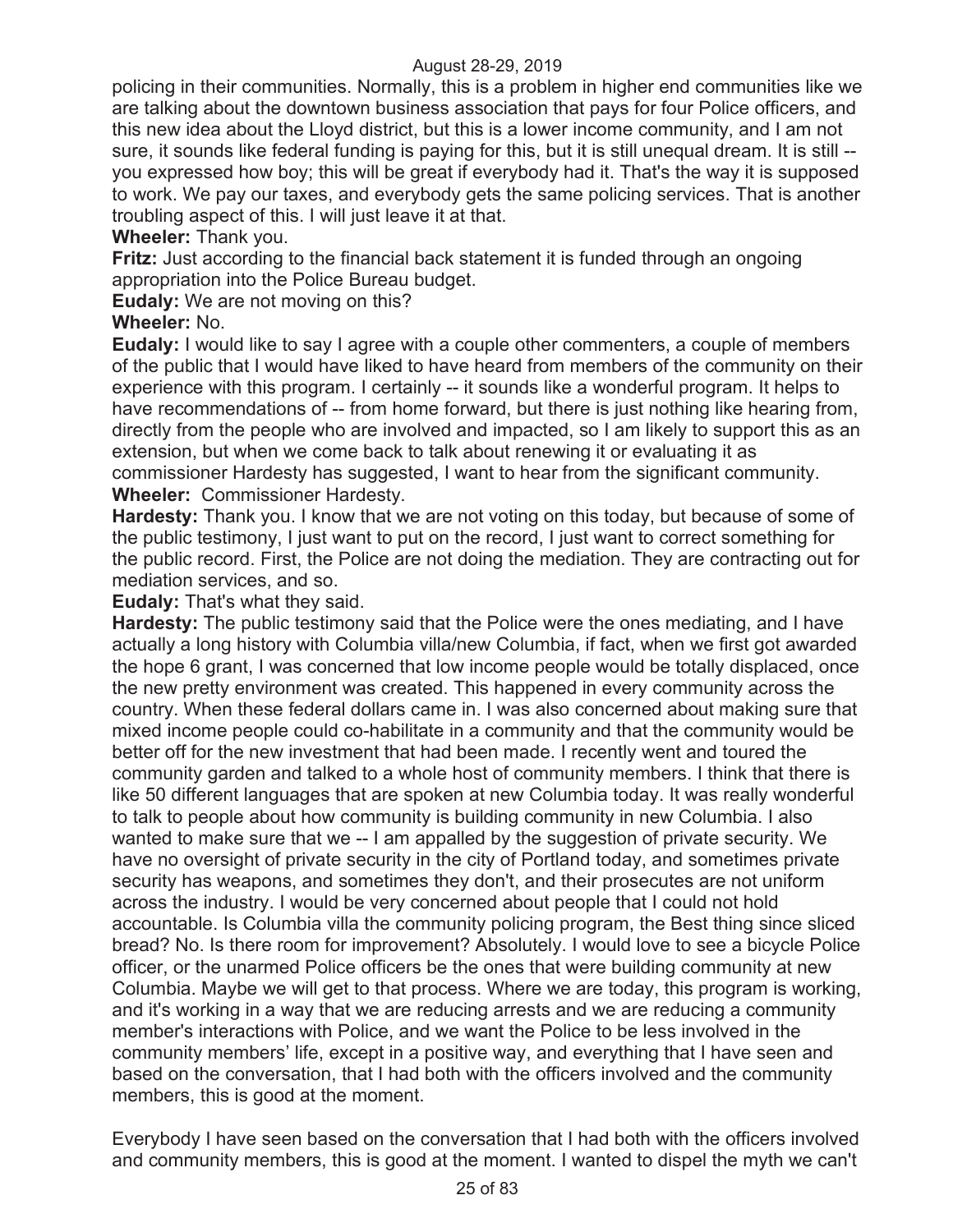do this in other communities because we don't have enough money or resources because we could do this in other communities if we were as thoughtful as we were when Columbia was being created. We could do this. We could do it with officers that we have as we start redirecting 911 calls to other systems so that Police are doing what Police are supposed to do and other community responders are doing what they are supposed do. So, apologize for the longwinded response because I'm old and I forget it by next week when we vote on it, so I wanted to make sure it was part of the public record.

**Wheeler:** Is there anything the panel felt they needed to respond to on this? I don't see that. Very good. First reading of a nonemergency ordinance. Moves to second reading. Thank you, next item 813.

### **Item 813**

**Wheeler:** This amends the Police review board code to clarify a member will sit on the Police review board as an additional community member in all cases before the board involving use of force. The ordinance amends code 3.20.140. Under the DOJ settlement agreement when they review use of force cases one of two community members shall be drawn from the citizen review committee members. Paragraph 131a of the settlement agreement provides currently seven voting members of the review board use of force in incidents including two citizen members. When the PRB reviews cases one of the two citizen slots shall be drawn from the citizen review committee members. May 14, 2019 the united states department of justice issued its fourth periodic compliance assessment report. The DOJ found the city in substantial compliance with paragraph 131a and found as a matter of practice the Police review board in use of force case has included two community members, one of whom was a CRC member. In connection with its finding, however, the DOJ offered the technical assistance the city should conform city code 3.20.140 to clarify that in accordance with paragraph 131 a, all use of force cases regardless of how they are referred to the Police review board will include a community member drawn from the citizen review committee. All Police review board cases involving use of force regardless of the level of force or how the case is referred to the board will include on the board at least one citizen member from the citizen review committee, a change to section 3.20.140 c2 is appropriate. This code change amends city code to comply with technical assistance offered by the DOJ, department of justice, to the city. Ultimately the city goal is to obtain compliance under the department of justice settlement agreement, and this is an important step towards that goal. Mark is here to tell us more. Thank you.

**Mark Amberg, Chief Deputy City Attorney:** Thank you, mayor. Mark Amberg with the city attorney's office. As the mayor has basically stated this really is a cleanup to bring revisions of city code in conformance with the required agreed to in the settlement agreement. It clarified that when a Police review board is convened to review a use of force incident, regardless of how that case gets to the review board, there will be two community members that sit on that board, one of those members will be drawn from the citizen review committee or the CRC. Under current code language it wasn't entirely clear although that has been in fact the practice of the Police Bureau in Police review boards involving use of force incidents any time there is a review of the use of force incident by the board there are community members, one of which is a CRC member. Under current code it specifically lists four particular types of use of force that will require a citizen review member. The citizen review committee member to sit as a second member on the board. There's two other ways that a case can come to the board in addition to the four listed types of cases which are officers involved shooting, injury involving hospital says, incustody deaths or any use of force with a recommended finding is out of policy. There's two other ways a case can come to the board, discretionary referral by the chief of Police and assistant chief or the independent Police review or when a case is controverted by an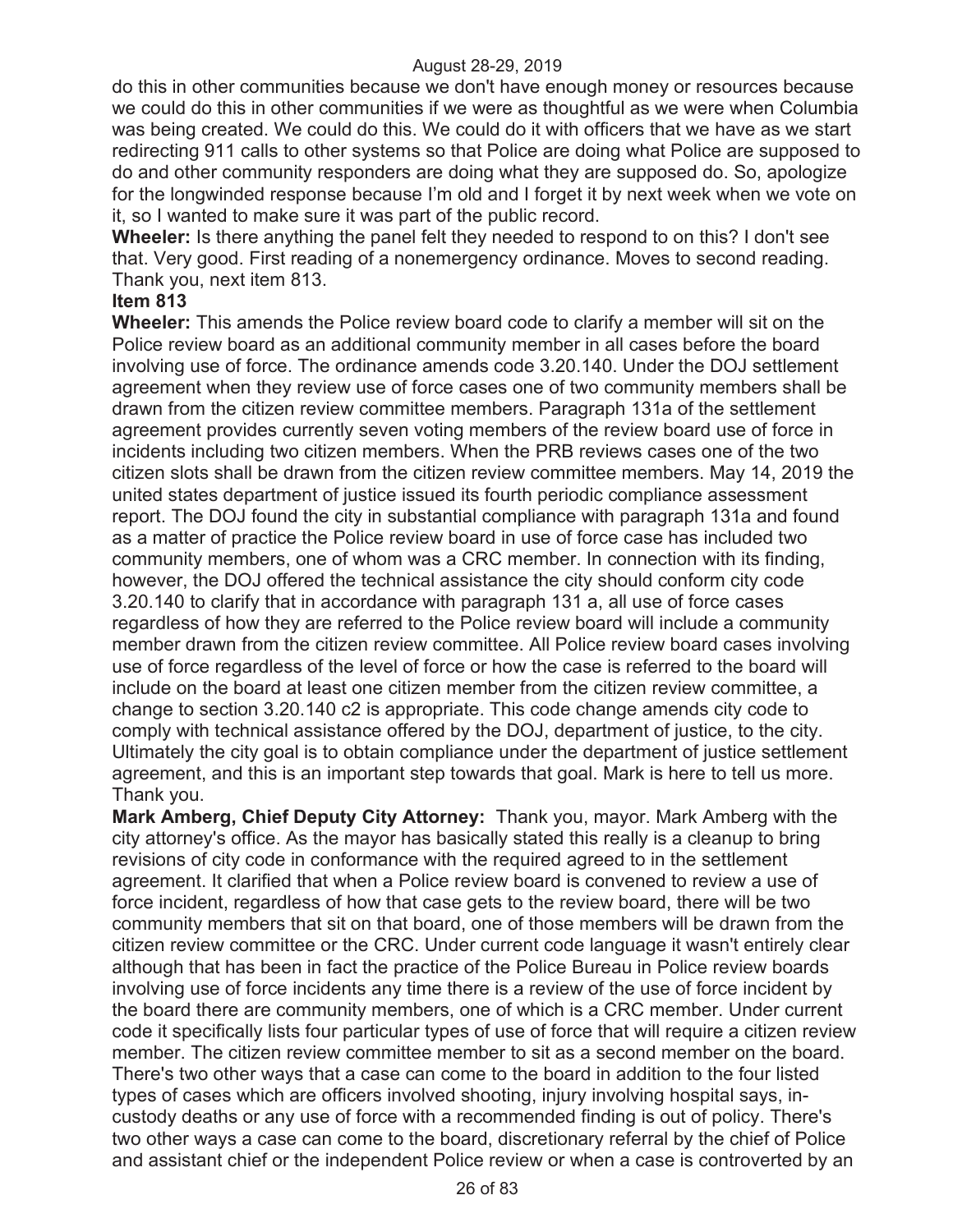independent Police review and assistant chief or internal affairs. To clarify that in those types of cases if it's a discretionary referral or controverted case, that comes to the board on use of force case to clarify in code those cases will in fact also include a citizen review committee member as the second community member on that board. So that's what this ordinance does is to put that into code so it's clear that any use of force case there will be the two community members including the CRC member.

**Wheeler:** Thank you. Anything you want to add?

# **Commander Bryan Parman, Portland Police Bureau, Professional Standards Division:** No, sir.

**Wheeler:** Colleagues? Commissioner Hardesty. I understand commander Parman is here as well if there's specific questions about the program. Maybe. No? Yes? I'm sorry. Thank you. Apologize. Thank you.

**Hardesty:** Thank you, mayor. Thank you, mark, for briefing me yesterday on this particular proposal. As you know I have no problem with this clarification, but for the public record you might remember that the OIR made significant recommendations for the Police review board and those recommendations have not been considered and updated either considered, rejected or updated since the OIR report was presented to us earlier this year so I'm curious as to what the timeline is and when we can expect to have a conversation about the recommendations that came out of the OIR group report.

**Commander Parman:** Good morning. Mr. Mayor, members of council, I'm Brian Parman, commander of the professional standards division. Thank you for your question. I reviewed the last two years' worth of OIR reports in both of those reports the Police Bureau has filed a response on whether they agree or disagree with the recommendations. In looking at those recommendations many of those were address through changes in our policy and practice and changes through our sops, standard operating procedures, within specific divisions based on my examination and consultation with the city attorney's office none of the changes required changes to the code language which really is about the structure and composition. Many changes have been incorporated and we would be happy to share information related to that at a future date.

**Hardesty:** I would greatly appreciate you sharing the information about what's been updated and if there's a timeline for the rest of the updates or if you have rejected the recommendations and if so why.

**Commander Parman**: Okay.

**Wheeler:** Commander, I have my glasses on now. I see you.

**Commander Parman:** Thank you.

**Wheeler:** Quick question. I assume the CRC concurs or CRC leadership concurs this is the right thing to do.

**Commander Parman:** Mayor, we met with the chair of the citizen review committee. It was also presented by IPR to the CRC as a whole this was coming many. There were no objections. They were supportive of the change.

**Wheeler:** Thank you. I appreciate that. Public testimony. Commissioner Fish? Public testimony?

**Moore-Love:** We have two people signed up.

**Wheeler:** Very good.

**Moore-Love:** Dan Handelman and Maggie.

**Dan Handelman, Portland Copwatch:** Good morning, again, mayor wheeler, commissioners. I'm still dan Handelman with Portland cop watch. We have strong language about the language pro poeed today. We have many questions about practical ways of fulfilling the intent of this ordinance change. We also are concerned that this ordinance keeps getting tinkered around the edges where there are large issues council keeps ignoring. The change being made that required the CRC to sit in on use of force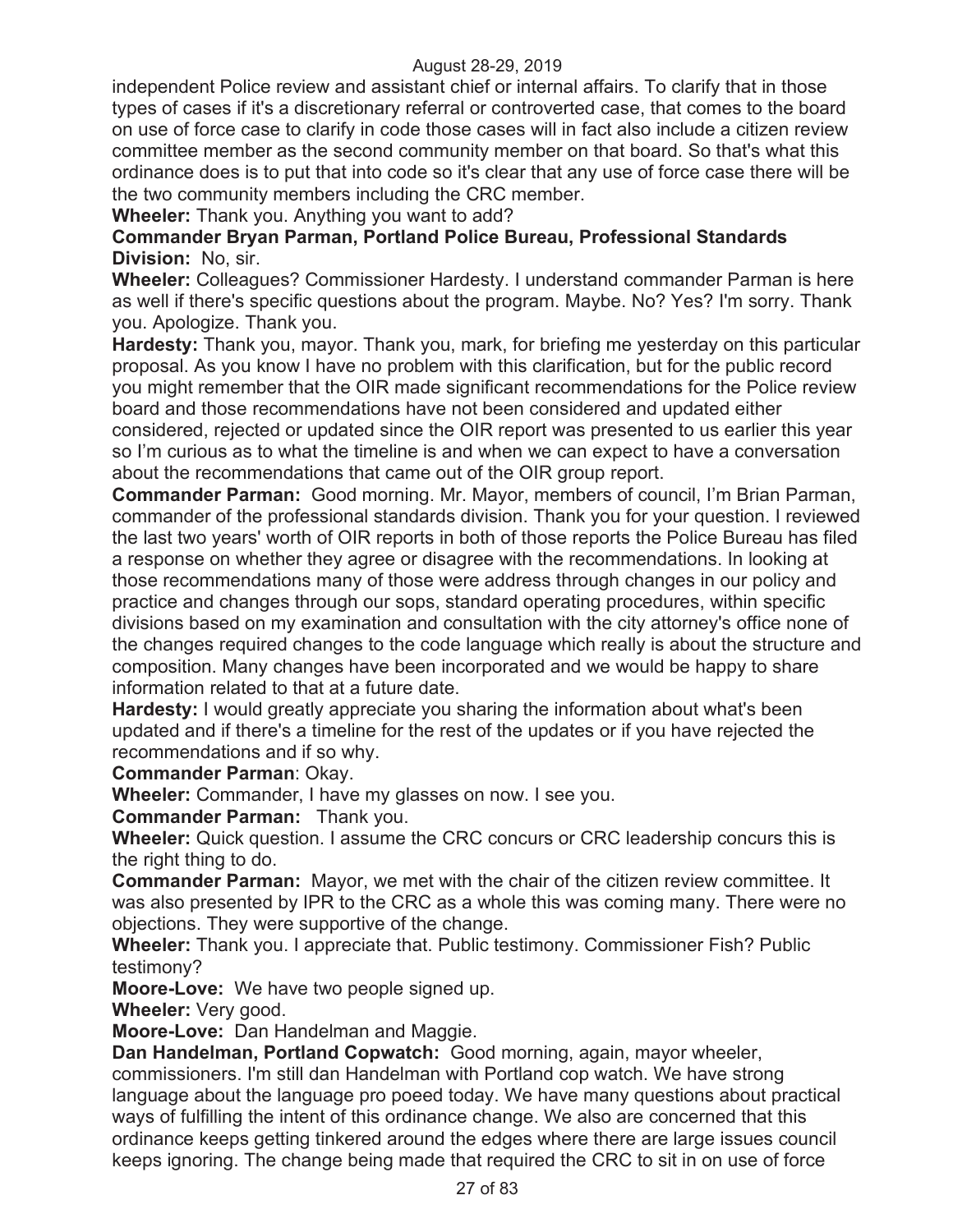case is consistent with the DOJ agreement. The CRC already it's in when there's deadly force. Nearly every time the last two years the same member has been attending. She has spoken repeatedly about how the Bureau is reluctant to provide case materials outside certain business hours which makes it difficult for others to review the files and then sit in on the hearings. Once we overhaul the board so it's not fully internal for the Bureau, staff could be more flexible with their hours. You could direct the chief or the ppb to allow CRC members have the files digitally. I think there was a secure portal set up and DVDs. It's not clear why this isn't done for the Police review board. Another issue is that we brought up over and over again that CRC is made up of mostly young professionals that work fulltime. We have talked over and over how there used to be too many retirees, now there's no one over age 50. That would help expand the CRC's ability to sit in on Police review boards. The code keeps getting modified bits at a time. In fact, you have had five years to make this change and it has not been done. Another change that was done in policy but never in code that the Police review board asks the Bureau to do further investigation they have to do that investigation. Have to complete it within ten days. That's not in this code. I don't know y. It's part of the DOJ agreement. It should be included in the code. We should allow the is from nears or their survivors to sit in on the board. This is something the community has been asking for. We should open PRB to the media and/or the public, require public meetings twice a year when the reports are published. There has not been a Police review board report yet this year even though they are required twice a year. We're already in august. I don't know why that is. You're about to reappoint a bunch of new people or returning people sometime in the next month. You can ask those people to hold those public meetings. They are supposed to be the voice of the community sitting in on those closed door Police review meetings. Would love an opportunity to talk to them. We would like to see you take bolder steps to reform the board not do a check box to finish the DOJ agreement. The DOJ said you can create a board that is stronger you just can't go backwards.

#### **Wheeler:** Thank you, Good Morning.

**Maggie:** I'm Maggie. I agree no closed door meetings. I agree survivors to sit in on board meetings. I agree members of the public to sit in. Also why not have the public member that's going to be part of the CRC be different each time based on it should be someone from the community who that use of force was used against. In other words, each time the use of force is reviewed, and it's being reviewed, obviously, for a reason, it should be somebody from the community who is of the victim of the use of force. It should change each time, the victim, the person who is the victim of use of force by the state, it should be the person who is on the CRC when is the public member should be from the community of the victim. That's it.

**Wheeler:** All right. Thank you both. Colleagues, do you have further questions of commander Parham or --? Very good, please call the roll. [Roll called]

**Hardesty:** I'm concerned about piecemeal fixes and doing it just so the DOJ can check a box and leave town. Clearly there are some big issues that still must be resolved in the issue around the Police review board, and I wish we were having a more in-depth conversation about where are we headed as far as this process is concerned. At the end of the day this is a change that just clarifies a community member, two community members will sit in on each hearing but it's clear that the fundamental structure is broken, and it's been pointed out in every report that we have received. So, I'm very interested in seeing a timeline about when we're going to do the other fixes because quite frankly the DOJ settlement is just one tiny piece of the reform efforts that we're involved in. Having said that, I vote aye.

**Eudaly:** Aye. **Fritz:** Aye. **Fish:** Aye.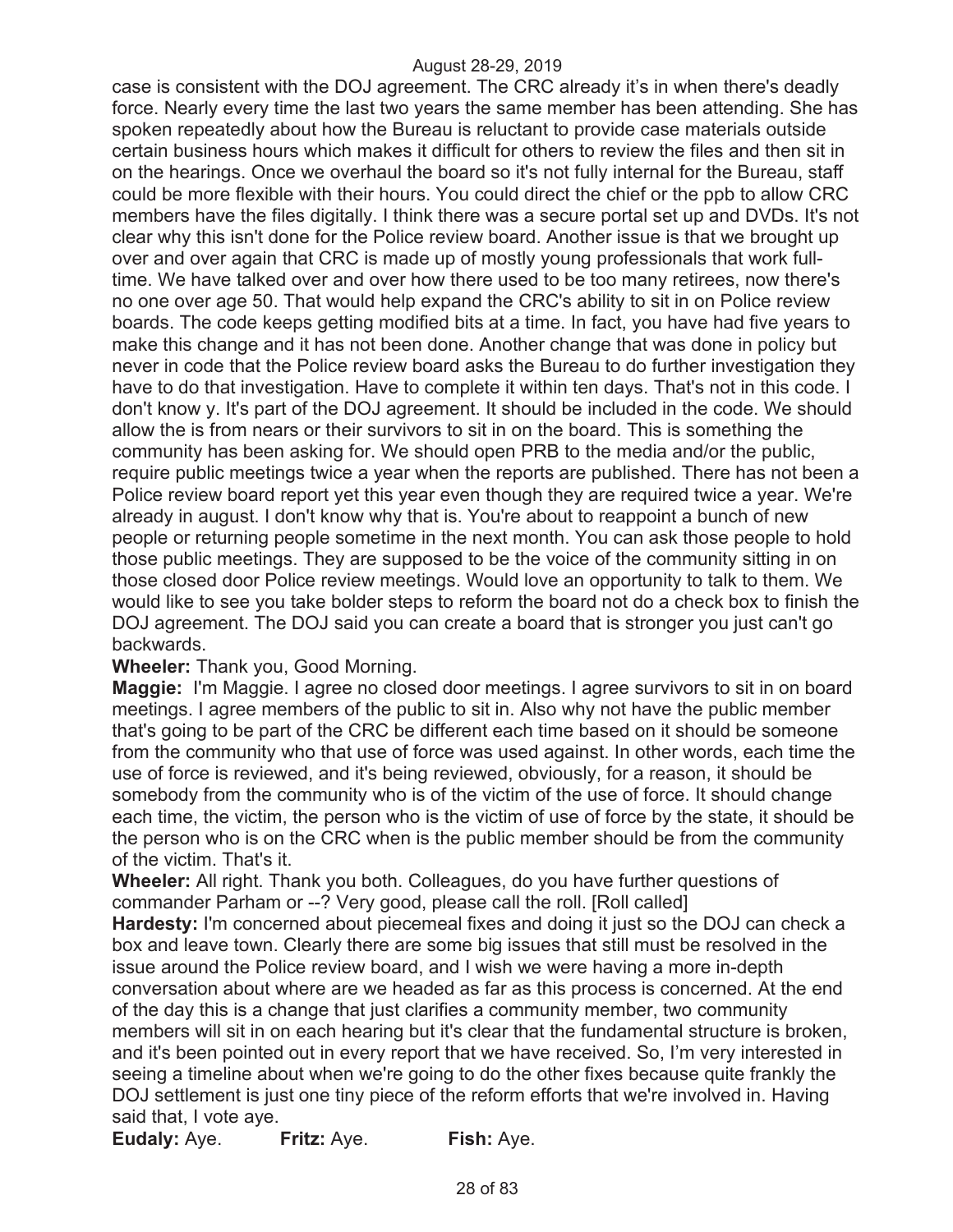**Wheeler:** I think there were some legitimate issues raised by dan Handelman in particular. I don't always agree but I think he made some good arguments on a number of issues. So, I will commit to following up on a number of them that I think are particularly important that I applaud the work that is being done both in the legal department and as well as in ppb. I know this is a very complex subject and I believe this moves the ball forward in an important way. I thank you for that. I vote aye. The ordinance is adopted. Next is item 814. **Item 814.** 

**Wheeler:** Colleagues, this is a second reading. We have already presentation and public testimony. Is there further discussion? Please call the roll. [Roll Called] **Hardesty:** Aye. **Eudaly:** Aye.

**Fritz:** I commend Commissioner Fish for when he was in charge of the water Bureau approving this innovative experiment. It didn't work out as well as hoped but that's a good thing for us to do especially since the only money we lose on this is that we won't get paid the franchise fees anymore. It didn't cost us anything to do it. Thank you for trying Commissioner Fish. Aye.

**Fish:** Aye.

**Wheeler:** Aye. The ordinance is adopted. Item 815, also second reading. **Item 815.** 

**Wheeler:** Colleagues, any further discussion on this item? Please call the roll. **Hardesty:** Aye.

**Eudaly:** I just want to say I'm not the world's biggest fan of drug testing, but we have an obligation to ensure public safety, so especially when employees are operating vehicles or performing other tasks that could endanger the public if under the influence, I certainly support that. I vote aye.

**Fritz:** Aye. **Fish:** Aye. **Wheeler:** Aye. The ordinance is adopted. 816, please. **Item 816.** 

**Wheeler:** Commissioner Eudaly.

**Eudaly:** Thank you, mayor. This project is a pedestrian access transit improvement project focusing on southeast stark street and southeast 146th avenue. The scope includes sidewalk infill, ADA compliant curb ramps, pedestrian crossing improvements, striping and signage improvements and new traffic signals. Here to explain the details and answer any questions is Owen Kilmer, PBOT right of way agent. I love that title so much it makes me think I really want to be some kind of agent one day.

**Ellen Kilmer, Portland Bureaus of Transportation Right of Way Agent:** Really cool. Good morning. Mayor, commissioners, I'm Ellen Kilmer with PBOT right of way acquisition. Thank you for your summary. Agenda item 816 would authorize eminent domain authority and allow us to offer just compensation to property owners for their property rights in connection with the safer access to bus shelters project which is a fixing our streets project. The property rights in question as commissioner Eudaly stated would support construction of the sidewalk, construction ADA ramps, signals, and driveway reconnections at the intersection of southeast stark and 146th avenue. I would also like to add that the affected property owners have been informed and have also been invited today. That's about all I have. I can answer any questions that council might have.

**Eudaly:** I think it might be interesting to know the impact on the property owners. I understand it's a very small slice of the properties, and that it won't impact the current use of the properties.

**Kilmer:** Correct. There are two properties that we would be acquiring property rights from. Each property we would be acquiring a temporary construction easement on each, about three feet wide. On one of them we would acquire about one two feet of permanent right of way dedication.

**Eudaly:** For the sidewalks.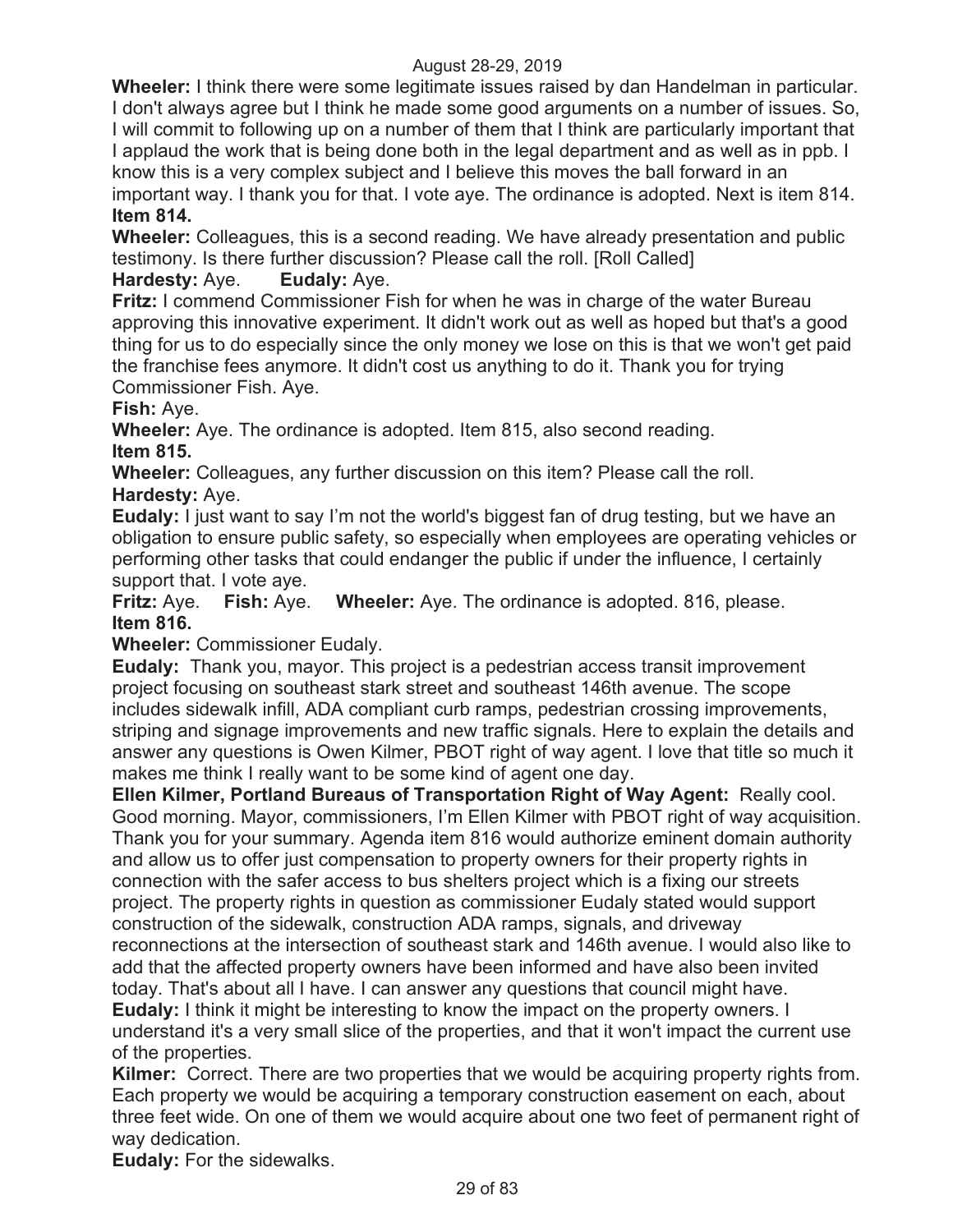**Kilmer:** For the sidewalk construction, yes.

**Eudaly:** As far as we know neither property owner have an issue?

**Kilmer:** No. They haven't spoken about that with me. In fact, one has already offered their support.

**Eudaly:** Great.

**Hardesty:** Thank you so much for your presentation and information. I have a question about the safe access to bus shelters. Are we really going to get shelters or is a lane? **Kilmer:** That's a great question. Do you mind if Sheila parrot can answer that question a whole lot better?

**Eudaly:** And just to be clear TriMet builds those bus shelters, it's not PBOT.

**Hardesty:** I understand that but if were putting money on the table we would like to be like the rest of the city and have robust shelters. Some of the core inner city areas.

**Eudaly:** I agree. The struggle is real. [laughter] I inherited a lot of issues with the Bureau, and I just want to be clear when the issue is not --

**Hardesty:** This is a good opportunity. As all of us inherit work that others have moved forward before, we got here it's important to take the opportunity to say are we really moving in the right direction. So, thank you so much for joining us. My question is really specific to the statement safe access to bus shelters. So, do you know whether or not we're getting real bus shelters or we're getting lanes like we consumer have in east Portland?

**Sheila Parrot, Portland Bureau of Transportation Project Manager:** Sure. I'm the project manager. No, this project doesn't include shelters. It's just access where there already are bus stops.

**Hardesty:** So even though it says safer access it's about street cuts to make it easier for people to get to a bus shelter if it exists?

**Parrot:** Correct. It's access for pedestrians to cross that busy street.

**Hardesty:** Do we know if there's a bus shelter in this area?

**Parrot:** I do not know. I know there's a bus stop on the westbound direction at that intersection.

**Eudaly:** Now I understand the confusion. I'm going to suggest that this name be changed to safer access to bus stops and shelters because that is confusing.

**Parrot:** I like that.

**Eudaly:** I also want to go on the record and maybe TriMet is listening that as PBOT and the city invest more and more money in our pedestrian infrastructure specifically on corridors with significant bus lines we would like to see them stepping up and offering additional improvements like shelters. We are trying to make it easier and safer for people to get to their bus stops, their customers to get to their bus stops, and increase ridership. I think some improvements would be justifiable.

**Parrot:** We can bring that up to TriMet.

**Fish:** Let me go back to what's actually before us, which is authorization to acquire certain permanent and temporary rights. You mentioned eminent domain. We're sensitive to the fact that we have whether it's sidewalks or remonstrances on LIDs or other processes, a mechanism for people to come to Council and object if they object. In this instance, I take it that you can assure us that all the property owners have been notified in writing. **Kilmer:** Correct.

**Fish:** They have been given notification of this hearing.

**Kilmer:** Correct.

**Fish:** If they have an objection to what you are seeking, this is their opportunity to address council.

**Kilmer:** Correct.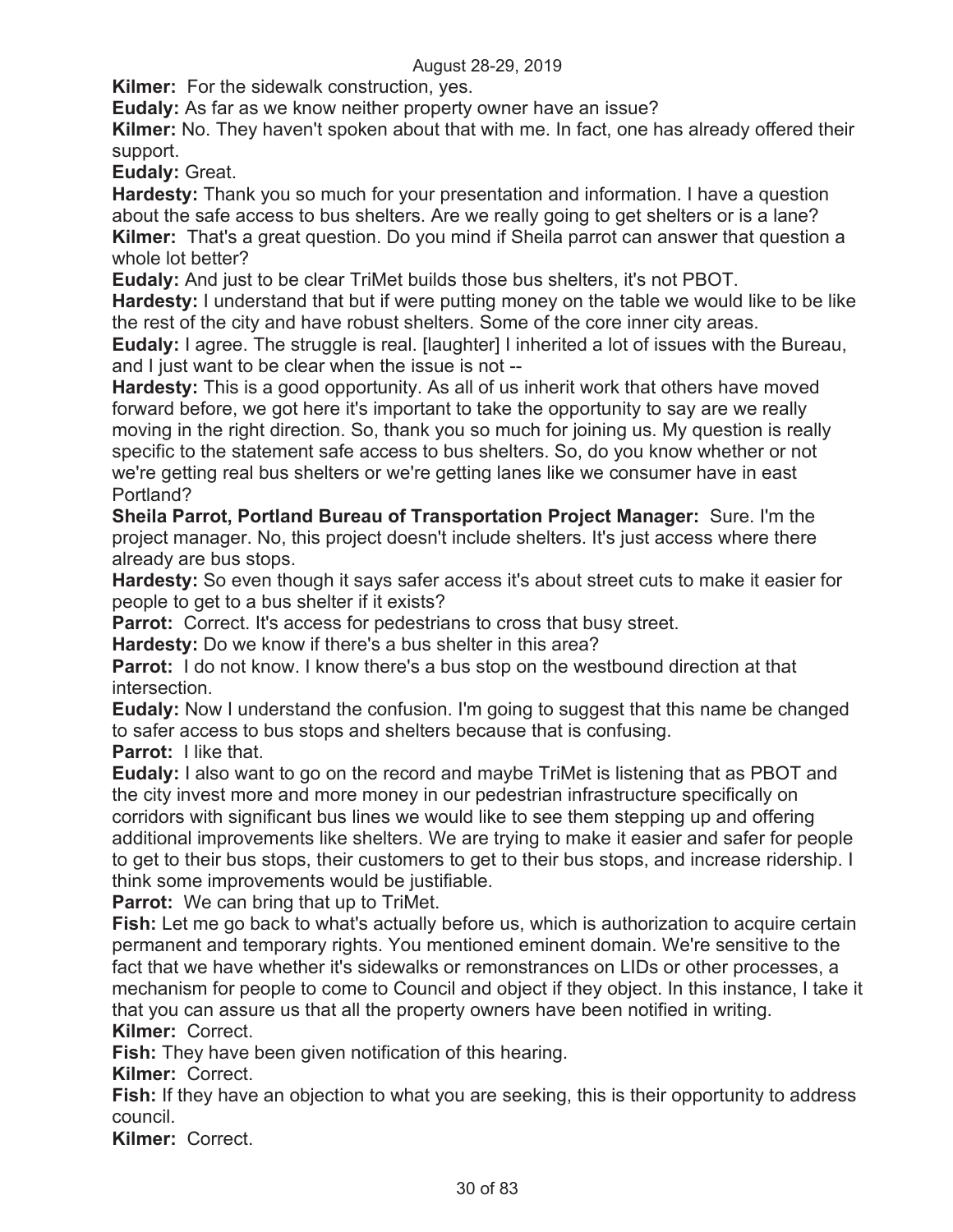**Fish:** We received nothing in writing from any of the property owners, in fact this has been a friendly transaction so far.

**Kilmer:** So far, correct.

**Fish:** Thank you.

**Fritz:** So, I appreciate you both being here. Thank you for your conversation. It seems like we have a carrot and need a stick as well because I have found it very difficult to get changes made at TriMet and I would like before I leave this -- body in 16 months to feel like we are starting to develop a better, more collaborative relationship. Since we are investing taxpayers money into improving the system that benefits TriMet's customers I hope you will have conversation both at staff level and at the executive level just to say let's get real and let's do this together and maybe we could put in a shelter at the same time we're doing the sidewalk or whatever.

**Eudaly:** I greatly agree, this has been a topic of ongoing conversation with TriMet. I'm gravely concerned by their lackluster mode share and that we're not seeing ridership going up. We of course have an obligation to make our streets safer whether they want to give us a bus shelter or not. In some instances, bus shelters are not possible because the sidewalks are not wide enough. I don't know if that's the case here but there are some factors that would prevent -- would prevent the construction of shelters in some areas. That being said, we really need TriMet to partner with us in making mass transit more appealing to more people. I appreciate the remarks of commissioner Hardesty and commissioner Fritz. You have my word that I'm really working on it.

**Hardesty:** I want you to know, let me know how I can be helpful. I think we can't be spending the money we're spending on transportation improvements and not have a good transit partner. I got to say the fact that the governor appoints TriMet board still bugs the daylights out of me even though I actually like the governor. I just think that we should be the ones appointing TriMet board and it should not be something that happens at the state level especially when we're not getting the kind of cooperation that we should have. Just sayin'. Thank you.

**Eudaly:** Duly noted.

**Wheeler:** We'll take public testimony. Thank you for your presentation. That's good. **Moore-Love:** We have three people signed up.

**Wheeler:** Good.

**Moore-Love:** Maggie, Lightning, and Joe Walsh.

**Wheeler:** Good morning.

**Joe Walsh:** Good morning. My name is joe Walsh. I represent individuals for justice. I would like to point out to you guys how important it is when -- I have to go or anyone in a mobile device has to find safe space. There's two reasons for that. Number one I'm almost positive my batteries are secure, and they are okay in the rain, but if they go out, I'm really screwed. Okay? I'm not going to get off appeared push up a hill. The shelters become very important to people that have mobile devices or are in wheelchairs. We have the ability to travel distances, but weather is really important, and the shelters help. So, I want you to think about that. I know that there's some conversation about shelters, however, it was introduced. You opened up the door as they say in tv land. Think about the people in the city that have to go out in the rain, and this is not san Diego. This is Portland. Rains a lot here. I notice that. So, thank you for your patience. I just wanted to make sure you thought about that one issue.

**Wheeler:** Thank you.

**Maggie:** Hi, Maggie, Portland town hall. I second the motion by joe Walsh to build more bus shelters. Especially since and about the wheelchairs, the mobility devices, if he had not said that I would have said it. Especially in the areas where there are many low income people and many people with disability and many older people you find there are not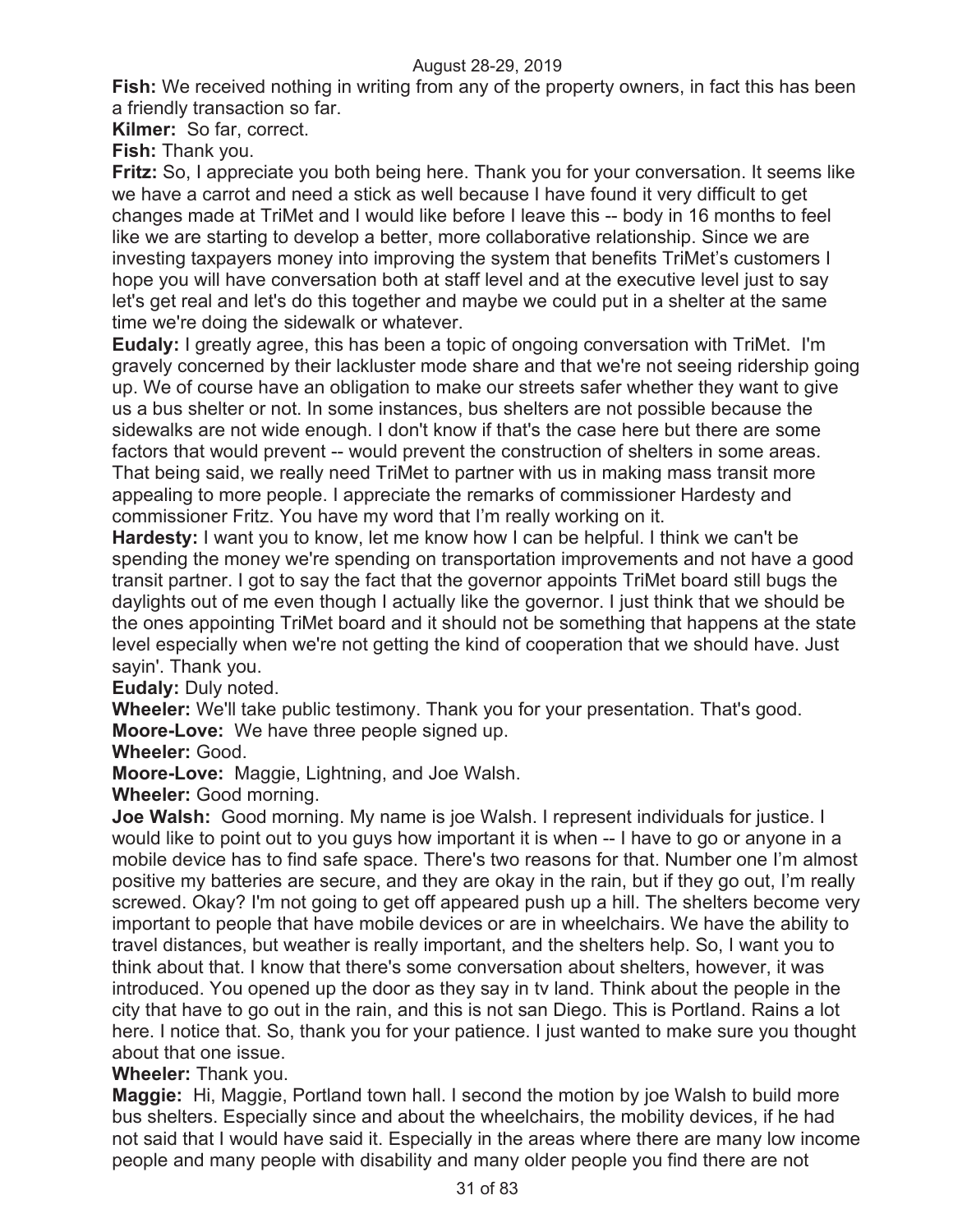shelters. Bus shelters. It's not hard to figure out why this is because, you know, the rich people get the nice stuff and the poor disabled people don't. That's the way it is across the nation. So definitely think about that.

**Wheeler:** Thank you.

**Lightning:** Yes, my name is lightning. I represent lightning superconnectivity. One concern as always with me is when we authorize to go into basically eminent domain on any property that always concerns me up front. Now, it seems to me that you've contact the owners, you've stated there would be an ordinance today, but my only question is that once you go into that eminent domain mode it's saying we're going to get your property whether you like it or not and I guess if I was a property owner I would love to have the Bureau come up to me and say, we have an interest to buy your property. This is the price. Are you happy with that or not? Once you throw out that eminent domain, here's the deal, my friend, we'll come back with the price, you can use your appraisers. We'll use ours. But this is what we're going to pay and we're going to get your property. I would like to have it negotiated up front and the owners say, wow, that price was so low I'm not happy this is why I'm here. Now we're going to go through that, it's a little bit tilts the scale in my opinion. Issue number 2, this is my opinion to TriMet, you're like a dinosaur. You should be underground. Here's my opinion to you, TriMet. Sell out to uber now while you have some value. They are going to crush you into the grounds, grind you up like fossil fuel, and then spit you out.

**Fish:** Lightning --

**Lightning:** To uber, please do not cut my speech off. This is to the subject.

**Fish:** You have your time. Uber just reported a \$5 billion loss.

**Lightning:** Well, also uber did their IPO--

**Fish:** Saying they may not be around long enough to take you up on the deal.

Lightning: Here is my answer to that, it's amazing how you can show a \$5 billion loss and do an IPO which calls it at 60 to 100 billion. Understand that they just fund money and have investors coming in funding and they create losses. The reality is here that they are so much bigger than TriMet, they are going to swallow you up like a shark. So now quit wasting the public's money and understand uber, lyft and these companies will take over the transportation industry in this city. Get out now while you can and sell while you can before the public takes tremendous losses. As far as ridership being down, thank you, uber and lyft and thank you for bringing in these ride sharing companies. One guide said, guess what, they are going to go after public transportation like you can't imagine and they are going to buy you up at little to nothing and guess what, we're going in that direction. Good work, uber and lyft. Thank you.

**Wheeler:** All right, does that complete public testimony?

**Moore-Love:** That's all who signed up, yes.

**Wheeler:** Any further discussion? Please call the roll. [Roll Called]

**Hardesty:** I think that this is a good improvement that we are making to make it safer in east Portland for people to travel. I'm hopeful staff will go back and make sure that as the street improvements are being completed that we are also making sure that it is safe for people to stand on the bus stops that have been designated and that area. I vote aye. **Eudaly:** I want to acknowledge Mr. Walsh's testimony and just affirm that TriMet service for people with disabilities, especially people who have mobility devices, is grossly inadequate, and shelters are a part of that, obviously. I agree with my colleagues, commissioner Hardesty and commissioner Fritz, that we would love to see TriMet step up with some improved amenities. Mr. Lightning as far as I know TriMet is not for sale. It's a municipal corporation, and it's not publicly held. So, I don't think uber will be buying them out. TNCs are certainly not the solution for congestion and climate change. We need a better transit system. I'm committed to getting us a better transit system. I vote aye.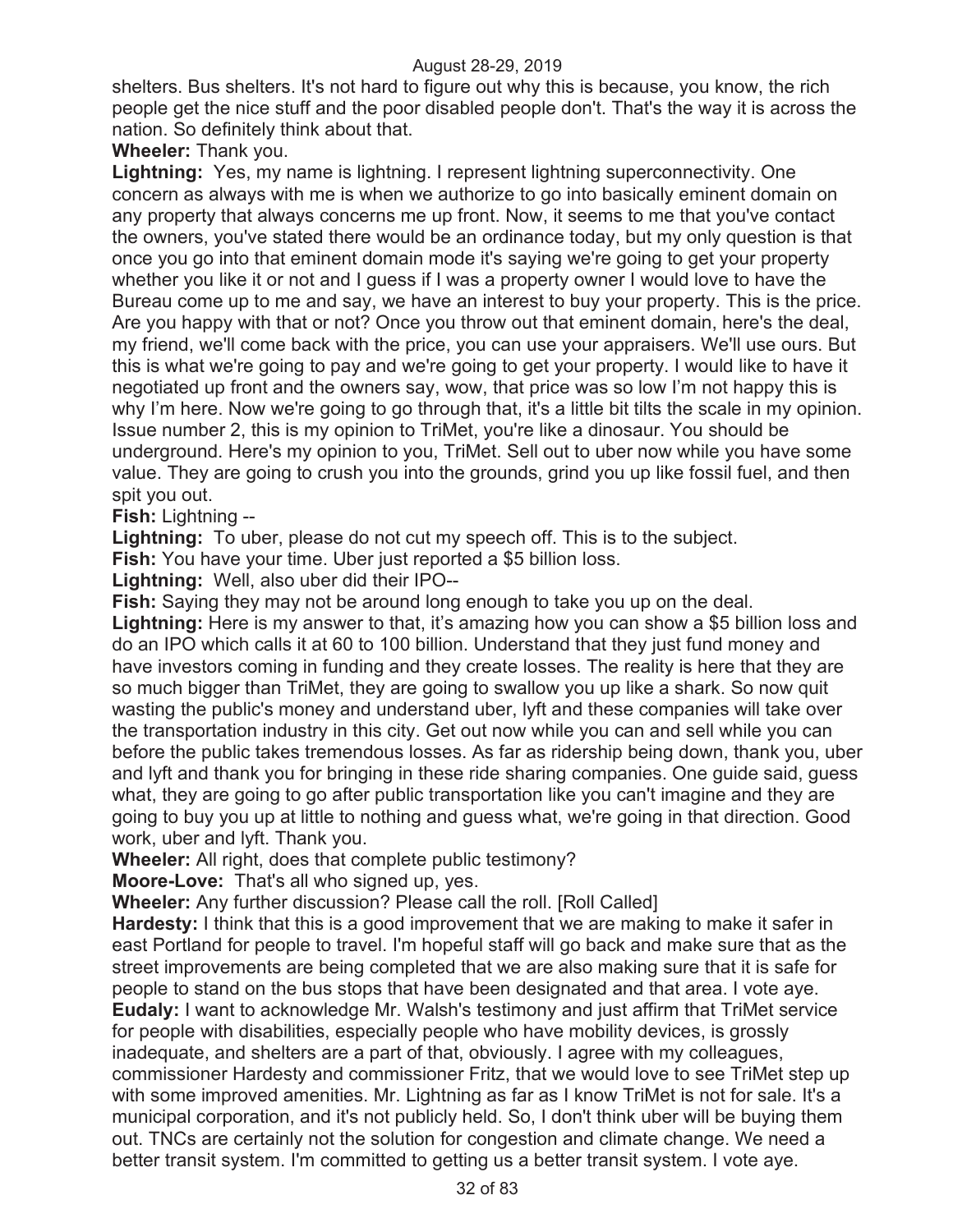**Fritz:** We need to return to celebrating southeast stark and southeast 146th that's been selected to get these improvements. At the least there will now be a sidewalk for people to stand on instead of the mud. I appreciate the allocation and the shared commitment we have to partnering with TriMet to improve transit service, so everybody loves it. Aye. **Fish:** Aye.

**Wheeler:** Aye. The ordinance is adopted. Next up, 817. **Item 817.** 

**Fritz:** Thank you Mayor, as we continue to work through the implementation of this program, we found some areas within the law that could be improved. As you know I'm going to be continuing to bring tweaks as they come up, so that we continue moving full speed ahead as candidates are already using the program. The two small amendments to the code before you today are intended to clarify reporting requirements for all candidates seeking election for city council not just those participating in the program. Also removes loophole for in-kind donations, which we came to our attention and everybody involved agrees needs to be closed. The open and accountable elections commission has reviewed these changes and approved moving them forward. Susan Mottet, Program director of Open and Accountable Elections is here to walk through the changes.

**Susan Mottet, Director of Open and Accountable Elections:** Thank you, commissioner. I'm Susan Mottet, director of open and accountable elections. I bring before you two amendments for your consideration found in exhibits a and b. The first is to section 2.1600 D. It strikes language that would allow unlimited in kind contributions of paid supervision of volunteers. That way donors can still in kind paid supervision volunteers paying someone for phone banking or to do voter engagement and education, but it would be subject to the \$20,000 cap for in-kind contributions each campaign is subject to per election action. The second change is to 2.16.140 A. It just clarifies that the nonparticipating candidates that need to report in political committees that need to report contributions and expenditures to the program which we're allowing them to do so they don't need to do duplicative work, doesn't apply to the candidates that are spending less than \$750 on their campaigns and therefore are not required to report to ORSTAR. We're not suddenly making them report to us. We didn't want to create a burden for campaign reporting that doesn't currently exist. Commissioners said all of these amendments were discussed with both the coalition and the Open and accountable elections commission. Unanimously making both of these changes.

**Fish:** What was the logic with the first change that you're making, suggesting. What was the logic behind exempting paid time for supervisor or volunteers from the \$20,000 cap? **Mottet:** The thought was that that's one paid in kind that can really support democratic ideals of providing more time engaging voters and educating voters. So that was why it was left unlimited, but after the code passed and as we were getting into implementation people realized you can really just in-kind a whole staff member to a campaign. That might really be allowing in kind of large contributions within the program that were not contemplated and felt like a big loophole.

**Fish:** Makes sense. Thank you.

**Wheeler:** Very good. I just want to say number one I support today's amendments. They make a lot of sense. I appreciate the work commissioner Fritz and you have gone through. I support the values of the program, but I want to continue to express my ongoing serious concerns about the viability of this program overall. Just before we sat down to council today, we got the latest quality assurance report from the technology oversight committee, and it shows that all of the program is either in the yellow or the red. The overall rating for quality assurance for the entirety of the program is red. We already have candidates lining up declaring they are going to use this program in this cycle. What can you say to give us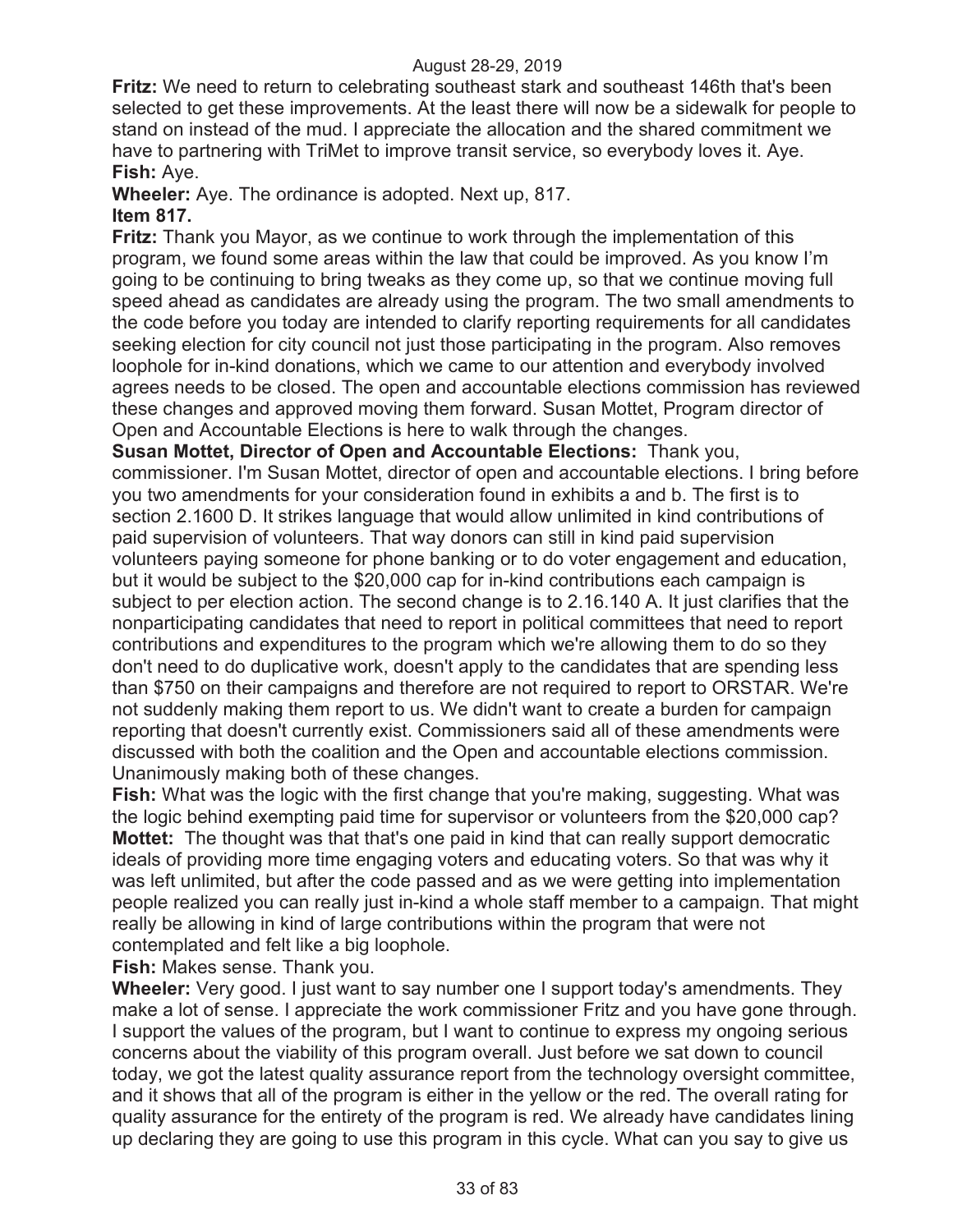confidence that this program quality assurance is basically saying it's not ready to go? What can you do to give us confidences that it is ready to go?

**Mottet:** We had hoped to get the entire technology product delivered on September 1. We have since amended that schedule. So that there are two pieces that we know we will not get. One until October 1, one until November 1. Those pieces are not important for the city to be able to administer the program. One of them is the ability to see public data visualizations about how campaign finance dollars are being raised. That will be ready October 1. The second piece is the ability of campaigns to bulk export their contribution and expenditure information they put into our software and then pluck import it to ORSTAR, so they are not doing duplicative work reporting to us and having to type all that information to ORSTAR separately. Those two pieces while nice to have don't need to be ready in time forever the program, the city to implement the program. We have received already modules 1 and 2 of the technology. And as soon as we receive module 4, which should be soon because the coding is a lot of mirror image of module 2, so very quick to do, we'll be able to do plan b implementation, which is mostly automated but a little bit of manual implementation on the city matching donor names and addresses to the voter registration list manually rather than automatically. So that's module 3 and that is due to be delivered to us on September 15th. So that's two weeks late but not worrisome in any way in terms of creating a burden on the city. Once that plan a fully automated implementation of the program. We're in good shape.

**Wheeler:** I have not had the chance to fully digest the report. It came to me literally minutes before it came to the meeting. I have to express my ongoing concern. **Mottet:** Happy to brief anyone who has questions.

**Hardesty:** I think it would be great if you would brief us all just because we want to make sure that when this program rolls out as the mayor said there are candidates that are actually already publicly declaring they are planning to use the system. I'm certainly looking forward to an update. I have not seen what the mayor has seen so far today. It would be good for us to get the oversight committee back here and hopefully sometime in the next few weeks so that they can tell us what their concerns are as well. I do think we have an obligation to roll it out well. I look forward to the update. Thank you.

**Fish:** As of today, how many candidates are you aware of who have indicated a desire to access this program?

**Mottet:** Five have filed notice of intent so far. There have been a couple of candidates who have said publicly that they intend to use the program but have not filed a notice of intent.

**Fish:** Is there a scenario where you anticipate coming back to us in the fall bump for additional resources to administer the program?

**Mottet:** There's already money put into the contingency fund for \$950,000, which the program was underfunded in the fy-17-18 budget. I anticipate asking for that not to administer the program but to ensure we have enough matching dollars to continue matching at a 6-1 rate throughout the entire election cycle.

**Fish:** If you don't get that 900,000 will there be in effect forced rationing?

**Mottet:** Once they determine we need more money than we have in the budget to do the full 6-1 match I ask council to please provide me with additional funds. Only if they say no I then lower the match rate. It's possible that I would lower the match rate being only august it's a little bit too early for me to say --

**Fish:** You don't know --

**Mottet:** Once we get further into September, I think I can start to say we whether we need that 950 or could potentially need more.

**Fish:** Thank you.

**Wheeler:** Very good. Thank you for the presentation. Any public testimony on this item?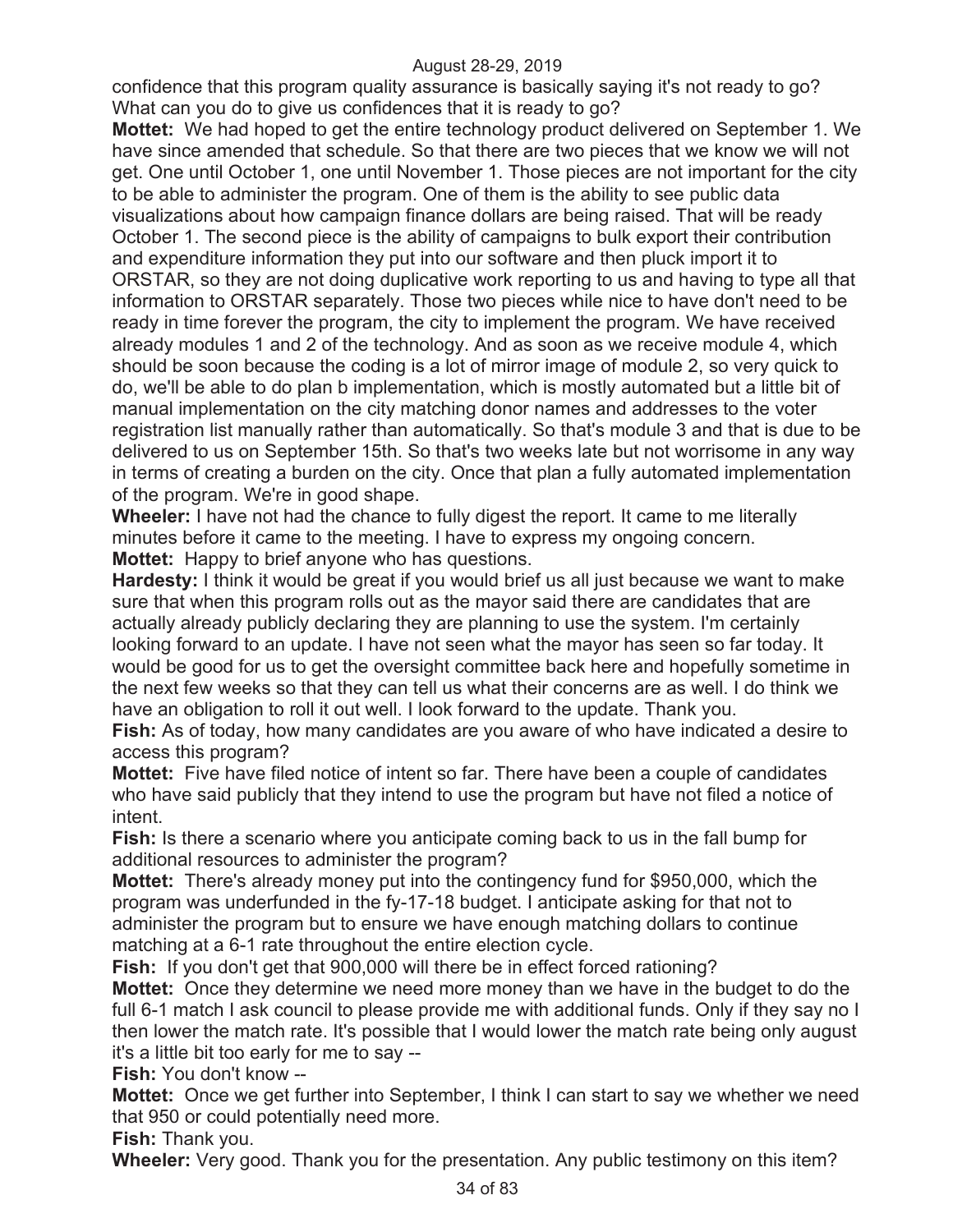**Moore-Love:** One person. Maggie.

**Wheeler:** Thank you. Appreciate it.

**Maggie:** I believe in public money being spent to help people running for local offices because I would like to see more people of lower income running for these commissioners' seats.

**Fish:** Mayor this is not what's before us today, there are two amendments before us. We've already adopted the system.

**Maggie**: Excuse Me!

**Fish**: I'm speaking to the mayor.

**Maggie:** I know, but I'm talking. It's my time.

**Fish:** You're not speaking to the matter before us.

**Maggie:** I'm speaking --

**Wheeler:** Get to the point, please.

**Maggie:** I'm saying that I'm for public money being spent on candidates who can't afford to run.

**Wheeler:** Thank you. Appreciate it. This is an emergency item. Please call the roll. **Hardesty:** Aye.

### **Eudaly:** Aye.

**Fritz:** Thank you again, colleagues, for your support for the program and for your interest – really pleased with the variety of folks in the community who are considering running because of it. Thank you to the open and accountable elections commission continues to be an amazing group, dedicated individuals who are seeking to empower all Portlanders. Thank you, Susan Mottet, Director of the program, who has made great progress and continues to do so. Anna Pycior, former deputy director now working for the mayor of New York, and we are recruiting for that position right now. Thank you, Cristina Nieves, one of my senior policy advisors and team [inaudible] my chief of staff and thank you to all of the community members who showed up at the council meetings to provide input. This is truly a big step forward in democracy and we're going to do everything we can to make it successful. Aye.

# **Fish:** Aye.

**Wheeler:** I would like to thank the commission as well. I would like to thank the director and commissioner Fritz; I thank you and your team. I know I'm being very hard on everybody when I keep raising the quality assurance reports but I believe it's my duty to do that my responsibility to do that. I'm very hopeful everyone working together can get through those issues that have been raised. I appreciate the amendments brought forward today. They are entirely appropriate and solve some of the problems identified previously. I vote aye. The ordinance is approved.

#### **Item 818**

# **Wheeler:** Commissioner Fish.

**Fish:** Thank you, mayor, colleagues. Portland parks and recreation has a long-standing goal that every Portlander live within a half mile of a park. New parks are a big lift and a multistage process. While we work towards that goal, we are also looking for new ways to bring park service to our communities. And we are focused on increasing access to arts and culture to our parks system. Today we have a two-part proposal to help do that more effectively. Tracy Schreiber from my office is here to briefly describe our proposal. We have park staff on hand to answer questions. I want to thank commissioner Eudaly for her ongoing partnership on these and other changes. Welcome.

**Tracy Schreiber, Arts Affordability Fellowship in the Office of Commissioner Fish:**  Good morning, I'm Tracy Schreiber. I'm with the office of commissioner Fish. My job is to implement the city's plan to preserving and expanding affordable art space. This item does two things. First it clarifies Portland's parks and recreation system development charge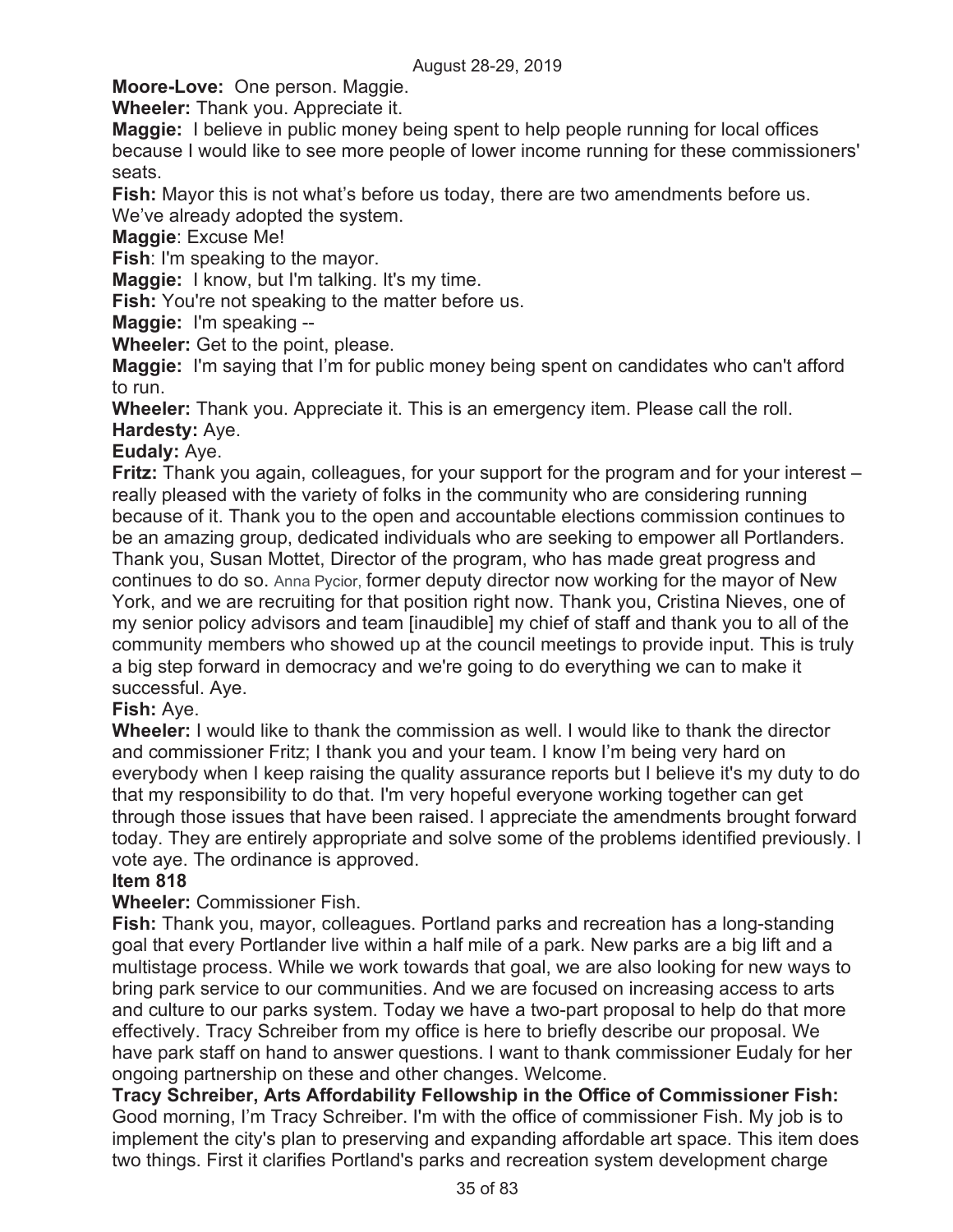code to make sure mobile park facilities are eligible. They deliver arts programming, recreation activities and free summer lunches to communities without existing access to a park. They add capacity to existing parks during event and help meet growing seasonal demand. Second, it adds art and culture capacity projects to the parks Bureau's current capital improvement plan. Amending the list to include this category of capital investment will allow parks to add acoustic mitigation, sound systems and stage capacity to existing facilities so that we can continue to meet demands for access to arts and culture opportunities in our parks system. As Portland grows and becomes denser service delivery will look different. This proposal directly responds to the city's arts affordability plan and community surveys that highlight the need for adaptable, versatile infrastructure. We're excited to bring this proposal and we welcome any questions.

**Fish:** I just also want to say I got an email from my chief of staff we found the resources to extend Tracy Schreiber's Arts Affordability Fellowship for another month. She's been taking a lead on a whole host of things. We're really proud of her work and grateful she will be with us a while longer.

**Wheeler:** Great. Thank you. Any further questions? Thank you. Public testimony? **Moore-Love:** One person. Maggie.

**Wheeler:** To the item, please, Maggie.

**Maggie:** We really need money spent for homeless people to participate in arts projects in the park. And we need to have the parks department stop participating in what I call Jim crow-like behavior with locking the bathrooms when homeless people show up. Thank you. **Wheeler:** This is a -- any further discussion? This is a first reading of a nonemergency ordinance. It moves to second reading. Thank you for the presentation. Next item, 819, please.

# **Item 819.**

**Wheeler:** Commissioner Fish.

**Fish:** We're joined by Joe Dvorak, BES's principal engineering, and Raechel Fogner. The spelling is unique. Raechel Fogner, project manager. The Bureau of environmental services protects public health and the environment by designing, operating, and maintaining Portland sewer and stormwater system. The southeast Claiborne street area is in the Police and the valley neighborhood in outer southeast Portland along Johnson creek. This project would extend sewer service to an area that is currently serviced by septic systems at risk of failure. By providing sanitary sewer service to the neighborhood the project will better protect public health, the environment, and the homes near Johnson creek. As I said, here to give us a brief presentation are joe and Raechel. Please take it away.

**Joe Dvorak, Principal Engineer for the Bureau of Environmental Services** Great, government. Thank you. I'm Joe Dvorak. We'll talk about what sewer extensions are and why we do them. We're basically building a new sewer system connecting to an existing sewer. We're extending the existing system hence the term sewer extensions. Why? To ensure wastewater systems to the whole community. Specifically, it provides municipal sewer service to existing properties that are currently on septic systems. Eventually those septic systems fail. So, by having a viable public system in front of these properties it ensures that they can quickly connect and do so without impacting the environment. In the last point when we do have a system available, we're protecting groundwater, specifically in this case Johnson creek, and we're being proactive about it. Now I'll turn it over to Raechel with more details on the project.

**Raechel Fogner, project manager for the Bureau of Environment Services:** Thanks. So just to get us oriented, geographically, this project is taking place in southeast Portland between 129th place and 140th avenues. West to east. Southeast foster road and southeast Claiborne north to south. This project will construct 4100 linear feet of new 8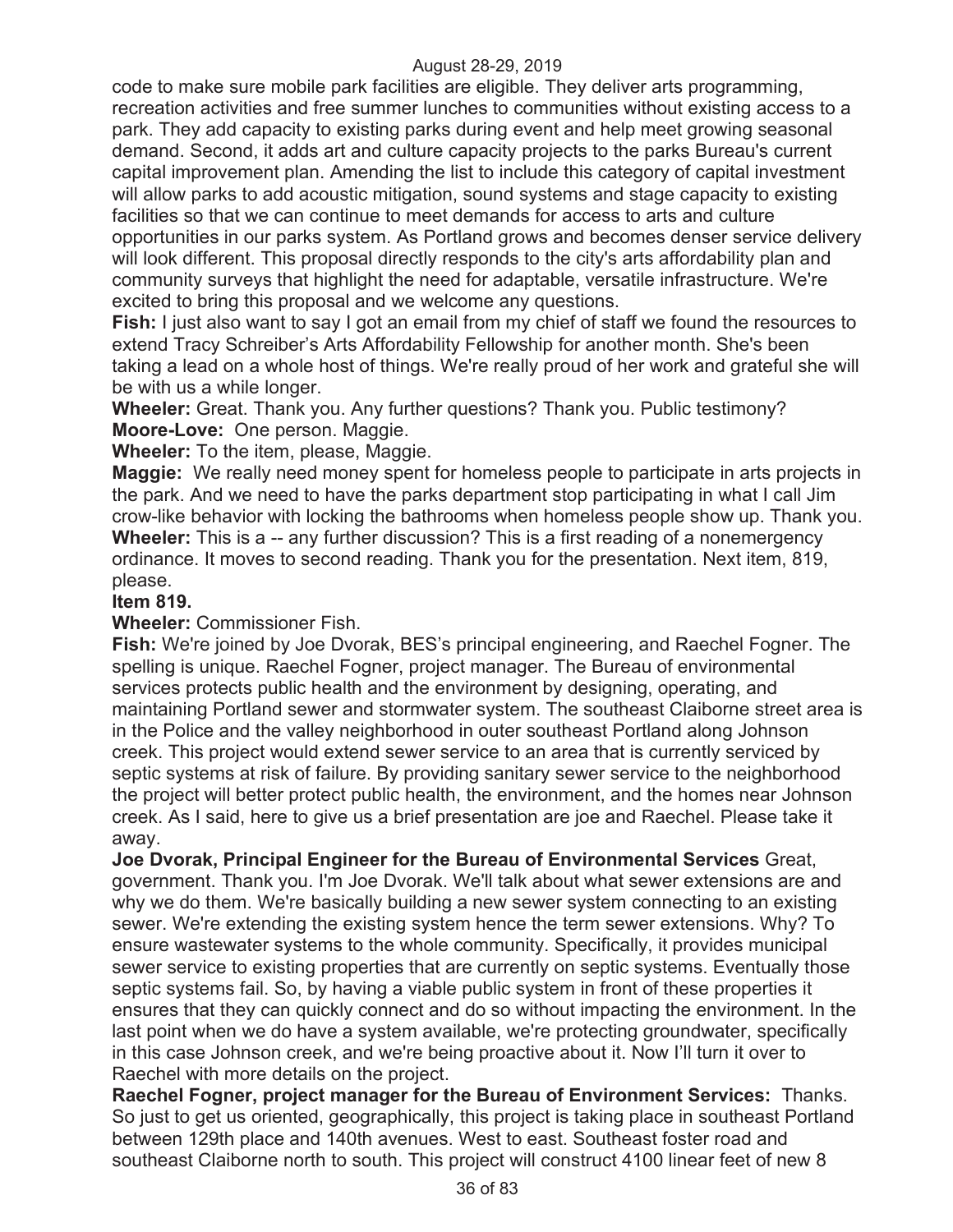inch diameter main line pipe connecting to the existing system that's present in southeast foster road. The project will also construct 2100 linear feet of new 6-inch diameter service levels that will service 80 properties currently using on-site disposal systems. Getting back to the purpose of this project is that this is an area with septic systems that are aging and are either failing or at risk of failure in the near future. Failing systems are a threat to public health, watershed health and groundwater in this area adjacent to Johnson creek. The smaller lot sizes limit the area for replacing these on-site disposal systems if they were to fail and additionally 50% of the properties are about 50% of the properties in this area have a public sewer line physically available to them within 300 feet and is an Oregon requirement that they connect as they fall within that range. Which can be quite costly. Upon completion of this project residents will be required to connect within three years or upon failure of their current systems. At the time of connection fees are due to the city and we do offer financial assistance programs as well as deferral options for those folks. Throughout the life of this project we have done extensive outreach via mailings, web email and social media updates. We have held community workshops and on-site events. Materials sent to the public have been translated to Russian when needed and we have had a Russian translator available in person when we meet with the community. We have worked individually with a lot of the property owners in this area and have tried to determine the Best solutions for them in regards to this project. The engineer's estimate as mentioned is \$3.1 million. We have high confidence level in that estimate. We expect to advertise the project in October of this year and begin construction in the spring of 2020. Construction is expected to last approximately a year, and that's all I've got. If you have any questions –

# **Wheeler:** Commissioner Hardesty

**Hardesty:** Thank you, mayor. My question is this an area that has always been a part of Portland or is this part of an area annexed to the city 30 years ago?

**Dvorak:** I believe it was annexed. I don't know the exact date.

**Hardesty:** So what I'm hearing is that property owners are going to have to pay \$27,000 approximately for each individual property owner, and if I remember when annexation happened that was part of the deal that was if you join the city of Portland we're going to hook you up to the sewer lines. So, when you say to me this is a proactive program, I would say it's probably about 30 years behind.

# **Dvorak:** Yes.

**Fish:** Could you supply to me the documentation in support of that promise? **Hardesty:** I would be happy to try to research it. I know that I have worked with many areas of the city that have been annexed into the city --

**Fish:** No no I take your point very seriously. I have asked the director of the Bureau within existing law to see if there's another mechanism that we can access to help pay for these public improvements. In fact, if you give me a little time -- this won't kick in for three years. If you give me a little time, I want to actually solicit your thoughts on how we might do that lawfully with ratepayer dollars. We have to be careful because these are ratepayer dollars and this is a separate system than the gem fund, but I take your point very seriously. We would like to work with you on that.

**Hardesty:** Wonderful. I guess that's my last question for the moment. Thank you.

**Wheeler:** Very good. Any further questions? Any public testimony?

**Moore-Love:** Yes. Maggie.

**Fish:** Thank you very much.

**Wheeler:** Thanks for the presentation.

**Maggie:** Okay, so Maggie, Portland homeless town hall. I guess they have had more over runoff of the sewage system this year than any other year that's going into the Willamette, correct?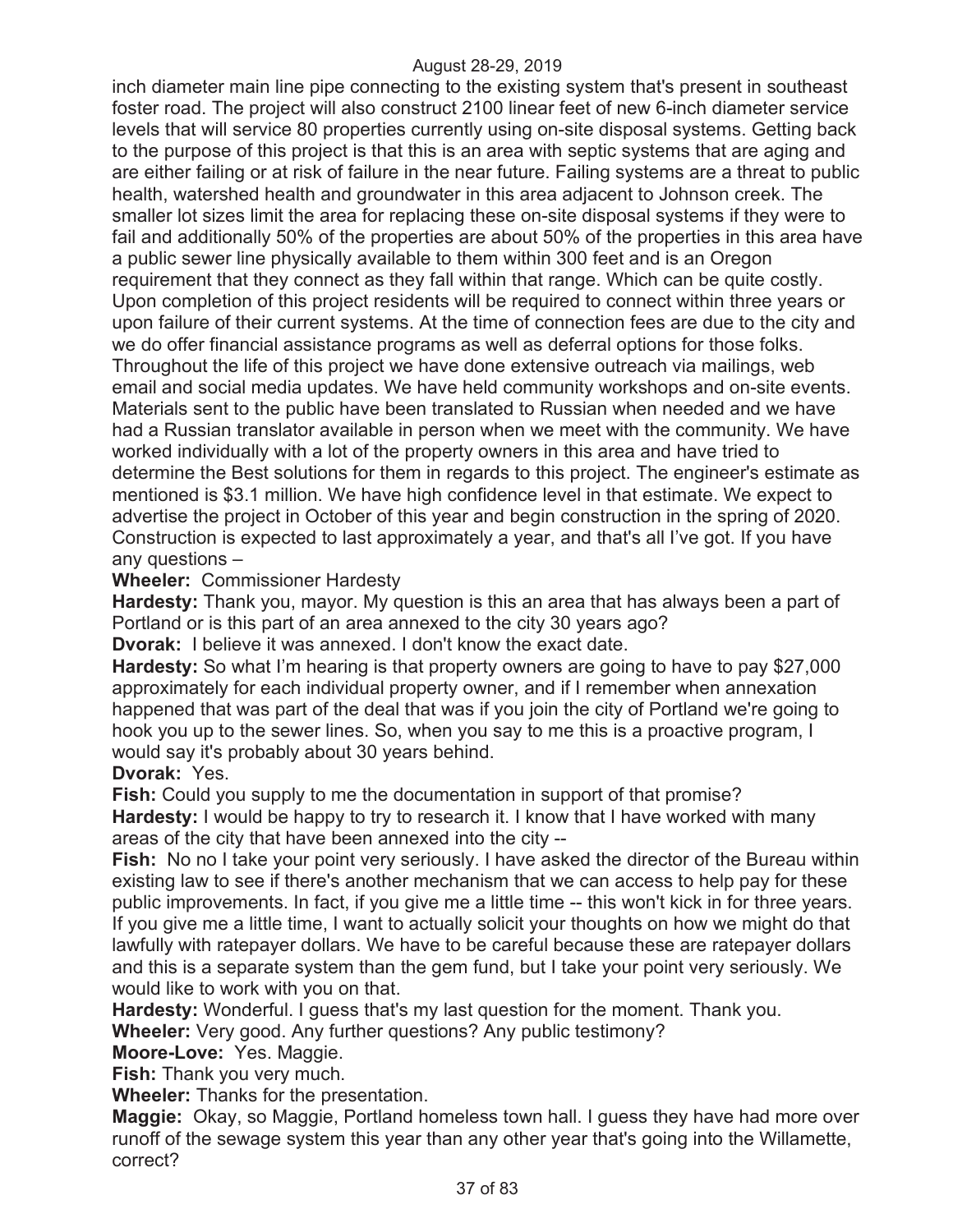**Fish:** That's actually not correct.

**Maggie:** That's what has been reported.

**Fish:** That's not correct.

**Maggie:** That's what's been reported so we're going to go with what's been reported that you've had more sewage runoff into the Willamette this year than previous years past. So, what I'm wondering is what kind of alternatives are permits allowing for compostable toilets? Because compostable toilets can be made very inexpensively and don't have to have large capacity and need to be maintained about three times a year. So what kind of things can we do to have more alternatives for compostable toilets because you're going to hook these people up to the system and the systems are -- we had someone earlier this year before Hardesty was elected that came in to testify that the sanitation processing sewage plant was like over -- way over capacity. They don't have the capacity to sanitize the sewage.

**Fish:** That's not correct either, Maggie.

**Maggie:** Your own people are saying that. So, what about that?

**Wheeler:** Thank you. This is a first reading of a nonemergency ordinance. It moves to second reading. 820, our final item for the morning. 820.

**Wheeler:** Plus, the consent.

**Fish:** The last item on consent was moved to the regular agenda.

**Wheeler:** We have two, actually.

# **Item 820.**

**Wheeler:** Commissioner Fish.

**Fish:** Colleagues we're heading into the lunch hour. I'm going to turn it over to Todd for a brief presentation.

**Todd Lofgren, Deputy Director of Portland Parks and Recreation:** Good morning, happy to be here. I'm Todd Lofgren, deputy director of parks and recreation, with Jason smith, planning and analysis manager. Today's agreement with northwest economic research center at Portland state university is part of PPR ongoing work to create a plan for a sustainable park system. Portland parks and recreation's team is actively working on service and financial projections for the park system to inform the review of our possible funding options. We have formed a task force including members of the Portland parks board, Portland parks foundation, urban forestry commission, community members, external experts, and a variety of internal experts across the city of Portland. We're preparing these materials for city council work session with all of you in November. This agreement before you today with northwest economic research center at Portland state will provide PPR specialized expertise and tools to complete analysis of various funding offerings including revenue potential and how any measure might affect Portlanders. We're happy to answer any questions.

**Fish:** Nicely done. Thank you.

**Wheeler:** Short and to the point. Excellent. Any follow-up confession? Public testimony? **Moore-Love:** I think Maggie just left. Shedrick left also. I think he left.

**Wheeler:** Any further discussion? Please call the roll.

# **Hardesty:** Aye. **Eudaly:** Aye. **Fritz:** Aye.

**Fish:** We're very excited with the work we have launched on the task force. This will give us some technical expertise to look at impacts of various proposals on property owners and property taxes among other things. I want to thank Portland parks and rec for putting this on turbo charge to meet what we hope is a November goal of coming back to council and getting some preliminary feedback about options. So nice work. Aye.

**Wheeler:** So, I appreciate this. I always feel badly things get put on the end of the agenda after a long agenda. This is really important and it gets to one of the major questions that the public was asking us about during the last budget session, how do you get parks on to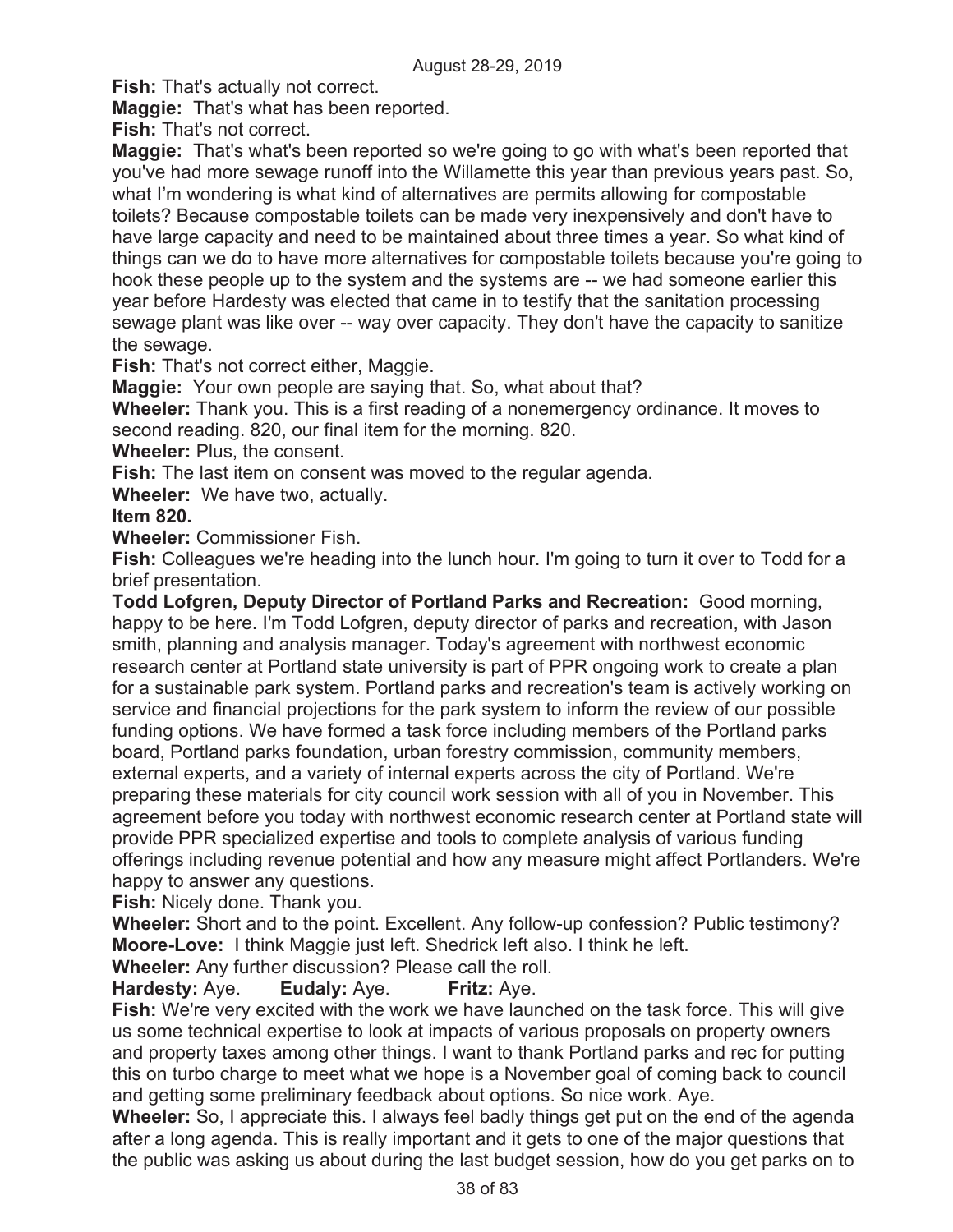a sustainable foothold so we don't have to come back year after year and beg you to keep our community center open or keep our pool open or certain recreational programs or coaches in play. I think all of us have our conceptions about what we think would be the right answer to that question. I certainly have my preference, but I think it's good to have an independent separate reality check in terms of what the options are and what is possible. I appreciate this harder look, commissioner Fish, I appreciate the work. I vote aye. Now back to the consent agenda.

**Fish:** 810, mayor.

**Wheeler:** 800 and 810.

**Fish:** We have someone here to do 810.

# **Item 810.**

**Wheeler:** Before I turn this over to commissioner Fish, who pulled it?

**Fish:** It wasn't pulled. The bureau filed this and intended it to be on the regular agenda. First memo the Bureau had put it back.

**Wheeler:** Commissioner Fish.

**Fish:** Colleagues, Portland parks and recreation owns five public golf courses. Each has a management agreement with concessionaires who provide the operations. Kemper Sports management is our current concessionaire at heron. Their contract expires in October and this would extend their contract for an additional two years. In May city auditors released an audit of the program. One of their recommend indications was to update the concessionaire agreement. It will align the expiration of contracts for all four east side courses allowing Portland parks and recreation to conduct a comprehensive proposal. Vincent Johnson is director of golf to provide additional detail. Welcome.

**Vincent Johnson Director of Golf, Portland Parks and Recreation:** Thank you, commissioner Fish. Good morning. Good afternoon, I guess. Mayor, commissioners. Before I get started, I thought I would share a little bit about myself and about the Portland parks golf program. I'm Vincent Johnson. For three years I worked for Portland parks and recreation and next week I will have served as director of golf for one year. I grew up on the east side, born and raised in Portland and was given access to golf when my dad works at a golf course as a mechanic. When I think about the impact our program has, I think about the experiences I have had through golf. I remember that golf started as recreation for me. It was really a way to get around my dad and my brother who already knew how to play. I remember my first golf cart ride observing wildlife I never knew existed in the city. I remember how excited I felt when I was improving as a golfer. And a person's golf swing it's like their fingerprint, uniquely theirs. I remember the empowerment I felt through the ownership of my golf swing. It was imperfect but it was completely mine. I think about all the lessons I have learned and the relationships I have built, the connections I have made, and I have had all of this because I had access to public golf. So, I chose this role as director of golf because I believe in golf's ability to help Portland parks and recreation fulfill its mission towards equity and inclusion. When I think of providing recreation services in equitable and inclusive manner, I know we're reaching boys and girls that look like me that don't know yet that golf can be for them. That our spaces are theirs too. And this is why I'm before you today. As you know, the golf program has five golf facilities. We are an enterprise fund n. Fiscal year '19 we had over 340,000 rounds played at our courses. With the combination of expense reductions and revenue increases -- fee increases the golf program made \$515,000 in fiscal year '19 and this was our most profitable year in the last five years. I just want to give more clarity, more description around the contract as commissioner Fish set this up. This contract consists of two types of payments. One is the direct funding for the day-to-day operations for heron lakes golf course. This averages about \$150,000 a month. The other is a management fee paid to Kemper Sports for their services. That amount is \$20,188, which includes a 3% increase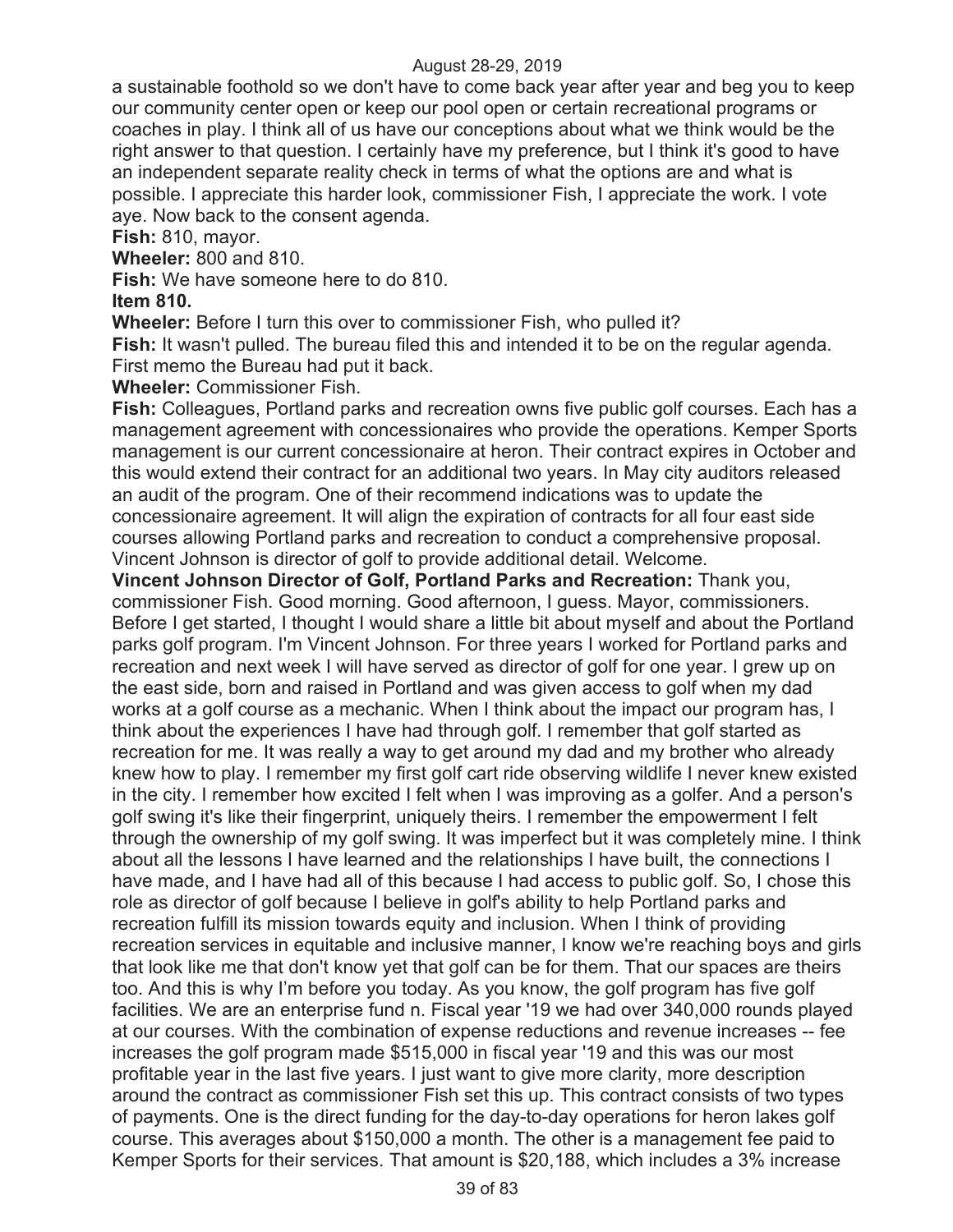which helps reflect the cost of living adjustments. These funds for this contract are accounted for in the operating budget and five-year forecast for the golf fund. With that I would be happy to take questions.

**Hardesty:** Thank you so much for that presentation. I guess I'm a also concerned that we're extending this contract especially at a time where we're losing parks employees and we have a private firm that's now managing these golf courses. Do you know the comparables based on if it was city park staff as compared to having a private entity manage it? Said management is 20,000 a month, right? Is that comparable to how many FTE are on site and so what are we actually funding I guess is what my question is. **Johnson:** It's a fair question. There are examples in the country that actually do have city employees usually I have seen the Directors I have talked to those facilities are smaller and shorter staffed. This is what we have gone with. For instance, our east Moreland concession air has been there 40 years. I grew up on that community and became the gm of that program. We have always contracted out the clubhouse operations.

**Hardesty**: So, the City has five golf courses, is that normal for a city of our size to have so many public golf courses?

**Johnson:** It varies. Obviously, the demand for golf is based upon that. We're also enterprise fund so we need to bring in the revenue to help our program sustain itself. There are some examples nationwide that have the golf program as part of the general fund. We are not. So, it's really based upon can we support ourselves and continue to drive that demand.

**Hardesty:** Thank you. It's probably a little unfair for me to be asking you these questions. I should probably be asking the commissioner in charge. Let me say for the record the last thing we passed was having this independent committee look at how we generate funds and I hope that the five golf courses are on the table to talk about whether or not there's some opportunities to utilize those golf courses in a different way as we're thinking about long term funding for Portland parks programs. It may not be popular with the people who currently play golf, but I hope that everything is on the table as we look at sustainability for our parks programs across the city. I thank you for your presentation.

**Johnson:** Thank you.

**Wheeler:** Any further discussion? Any public testimony?

**Moore-Love:** I think they have all left unless there's an Emblem here.

**Wheeler:** First reading. Commissioner Fritz.

**Fritz:** Thank you for coming in to tell your story and for taking over the program and you did a [inaudible] internship under the previous director. And I'm really happy that you were selected for the permanent position and doing such a good job. And I really appreciate you.

**Johnson:** Thank you, commissioner.

Wheeler: This is first reading of a nonemergency ordinance. It moves to second reading. **Item 800.**

Last but not least item 800.

**Wheeler:** Colleagues, the city of Portland's charitable campaign was introduced by commissioner mike Lindbergh in 1989. The campaign allows city employees to donate to their choice of participating charities through payroll deduction. Employees have donated more than \$3.3 million over the last 12 years. The 2020 campaign will run from October 30, 2019, through November 30, 2019. This ordinance authorizes the applicant participation in this year's campaign. The ordinance also authorizes an exception this year only for organizations not meeting the 25% overhead cap while the charitable campaign advisory committee develops an equitable exception process. I would like to answer any questions you have and then colleagues I would like to introduce an amendment. There's an organization that was not originally included but we have an affinity group that has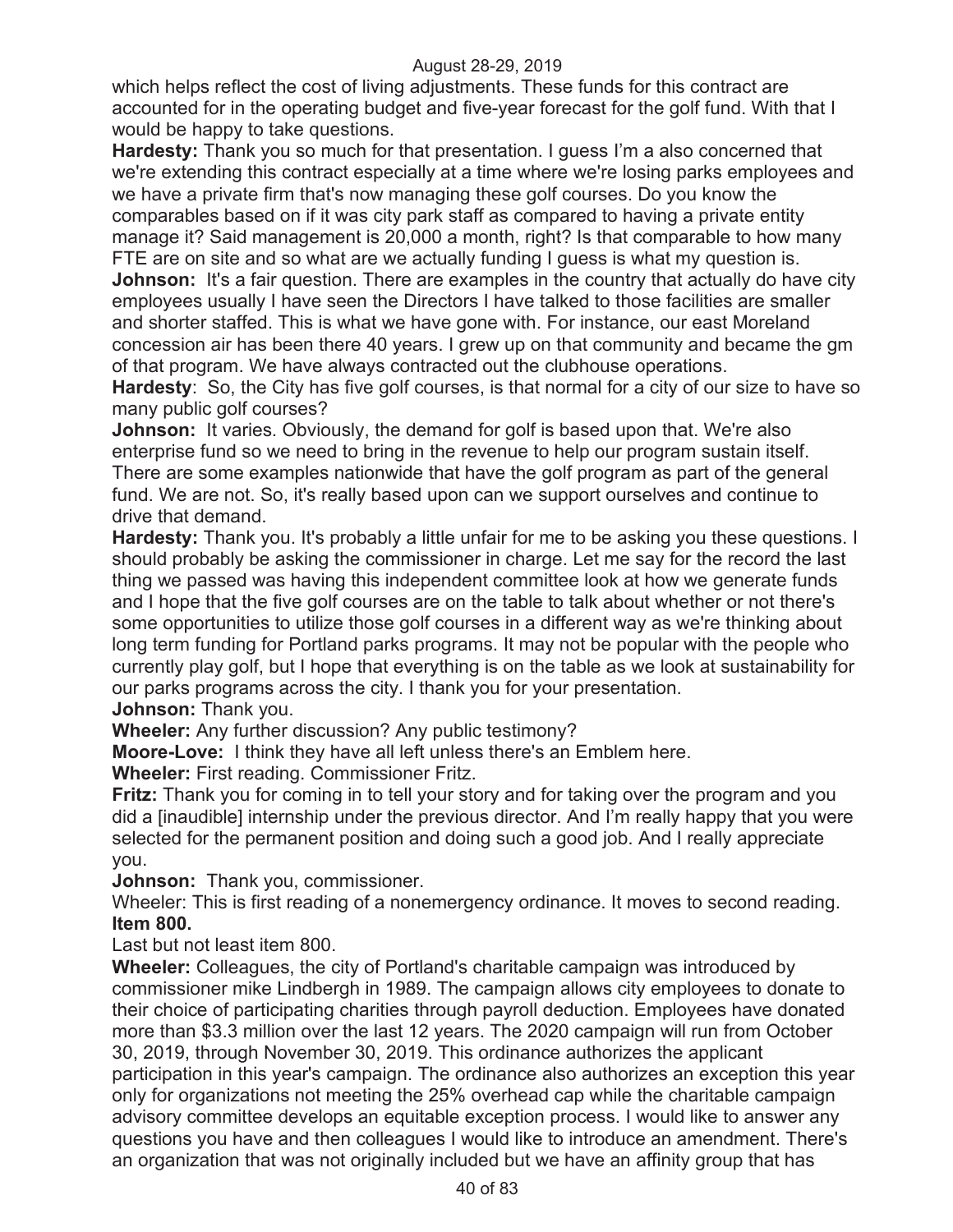requested inclusion of an organization. I'll get to that amendment in a moment. First, I want to address any questions.

**Fish:** If you're offering an amendment does this still have to be an emergency for some purpose?

**Wheeler:** Why don't we ask the person in charge.

**Janet Storm, Charitable Campaign Coordinator for the Office of Management and Finance Business Operations:** Not necessarily. Janet storm with office of management and finance business operations. I'm the charitable campaign coordinator. **Fish:** Why is this an emergency?

**Storm:** It's traditionally been submitted as an emergency because of the time factor, campaign is coming up. However, the campaign will not be until October 30th this year, so we still have plenty of time. It's not necessary to have it be an emergency if it doesn't -- **Fish:** Are you offering a substitute amendment?

**Wheeler:** I am offering a substitute amendment.

**Fish:** Why don't we take the emergency off so that people have a chance to comment.

**Wheeler:** By offering the amendment I would be doing that anyway, wouldn't I?

**Fish:** No. I move to take the emergency clause off the ordinance.

**Wheeler:** We have a motion and second.

**Hardesty:** Aye. **Eudaly:** Aye. **Fish:** Aye. **Wheeler**: Aye, the amendment carries. **Wheeler:** I will go ahead and add my amendment unless there's any further questions. I would like to amend this to add SMYRC, the sexual and gender minority youth center, to the list of approved organizations. They provide a safe supervised harassment free space for sexual and gender minority youth as a city partnered nonprofit, they work with the Police Bureau, joint office of homeless services and office of community and civic life. Additionally, the LGBTQ Deep Affinity Group here at the city LGBTQ and friends requested SMYRC be on the list and therefore I would like to offer this as an amendment. **Eudaly:** Second.

**Wheeler:** We have a motion; we have a motion a second. I think Commissioner Eudaly beat you to the punch, but you were so close. Any discussion on the amendment? Please call the roll on the amendment. [Roll Taken]

**Hardesty:** Aye. **Eudaly:** Aye. **Fritz:** Aye. **Fish:** Aye.

**Wheeler:** Aye. It is on the table. Public testimony?

**Moore-Love:** We did not have a signup sheet.

**Wheeler:** Commissioner Hardesty.

**Hardesty:** Thank you so much for your presentation. I actually asked this to be pulled off the consent agenda because of someone familiar with nonprofits I'm very concerned that we have a process where we're treating multimillion-dollar organizations the exact same way that we're treating very small nonprofit organizations. I'm referring to the 25% cap on overhead costs so 25% on a multimillion-dollar organization is different than a very small. Why are you proposing that we authorize you to do that this year?

**Storm:** What we're proposing is to suspend that rule for one year so that the campaign charitable advisory committee can create a more equitable process for some of these nonprofits. We did an analysis again this year and found that 68 of our applied nonprofits did not pass that 25% rule. Many, many of them are organizations that work with minorities, the disadvantaged, the homeless, animals, the environment. They are very tiny. As you said when you have a multimillion-dollar organization that's a lot more leeway for them to reach that 25% but with the tiny organization that's only bring not guilty about \$100,000 a year in revenue, that 25% is a tiny amount of money to run an operation. So, what the committee would like to do is continue working on an equitable exemption process. We had some committee turnover this year. We'll have new committee members. They would like to prepare something to present to you next year for your approval or for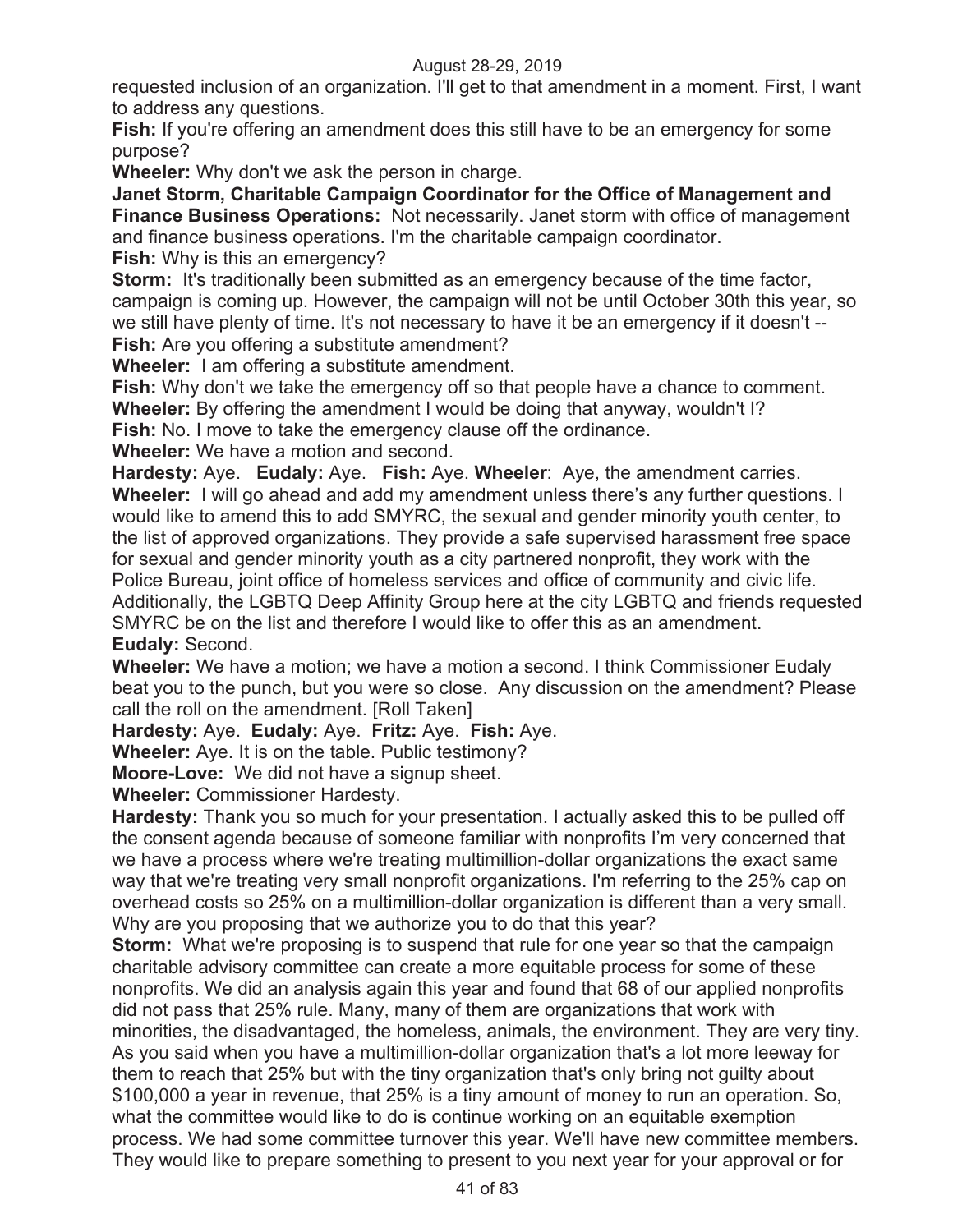you to look at and maybe change the way we do things from here on out rather than just doing a blanket -- making it a blanket rule.

**Hardesty:** So best practices nonprofit associations actually do require a good ratio between the money that's raised and how much money is actually used for the purpose that it's used for. Right?

**Storm:** As a matter of fact, it's not considered best practices anymore. We looked at guide star charity navigator, the Oregon association of nonprofits. They actually feel that that 25% rule contributes to something called the nonprofit starvation cycle which means that nonprofits are purposefully not investing in the kind of infrastructure that they need to operate successfully in order to keep themselves at that ratio.

**Hardesty:** The children's levy operates at a 15% administrative cap. That is money given out to community nonprofit organizations. So again, I am troubled by the fact that 25% just seems very arbitrary. I don't know where that came from or why we thought that was a good model for this year. Since this is not an emergency at the moment, I think it would be really helpful I guess we won't have any additional public testimony on this issue unless we make an exception for that day. But I would really like to hear from some of the smaller nonprofits about why this could work. That's one question. The second one is that I noticed that RACC is an umbrella organization but also is listed separately as a fund-raising -- I'm sorry, not RACC. It is RACC. RACC is listed as an umbrella organization where they get the money and pass through, but they are also listed as an independent organization. Questions about whether or not -- because they are the only ones that get the arts fund, even though they distribute art -- I was concerned about the appearance of double dipping into money for that particular organization.

**Eudaly:** These are employee contributions, so our employees should have the broadest choice of where they contribute possible. I don't -- it's not remotely double dipping. It's not our money. I'm making a charitable contribution from my own paycheck. If it happens to be an organization that the city also funds, I don't see why that's an issue. Didn't we have this conversation last year?

**Fritz:** How many times have we done this exemption?

**Eudaly:** I'm looking forward to resolving this. It's arbitrary. We think of charitable organizations strictly as pass-throughs for money going from donors to the needy, then I can see how this would make sense. We don't want to finance massive salaries for CEOs of these organizations but many nonprofits all they do is administer programs. So, whether it's literally a nonprofit, providing legal services immigrants, the overhead is going to be really high because they are not giving the money to individuals. They are providing services.

**Hardesty:** As someone who you said 1989 that mike Lindbergh put this together. In 1990, I was working for the black united fund of Oregon. At that time, just a little bit of city history. The only organization allowed to raise money through government programs was united way, and because of my advocacy and work we were starting to -- we opened it up to organizations like the black united fund and some other national organizations. So, it's overwhelming now to see that there's like, what, hundreds of organizations that we now have on this list. But I can tell you someone who has managed nonprofits for over 25 years that a reasonable administrative expense is what people expect when they are giving charitable dollars to an organization. Unless there's an organization that is all voluntary and is just really about providing the service. So, I'm glad this is not an emergency ordinance than we'll have another opportunity to continue this conversation. I'm sorry that it ended up being here all morning. We needed to have this conversation. But thank you. **Wheeler:** It's a good conversation. Commissioner Fritz.

**Fritz:** So, we did it last year as well and I'll give you my two-cents, I think that our City employees make good decisions when they have good information. The chart that you just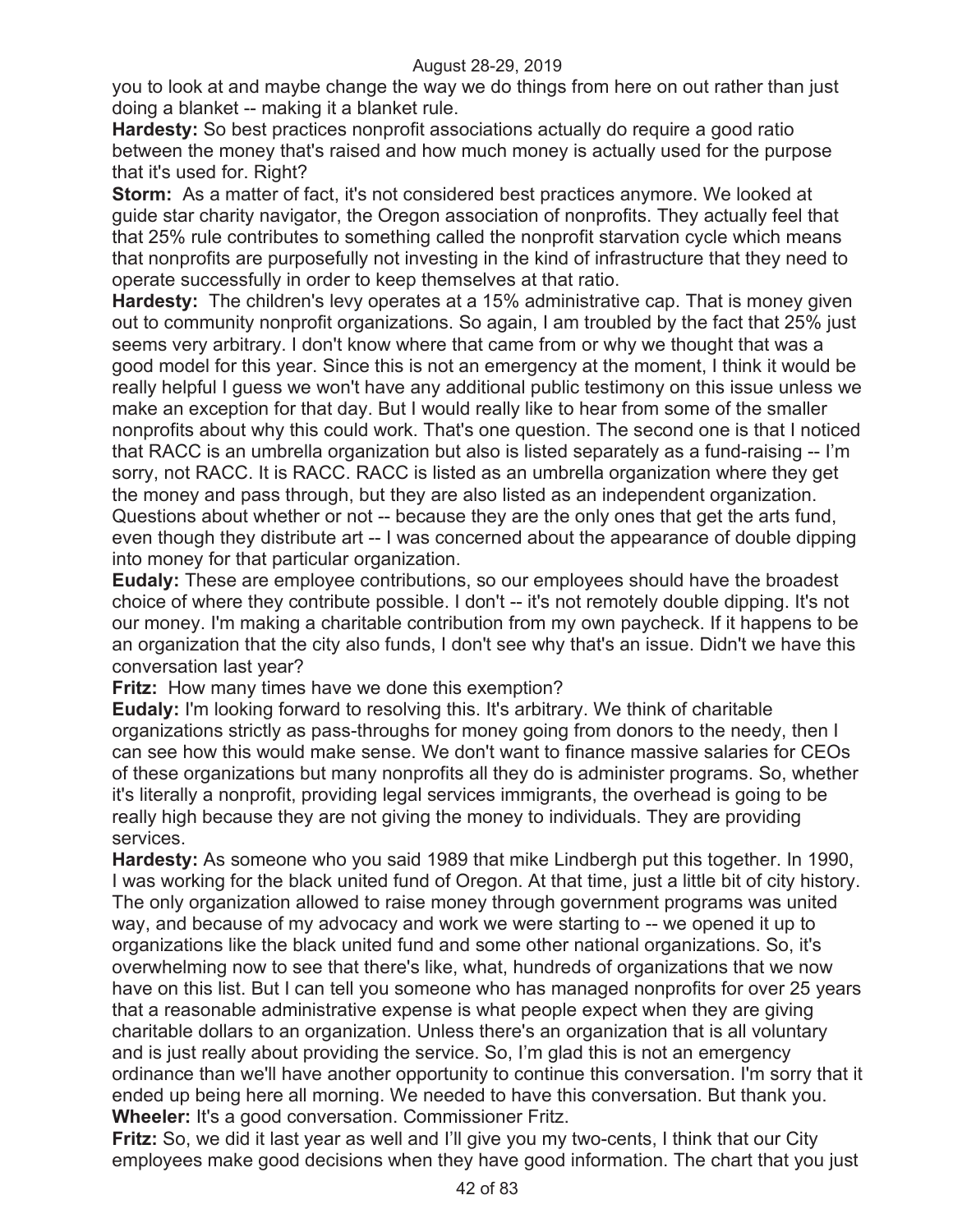handed out, as to overhead expenses I would not be in fact I do donate to [inaudible] and I am not deterred by their overhead because as commissioner Eudaly said they provide support and programming and that's what the money goes to. I would suggest to the committee that there will be just publish it and that we not take away that limitation. I'm sure the committee will make a good decision. Thank you.

**Wheeler:** Very good. Thank you for a great presentation. Good conversation. There was no testimony, right?

**Moore-Love:** We didn't have a signup sheet.

**Wheeler:** This is a first reading of a nonemergency ordinance. It moves to second reading as amended. Thank you. We're adjourned until 2:00 p.m.

### **Council recessed at 12:26 p.m.**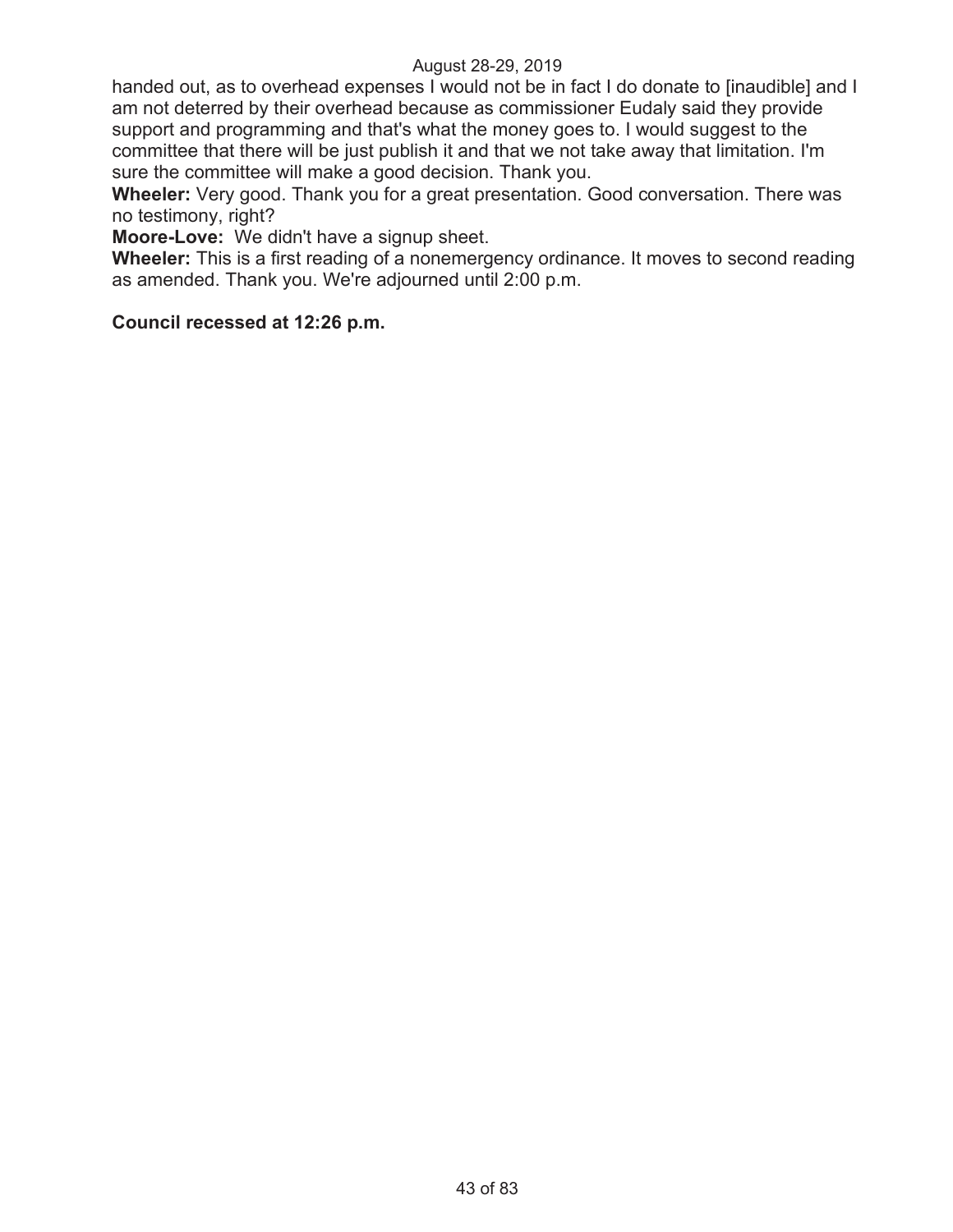# August 28-29, 2019 **Closed Caption File of Portland City Council Meeting**

This file was produced through the closed captioning process for the televised City Council broadcast and should not be considered a verbatim transcript. Key: **\*\*\*\*\*** means unidentified speaker.

## **28 AUGUST 2019 2:00PM**

**Wheeler:** This is the august 28, 2019 afternoon session of the Portland city council. Karla, please call the roll.

**Hardesty:** Here. **Eudaly:** Here. **Fritz:** Here. **Fish:** Here.

**Wheeler:** Here. We'll now hear from legal counsel on the rules of order and decorum. Good afternoon.

**Linly Rees, Chief Deputy City Attorney:** Good afternoon. Welcome to Portland city council. The city council represents all Portlanders and meets to do the city's business. The presiding officer preserves order and decorum during city council meetings so everyone can feel welcome, comfortable, respected and safe. To participate in council meetings you may sign up in advance with the council clerk's office for communications to briefly speak about any subject. You may also sign up for public testimony on resolutions or first readings of ordinances. Your testimony should address the matter being considered at the time. If it does not you may be ruled out of order. When testifying please state your name for the record. Your address is not necessary. Please disclose if you're a lobbyist. If you're representing an organization, please identify it. The presiding officer determines the length of testimony. Individuals generally have three minutes to testify unless otherwise stated. When you have 30 seconds left a yellow light goes on. When your time is done a red light goes on. If you're in the audience and would like to show support for something that is said, please feel free to do thumbs up. If you want to express you do not support something, feel free to do thumbs down. Please remain seated in council chambers unless entering or exiting. If you're filming the proceedings please do not use bright lights or disrupt the meeting. Disruptive conduct such as shouting or interrupting testimony or council deliberations will not be allowed. If there are disruptions a warning will be given that further disruption may result in the person being ejected for the remainder of the meeting. After being ejected a person who fails to leave the meeting is subject to arrest for trespass. Thank you for helping your fellow Portlanders feel welcome, comfortable, respected and safe.

**Wheeler:** Very good. Thank you. Well, unfortunately we're out of time for the day, so thanks a lot. [laughter] Our first item today, very important item. Karla, read item 821, please.

# **Item 821**

**Wheeler:** And before I call on commissioner Fish I want to acknowledge mayor tom potter is here and I see karin is here as well. Could we please acknowledge mayor potter? [applause] Thanks for being here. We appreciate it. Commissioner Fish.

**Fish:** Thank you, mayor. Let me start with the run of the show for this afternoon. I'll make some brief introductory remarks. We have some distinguished speakers, we have a panel that we'll invite to come forward. Then we'll hear from commissioners and the mayor. The mayor will read a proclamation then we'll see if we have time for a group photograph. So that's the afternoon. Colleagues, today we are proud to celebrate the parks for new Portlanders programs. Parks for new Portlanders provides free inclusive and culturally responsive programming and events. Some of the events include the annual walk with refugees and immigrants, and the Portland world soccer tournament. Parks for new Portlanders is successful in part because of our many strong partnerships. I want to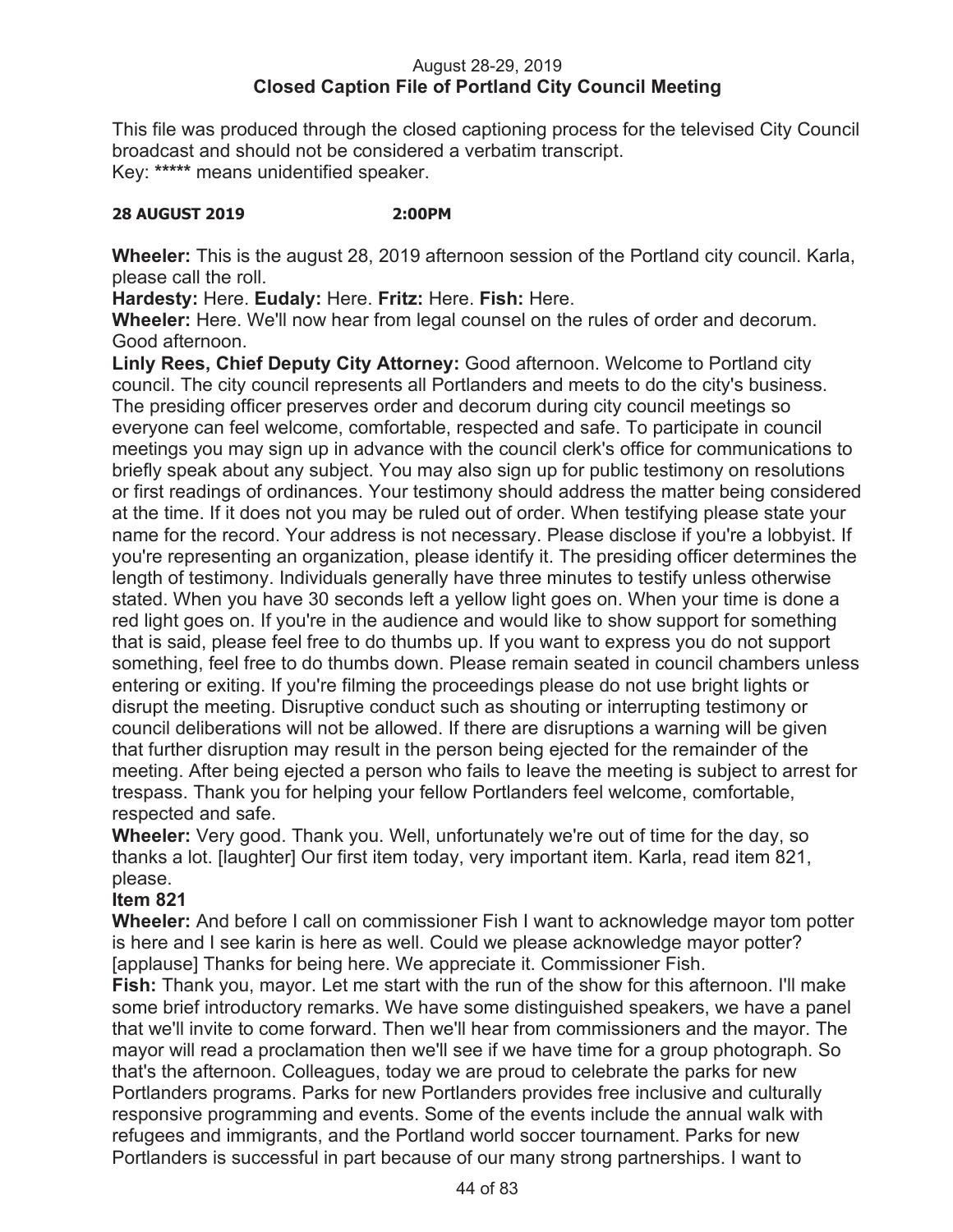acknowledge for example the work of my colleagues, especially commissioners eudaly and Fritz, other city bureaus, immigrant communities, refugee resettlement agencies, local nonprofits, and many volunteers. And for one of our premier summer events the world soccer tournament I want to especially recognize adidas, our first title sponsor, for the generous support. Tom hughes, not that tom hughes, the other tom hughes from adidas. Tom, would you please stand to be recognized on behalf of adidas for your generosity? [applause] Thank you. Now I would like to invite director adena long to come forward with our distinguished panel. We're going to ask everyone to introduce themselves. We'll have a brief presentation then move to council comments. If the whole panel, Som, if everyone could come forward and we'll go, we'll start with introductions across the panel, and then we'll take comments in order. Director long.

**Adena Long, Director, Portland Parks and Recreation:** Good morning. My name is adena long. I'm the director of Portland parks and recreation.

**Som Subedi, Portland Parks and Recreation:** Som Subedi, I'm the engagement coordinator of Portland parks and rec.

**Eder Katembwe:** My name is Eder Katembwe with Portland park and rec.

**Fowzia Ibrahim:** Sorry moved far away, but fowzia Ibrahim and I a youth ambassador for new port -- parks for new Portlanders program.

**Wheeler:** Great. Good afternoon. Thanks all of you for being here.

**Long:** Thank you, Commissioners and mayor Wheeler. Again, i'm adena long, director of parks and recreation, and we appreciate the opportunity to honor the parks for new Portlanders program today. I remember when I was just a few weeks in as director when I spoke at the program's Portlanders stand with refugees and immigrants event at southwest community center. I remember the music, the dancing, and most notably, the resounding and sincere message that all are welcome here. Representing many cultures the event was a keen reminder of the strength of our diversity as a city and an auspicious beginning to my tenure as parks director. I thought, Portland, you're my kind of town. And while it was a celebration of the arrival of new Portlanders, the day had also taken on a new meaning. It was march 16th, one day after the tragedy at a mosque in new zealand. So we gathered to celebrate refugees and immigrants but we also gathered to mourn and truly stand united. The parks for new Portlanders program welcomes our refugees and immigrants and celebrates their arrival. But during times of division in our country, gatherings like the stand event also define us as a community that fights hate and bigotry in all forms. From Portland world soccer and our partnership for world refugee day to the walk event in east Portland, this program connects new Portlanders with resources and services but also the respect and welcoming they deserve. It's an honor to celebrate Portland's refugee and immigrant community today. We recognize their courage, their resiliency and their contribution to a stronger Portland. As your parks director i'm committed to welcoming refugees and immigrants into Portland parks and recreation's programs services and spaces. Thank you.

**Wheeler:** Thank you.

**Subedi:** Namaste, city council members. My name is Som Subedi. I'm the engagement coordinator at Portland parks and rec. My job is to help integrate refugees and immigrants into city life as only possible by increasing recreational access, creating culturally responsive programs and partnering with city bureaus and refugee and immigrant communities. Growing up in a refugee camp and getting an education 10,000 miles away didn't prepare me to be in this vast bureaucratic western system. I didn't know how to use the outlook calendar upon my hiring as a seasonal employee. **Eudaly:** Still don't know.

**Subedi:** As one of the few refugees hired by the city I have to represent refugees and immigrants well by working extra hard. Giving back is not easy. Especially in recent years.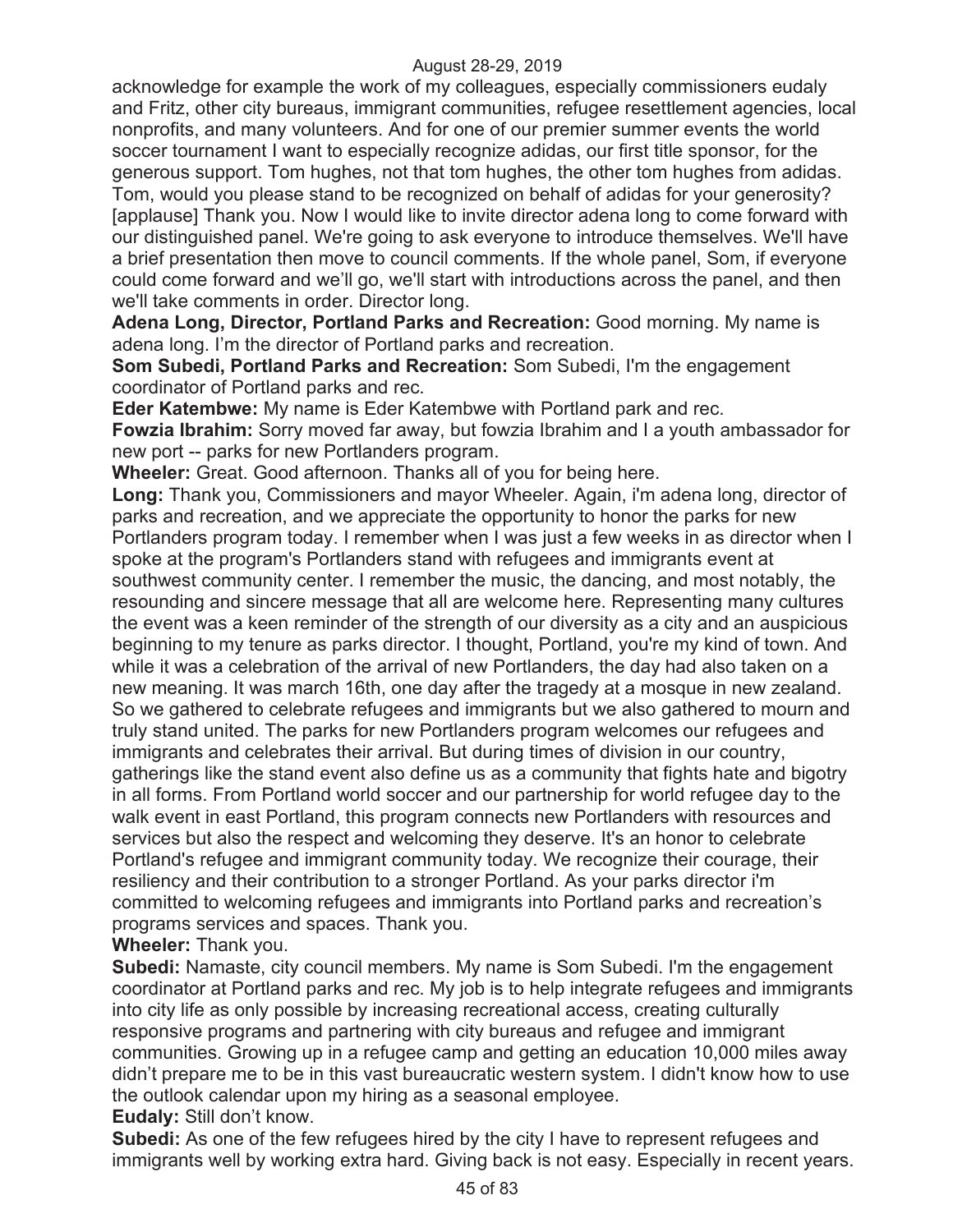Federal funding and support have sharply dropped, pressuring local government and staff to go above and beyond to engage and build community. I'm so proud of my diverse team at work, my accent and writings are personally and politely accepted and my welcome to "som" moments are surprising. It may take years but I try every single day to be better. I write down new words and phrases. I have my volunteer mentors check my grammar. I wish american English wasn't my fifth language [laughter] but I do my best to communicate and those around me are great listeners.

# **Wheeler:** That's great.

**Subedi:** I have a very social job. I reach to ethnic stores, community gardens, cultural events and diverse soccer practices. I met with community leaders and members at mosque and temples and of course facebook has blocked me more than 100 times because "you are inviting people too fast". [laughter] Success to me is measured when within five days of arrival in Portland from a refugee camp, a young soccer player participated in Portland world cup soccer tournament, sorry Portland world soccer tournament; when churches and mosques canceled their services to join. Success to me is measured when two singles, an immigrant and american born, meet at an event, get married and come back to share their story.

**Fritz:** Which actually happened.

**Subedi:** When community members communicate on facebook in languages other than English; when an initiate [inaudible] brings new refugee and immigrant families into the community center; when a nine-year-old wants to come back and volunteer at an event again the following year; when community partnerships double in second year of engaging; and when the program gets published in nine different media within three months. One of my proudest moments was receiving the 2017 parks champion national award in new orleans. This is my belt I got at the national level. [applause] And this belongs to all of us. I also received immigrant of the year award, the Oregon immigrant achievement award and the phillips diversity award among others. I couldn't have done it without the generosity and compassion of community members present here today. Thank you so much for everyone, [applause] city council and my bureau. I have turned past challenges into opportunities and here i'm ready for another ticket. It's a privilege and an honor to serve Portlanders. Thank you. [applause]

**Hardesty:** Thank you.

**Wheeler:** Thank you.

**Katembwe:** Greeting all. My name is Eder Katembwe. When I was four years old my father was set on fire because of political upheaval in my country congo. By the time I was 12 years I was in a refugee camp called Mayukwayukwa in zambia. It was not a good place to live but we were there not because we wanted to but because of the situation we found ourselves into. It was in animal forest where people were attacked every night and sometimes you will see someone crying without you knowing than an uncle has gone, or an aunt has gone. It was a miserable place without clean water, often not enough food, people were often depressed. Through it all I believed there was hope and one way I tried to encourage those around me was by getting involved by playing sports such as soccer, track and field, and they were all done without shoes, no soccer ball. As well, there was no clean water to drink. When I arrived in Portland I used the same experience learned in refugee camp in thailand to help and got involved with Portland world soccer tournament. Thanks to Mr. Som who recruited me in 2011. Thank you Mr. Som. [applause] While since then, I have been involved with Portland world soccer. I started as a soccer player and it's helped me to stay away from trouble and making good decisions. I started as a soccer player and after that I become a soccer coach. In that I coached boys and girls teams and now i'm one of the organizer. To make a long story short, i'm now a full-time employee with Portland park and recreation as a member of the equity and inclusion team. [applause]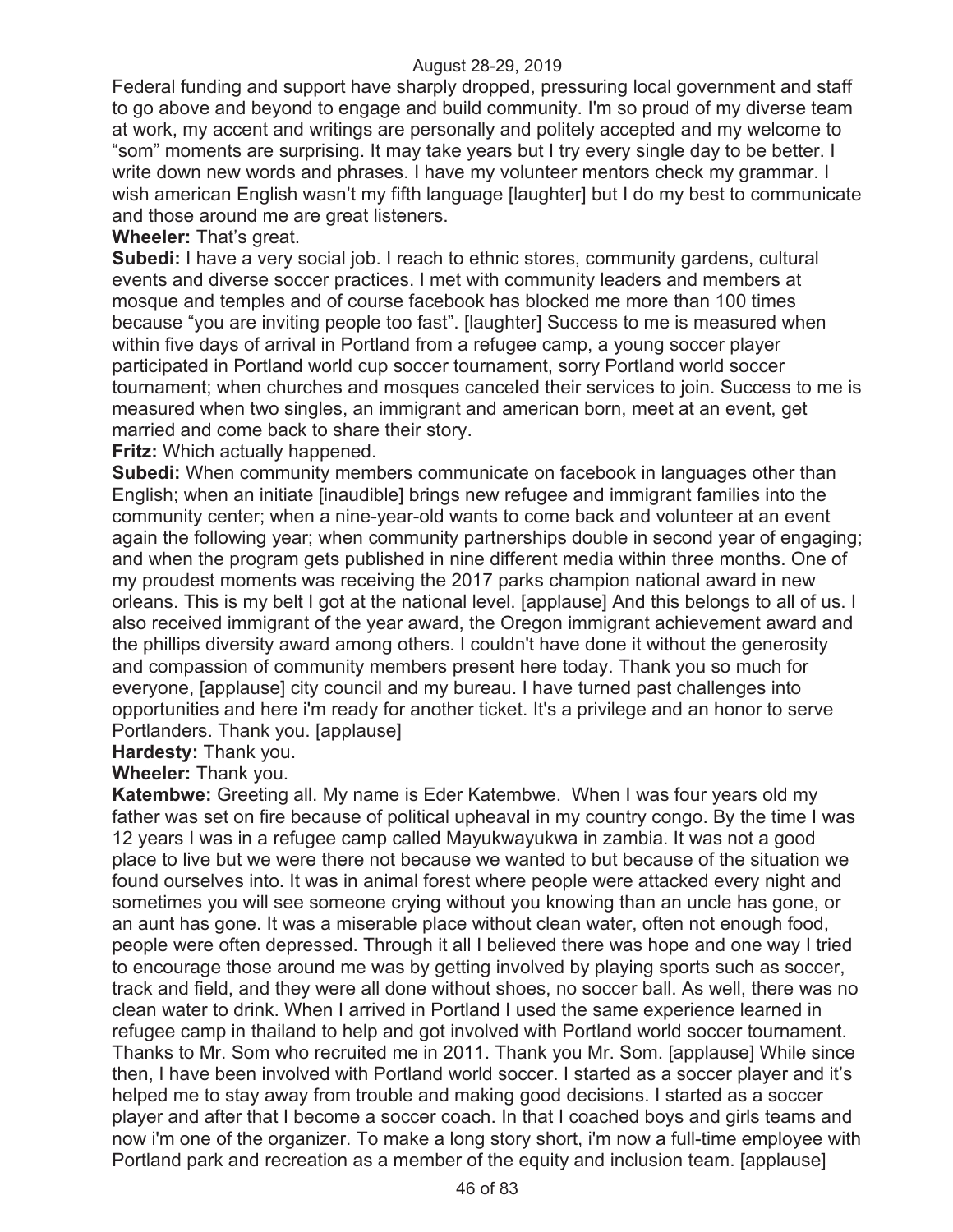From this journey, I have learned no matter where you go it is how you respond to your situation in life. It is the willingness to assess, learn and adopt the situation that will help, that will allow you to be successful in life. It is that mindset that allowed me to take the lead and be where I am today. Thanks to Portland park and recreation for believing in me. Thank you. [applause]

## **Wheeler:** Thank you.

**Fish:** Move the, yeah. Move the speaker all the way over. That's fine.

**Ibrahim:** Salaam alakykum, can you hear me? Ok. Salaam alakykum, city council members. My name is fowzia Ibrahim. I was born in a refugee camp in Kenya, but my family's in, my family is from somalia. I was three years old when I came to america. I speak the language of somali and mai-mai. I am one of the community youth ambassadors under the parks for new Portlanders program. In early 2017 I saw a flyer at my locker at madison high school for a community youth ambassador job position. After reading the job details and requirements, I knew that this was the perfect opportunity for me to get involved in my new community and home. I'm from boise, idaho. On the flyer, it said "all applicants will be called for an interview. No resume needed, no cover letter needed. No work experience needed. Your community service is validated". This made me feel more confident in applying for this job because I knew I would gain all the skills I didn't have on the job. I was one out of 125 applicants who spoke 41 different languages. Ten of us got hired, the rest were referred to different job opportunities at parks and beyond. Working at this job, I was able to advocate and organize events for people who were within my cultural backgrounds. I interpreted for them and got them to participate in different events that helped them meet different people with multiple resources that could be an asset to them and their families, and their adjustments to their home. These events made them feel welcome, safe and included. My involvement with parks and recreation has really opened more doors for me, has really opened doors for me personally. It helped me gain many skills that became useful to me in school, other employment opportunities and in my volunteer work. It made me open minded about my surroundings and the people I interact with every day. It helped me see the world in a new light. I was able to find my voice through the parks for new Portlanders program and I truly believe if my community members were not included and welcomed at the events parks for new Portlanders organized, they wouldn't be aware of the resources provided and accessible to them in Portland. In my early days my family and I struggled to adjust to our new home because we didn't have enough resources and support. This program made it possible for me to bridge the support to those who were in the same position my family used to be in not too long ago. Thank you. [applause]

# **Hardesty:** Thank you.

## **Wheeler:** Thank you.

**Fish:** Mayor, that concludes the formal part of our program. There's now an opportunity for commissioners to make comments, and then that would be followed by you reading the proclamation and then a group photo. I would like to acknowledge, though, a lot of people helped to organize today and one person in particular I would like to acknowledge is asena lawrence. Asena, would you please stand and accept our thanks for your work? [applause] **Fish:** So colleagues.

## **Wheeler:** Commissioner Fritz.

**Fritz:** I am so happy with this program. I just think, I think in the ten and a half years that I have been on city council I have only once told the director you will hire this person and that was for Som and it was one of the best decisions I've made while I've been on the council because you have really – took a concept that you started in partnership with polo catalani and anne downing who are both with us today. Anne downing, is an English as a second language teacher at David douglas high school -- you started a concept. And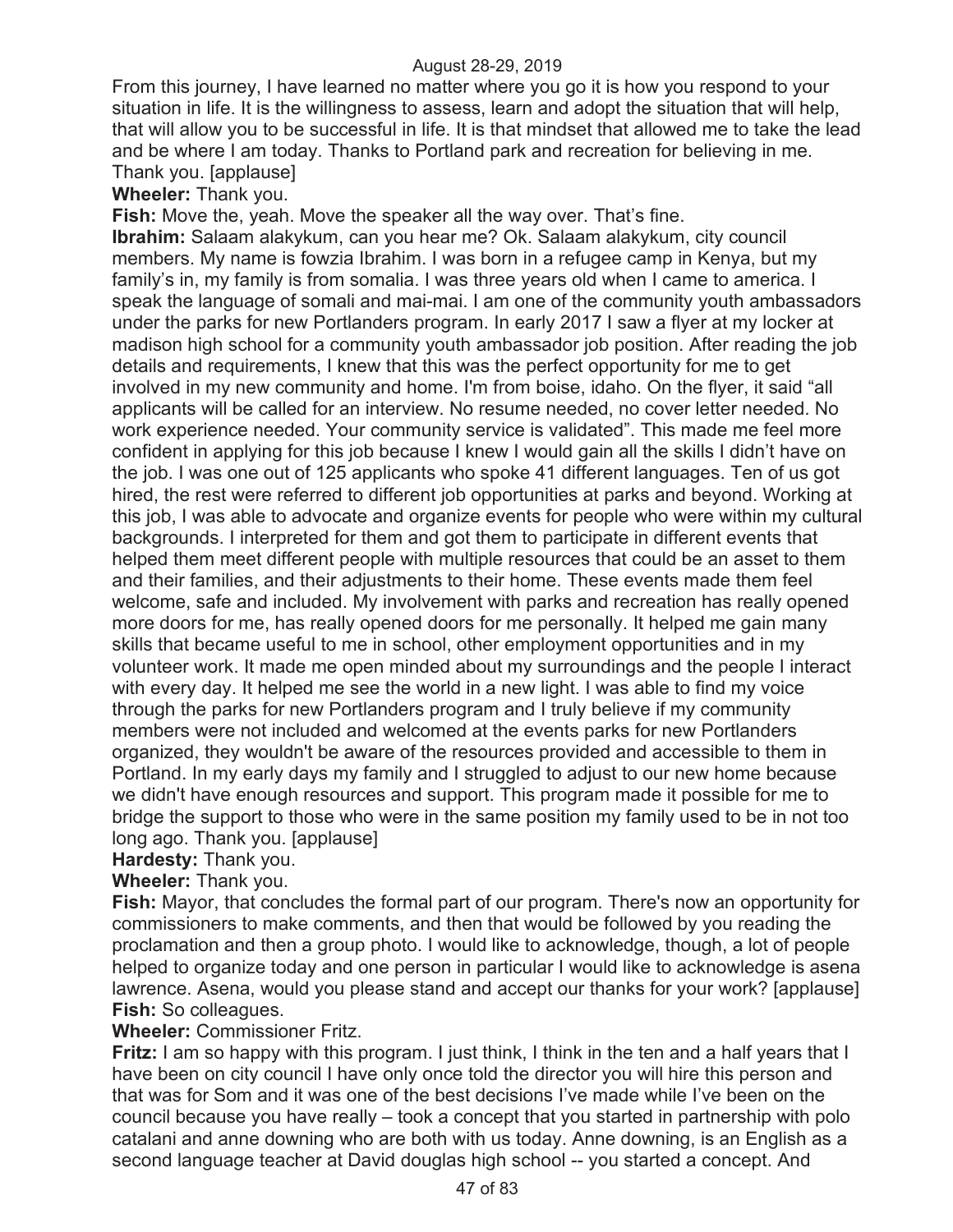developed it into a program. It used to be an event and I had to explain to people, no it's not an event it's a year round thing. And I look at you both being part of this program, and part of the improvements, and, you know, the interview process where you didn't have to be able to write, that you just showed up and talked about your experiences and what you wanted to do for the program, which again was in partnership, and so there's been many different city entities that's had a piece of this. Portland parks and recreation obviously, the office of neighborhood involvement, office of human relations, and the office of equity and human rights, all of us working together to make sure that we provide support that people in our community need. And as a refug  $-$  as an  $-$  as an immigrant and somebody who had a very different experience coming into this country with the privilege that I have with the color of my skin and the background that I had in growing up in a secure environment, i'm just so happy that we can provide all of these opportunities to so many people and p.s., it's really a great program. The parks for new program -- Portlanders program, it's for everybody, and everybody is welcome at the slavic festival this weekend, everybody's welcome at the tongan festival, everybody is welcome to come and celebrate our different cultures and how together in our diversity we are so much better than any one group by ourselves. So, thank you so much for what you do. [applause]

# **Eudaly:** Um I –

## **Wheeler:** Commissioner Eudaly.

**Eudaly:** Thank you, mayor. I don't know if I've ever admitted this in public, it's a little silly, but before I was ever elected, I came across the new Portlanders program maybe on the city website or an event, and I thought, we have a program to welcome people who are moving to Portland? No wonder so many people are moving here. [laughter] And then come to find out, no, new Portlanders is specifically designed to serve immigrants and refugees, which in my mind is cooler. I would also just like to share that it's really one of the greatest pleasures in this job has been working with the new Portlanders commission through the office of community and civic life and getting to know some. I grew up in rural Oregon. I read my way through the gales creek elementary school library, my favorite books were about countries around the world. I dreamed of leaving my tiny town of 500 people who were mostly farmers and traveling the world, and life didn't quite work out the way that I thought it would, and I didn't get very far, just 45 minutes away to Portland, Oregon, so I mean it's a special treat. I don't really have to travel the world because I can meet people here from all over the world and learn about their cultures and learn about the unique needs and challenges of our immigrant and refugee community and work towards having a more inclusive, joyful city for everyone. So thank you very much for your work. [applause]

## **Wheeler:** Commissioner Hardesty.

**Hardesty:** Thank you, mayor, thank you, commissioner Fish, for bringing this resolution forward. I want to say that I really, really miss the opportunity to be in the immigrant walk this year but I want you to know that I was in d.c. Actually lobbying our legislative leaders to ensure that they continue to fund our refugee resettlement programs in Oregon and so though I wasn't with you on the street I was there in spirit. I had a blast the year before, and what it showed me was what I already knew. Is that Portlanders are very generous, and when you see neighbors putting drinks out on the street and cookies out on the street and welcoming people to stop and have a conversation, it almost brought me to tears. So today we're celebrating this resolution, but I also I have been hearing from the comm - many of the communities that are in this room about the inequity and how we fund various programs, and so while today is a day of celebration and i'm not going to go down that road today I think it's really important that we live up to our values about equity and making sure that everyone has an opportunity. I didn't even know the mission statement until today for parks which is that everyone has a park access within a half mile of their house. I think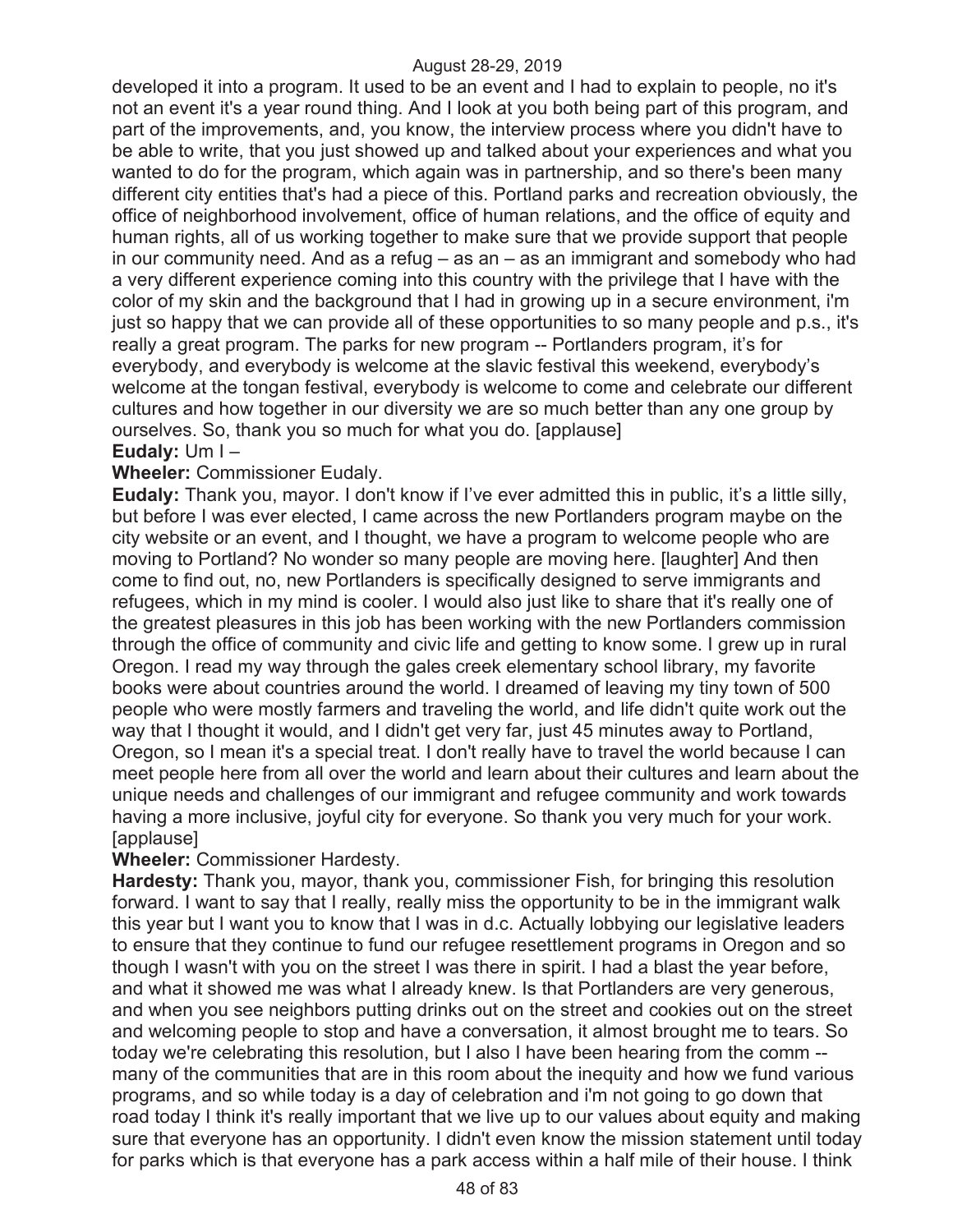that that is a core value statement that we can all agree to. But the way it's playing out today isn't equal for everyone and I just want to say I wish that every city council meeting looked like this. And as I look in this audience and I look upstairs, this is what Portland looks like, and this city council chambers should look like this much more often. So, thank you so much for being here today. [applause]

**Wheeler:** Well, first of all, commissioner Fish, thank you for bringing this proclamation forward. Thank you, director long. You've come in here and you've hit your stride from day one. This is another example of the great ways parks integrates the needs of this community. I want to thank the folks who testified who run this program. This is a celebration. As commissioner hardesty just said we have a lot to celebrate and this is also one more tangible example of what we're doing. When we say we're a welcoming, inclusive sanctuary city, it has to be more than words. It has to mean something. We have to acknowledge the larger national context as well. We're in a time when we are more divided than we have been recently as a nation. There is a lot of hate speech out there, much of it targeted towards women, towards people of color, towards immigrants, and I hear and I know that people in this community are living under the fear of that increased hateful rhetoric and sometimes even under the umbrella of the violence that results from that hateful rhetoric. So it's really important that the city of Portland at every opportunity possible drive a stake into the ground and remind everybody what our positive values are, our values are about being welcoming, about being inclusive, about supporting diversity and equity but not just as statements of value but as tangible things that we're going to act upon. This is great in my opinion in terms of continuing to build that coalition. Commissioner hardesty, I have to say you knocked it out of the ballpark when you said this is what every city council session should look like. And boy, wouldn't it be a lot more fun? [laughter] –

# **Hardesty:** Yes it would.

**Wheeler:** If that -- if that were the case? So it's not my honor. One of the great perks I get as mayor is I get to read the proclamations. These are not just my proclamations. These are proclamations on behalf of the entire city council, they are a statement of our shared values, our collective ideals and by extension they represent what we believe this community stands for. So we see this as a very important way to acknowledge and honor what it is that we're discussing here today. So it's my privilege as mayor to read this proclamation. Whereas Portland is proud to be an inclusive, welcoming, and sanctuary city. Whereas Portland parks and recreation formed parks for new Portlanders in 2015 to help welcome and integrate refugee and immigrant communities into the city of Portland. And whereas parks for new Portlanders provides many annual cultural specific events. And whereas this year in partnership with adidas, thank you, parks for new Portlanders celebrated the 10th anniversary of its most popular program, Portland world soccer, which engaged more than 500 refugee and immigrant youth and their families. And whereas this summer parks for new Portlanders hosted its third annual walk with refugees and immigrants with over 3,000 attendees. And whereas this summer parks for new Portlanders also celebrated the 5th annual pdx world refugee day. And whereas parks for new Portlanders in partnership with local organizations, nonprofits, resettlement agencies, city bureaus and volunteers provides a vital service for the city of Portland in celebrating diversity and multi-culturalism. Now, therefore, i, ted wheeler, mayor of the city of Portland, Oregon, the city of roses, do hereby proclaim august 28, 2019, to be parks for new Portlanders day in Portland and encourage all residents to observe this day. [applause] **Moore-Love:** We have had a request for everybody to step outside for a picture. Yeah, if everybody could meet out front for a picture.

**Eudaly:** This is really a [inaudible] recognition.

**Fritz:** Yeah, well actually though its --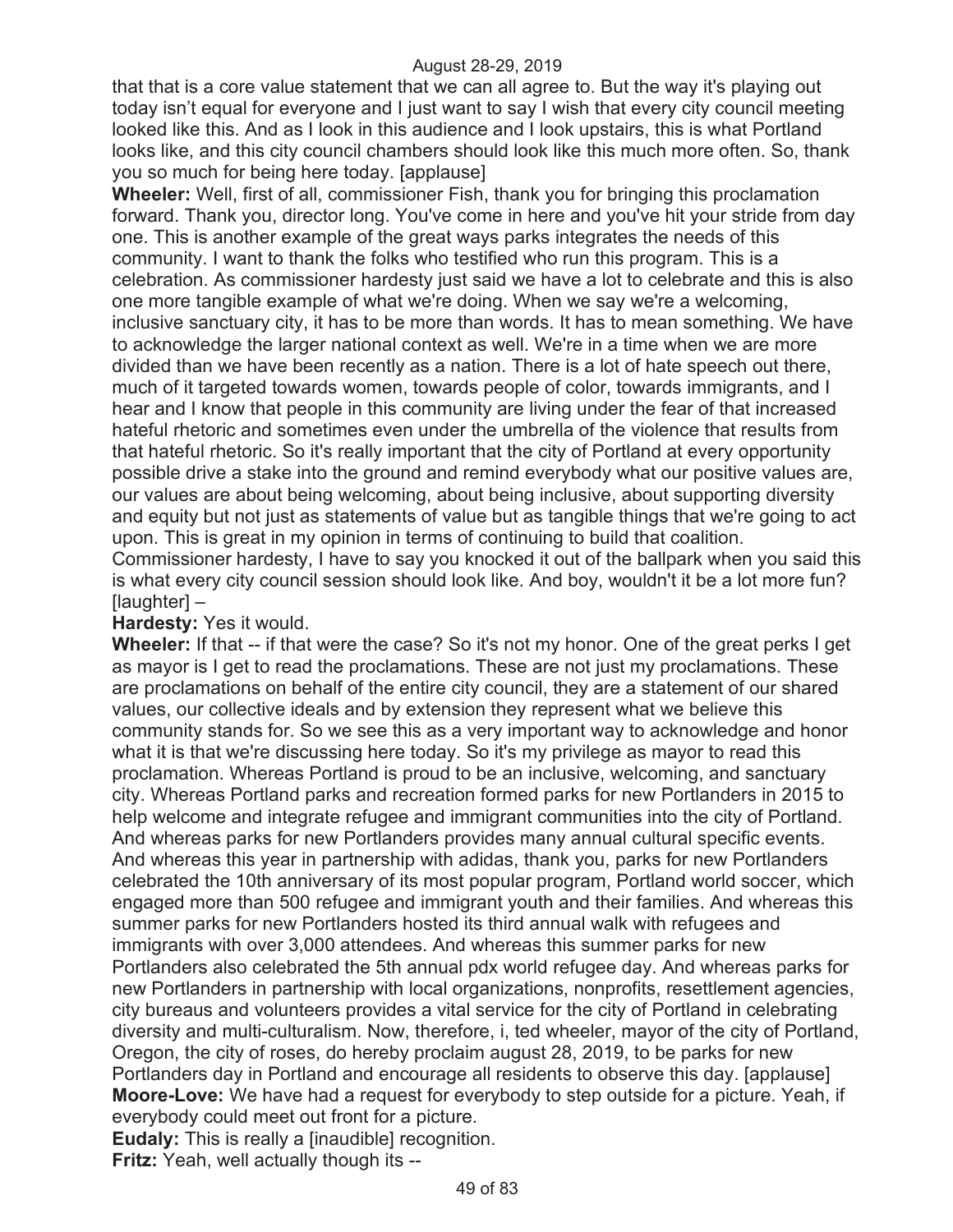**Katembwe:** Everyone please lets meet downstairs for a picture. Thank you very much. **Fritz:** That's taking charge.

**Hardesty:** [inaudible] can get a job --

**Wheeler:** Guy has a future in radio. We'll reconvene five minutes from now.

**Fish:** Thank you all. Amanda, thank you for your remarks.

**Eudaly:** You can give it to Karla, yeah, and she'll distribute – yeah –

**Wheeler:** Oh great. Okay, thank you. Okay, good, its good seeing you. **\*\*\*\*\*:** See you, too. Thank you.

**Wheeler:** And as you like to say, now for something totally, totally different.

**Fritz:** Well actually, no, it's – suppose it's not. It's about [inaudible] –

Wheeler: We'll break, we'll reconvene at, I can't see the clock, five minutes from now.

# **At 2:32 p.m., council recessed.**

# **At 2:39 p.m., council reconvened.**

# **Item 822**

**Wheeler:** We're back in session. Karla could you please read item 822? Very good. First the city attorney will make some announcements about today's hearing. Good afternoon. **Linly Rees, Chief Deputy City Attorney:** Good afternoon. This is an on the record hearing. This means you must limit your testimony to material and issues in the record. We'll begin with a staff report by bureau of development services staff for approximately ten minutes. Following the staff report, city council will hear from interested persons in the following order. The appellant will go first and will have ten minutes to present his case. Following the appellant persons who have supported the appeal will go next. Each of those persons will have three minutes to speak to the council. After that council will hear from persons who oppose the appeal. Again each person will have three minutes. Finally, the appellant will have five minutes to rebut the presentation of the opponents of the appeal. The council may then closed hearing, deliberate and take a vote. If the vote is a tentative vote, as we expect, the council will set a future date for the adoption of findings and a final vote on the appeal. If the council takes a final vote that would conclude the matter before council. I would like to announce several guidelines for those who will be addressing council today. First the evidentiary record is closed. Again, this is an on the record hearing. It's to decide only if the hearings officer made the correct decision based on the evidence that was presented to him. This means you must limit your remarks to arguments based on the record compiled by the hearings officer. You may refer to evidence that was previously submitted to the hearings officer, you may not submit new evidence today that was not submitted to the hearings officer. If your argument includes new evidence or issues you may be interrupted and reminded that you must limit your testimony to the record. The council will not consider the new information and it will be rejected in council's final decision. Second, if you believe a person who addressed city council today improperly presented new evidence or presented a legal argument that relies on evidence not in the record you may object to that argument. And I'd also like to add that in order not to interrupt the hearing I have asked folks who do want to object to talk to staff, marguerite feuersanger, rather than interrupting the hearing. Third under state law only issues raised before the hearings officer may be raised in this appeal to council. If you believe another person has raised issues today not raised before the hearings officer you may object to council's consideration of that issue. Finally, the property owner must identify constitutional challenges to conditions of approval. If the council were to amend or add conditions of approval. If they fail for raise such issues the applicant will be precluded from bringing an action for damages in circuit court. That concludes my remarks.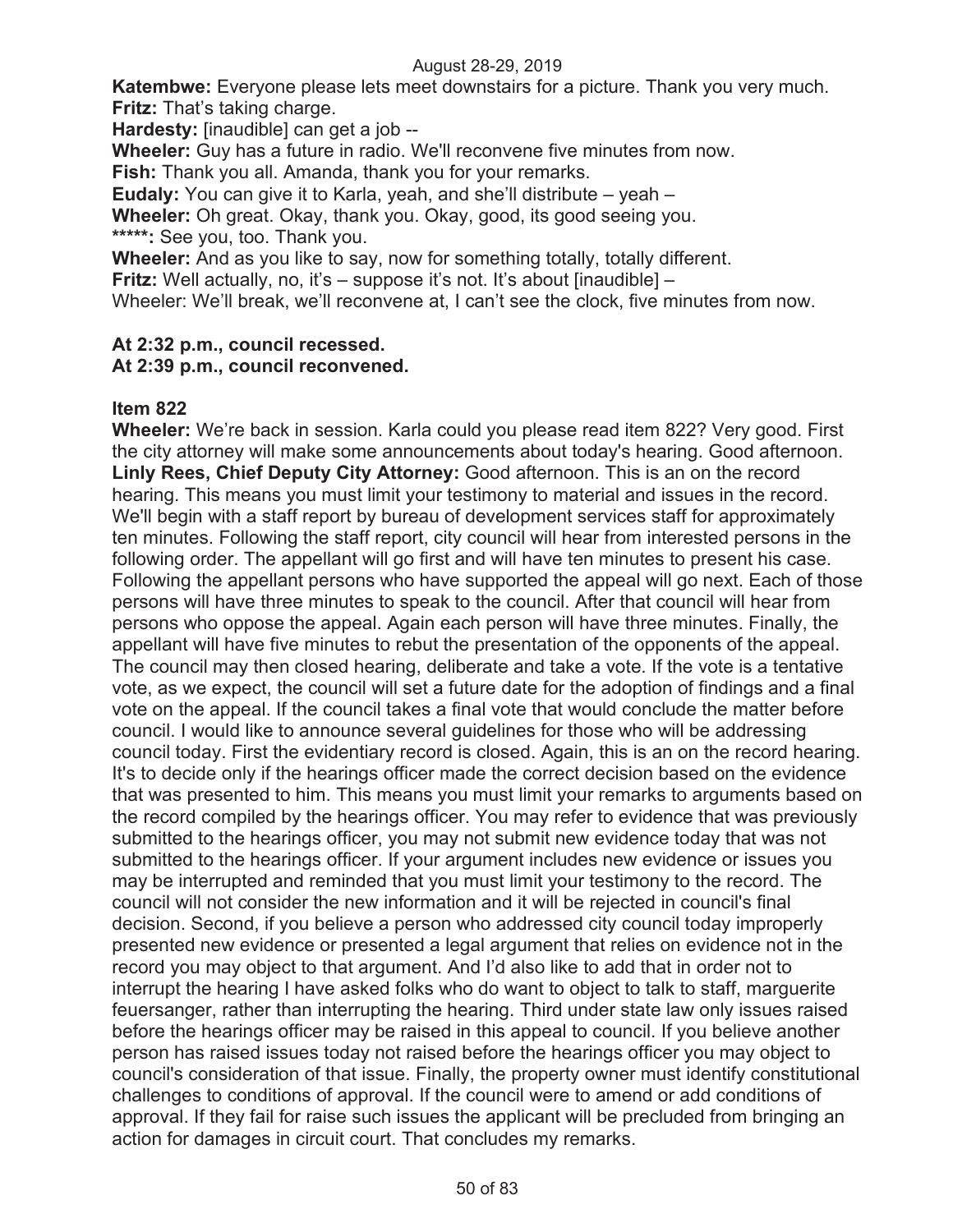**Wheeler:** Very good. Do any members of council wish to declare a conflict of interest? No member of the council has declared a conflict of interest. Do any members of the council have ex parte contacts to declare information gathered outside of this hearing to disclose? Nobody does. Have any members of the council made any visits to the site involved in this matter? Nobody has made a visit to the site. Do the council members have any other matters that need to be discussed before we begin the hearing? I don't see any. So we'll start with the staff report. Ten minutes. Welcome.

**Marguerite Feuersanger, Bureau of Development Services:** Thank you.

**Wheeler:** The way I do this is I ask people to please stay within the required time limit but if somebody needs to go over 30 seconds, a minute I typically allow that but then I give the other side the opportunity to also extend by the same amount of time just so people understand that. That does not apply to the staff report. The staff report is separate. **Feuersanger:** Are we ready?

## **Wheeler:** You're ready. You're good to go.

**Feuersanger:** Well, good afternoon, mayor Wheeler, council members. My name is marguerite feuersanger, and next to me is justin lindley. We both work for the bureau of development services. We are city planners working with the zoning code. I review -- my main responsibility is to review land use proposals and justin focuses on enforcement. He investigates citizen complaints about violation of land use approvals. Whoa. So before you today our discussion is really focused on zoning code enforcement. Before you is the property owner's appeal of a prior hearings officer decision to revoke or to take back a prior land use approval. The property owners are requesting that the city allow their accessory short term rental, we call it astr, air b&b, an astr use previously approved on the site. So this astr business has a two-year history of repeat violations of the conditions of approval. Bds has substantial evidence of the violations and we'll go over that later in our presentation. As a result of these repeat violations, bds no longer has the confidence that the astr business will operate within the limits set by the original land use approval and bds did initiate the process to revoke the land use decision. This process is detailed in the zoning code and it's designed to be a strong enforcement tool. So our staff presentation quickly is in three parts. I'll just go over the astr proposal and the rules, and then i'll touch on the hearings officer finding and then justin will talk about bds compliance. The site's in the Irvington neighborhood, northeast 9th avenue, it's just south of fremont and a few blocks east of northeast martin luther king, jr., boulevard. The site is there in the blue square. It is rather in a sea of r5 zoning, single dwelling residential zoning. So ast's. what are they. The zoning code defines them an individual or household group that resides in a dwelling unit and rents bedrooms to overnight guests on a short-term basis. But what's important here is that they are allowed in any dwelling unit as long as there is a long-term resident present. So the city allows astrs for good reasons. To promote efficient use of residential buildings and also to provide an alternative form of lodging for visitors who want a residential setting. The zoning code does regulate them because they tend to have impacts on neighbors. These are guests or groups that are on vacation. They tend to be noisy. But the primary reasons for regulating them are to prevent them from detracting from the neighborhood character and ensure that the primary use of the site remains residential. Of note, the zoning code prohibits a commercial vacation rental which is essentially a whole house rental and there's no long term tenant present. Here's a picture of the site, and the house on northeast 9th avenue. The zoning code regulates two types of astrs. The type a, is one or two bedrooms of rental in a house and it's an administrative process. The type b requests, three, four, five bedrooms, which this proposal fits into, is a conditional use or a land use review is required. Just want to make note that site context plays an important role in review of the conditional use. The prior land use approval conditional use was approved by the hearings officer for up to three bedrooms and up to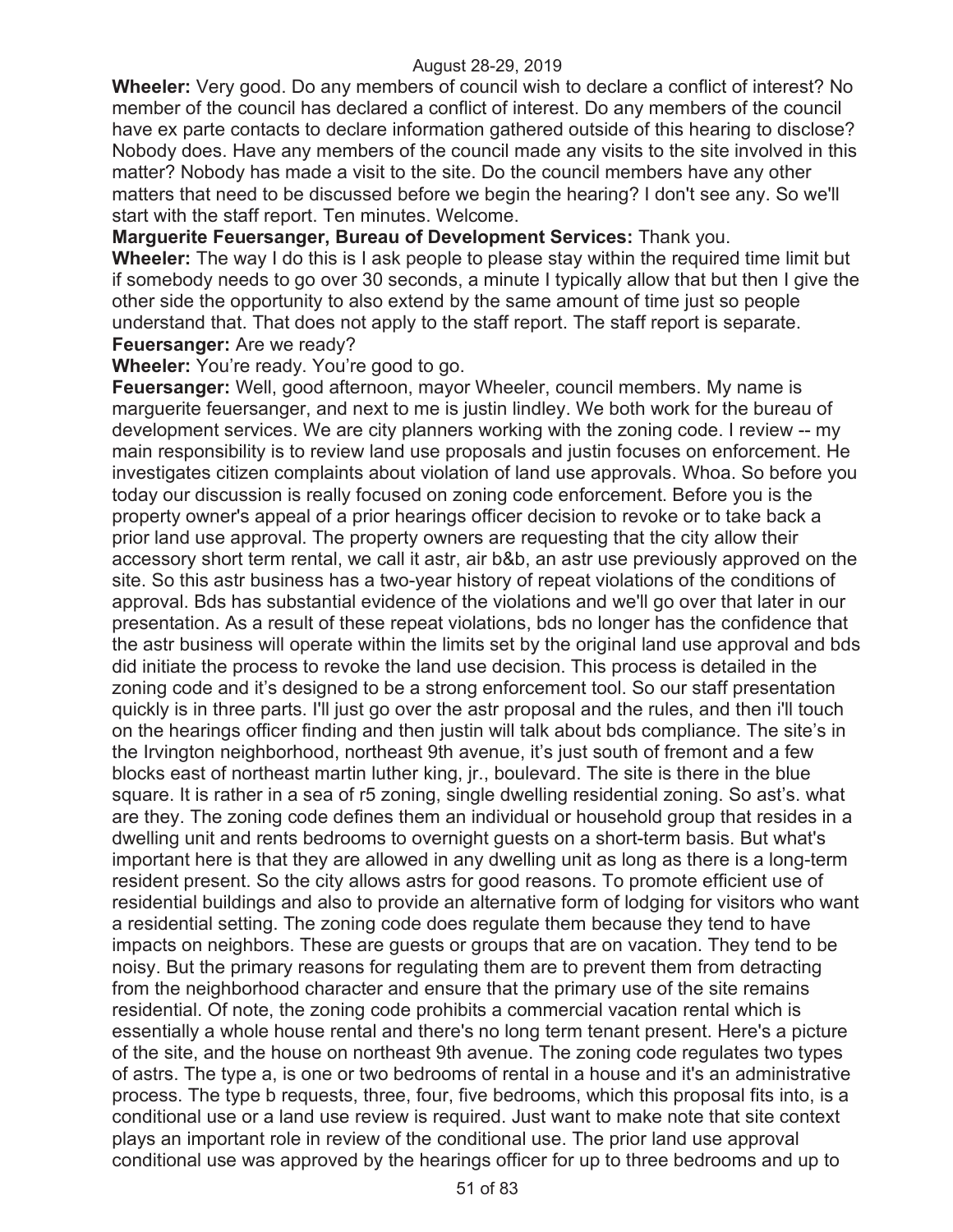six guests. Very important were conditions that were applied. They are essential to the astr being a good neighbor. They reduce intensity of the use and minimize noise and late night impacts on the neighbors.

**Wheeler:** Could you clarify type b, specifically, type b?

**Feuersanger:** It's a term that we use, a shorthand term, so a type b is where a resident or property owner needs to rent out either three, four, or five bedrooms in their dwelling unit. The type one is just one or two. And that's an administrative process. There is a process that they have to go through, but it's not a land use review.

**Wheeler:** Thank you.

**Feuersanger**: So the hearings officer decision to revoke the land use approval, the essential findings of the hearings officer was appointedly that the astr operator is legally obligated to follow the conditions of the land use approval and the hearings officer's review of all evidence in the record, the hearings officer found substantial and continued violations of nine conditions of approval.

**Wheeler:** And when you say continued violations, what has to happen for a violation to be considered continuing?

**Feuersanger:** I think that it's not just a one-event, it happens over a course of time. **Wheeler:** They receive notice prior?

**Feuersanger:** Yes.

**Wheeler:** Some sort of formal notification?

**Feuersanger:** Yes. Yes. And lastly, the hearings officer found the zoning code consideration requirements were satisfied and the revocation of the land use approval is factually and legally warranted. I'll turn it over to justin.

**Lindley:** Good afternoon, city council members. My name again is justin lindley, and I'm a city planner with the property compliance division at bds. As mentioned this property has had a history of short term rental violations that date back to the previous owner. Prior to appellant's ownership there were two separate violation cases for operating unpermitted short-term rentals at the house. A total of four citations were issued to the previous owner, totaling 35,000 which remains unpaid lien balance. Since purchasing the property on october 27, 2017, the appellant has received four citations for the continued operation of unpermitted short term rentals. These four citations total \$53,000 which remains an unpaid lien balance. The property owner ceased operations in early 2018 and rented to a longterm renter which allowed the bds compliance case to be closed. The appellant then initiated a conditional use review application for type b, short term rental that is subject to the appeal. After approval of the type b conditional use, multiple complaints were received, alleging that the site was operating in gross violation of the conditions of approval. In response to these complaints, bds staff met with the appellant and discussed all conditions of the complaints. Bds staff met with the appellant and that the conditions of type b permit. After this meeting in response to ongoing complaints and verified continued violations of the condition of approval, a notice of violation was issued to the operator in november of 2018. This notice outlined each condition of approval that was violated based on evidence collected at the time. In january of 2019, bds compliance staff met with appellant to discuss the notice of violation letter, the enforcement process and options for compliance. The appellant stated that they would ensure compliance with all conditions. Received complaint logs with date and time-stamped photographic evidence documented that violations continued at the property in february and march 2019 despite assurances from the appellant that all violations would be corrected. Based on continued evidence of ongoing violations bds initiated a hearing of the conditional use. Evidence of the violations collected during the investigation period was presented to the hearings officer at the reconsideration hearing, along with testimony from bds staff, the operators, neighbors and other concerned parties. The hearings officer found substantial evidence documented continued violations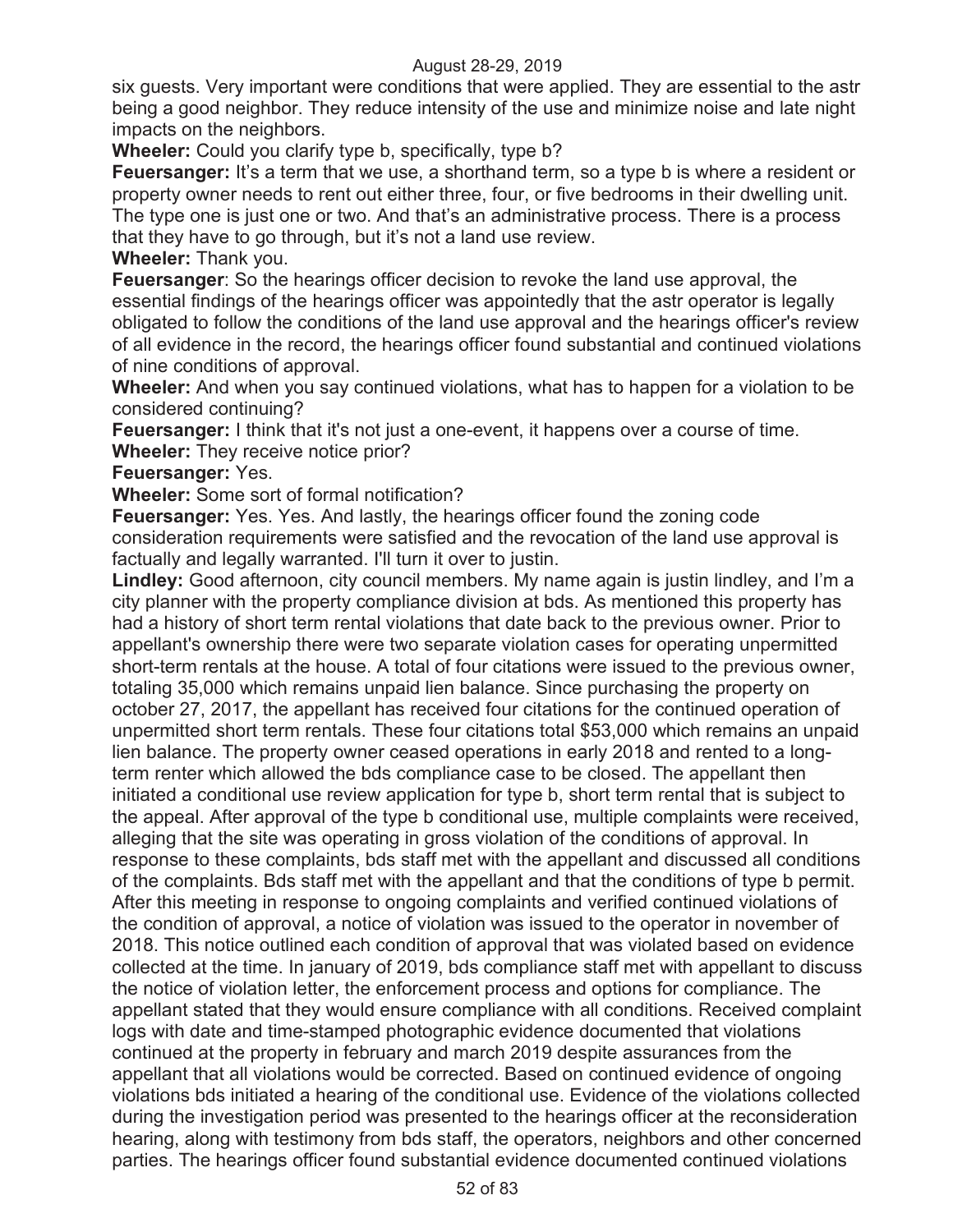of the conditions. I will go over some of the evidence for the violations that had the greatest impact on the neighborhood and surrounding properties. Condition b1 relates to the number of guests per night and the maximum numbers of rooms. The rooms that were authorized for use as short-term rentals were two rooms located on the main floor and one room located on the second floor for a total of three rooms and up to six guests. No rooms in the basement were allowed to be rented guests due to the impact it would have on the living arrangements of the long term tenant and potential for a greater capacity at the house which would increase the intensity of the use. Evidence collected during the investigation documented that the basement bedroom was used for guest stays and advertises a bonus space on the air b&b ad. The hearings officer found the multiple violations of this condition with use of the basement bedroom and additional guests to be a substantial violation. Condition b2 --

**Eudaly:** Could you go back one screen please? That was too fast. Okay. Thank you. **Rees:** Welcome. Condition b2 attempts to limit the impact on neighboring properties by "imposing quiet hours and restricting times outdoor spaces are used". The exterior gathering spaces are in close proximity to neighboring houses and have the greatest impacts by short term rental guests. This condition was imperative in reducing impact on the adjoining properties. Multiple violations of the conditions from various guest stays occurred. Many of these occurred with guests conducting parties lasting through the night into the next morning. Additionally, violations of this condition were confirmed after the notice of reconsideration was mailed and prior to the may 15<sup>th</sup>, 2019 reconsideration hearing. The hearings officer found that the violations were substantial. Condition b7 sought to mitigate the impact of guest access going from the driveway and using the side door directly adjacent to the neighboring property. During the conditional use review, the condition was proposed by the operator to mitigate impact of the short term rental guests would have on neighboring properties. This condition was never implemented by the appellant, the code entry to the house was on the side door. The hearings officer found substantial violations of the conditions. In conclusion, the site has had a continued history of violations with the short term rental regulations. Despite the appellant's assurances of compliance throughout the conditional use review and enforcement case the violations continued. Multiple opportunities were available for the operator to take corrective actions to implement and meet the conditions. Effort taken by the operator proved to be disingenuous. At no time was there an effort such as providing an on-site manager to enforce any conditions or address complaints from neighbors. The conditions set forth were essential ensuring accessory use of the house as short term rental to guests would have minimal impact on the neighbors and surrounding properties. The conditions of approval that have and continue to be violated were authorized by city code hearings officer through the afforded land use appeal process. No additional conditions can be implemented in that situation to ensure the compliance with existing conditions. The reconsideration hearing found continued substantial violation of the conditions of approval and granted the revocation of the conditional use. We recommend the appeal be denied and that council uphold the hearings officer's decision to revoke the conditional use. **Eudaly:** To be clear, there is no owner occupant, which is a violation of our short term rental rules?

**Rees:** We were not able to confirm that.

**Fritz:** Can the hearings officer address that?

**Rees:** The hearings officer did not address that.

**Eudaly:** With the type b, is that still a requirement that the dwelling's owner occupied. **Rees:** Yes.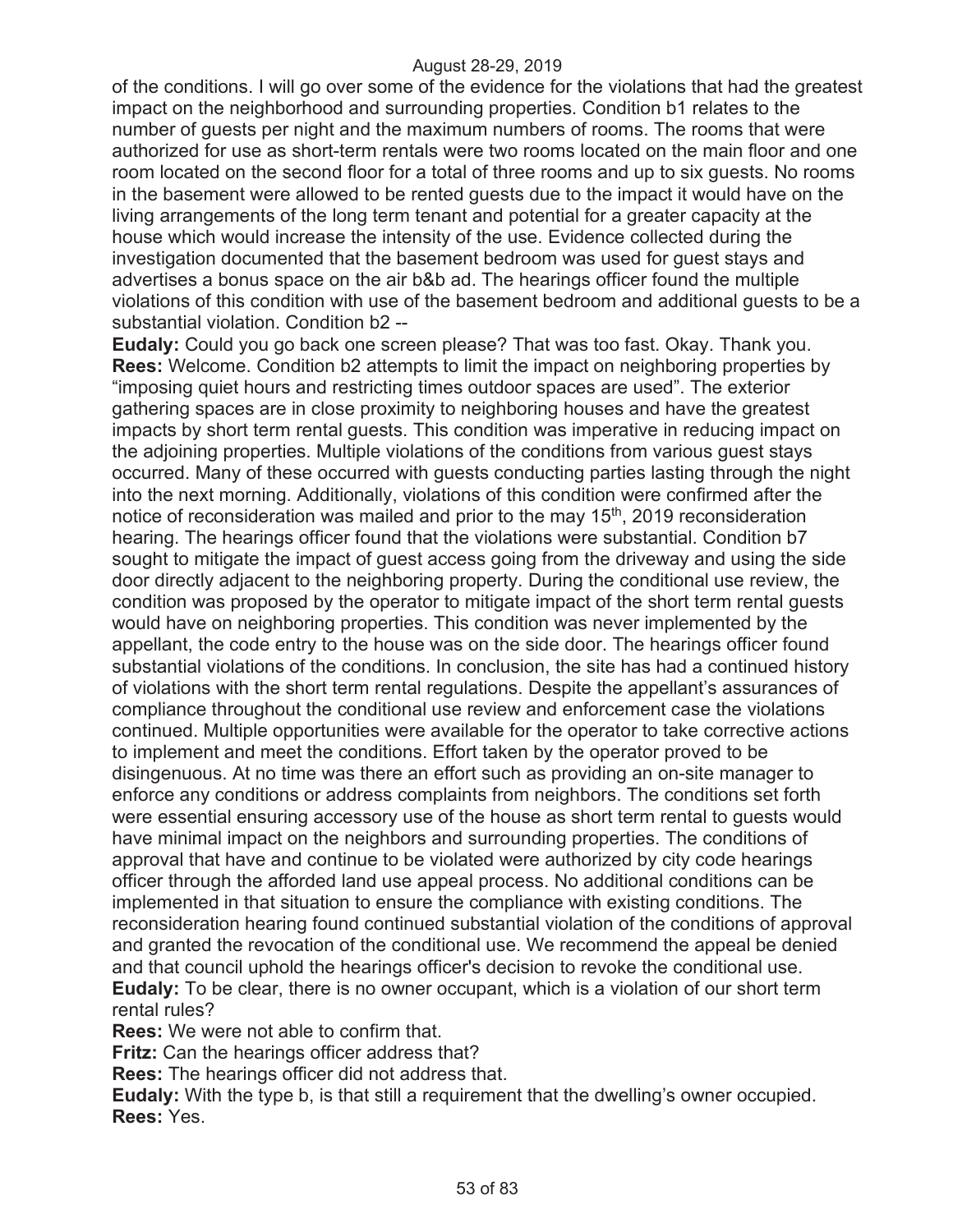**Eudaly:** And the noise, the conditions on noise that you mentioned, that's standard citywide, 10 to, well I think it said 10:00 to 8:00 a.m., but ours is 10:00 to 7:00 a.m. 10:00 p.m. To 7:00 p.m.

**Feuersanger:** So the noise condition was a little bit detailed because the outdoor decks were of such concern during the hearings. The applicant proposed and the condition -- the hearings officer applied the condition that the off – the outdoor deck use would stop at 7:00 p.m., which is earlier than typical.

**Eudaly:** Oh, I see.

**Feuersanger:** So there's quiet hours and then there's the actual use of the outdoor spaces.

**Eudaly:** But that slide went by a little fast. It was 7:00 p.m. to --

**Feuersanger:** 10:00 a.m., no --

# **Eudaly:** 10 –

**Feuersanger**: 8:00 a.m.

**Wheeler:** Why don't you bring the slide up again so the commissioner can take a look at it. **Feuersanger:** I would like to clarify the earlier question about owner occupied. The dwelling unit with the astr does not need to be owner occupied necessarily. It just has to have a long-term resident. And what we find is a lot of astrs, the owners will assign or have another long-term resident that occupies a portion of the dwelling unit.

**Eudaly:** Okay, thank you.

**Fritz:** And was that looked into in this case?

**Feuersanger:** They met the requirements and there was a slide up that showed there was a long-term resident. This is from the --

**Lindley:** There's been multiple long term residents. We did have a – a family that was living in there from the period when the short term rental ceased to when they received their conditional use permit. At that time they received their conditional use permit, there was a new long term tenant that was to reside at the property. We had received complaints that there was not a long-term resident at the site, nor on site manager. When we investigated that and looked into the Yasmin barguti, who is listed as the occupant for the property or what would be the long term resident, during her conversation, she said that she had ceased living at the house in October and was no longer the resident there. We then received clarification from raymond burse, jr., that he was the resident, and so it would be owner occupied and that he had been residing there since october. **Wheeler:** Commissioner Hardesty.

**Hardesty:** Thank you. Could you -- I understand part of the conditional use permit required the front door entry for the guests of the ast, what do we call it?

# **Feuersanger:** Astr.

**Hardesty:** Thank you. Acronyms make me batty. And so from my reading of the hearings officer's statement, that was never done, so there was never a process that actually met that requirement for how guests would enter the location. Is that accurate? **Lindley:** That is correct.

**Hardesty:** And the reason given, I believe, was that -- what was the reason given? **Lindley:** During the hearing the appellants had argued that because of the historic nature of the door that they could not move the key code from the side door to the front door, which is not correct.

**Hardesty:** That was going to be my next question. Have you had that experience in the past where that's been part of the conditional use permit and that was – that condition was -- happened? Right? So you said this is what you need to do, and so normally that takes place?

**Lindley:** Yes.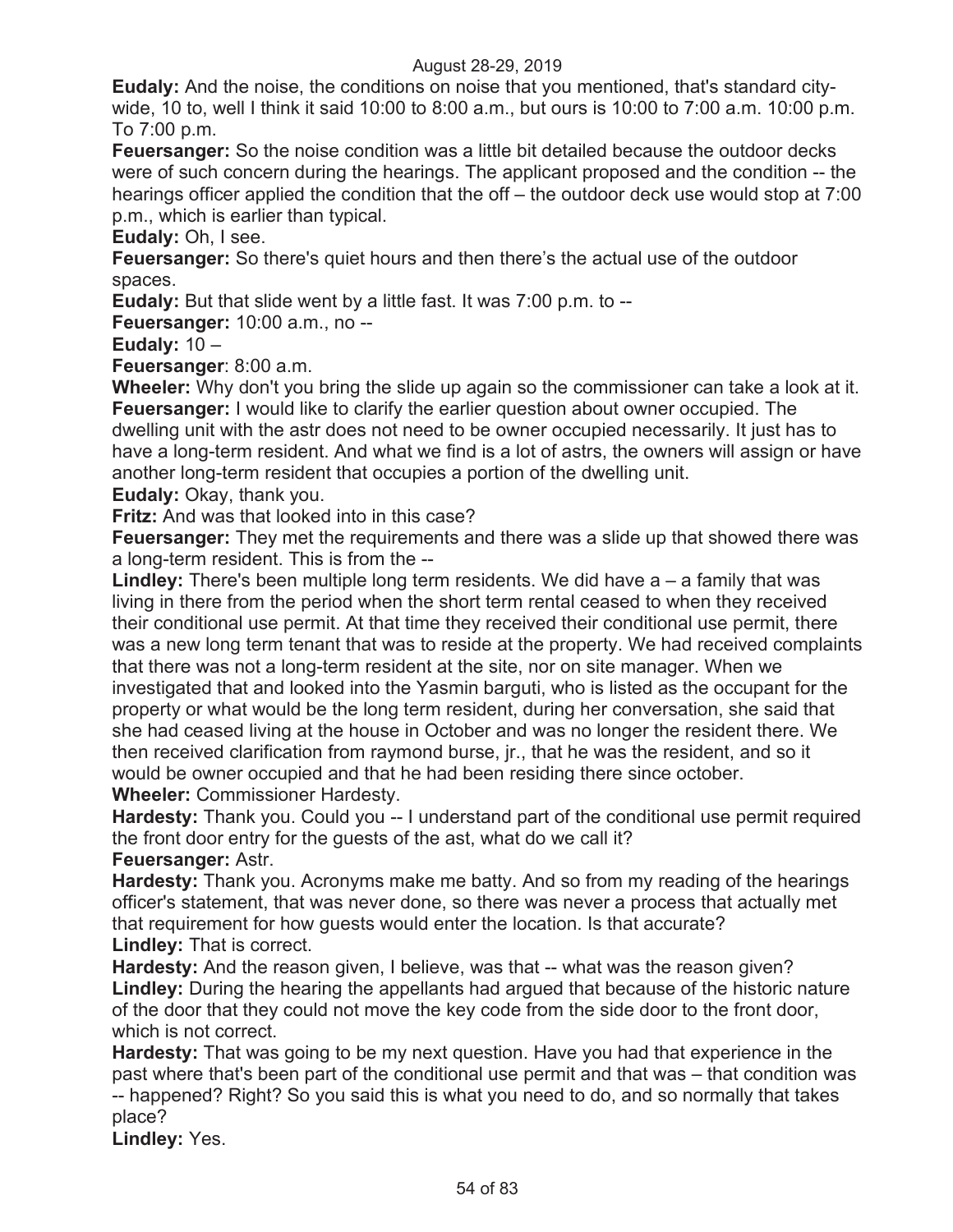**Wheeler:** Very good. Does that conclude this panel? Very good. Next step. Thank you for the report. The next step is the appellant, ten minutes. If you could please identify yourself for the record we would appreciate it. Welcome, sir.

**Raymond M. Burse, Sr.:** Good afternoon. Hope you can hear me, I've got a little hoarse voice. My name is raymond m. Burse and I own the property jointly with my son, raymond, jr. Raymond, jr., was, is, was employed in Portland, has an undergraduate degree from ohio state, graduate degrees from **[inaudible]** university thunderbird school and was here playing, he played for the Portland timbers. Myself, I'm a **[inaudible]** college undergraduate, harvard law school, rose scholar, and we're both professional people. We've had problems with this site from the very beginning starting with the application for permit, neighborhood objection at every stage. The permit was granted and a neighbor with the neighborhood association showed then and continues to show intent to get rid of, no matter the method or consequences sometimes engaged in untruths which is presented in an environment not condusive to safe and livable neighborhoods. As an example I point to three things. A camera mounted on the neighbor's house focused on the bedroom of the property which we own. Daily log of each activity. Everything that we've done has been logged. In fact, there was an air conditioning complaint made that the air conditioning unit was too loud and the city checked it, and there was no problem. So any little nit, whatever you have it, comes there. What has happened is the activity has empowered neighbor and neighbors to complain, block and destroy, not what you want and not you support, and that's is the reason we're here today. I heard earlier that there was a two-year period in which we, probably we have not been involved in the property for two years. It was acquired in october of 2017. The review notices that we got were broader, the review -- **Fish:** Excuse me, Sir. Did you take the property subject to the lien? **Burse:** To, to which lien?

**Fish:** The prior lien that the bureau of development services put on the property. **Burse:** There was no lien on the property when we purchased it. **Fish:** Okay.

**Burse:** Okay. So we, the review that was then taken was broader than the notices. The violations gave us 30 days to correct the violation, and if you do the review, the review included items not in the notices itself. There were efforts made and corrections made but no consideration by the staff or hearing officer for action taken in response to the notices. Okay, and if you read into the hearing officer's decision, the definition of substantial was used in different ways depending on what results was thinking to be achieved. In one instance [inaudible] he dismisses our definition of substantial but later in the hearing the decision itself comes back to justify a conclusion which he was reaching for. The substantial violation in our opinion has not been improved because there's been a misapplication of the facts. In some instances we were alleged to have done things which we did not do and did not. In fact when we were owners present on property, there had been complaints about us using our own property and again, inability to do that. The hearing officer failed to review, use and consider all of the evidence, and if you read through the hearing officer's decision, he makes reference there are times where he considers the, this evidence but gives credence, greater credence to a log of an individual who has not necessarily gone through the rigors of that. There was over reliance on proven discredited witness. And this discredited witness I'd say is the witness who had the daily log. In terms of things that she recorded alleged to have occurred that didn't occur. The hearing officer found that some conditions were not typical that were imposed on the property. And for instance, one was if you're going to be away from the property for more, for three days or more, notify your neighbors. I don't know how many people are going to do that. And as said, that was stated evidence not in the file by the hearing officer when in fact it was there. There were statements that were attributed that neither my son nor I had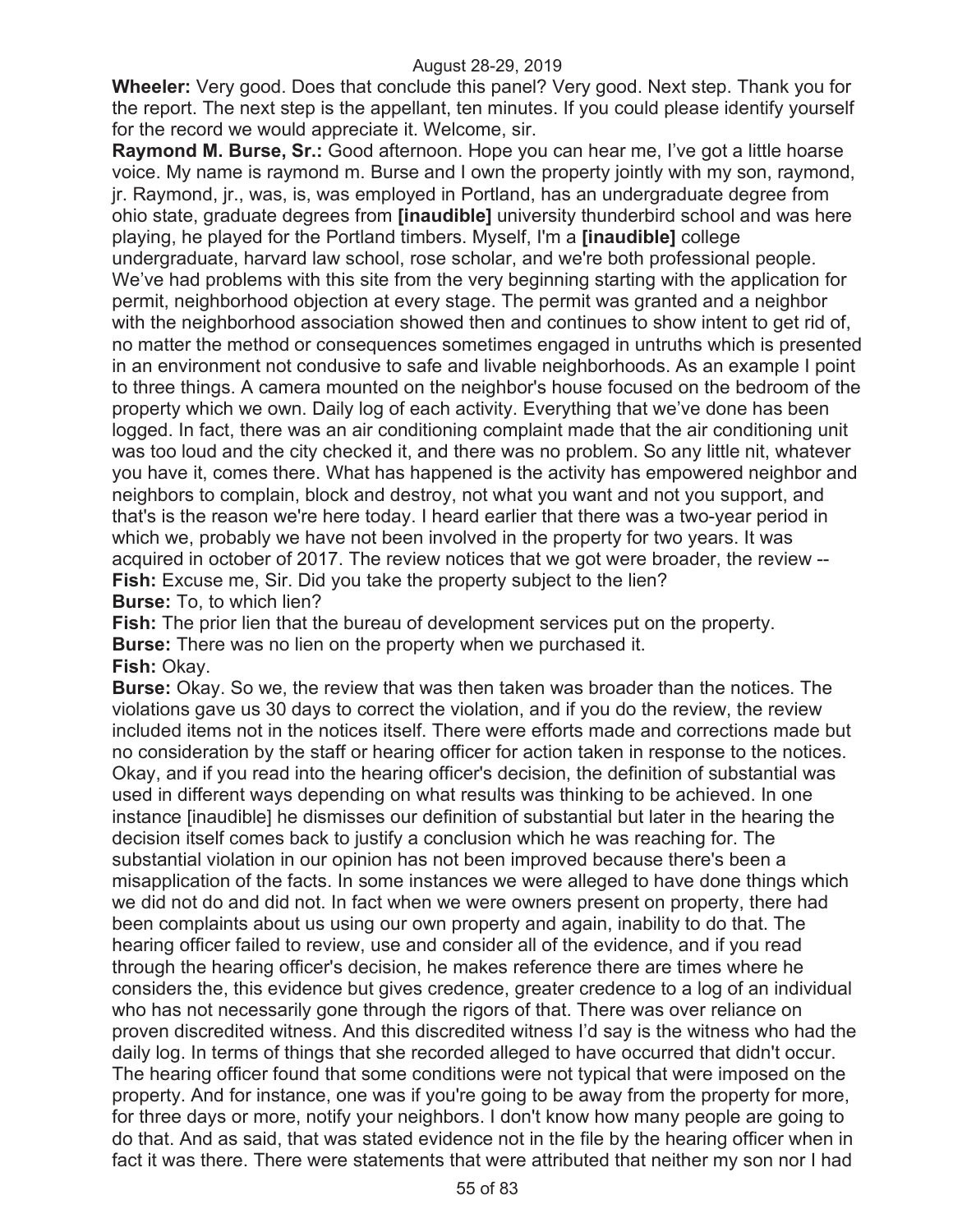said in the record what was in fact there when we reviewed it, it was there. We also raised in the hearing an equal protection argument which was not considered. Constitutional protections are available to all and ours was dismissed out right by the hearing officer with no consideration. And what I mean by equal protection is that we be treated the same way as any other similarly situated individuals, in regards to how we park cars in our driveway, in terms of how we enter our property and what we have in fact is, is that from equal protection is a property taken. Our livelihood and ability to in fact maintain and own that property. All we ask is that we use our property like others use theirs. This next item I hate to raise after having heard your, the earlier session that you had. My son has raised on certainly occasions racial animus. His record shows that there's been no cooperation from neighbors as contemplated by the process. Not one time did any of them come to us and complain about anything that was going on. Their objective was to close it down. No matter what. The staff was put on notice regarding animus and to our knowledge no action to correct, counter this or to take into consideration when reviewing complaint. There was a duties and responsibilities assignment sheet that I saw was put up and who, other than us, no one has lived up to those. Never once contacted by a neighbor with a complaint. So from our standpoint the decision is not supported by substantial evidence, substantial evidence being relevant evidence as a reasonable mind might accept as adequate to support a conclusion. Reason leading from the facts found to the conclusion drawn more than a scintilla but less than a preponderance. A case-by-case analysis required and review of the whole record, relevant evidence. And when you look at that, what we have here is just sheer number and volumes of complaints being used as a guideline to in fact move forward with this. The volume and the number of complaints was really by an uncredited neighbor and that in itself is not substantial. To do so without more is dangerous, is an unlawful taking, and the staff has relied on a lot of what the neighbor's complains in terms without any independent validation by staff in terms of that. When you review that, they always cite what the neighbor said, but no validation in terms of going back to do that. In conclusion I would say perfection is not possible. You will make some mistakes, yes we did, but we also when put on notice took efforts to in fact to correct those. Perfection is an unreasonable standard. We took action. We fired the management company because they were allowing more folks in to there than we had allowed, had done that. We appeared before, or at least tried to appear, the appearance and function of the neighborhood has not changed by us being there. The use does not fully comply with the conditions of approval but violations, correct, those corrected after the notice letters are not substantial enough to warrant revocation and the use can comply with the original criteria if the conditions are met. And therefore, we ask that you reverse the decision and affirm the use permit.

## **Fish:** Mayor?

**Wheeler:** Commissioner Fish.

**Fish:** So, sir, thank you very much for your presentation. I understand from listening to your presentation that you have in fact preserved a number of constitutional issues that you may choose to take up. You've mentioned taking, you've mentioned equal protection and you've mentioned racial animus. Just to be clear as a deliberative body reviewing the decision of the hearing officer, we're not really in a position to rule on a constitutional claim. But you have clearly put that in the record so you have preserved your right to bring those claims in some other forum. How long have you owned the property? **Burse:** Since october of 2017.

**Fish:** And since october of 2017, which is almost two years, what efforts have you made to relocate the keypad to the front door?

**Burse:** According to my son, when we originally was given -- **Fish:** According to your son?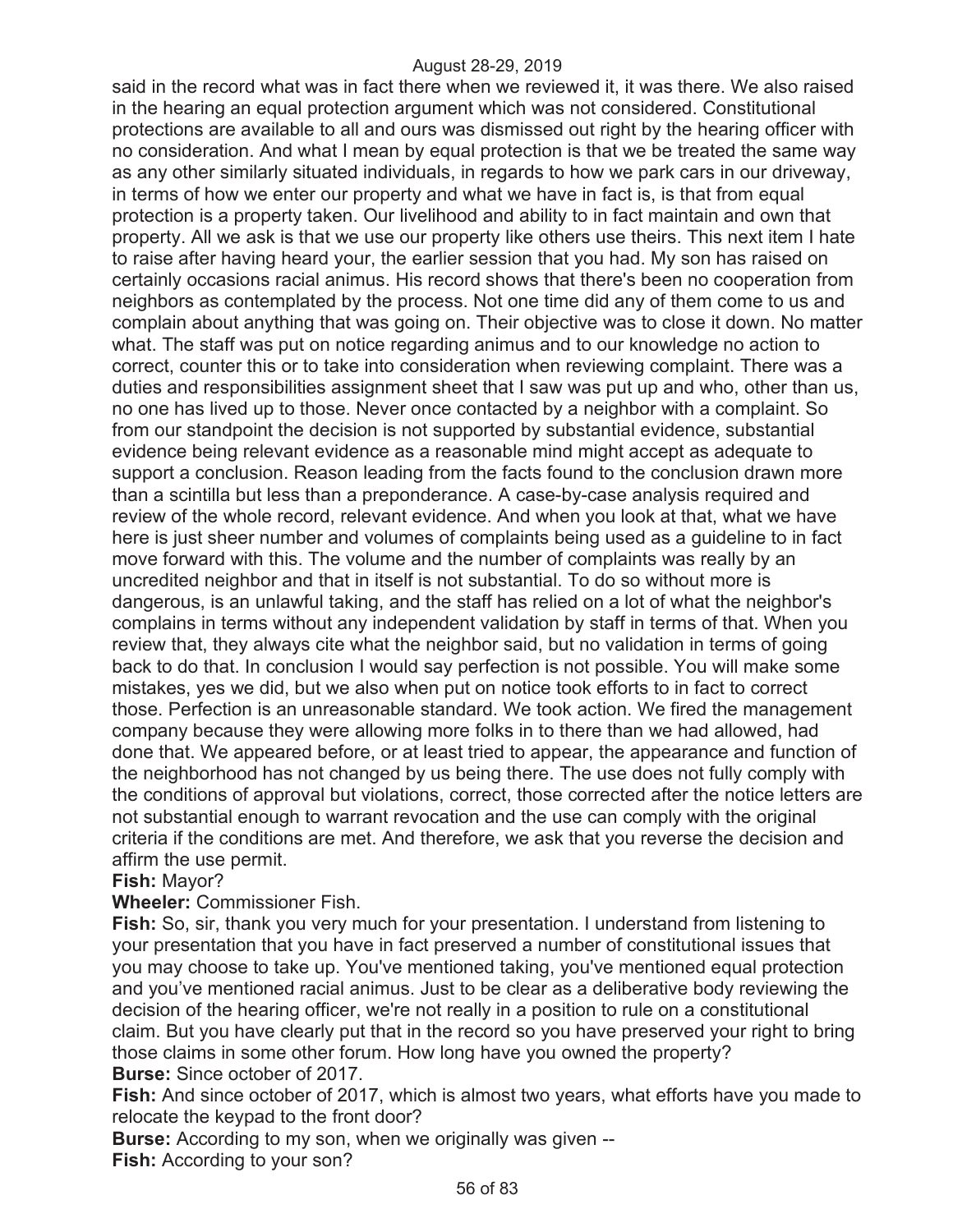**Burse:** According to my son, okay, he was the one in charge with primary responsibility for doing that.

**Fish:** Okay.

**Burse:** Okay? According to him he had locksmiths come to the property themselves and given the historic nature of the door they said they could not change the door to put the keypad on the door itself. Okay? And he failed to com – finish and complete that. He subsequently put, and this was told to the hearing officer, it has been corrected in terms of a padlock that's attached to I guess one of the seats or benches that you now used a combination to open the front door.

**Fish:** For the front door. So you, now, you currently have a lock on the front door. **Burse:** Yes, we do.

**Fish:** Okay. We had a slide earlier that you saw, sir, where some guests of the property referred to having as many as ten people present. Do you acknowledge that during the period of time of your ownership you have had more than six guests in the building? **Burse:** According to the records prior to december of 2017, there were I think four occasions where there were more than six guests.

**Fish:** Okay, and what steps have you taken to correct that?

**Burse:** We corrected the website itself, went in and corrected the website. We did that in terms of the rules. We also fired the management company who was responsible for the actual rental of the property.

**Fish:** So, there are apparently 16 conditions of approval on this property. Have you affirmatively taken any legal action to reduce any of those 16 conditions?

**Burse:** What do you mean affirmative legal action? I'm not understanding the question. **Fish:** There are – there are conditions on how this property can be used for astr.

**Hardesty:** Yeah, I know. Yeah, astr.

**Fish:** I have the same problem with acronyms as my colleague. Have you affirmatively moved to set aside any of those conditions?

**Burse:** I guess i'm not understanding you. In terms of addressing those issues, we have done -- gone through the things that we need to do to address those issues in terms of our agreement with our rental agency, the things we put on site, the rules and regulations for the operation of the property.

**Fish:** Right, but according to the timeline we were given earlier, sir, we have violations that are contemporaneous. So, you've owned the property for two years but there are some violation that have occurred fairly recently. So, what, maybe -- let me say this slightly differently. What's the current lien on the property?

**Burse:** What's the current what?

**Fish:** Lien on the property.

**Burse:** I don't know of any current lien on the property.

**Fish:** So the bureau of development services, and in our material, says there's a \$100,000 lien on the property. Is that --

**\*\*\*\*\*:** Just under \$100,000, sir.

**Fish:** You're not aware of that?

**Burse:** No, we're not aware of that. When we purchased the property there was no lien and we also had a title search and information done. None of that was of record.

**Fish:** Okay, but part of that lien has been applied since you purchased the property, and you're not aware of that?

**Burse:** No, I'm not. We didn't get any notice of it.

**Fish:** Okay, I'm just going off what was said in the presentation.

**Burse:** I do not know of any, any lien on the property that has been imposed for which we have an obligation.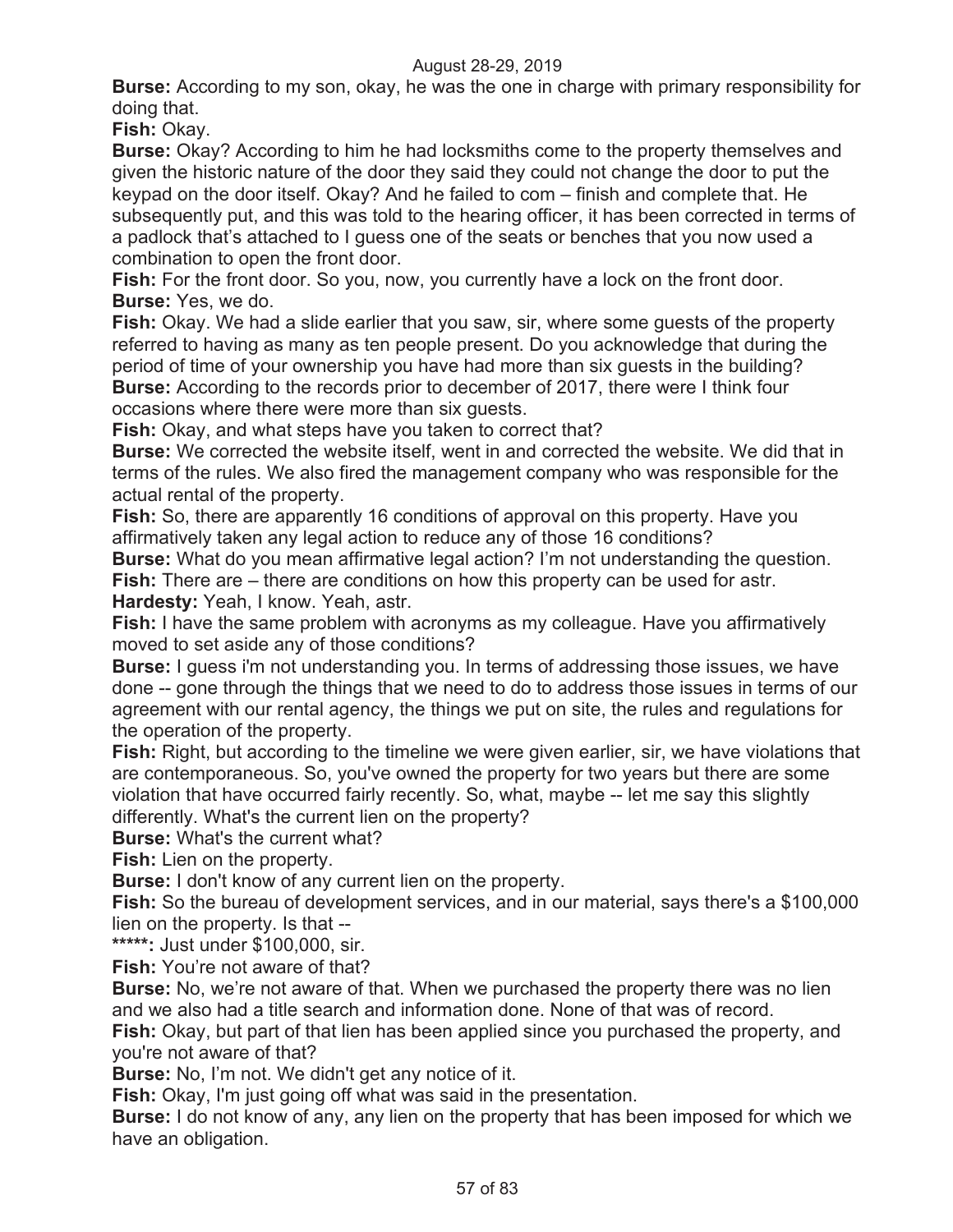**Fish:** So when you were presented at the hearing below with allegations of violations of conditions, did you present testimony rebutting the allegations of violations?

**Burse:** We presented testimony where we could rebut it. We acknowledged that in terms prior to then that there had been violations but we also contested the question of notice was that 30 – that we got the notice of violation said you needed to correct these in 30 days. When you look at the record of things that were used -- all those things required, were mostly, if not all of those, occurred prior to that notice. When you look at the period after it's a different story.

**Fish:** Who is your current property manager?

**Burse:** It is, it's being done by the air b&b itself. Air b&b. The company itself is doing it. **Fish:** Air b&b itself?

**Burse:** Yeah –

**Fish:** You do not have a property management company like a white spider or some other --

**Burse:** No, we don't -- White spider was who we terminated because they were responsible --

**Fish:** I understand you terminated them.

**Burse:** Yeah –

**Fish:** But now Air b&b --

**Burse:** Air b&b is doing it and they have local contractors in the community who in fact clean, do -- undertake all those activities.

**Fish:** Okay. So I had some other questions but I want to defer to my colleagues. But, sir, I will say that we have been advised that you have \$100,000 lien on your property. I don't know what the property is worth. I assume given the pictures of the property and the location it's worth quite a lot, but i'm a little concerned that that's news to you because that's a substantial lien on your property already for violations, alleged violations that had been put on the property separate and apart from what we're here today to talk about. **Burse:** Right, but you know, I guess the question is, what day, what was the dates and when were those liens placed. Because at the time that we purchased the property there were no liens on the property. The title search showed that. In addition to that, since then, the notice of violation said that we had 30 days to correct it and then said, there would be some, if not there would be some, could potential, but nothing has ever been assessed nor have we received any notice of it.

**Fish:** I'm suggesting it's something you're going to want to look at.

**Burse:** Yes, I will.

Fish: As a separate matter. That's a, that's a substantial lien.

**Burse:** Right.

**Fish:** Thank you very much.

**Wheeler:** Commissioner Hardesty, then Commissioner Fritz.

**Hardesty:** Thank you, mayor. Reviewing the hearings officer's documents – well let me go back. So, there was a process where you went to obtain the permit in order to use this property as an astr, or as a temporary rental, short term rental property. **Burse:** Correct.

**Hardesty:** And there were some very specific limitations that were set on this property based on its close proximity to neighbors. One example is the parking. There seems to be a long record of cars being parked in the driveway even though the conditional permit actually says cars would not be parked in the driveway.

**Burse:** It doesn't say cars will not be parked in the driveway. It says you have to in fact cannot extend beyond ten feet beyond, from the property line itself. So in the actual driveway, and it's supposed to limited to two cars. Okay? **Hardesty:** Right.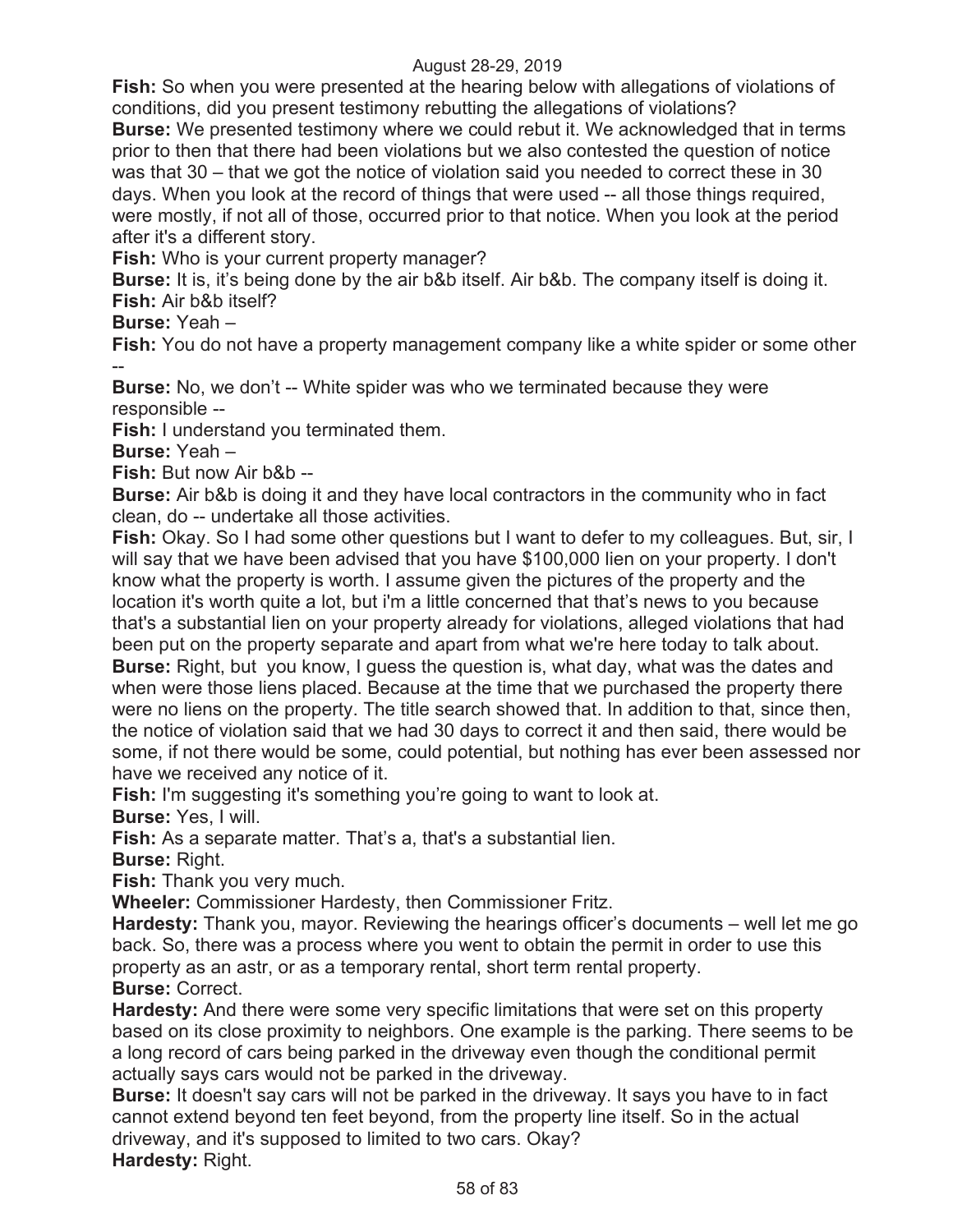**Burse:** Now we had some people who, that would parked cars in there that's not under ten feet. When you look at the neighborhood the way everybody else parks, the way people are parking are no different. So when I talk about having standards that apply to everybody

– **Hardesty:** Right.

**Burse:** That should be one that applies to everybody.

**Hardesty:** Well, let me challenge that a little bit, sir. I think, we're in a residential

neighborhood. So most people are parking based on their individual use of their house. **Burse:** Uh huh –

**Hardesty:** So you have additional criteria placed on you because other people are coming and going at a regular basis.

**Burse:** Right.

**Hardesty:** Do you agree with that?

**Burse:** Yeah, I understand that.

**Hardesty:** Right? And so when you went to get the permit, there was a conversation about these are going to be the limits on how you can use this property if in fact you want to use it as a short-term rental property.

**Burse:** Right.

**Hardesty:** And you agreed to that.

**Burse:** Yeah, we agreed to that. We also -- those requirements were actually put in the rules for the use of the property that was given to the management company, given to people at the time that they rental and then the rules, they were on the property itself. **Hardesty:** I understand and of course if you hire a management company you have an expectation they are going to do the job you that you hired them to do. However you have an obligation to make sure that the people you hired are doing their job that you're paying them to do. Right?

# **Burse:** Right.

**Hardesty:** And when you made that argument with the hearings officer, what the hearings officer said was the fact that the, the company that you hired did not do what you asked them to do is not an excuse for it not happening.

**Burse:** Right. It's not an excuse for it, but when we got notice of what was being done, we addressed it.

**Hardesty:** Well, I also notice in the report that you agreed with most of what was laid out when the hearings officer was reviewing your conditional permit. You agreed that you had violations to the numbers of people. You agreed that you had violations to using the basement property. You agreed that you had violations for parking. You agreed that smoking was in fact taking place. You agreed people were using the outdoor balconies and so, I, -- let me just finish my, and then you can respond. I'm just trying be, let you know that I have read all the documents that I have and I've read your statements that affirmed many of the complaints that have been filed against you based on this conditional use. Right? And so if you agreed to all that, that, yes, we did make -- we had had substan- and I actually see it as substantial because it was just kind of an ongoing thing, right? That there was a consistency of not actually implementing what you agreed to as the provisional use of this property. Do you agree with that?

**Burse:** Not -- in part I agree with, in part I disagree with. We acknowledge and agreed that things we were going to, going to abide by. Okay? If you take the date of notice of violation, which was in december of 2017, and you look backwards from there, there were violations. You, it's hard to argue with that –

# **Hardesty:** Right.

**Burse:** Okay and I don't argue with that. **Hardesty:** Right.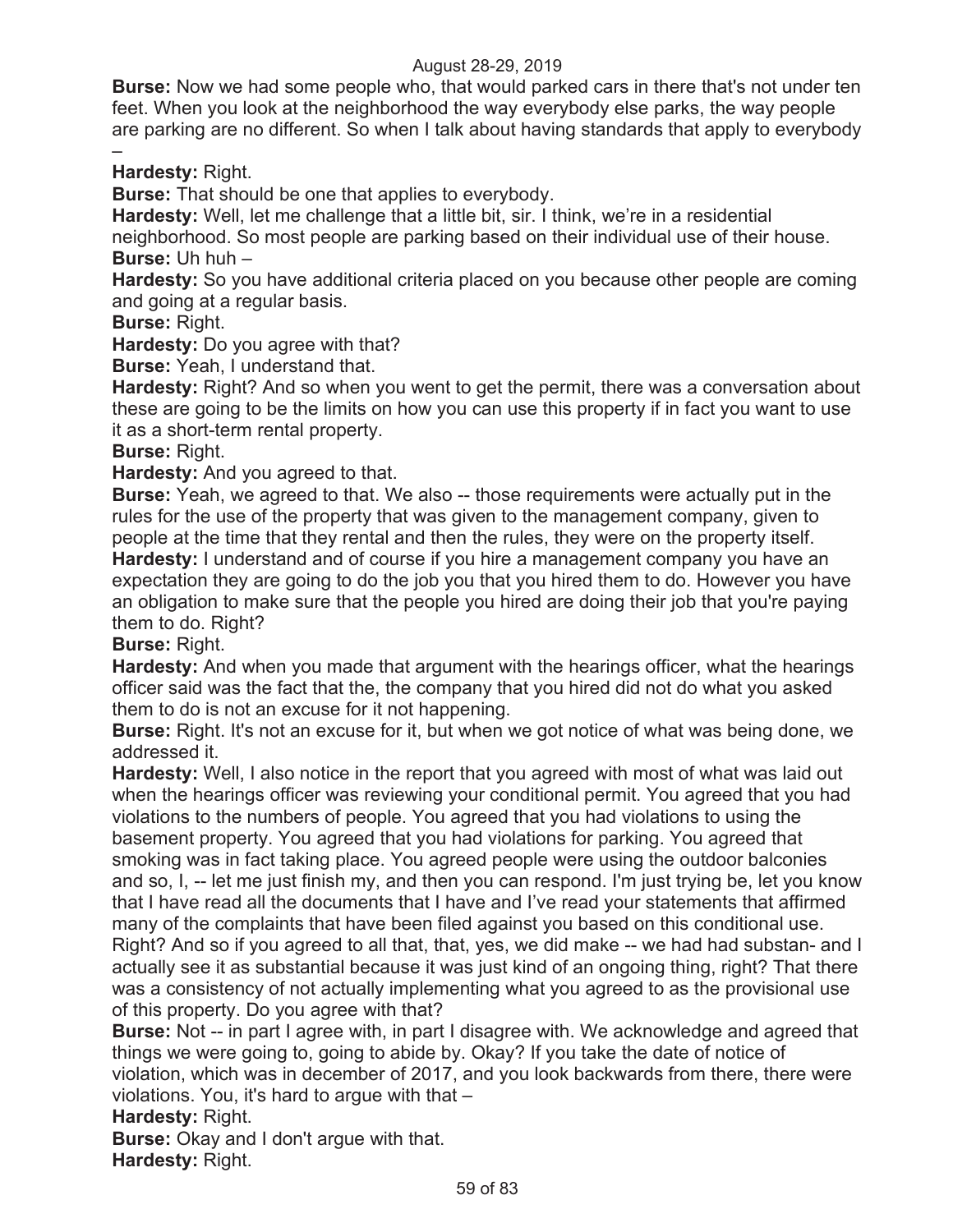**Burse:** What I do argue with is the notice said you had 30 days from here to do some corrections and we did some corrective action.

**Hardesty:** But was it enough for you to actually meet the requirement that was part of the conditional use? You did some things.

**Burse:** It wasn't, it wasn't perfection.

**Hardesty:** Well, I mean, I'm not asking for perfection. I'm just asking if you met the letter of what you agreed to do.

**Burse:** We tried. We attempted to and from my perspective we thought we were in compliance. We had some, some variations in there where people did things. When you look at the number of people who were supposed to be in there, after that December  $30<sup>th</sup>$ , you know we abided by that. The rules were put in as it relates to the cars. Part of the rules and responsibility document that we signed or at least agreed to with was that everybody had a responsibility and they were going to do that. Part of that responsibility was, if neighbors thought there were violations to in fact give us notice. **Hardesty:** Mm, hmm.

**Burse:** They never gave us one single notice, one call, one anything.

**Hardesty:** So, my last question, and, because I know my colleagues have questions as well, and so what did you do to proactively address the concerns that were being raised about the noncompliance with the conditional use of this property?

**Burse:** The notice of noncompliance which, one I wasn't [inaudible], November the, I mean December the first was we changed the rules and regulations. We put those rules and regulations in place. We visited our property and my son was here in the community looking at the property. We did all those things to in fact do that. And when we found people that were not doing it we said, no, you couldn't be doing that. We even put into the rental agreement itself if in fact you engage in some of those activities, you were going to be fined for being on the property.

**Hardesty:** Right.

**Burse:** Yeah.

**Hardesty:** I'm sorry. I do have one more and then i'm done for the moment. So you said as of january -- when did you get the notice?

**Burse:** We got it in , I guess roughly december the first of 2017. No, yeah. Yeah 2017. **Hardesty:** So, there's a substantial list of violations that happened after that starting on january 1st – I mean january 9th, 2019, going to april of 2019. And so there's a pretty long list.

**Burse:** But there, there is a log, a list -- log generated primarily by one person. **Hardesty:** Do you disagree that these violations were in fact happening?

**Burse:** Disagree with it because I never seen them or reviewed them or any of those things, nor have we ever had a conversation were about violations. Probably she didn't want to have a conversation with us.

**Hardesty:** Thank you.

**Wheeler:** Commissioner Fritz.

**Fritz:** Thank you. When did you change the management company to air b&b? **Burse:** We did it in I think it was february when we finally got rid of them.

**Fritz:** Of this year.

**Burse:** Yes, of this year.

**Fritz:** Okay, but, so they didn't change, according to the records of development services and from the operator's guest log, they didn't change the listing until march?

**Burse:** Let me make certain on the dates. I think there's some confusion on the dates. We purchased the property in october of 2017. It was in december of 2018 that we got the notice of violation.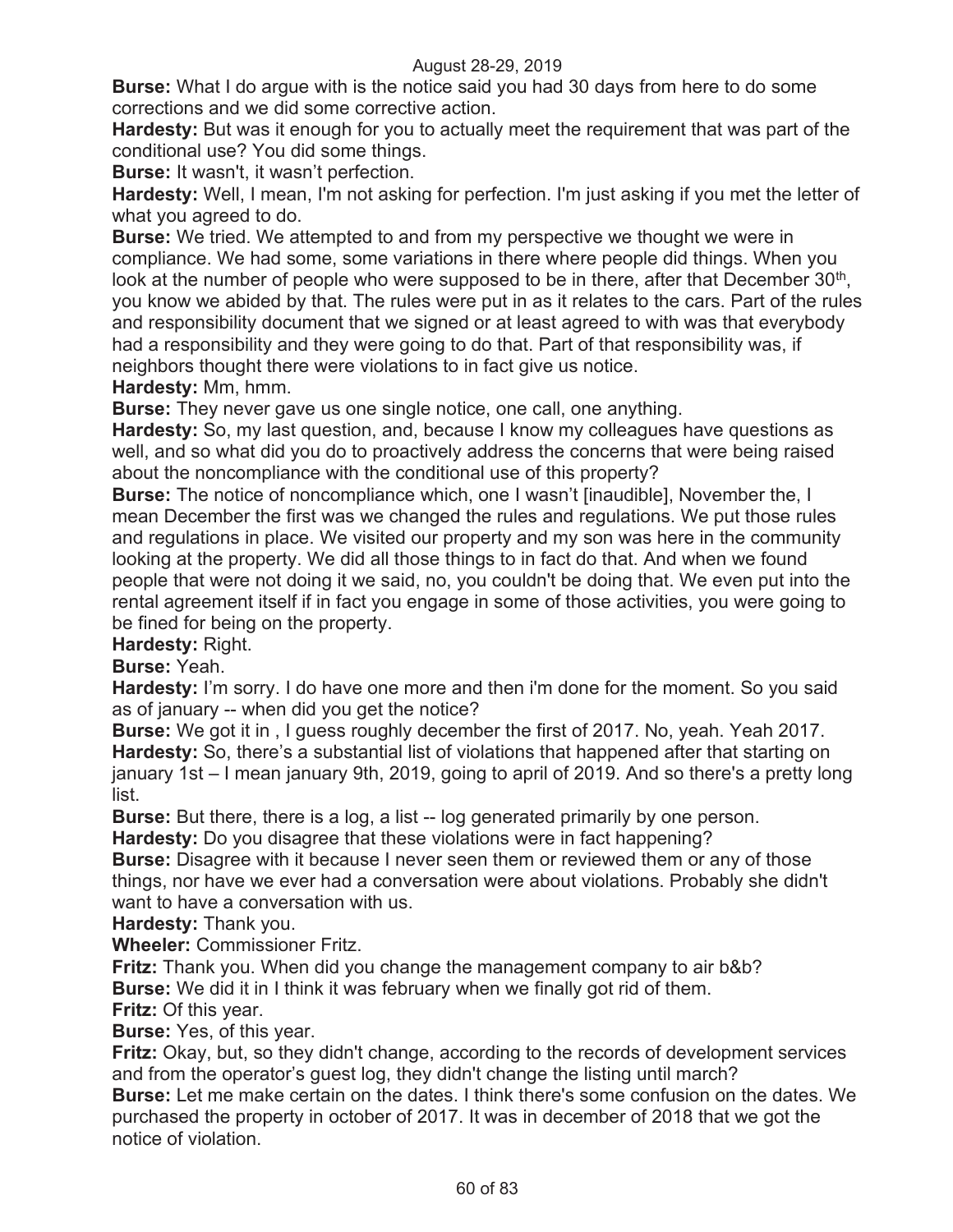**Fritz:** Okay. But then bds, development services documents that the house rules and narrative haven't been changed on the air b&b listing?

**Burse:** It most certainly has been changed.

**Fritz:** Well it says it was changed on march 21st of this year, but not before that. And even than it says --

**Burse:** We, when we got the notice we requested that it be changed and we actually went on there and provided the actual language to the company that this was in fact to be done, and we know for a fact based on the logs of the use of the property that in fact there was no time after december where there were more than six guests on the property.

**Fritz:** But there were use of more than four bedrooms, um --

**Eudaly:** More than three, right?

**Fritz:** And the operators logs talk about using the fourth bedroom and about having more -

- **Burse:** And on that site to get to the rules and the information you had to click through some items, and I think, based on what my son and I look at what was presented was, they presented the front page of it, never clicked through to where the rules and all that information was. That's what we saw when we looked at it.

**Fritz:** So it would it be helpful if staff has some screen shots of that, that were in the record? I would like to see what was listed as of both 1/23/19 and 3/21/19. I don't know if that's in the record, but if it is, I would like to see it, please. Because it seems like air b&b has not paid attention to the conditions that you were given either. Even though they're now responsible for it, which i'm kind of glad. They haven't acknowledged that there's a conditional use for this house.

**Burse:** According to my son, who has gone through it in detail and sent me screen shots, I don't have those, I got them on my phone, that they -- in fact it was changed. We showed the rules and in fact, as an exhibit to one responses we showed screen shots.

**Fritz:** Okay, thank you. We'll see if we can get that. Thank you so much.

**Wheeler:** Commissioner Eudaly, did you have a question?

**Eudaly:** Yeah, I was just taking a look the where the property is located. I want to sympathize with you as it does seem like there's an extraordinary focus on this property in your neighborhood and there may be racial issues at play. However, it's extremely rare for the city to revoke these permits, and this is an extraordinary number of complaints that's continued well into 2019. Too many occupants, people in an illegal basement bedroom, I'm unclear about the smoking rule. Is there a no smoking rule for  $-$  is that something  $-$  it's a limitation we put on the property but it's not a limitation we put on anyone else. Okay. There's a question of whether you have a long-term occupant. There's been repeated noise issues. And you know, some of these complaints are there was someone outside at 8:20 p.m. Honestly, that's beyond nitpicky but there's also complaints of people being disrupted at 1:00, 2:00 in the morning. It's a real problem having unattended hotels essentially in the middle of residential neighborhoods, and besides wanting to reduce intensity and minimize noise of, on this property, we also have these rules in place to protect our rental market. Because every rental that's taken off the longer rental market and put into short term, creates more pressure on our rental market and we're in the midst of a housing crisis. So the question remains, is there a long-term occupant of your house. **Burse:** The house in terms of when it was set up, there was a young lady my son employed to in fact do that. She in fact moved out. He is, he was here in Portland working and doing that, lost his job in jan -- february of '18 so he is in Portland just about every week, every other week, to the house itself. So he's back and forth. And then he lives there when he's here.

**Eudaly:** What i'm unclear about, maybe we need to find out from staff, is that I know different types of buildings have different rules, but we have this rule there needs to be a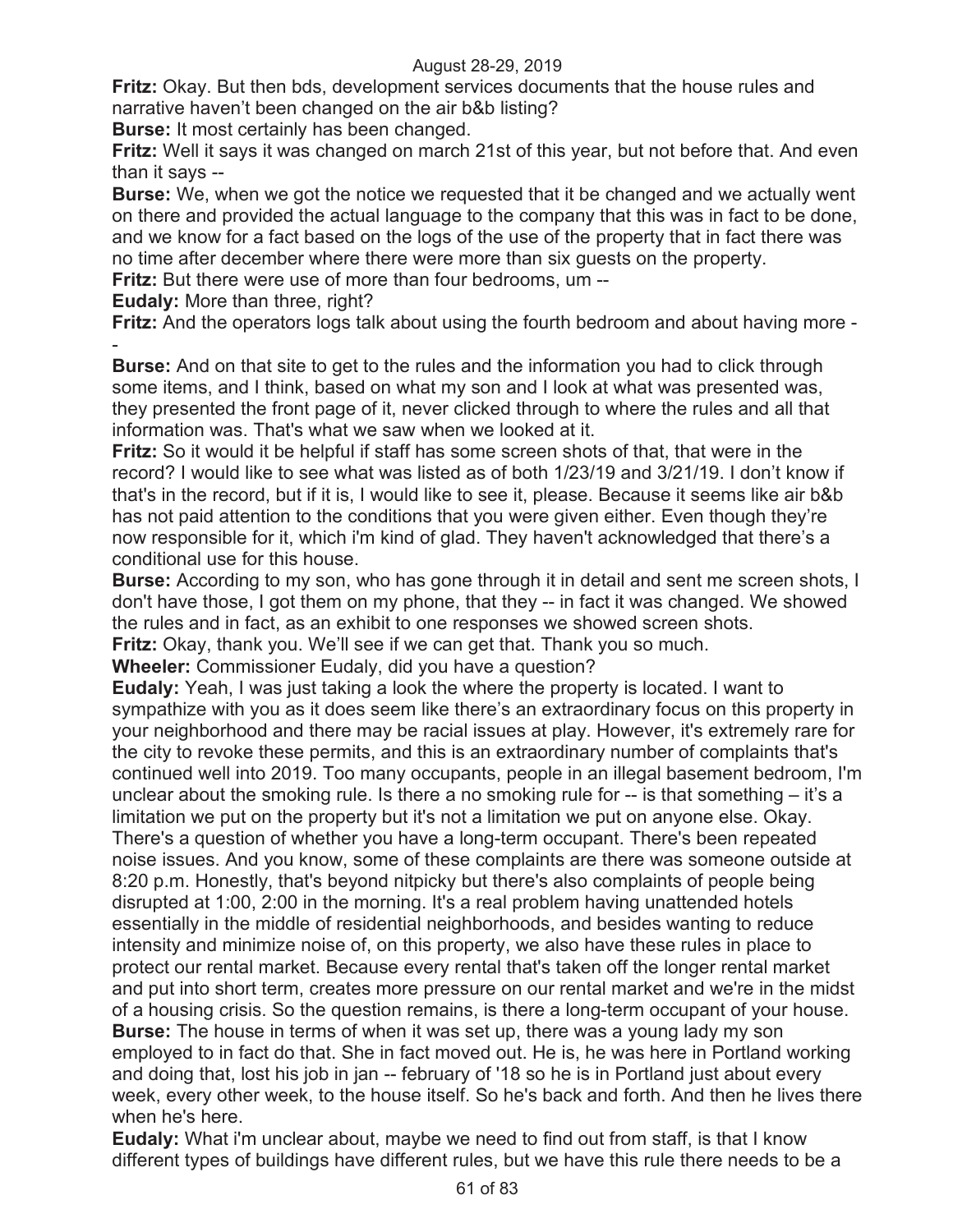long-term occupant. Well, I'm unclear. I thought it was nine months out of the year it's owner occupied. Is it any different for type b?

**Fritz:** No, and –

**Eudaly:** Okay.

**Fritz:** It's 270 days, so it doesn't have to be nine consecutive months.

**Eudaly:** Right. Okay. That's all. Thank you.

**Wheeler:** All right. Good. Thank you, sir. Next up are supporters of the appellant. And you'll have three minutes each, and I ask people please keep it within three minutes because we'll have to stop you at three minutes.

**Moore-Love:** No one else signed up.

**Wheeler:** Very good, opponents of the appeal, three minutes each. Same rules apply. We need people's name for the record. We do not need your specific address.

**Moore-Love:** We have 13 people signed up. The first three please come on up.

**Fish:** Mayor, can I just make an observation?

**Wheeler:** Commissioner Fish.

**Fish:** If 13 signed up, I just want to caution people, this is an on-the-record hearing but if 13 people come and say a different variation of the same thing, it is not helpful to us as decision makers. So i'm hoping that it's 13 different pieces of testimony that are relevant to this. If not, we would be happy to take a handful of representative speakers who are here to talk more generally, but if we spend the next 30, 40 minutes having everybody repeat themselves, I just want to caution that does not help us as decision makers hearing redundant testimony, so --

**Wheeler:** It's also okay to come up and just say I agree with what somebody else said or whatever.

**Fish:** Yeah.

**Hardesty:** Or stand behind people as --

**Fritz:** Can I just ask –

Wheeler: Commissioner Fritz, then Commissioner Hardesty.

Fritz: As the city attorney, often in these proceedings we have a principal opponent who gets 15 minutes. Do we not in this case?

**Rees:** In this case we do not have a principal opponent. Correct.

**Fritz:** Thank you.

**Hardesty:** And I had a question for the attorney as well. My question is, is the appellant is that right term.

**Fish:** Appellant – is the appellant's son present?

**Burse:** No, he's not.

**Hardesty:** He's not. Because we had a lot of testimony based on what your son told you, so I, it's kind of hard to weigh what your son said if he's not in the room and so I just want to put that on the record, that I guess we will ask direction from legal counsel after we hear

– **Wheeler:** [inaudible] right now.

**Fish:** Well, can I just jump in on that. That's classic hearsay, and unless he -- did he testify at the hearing below?

**Rees:** It's my un–

**\*\*\*\*\*:** Yes [inaudible]

**Rees:** Yeah, so, so, I want, just, without interrupting you if you don't mind, because this is an on the record hearing you're basing it on all the testimony before the hearings officer anyway. So I think what you would do is look at the hearings officer's decision and look if staff has information that was presented by the appellant at that time and could, and give you that information.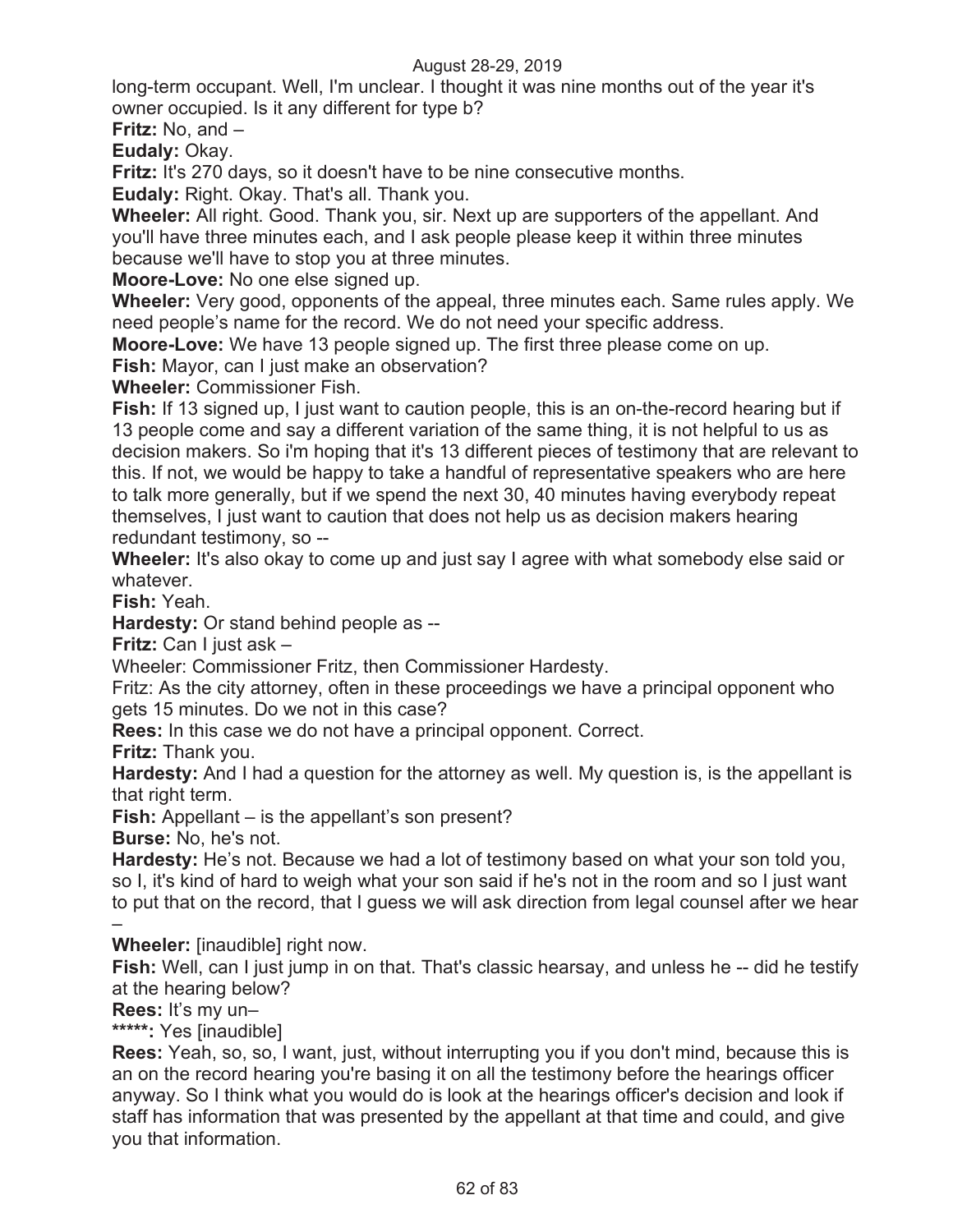**Fish:** So counsel, I have a follow-up question. I listened very carefully to the question and answers that, um, questions that Commissioner Hardesty raised, and the answers of the appellant, and I think it's fair to say, based on that exchange that the appellant acknowledged virtually all the violations, but in the course of his presentation, offered explanations, such as well, we had a property management agency that didn't do their job or we had tenants that violated their lease agreement, their conditions of being on the property or whatever. I did not hear the appellant specifically say that on the vast majority of the so-called violations, that he denied them. He said either they were the fault of others or he said some steps had been taken to correct them. In light of that, is there a controversy before us?

**Rees:** The standards you have, you have, and I think staff will, has or will go through the staff memo what your options are, so --

**Fish:** In the options. But if, if they have, if the appellant has acknowledged that there were these violations, but has instead chosen to either argue they are the result of someone else's failure to act or that some action has been taken to correct them, is there a controversy in terms of findings of the hearings officer?

**Rees:** I think the answer is yes because the standard is not was there a violation or was there not a violation, it's whether there was a substantial violation, and so yes, there is -- **Fish:** So we have to, we have to judge the volume and the qualitative and the quantitative. **Rees:** Yes, and I'd point out that the, the appl – the hearings officer includes a discussion of what the appellant's position was on whether they were substantial and he chose to interpret the code in a particular way and determined they were.

**Fish:** Thank you very much. That is helpful.

**Fritz:** And just, again before we get started, thank you for your patience. I'm noticing in the reconsideration documents that there are several Air b&b advertisements with house rules, so if staff needs to get them copied for us, you're welcome to go to my office and run some off.

**Wheeler:** Very good. Karla, how many -- we have 13?

**Moore-Love:** Yes.

**Wheeler:** First three please.

**Moore-Love:** First three please come on up, are bob Dobrich, jim barta, and dean gisvold. **Wheeler:** Good afternoon, why don't we just start on this side over here, please.

**Robert Dobrich, Irvington Community Association:** Good. No problem. Good afternoon mayor wheeler and commissioners. My name is robert Dobrich, Irvington in portland. I am the current president of the Irvington community association. For context, the i.c.a. represents all residents of irvington, homeowners, renters and businesses. All of our meetings of the ica and all of our committees are open to the public and all request to speak are granted. In irvington there are over 100 permitted short-term rentals. The majority of these operate within the city guidelines and permit requirements. Unfortunately, the whole house vacation rental at 2946 northeast ninth is not one of them. As the record shows, there have been blatant disregard for the rules. In fact, the owners of 2946 northeast ninth have been violating the rules for approximately two years. After the first hearing in august of 2018, the current owner mr. Burse, was granted a type b permit with conditions. These conditions were not unreasonable and they followed the city protocol and standards. However, these conditions were not followed with many egregious violations. Neighbors, not just those next door continued to complain and document these violations. Since the city of Portland is complaint based it puts the onus of enforcement on the shoulders of the neighbors. The reported violations were captured in official complaint logs and filed with the bureau of development services. These violations lead to a revocation hearing in may of 2019. At that hearing, hearings officer frank found that several substantial violations and to the conditions of the permit and revoked the permit. In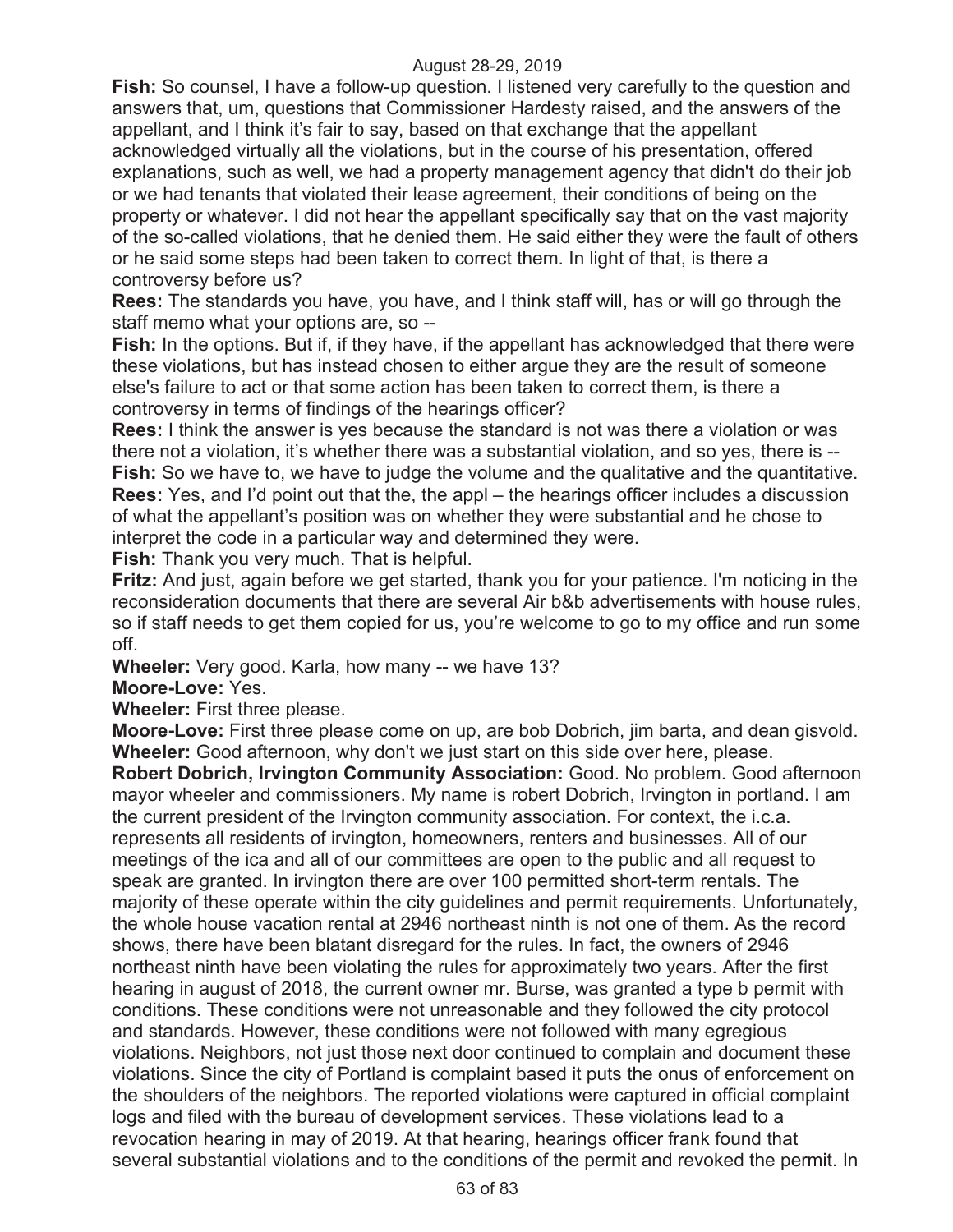addition mr. Burse has repeatedly used intimidation tactics against his neighbors, including threats of police arrest, legal action and verbal harassment. The ica has fielded complaints from several neighbors regarding this whole house vacation rental. Contrary to mr. Burse's assertion, not all of the neighbors were board members of the i.c.a. Mr. Burse has continued to say that race played a factor in these actions. I would not disagree that race has played a big part in mr. Burse's life. However, I will emphatically testify that race had nothing to do with any complaint or action by the i.c.a. But let's bring it back to the facts. Mr. Burse purchased a property that already had violations of the short-term rental code. He chose to continue to operate the whole house vacation rental. He chose to not follow the conditions of the permit set forth by hearings officer, turner, in august of 2018. He chose to simply ignore the rules set forth towards operation repeatedly and to this day. The result has been an impingement on the livability of long-term residents on both sides of the block and behind the subject property. In summary, the whole house vacation rental at 2946 northeast ninth continues to operate with numerous violations of the permit condition and has generated countless complaints logged by several neighbors. It appears the operators are blatantly disregarding the permit requirements. As such, and based on all the information in the record, I support the revocation of the permit. I cede the balance of my time to dean gisvold. Thank you.

**Wheeler:** Thank you, and nobody can cede their time. **Dobrich:** Oh, okay.

**Wheeler:** It's three minutes per person. Thank you. Good afternoon.

**Jim Barta, Irvington Community Association:** Hello, my name is jim barta, and I'm in charge of code violations for the i.c.a. and land use committee, I see every community association. I've been tracking this matter since July, 2017. The owners that [inaudible] their property have been operating in violation of code for more than two years. Ica filed a complaint on behalf of neighbors in October, 2018, after the initial complaint was closed in error. The owners finally filed for the required type two permit in february 2018. The owners continued to operate an unlicensed astr during this time. The owners received approval for type two permit in June, 2018. I.c.a. appealed the approval. The unlicensed airb continued to operate during that time. The i.c.a. appeal was denied by the hearings officer in august 2018. Hearings officer approved the type two astr with additional conditions which we've heard about here. In october 2018, i.c.a. filed a complaint that the owner is operating str in violation of the august, 2018, ho conditions, hearings officer conditions. Owner continued to operate str in violation of conditions. A revocation hearing for the type two was held on may 15th, 2019. Hearing's officer decision, asked hearings officer to revoke type two str. Owner appealed decision to council today. The owner continues to operate the astr in violation of august, 2018 hearings officer decision to this day. We ask the council to deny this appeal. Thank you.

**Wheeler:** Thank you. Good afternoon.

**Dean Gisvold:** Good afternoon. Dean gisvold. I support the revocation. I prepared and submitted a two-page rebuttal to the arguments of the owner. I'm not going to read it. Plus copies of the lists of violations, seven pages, single spaced taken from the staff report and the quoted findings regarding nine of the 14 operating conditions which are in that attachment. You don't have to read the whole staff report. Let me summarize what happened after the owners filed for a b permit after operating without a permit for a significant period of time. The owners received approval from hearings officer turner for a b permit, for three rooms, up to six guests, with 16 conditions. Owners object to the conditions now but they did not appeal it. They had the right to appeal to luba but they did not appeal it and they should have done so if they objected to it. By city code, they must comply with all of these conditions. Whether they feel it fair or unusual at this point. The violations then continued on. Since Portland has instituted a resident complaint driven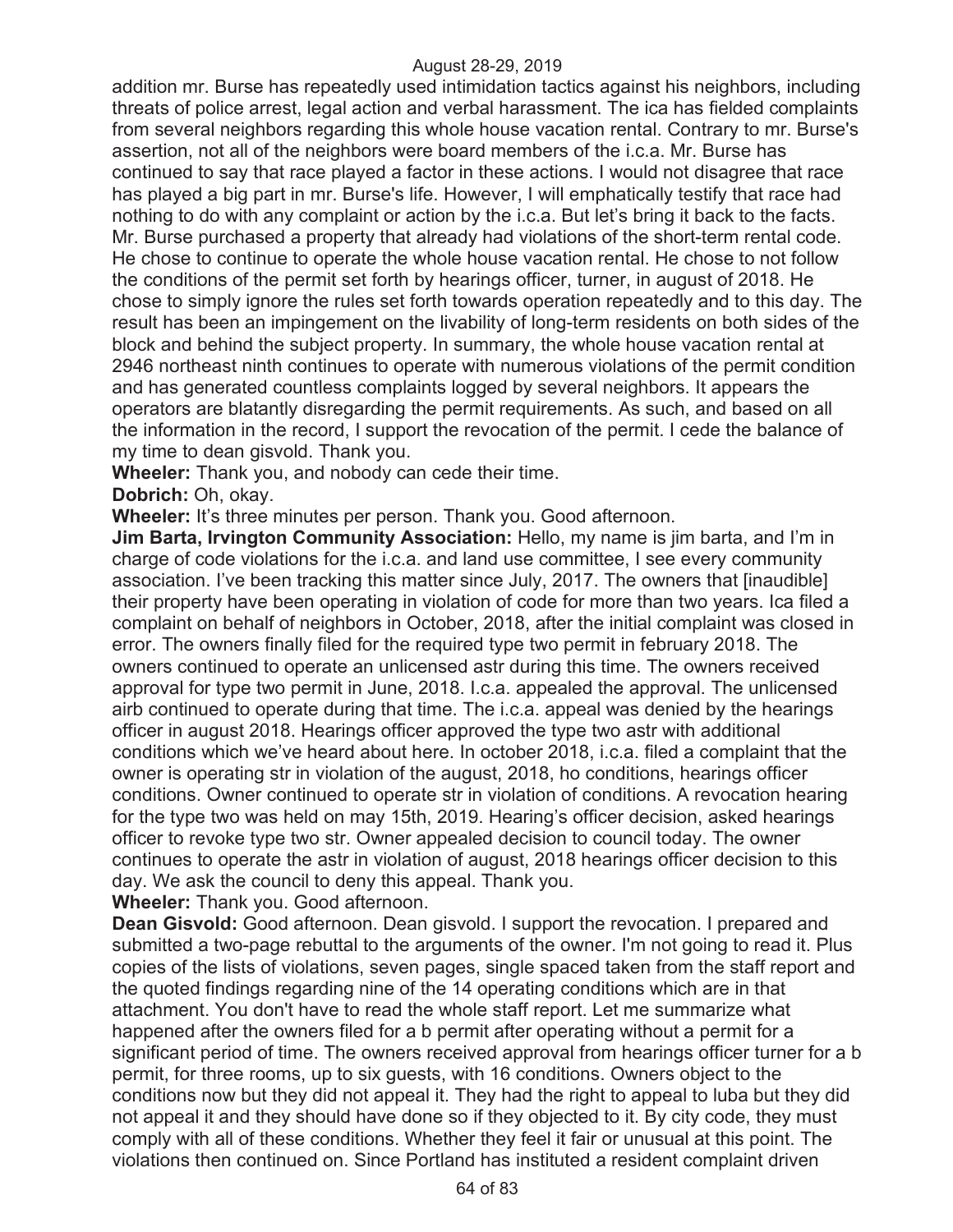enforcement process, the neighbors in the i.c.a. did what the city requires and filed complaints. The neighbors filed complaints using forms and pursuant to the instructions from the city. And in some cases even provided pictures. They filed periodic logs each week, week after week, month after month, all these logs for the relevant times are in the record. The violations nonetheless continued and the complaint logs were filed again and again. The hearing was scheduled for may  $15<sup>th</sup>$  2019 and a staff report that contained the seven pages of violations was sent to all parties, including the owners, Mr. Burse sr. and mr. Burse jr. Owners received notice of these violations, they received notices in november and december of other violations. And the hearings officer frank found that the city gave all the required notices. Please note most of the b-1 violations were from the owners own guest log who wrote in there how many guests, how many rooms, how good it was that they were there. The revocation hearing was held and on june 21, hearings officer frank found that there was substantial evidence of numerous violations of nine of the 14 operating conditions in order to revocation. But the violations continued and the complaint logs have been filed up until last week. The owners appealed and here we are. I ask you, as the others have, approve the decision of the hearings officer and support the efforts of the residents to follow the city requirements and the revocation decision should be upheld. **Wheeler:** Thank you. Next three, please, Karla.

**Moore-Love:** Are Barbara nagle, Richard plagge, and lily copenagle.

**Wheeler:** Good afternoon. Would you like to start, please. Thank you.

**Lily Copenagle:** Good afternoon. Thank you, I would. My name is lily copenagle and I am the daughter of Barbara nagle and Richard plagge. I am testifying today because in the course of assisting the city in gathering information about violations of a short-term rental permit, they have been threatened and accused of racism by the property investors who own the short-term rental next door to their house. The threats were frightening, but the accusations of racism are what hurt us the most. The influence of racism, and in particular as it relates to housing and businesses is very real and very serious, and you don't know my parents and you don't live on our block, so I want to share with you some of the history that might help you evaluate those accusations. My family moved to our neighborhood when I was less than a year old. I went to inner north, I went to a neighborhood school and I grew up with the neighboring kids. In our inner northeast Portland neighborhood, race, racism and Portland's history with the black community are a big part of our collective conversation and in our house, we discuss this history and the ways in which it impacts the day to day lives of our friends and neighbors. My parents are deeply committed with an unflinching humility and honesty about the privilege that we enjoy as white people and our role in fighting against the systems that exclude and discriminate. But they don't just talk about it. They showed me with their actions. My family could have left our neighborhood at any time in the last 44 years. In fact, many factors have made it challenging for them to stay. But they chose to stay in part because of their lasting and deep relationship to the neighborhood and the connections that we have there. They have helped the long-term residents as they have aged and encouraged them to stay, they have watched with sadness as many of our long-term residents have left the neighborhood and the neighborhood has gentrified. I'm a product of their house and the experiences of growing up in the diverse neighborhood. I have dedicated my career to exposing the ways in which race and gender disparities impact our communities. I work with several local organizations and government agencies, such as the coalition of black men, the national association of minority contractors Oregon, and even the city of Portland to provide transparency and accountability in the Portland business community and to help the residents of the Portland area understand the impacts that discrimination and bias has on us as a city. While I have no doubt that mr. Burse jr. and mr. Burse sr. are impacted every day of their lives by the culture of exclusion and oppression, that we live in today, I hope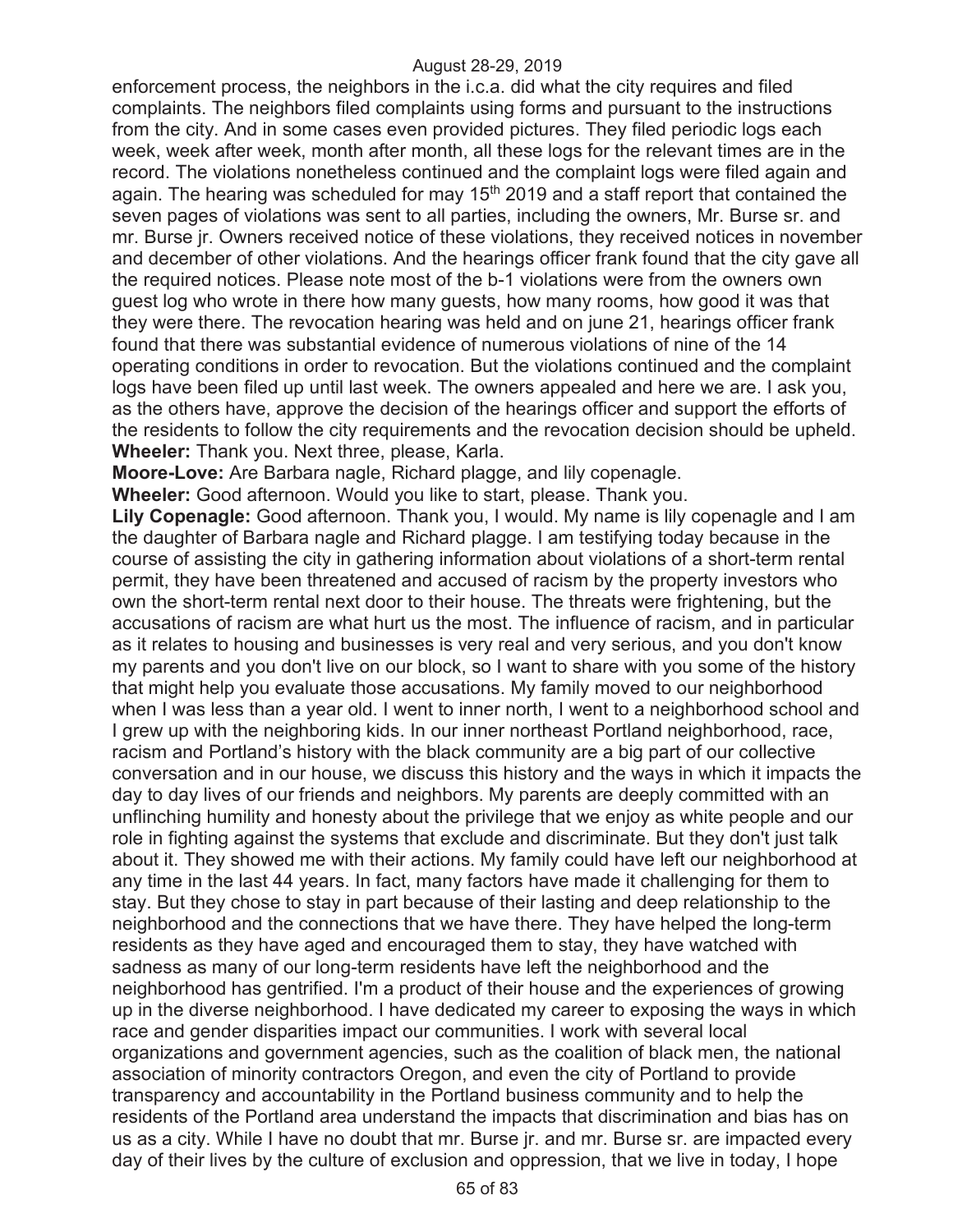that this helps you make an informed decision of the history on our block and my family's commitment to a diverse and healthy Portland. Thank you very much.

**Wheeler:** Thank you. Good afternoon.

**Barbara Nagle:** I'm barbara nagle. I live 2938 northeast ninth. My husband, Richard Plagge and I have lived there 44 years. Through the years we've had warm, positive relationships on our street. We've always been committed to Portland's strong, diverse, inclusive neighborhoods. We appreciate the burse's concern about racism. We, too, are concerned about racism in our community. It means a great deal to us and so I state clearly and sincerely to attribute our complaints to racism is an abuse of the word. Our complaints have nothing to do with race. We are both retired and although we both have volunteer obligations, we're home a lot, and we do a lot of our own maintenance so we're outside a lot. We're especially aware of what happens next door, 2946. The driveway is passes five feet under our bedroom window and the back deck is five feet from our garden. We see and hear almost every person and car that enters that driveway. There is no barrier between our house and that driveway. Sometimes the guests are considerate, and then there are those who party until the morning hours, run enthusiastic team-building retreats, use foul language, urinate on the back fence separating our back yards or barbeque on the deck after midnight. We are awakened at all hours as guests come and go, greet each other in their excitement of their vacation and drag their suitcases down the driveway to the back door. We hear it all from our bedroom above, especially in the summer months. We understand it. They are on vacation, eager to have a good time in the motel they've rented. This whole house rental started in january of 2017 under the prior owner without a permit. We complained to her and then to the city in 2017, before mr. Burse was the owner. We complained to air b&b. Our last notice from mr. Burse says that jasmine barguti still lives there. She doesn't. Never did. Why would we call her? None of our concerns have been addressed. The city only accepts complaints with documenting time stamped photos. On the day of the hearing in july 2018 mr. Burse jr. called the police claiming my husband was harassing his guests. Richard's crime was that he had taken photos of guests' trucks blocking the street. Mr. Burse jr. then e-mailed our neighbors saying they shouldn't communicate with us because we were under police investigation. As noted by bds at the July hearing, this was not true. The complaints with photos are our only tool. We've submitted 19 citizen complaint logs with 167 photos. The evidence shows the flagrant, serial proven dishonest management of this enterprise in spite of multiple opportunities to comply. We are deeply affected by those unsupervised activities. We can't capture all of it on complaint logs. We are no longer comfortable entertaining in our garden. We don't allow our grandniece or my 95-year-old mother in the garden alone. We dread the better weather because it brings out the worst. Mr. Burse claims he has corrected the problems, but he hasn't.

**Wheeler:** Thank you. Good afternoon.

**Richard Plagge:** Yes, my name is richard plagge. I live in the house next door, too. The house is advertised as a whole house rental and it is rented almost every day. On july 28th, the owners listed it for 12 guests, defying the permit's six-person limit. Here is a screen shot. City code explicitly prohibits full-time, short-term rentals and requires that someone live there at least 270 days of the year. Mr. Burse jr. claims he lives there. Bds exhibits 25c and d, but he doesn't and never has. On july 22<sup>nd</sup>, mr. Burse jr. informed the Washington county courts that he lives in south carolina and that when he exercises his parental rights in Oregon, he stays with his girlfriend on murray road in Beaverton, and here is the court record. His Linkdin page says his real estate --

**Wheeler:** Can I ask a question of legal counsel? Is that already included in record? **Rees:** So I'm trying to figure out the dates. So, I want to make sure that the people testifying understand that this limited to the record in front of the hearings officer. The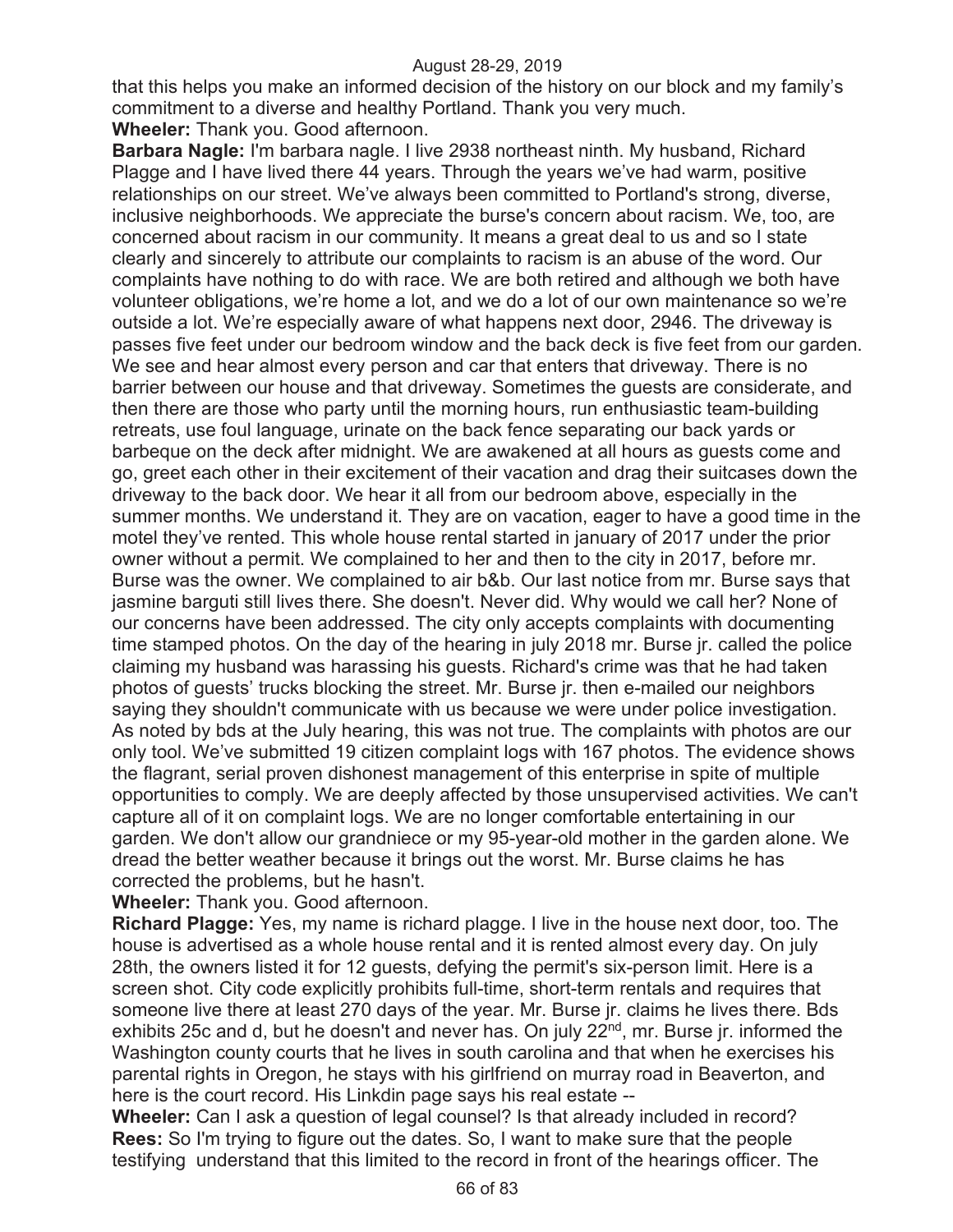hearings officer hearing was on may 15<sup>th</sup>, I don't, of this year, so I don't believe, unless somebody else tells me I'm wrong, anything after may 15<sup>th</sup>, 2017 -- when was the record closed?

**\*\*\*\*\*:** May 22nd.

**Rees:** The record was closed on may 22<sup>nd</sup> for new evidence so, if there is new evidence coming in, and I'm keeping a list of somethings I've heard that might be but this might be better to stop because it sounds like it's definitely --

**Fish:** And Counsel, if I could also just add.

**Wheeler:** Commissioner Fish.

**Fish:** The appellant has already testified that his son lives somewhere else, that he is an occasional visitor to Portland, that he may on occasion stay at the house, but there has been no representation that there is someone currently living there 270 days a year, so -- **Copenagle:** Okay.

**Fish:** -- just to be clear, I think that's already been established in the colloquy between commissioner hardesty and the appellant.

**Copenagle:** Thank you.

**Wheeler:** Right, and not to cut everybody off, but this is a legal hearing and therefore we have to stick to the record as it currently exists.

**Nagle:** That's fine.

**Copenagle:** Thank you for explaining.

**Plagge:** Okay. Start here.

**Nagle:** Yeah.

**Plagge:** Our only respite in the past two years was february to july of 2018 when the freemans, an african-american family, displaced by a fire, rented the house. They were considerate, responsible neighbors, but Mr. Burse raised their rent from \$4,000 to \$6,000 a month saying he could make a lot more money renting it on air b&b. The freemans left and we were sad to see them go. We recognize the merits of alternative housing and there are many models on our street, but there must be limits that respect livability to all. We have a right to enjoy our homes. We accepted the conditional use permit because it set reasonable limits, but with no onsite resident, unsupervised guests continued to violate the permit. We support the city's efforts to prevent unsupervised motels like this. This is not a home. It's an investment company's low overhead motel in a residential neighborhood, everything the city claims it wants to avoid. It displaces long-term residents and exacerbates our housing crisis. This is not about the investors who own 2946, it's about the livability of our city. For over two years we have tried to find relief to once again fully enjoy our home. Condition number 16 of the august 2018 decision says, any but the most minor violations should be grounds for revocation. We need relief now. We plead for immediate revocation.

**Wheeler:** Thank you. Thanks all three of you. Next three, please, Karla.

**Moore-Love:** Are Karen deora, james stevens on behalf of Carolyn dasher and kate bloom.

**Wheeler:** Good afternoon, would you like to go ahead and start please.

**Kate Bloom:** Sure. My name is kate bloom. I live 2947 northeast 10th avenue, the house that is directly behind the house in question with the air b&b. I have seen many air b&b users being rowdy and partying past 10 a.m. They smoke both marijuana and tobacco products, both fills my window as I face that, my bedroom faces directly their outside living area. There was not allowed to be out past 7:00, that they weren't allowed to be out past 7:00 which they were. And on top of that, I have never seen a full-time resident whose job was to watch the house within the property. On top of that, my family also has trouble spending their dinners outside due to the noise and the smoking that we have to endure and fam -- when we have family gatherings.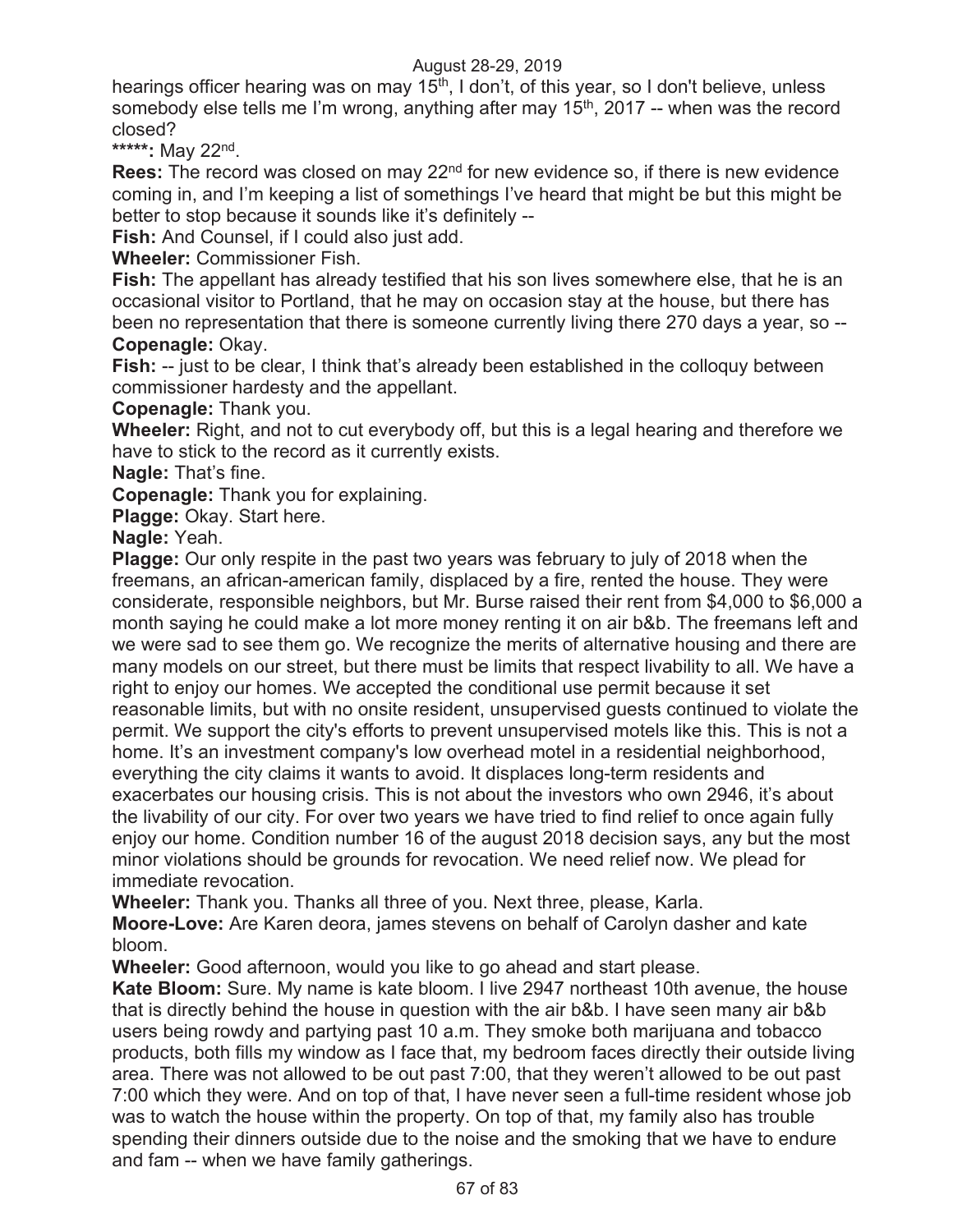**Wheeler:** Thank you. Good afternoon.

**James Stevens:** My name is james stevens and I'm reading a letter from carolyn dasher, a neighbor who is not able to be here. In their narrative of support of appeal, the operators imply that the complaints of a single neighbor are behind the revocation of the permit. This is untrue. The northwest corner of my property touches the southeast corner of the operator's property. Their deck overlooks my patio and there's probably about 25 feet if that from my actual house, so we are definitely are impacted by what goes on this property. At the recommendation of bds, we have submitted a number of complaint logs regarding noise, partying and after permitted hours deck usage. While we have not been as strongly impacted as the neighbors immediately next door to the property, we are just as tired as they of having to yell at tourists who take their noise inside in the small hours of the morning and in fact they have had to submit additional complaint logs to bds since the june 21st, 2019 decision. On weekends, perhaps because the operators assume no one in the city will be checking their Air b&b listing, then the operators change their Air b&b listing by increasing the number of guests allowed to 12. On monday they change the listing back to six guests, the maximum allowed per conditions b1 and b10 of the astr permit. The operators will not have provided an onsite – still have not provided an onsite manager for this property, condition b13 of the astr permit. Neither of the burse's reside there. Their property essentially functions as an unstaffed hotel. This leaves managing noise in the hands of us neighbors. Based on the operators historic lack of interest in solving these problems and the fact that mr. Burse jr. has called the police on neighbors who have complained, we have no confidence they will suddenly become responsive to our concerns. The operators have shown repeatedly they are unwilling to operate this property in adherence of the conditions of astr b permit. We strongly urge that you maintain the revocation of the astr permit for 2936 northeast ninth avenue.

**Wheeler:** Thank you. Good afternoon.

**Karen Deora:** Good afternoon. I'm karen deora. I'm here to speak in support of barbara nagle and Richard plagge. I lived across the street from them and the burs property for 21 years. I know the neighborhood well. I've written letters, made phone calls and spoken to ray jr. in opposition to the conversion of this family residence into a profit making business. I'm not a member of the neighborhood association. Those of us in opposition don't want a business there that allows 12 strangers to arise and depart -- arrive and depart every couple days. People who have no interest in us as neighbors. It has been very disruptive in many ways. However, we do value diversity. In 1975 when barbara and richard moved to this street it was mostly inhabited by african-american families. That's why they wanted to live there. Being avid supporters of social justice issues, they didn't want their daughter to grow up in a predominantly white neighborhood. Their neighbors on one side were a refugee family from Eritrea, and barbara and richard are still their friends. An older couple across the street and my next door neighbors until they passed away were also barbara and richard's friends. When his wife died he was all alone, only nieces and no children. And I'd see barbara bringing him food, she is a great cook and richard would go and sit with him to watch his favorite games on tv. These are only a few examples of the kindness and generosity which I admired and also received from them over the years. When I heard that ray jr. accused two of the families in our neighborhood of being racist, I was surprised. I don't fault him assuming that. Portland is well-known for its racism, but these two families hadn't known that the new owners were African-american. If ray burse jr. and his family would have moved into this house, they would have been welcomed. **Wheeler:** Thank you.

**Hardesty:** Thank you.

**Wheeler:** Thank you all three. Next three, please Karla.

**Moore-Love**: Are Nikki johnston, helen nushi and james posey.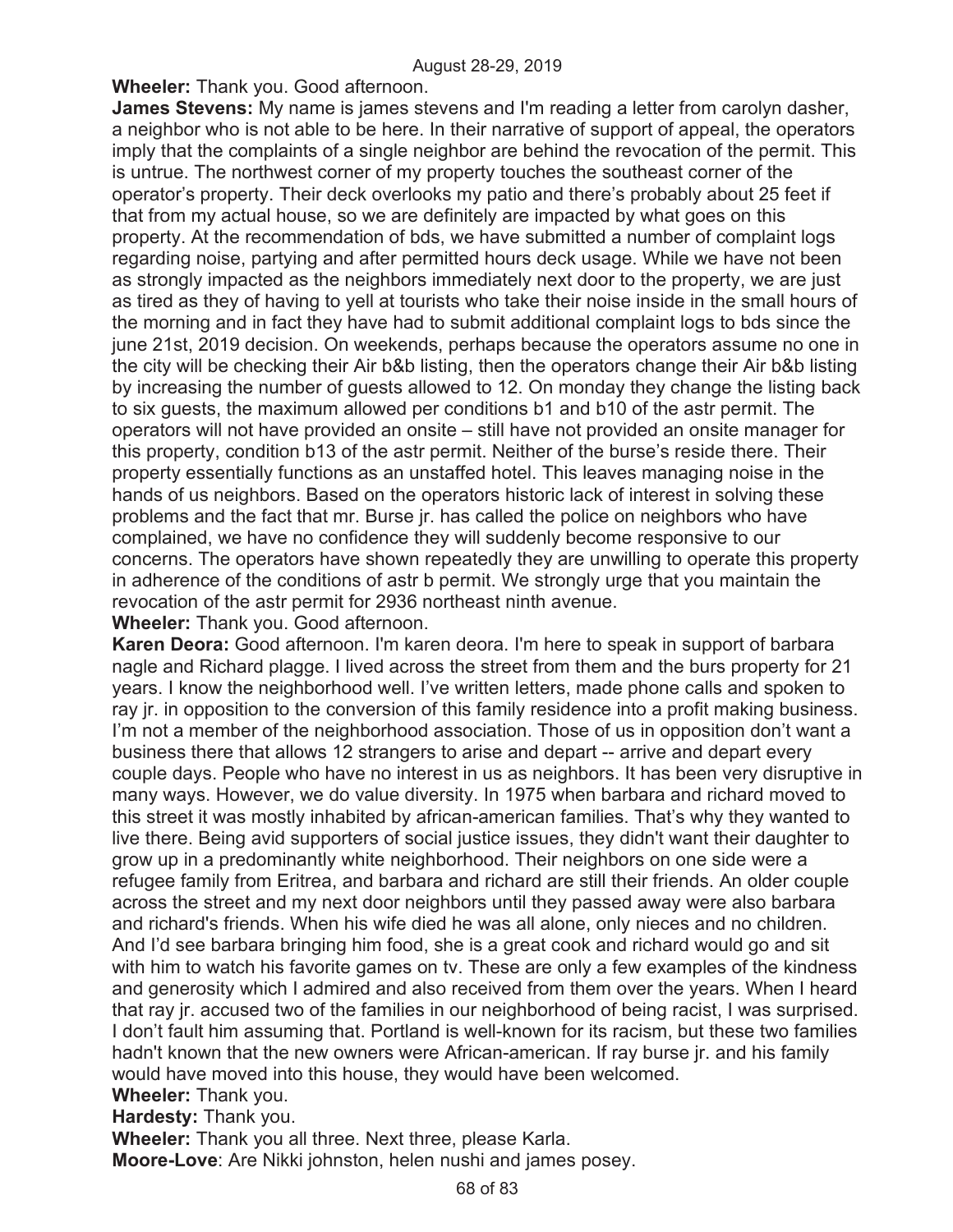**Wheeler:** Good afternoon.

**Nicolette Johnston:** Good afternoon. Thank you. My name is nicolette Johnston and I'm here as a citizen in this process. By way of disclosure, I sit on the irvington land use committee. The cost of this type b accessory short-term rental process is being borne by the taxpayers. Not only the time the city staffers, Marguerite Feuersanger and Justin Rees have put into this particular situation, but also not one, but two hearings officers that taxpayers have paid for and now this appeal to you. If the appellant had simply followed astr requirements like everyone else we wouldn't be here today. In my opinion, appellant doesn't want to comply with astr requirements or they would have done so ages ago. Stop history from repeating itself, please. Enough is enough. Thank you. **Wheeler:** Thank you. Good afternoon.

**James Posey:** Good afternoon, Council, mayor. My name is james posey. I think most of you all know me. I've been in the community -- I live down the street from the residence on the other side of mlk. I live in lower, I say lower elliott neighborhood. I'm here because when lily copenagle told me about the issue and the specter of race was raised in this particular circumstance, I was offended. Because when an outfit or an appellant or anybody raises the specter of race, then it becomes a different ball game. And everybody knows it. And so i'm concerned that the whole issue of racism in this matter is being inappropriately and outrageously used in a way that doesn't serve us well in this community. We know there is racism in this community. You all know I'm no patsy when it comes to talking about racism and how it affects our community, but this particular case is outrageous. When a person doesn't get what they want, they start throwing the race card. That is outrageous because it lessens all that we do to try to change the situation in our community. I've got to tell you, after listening to the testimony, if this person or this house was down the street from me I would be raising hell. I'd be in here screaming at you all every day until you got rid of them. We've got kids in the neighborhood, we've got old people in our neighborhood. We just can't have that kind of mess going on where parties and smoking and carousing. You know, these communities are already disrupted enough with the many changes, homeless and so on, et cetera. So i'm saying to you all, divorce yourself from the concept of racism in this matter and look at the merits. Look at what people are saying, look at the evidence. Don't let somebody come here and spew the concept of racism and people will basically transit to our community, by the way, transit to our community and let them influence your decision on how you look at this matter and people in this community. Thank you very much for allowing me to talk to you today. **Wheeler:** Thank you.

**Hardesty:** Thank you.

**Wheeler:** Thanks both of you.

**Moore-Love:** And the last person I have is Gregg snyder.

**Hardesty: [inaudible]** 

**Wheeler:** I think one fell out. Good afternoon.

**Gregg Snyder:** Yes. Good afternoon.

**Fish:** Gregg, is there anything that has been said that you have not had a chance to address?

**Snyder:** I am last but not least. I will make my testimony short because many of the things I do say, I have put in the record already and the hearings officer plus the conditional use. But I'll say mayor and council, when are we going to crack down on illegal air b&bs? How many thousands of air b&bs do we have in this city that are not following the rules you set out? And yet here we are trying to follow the process, trying to say, look, this is a problem, this is a problem, this is a problem, only to have it thrown back in our faces as citizen enforcers. We are doing the only thing we can, and that is to take it to bureau of development services in a systematic way to try to document what's happening. We need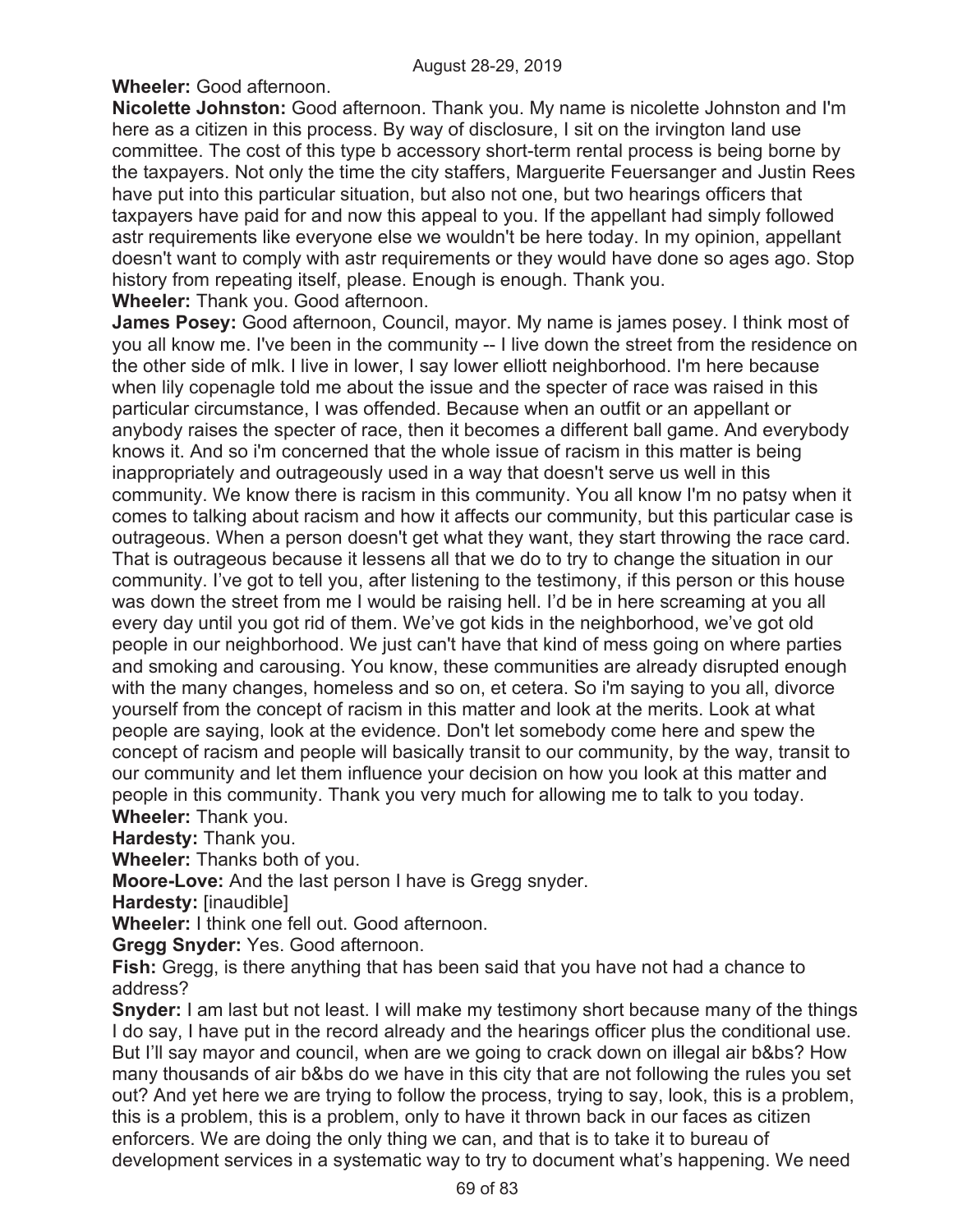real leadership, we need real policy change, we need a crackdown on illegal air b&bs in this city. And I don't know what it's going to take, but this is a wakeup call to that effect. So, please, I implore you, now is the time to make policy to get rid of illegal air b&bs in the city of Portland. Thank you.

**Wheeler:** Thank you.

**Hardesty:** Thank you.

**Wheeler:** All right. Next up, that concludes, Karla, the opponents of the appeal, correct? **Moore-Love:** That's all who signed up, correct.

**Wheeler:** Okay, next, if you so choose, mr. Burse, you have the opportunity to rebut . This is the appellant's rebuttal. You have up to five minutes.

**Fish:** Mr. Burse, while you are collecting your thoughts, this won't be charged against your time. I have a couple of questions that will help me. Where do you live, sir?

**Burse:** I live in prospect, kentucky.

**Fish:** Excuse me.

**Burse:** Prospect, kentucky.

**Fish:** How often are you in Portland?

**Burse:** I have a grandson here. I'm here four to five times a year myself. My son is here every other week – every other weekend.

**Fish:** And what's his domicile?

**Burse:** He still claims Portland. He is working out of south carolina and also out of dayton, ohio for, there's a company, they have him moving around.

**Fish:** Okay, and sir, is there someone currently in this house on northeast ninth avenue who lives at least 270 days a year and is your agent?

**Burse:** And is my agent, you said?

**Fish:** Correct.

**Burse:** My son, you know, based on the calculation --

**Fish:** Let me restate my question again. Is there someone living in the house at least 270 days a year who meets the code requirement of having a full-time occupant of the house separate and apart from people you rent to? It's a yes or no.

**Burse:** No, but he calculates that he's here 270 days a year.

**Eudaly:** That doesn't mean he lives in the house.

**Fish:** Okay, sir.

**Eudaly:** Yeah.

**Fish:** And my final question is, we have a couple of exhibits that list complaints that can be brought against tenants for violations of the rules and it says there is a mandatory walk through if there is an allegation of a complaint. Who does the mandatory walk through? **Burse:** It, it, it's done by the management company, folks that walk through. My son also walks through those prop, through those properties.

**Fish:** Yeah, and how many time has the management company done a walk through with one of your tenants?

**Burse:** One of the, with one of the tenants. They, let's put it, they charged us to do it on a regular routine basis.

**Fish:** No, I'm talking about when there is a complaint brought against the tenant, how many times has your managing agent, this is Air b&b, done a walkthrough of the property. **Burse:** We haven't had a complaint against a tenant, a actual complaint. And that's part of one of the points that I was making earlier, is that there have been several complaints but none of those to us for us to address or for the management company to address. There's been no outreach, no contact whatsoever.

**Fish:** Thank you, sir.

**Burse:** Okay. You know, as I've sat there and listened to a number of things in terms of what people have said, it is still my position that a substantial violation has not been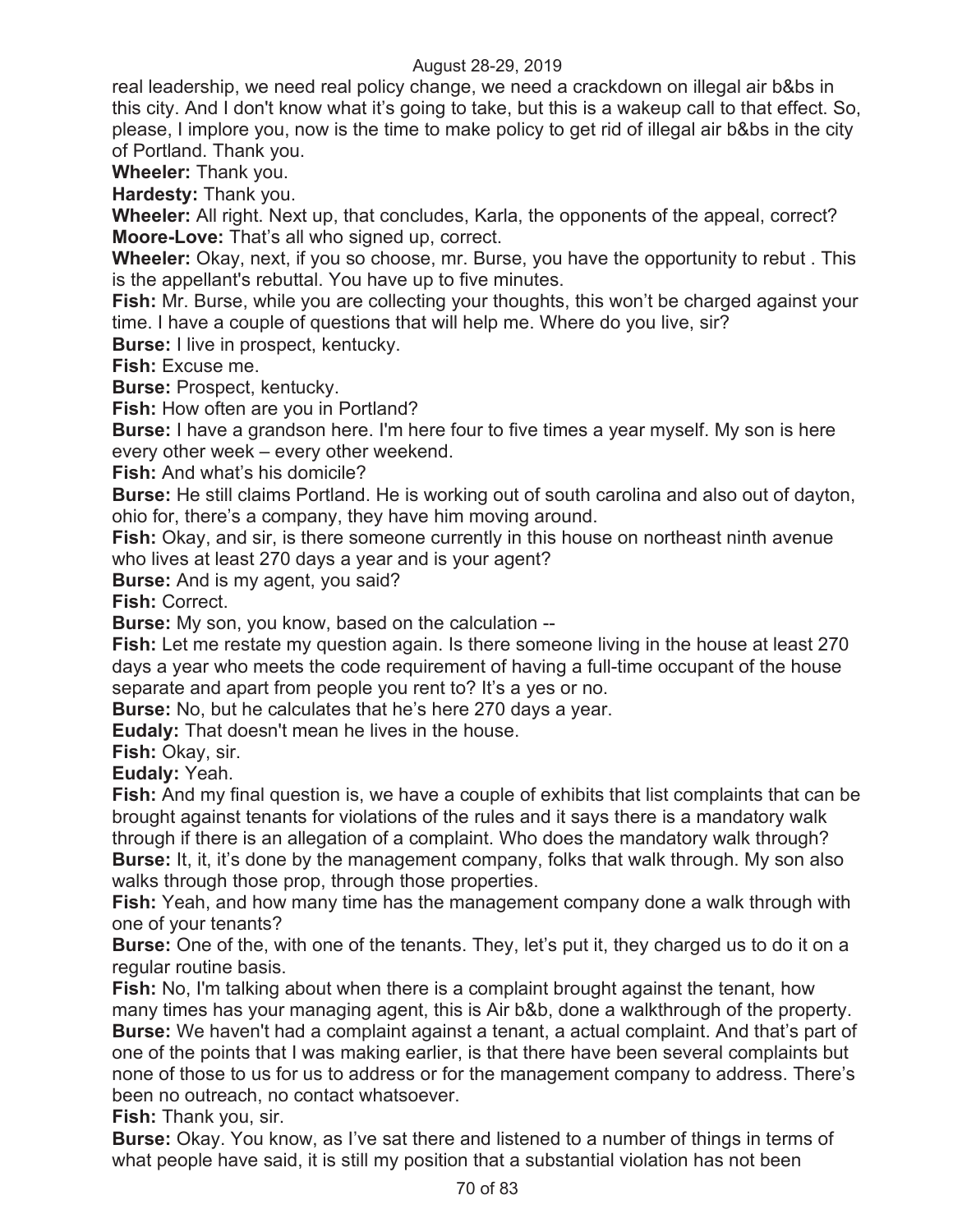proven. And we have not operated an illegal Air b&b. By, according, according to the rules, we have a permit for what has been operated there and continue to be operated there. We submit that we heard from the president of the ica who said that they had been open and willing to in fact meet with us in regards to things. The record, if you review it, shows that they have not met, not made the opportunity nor provided any notice to anyone. They kept a record and log of complaints, but nobody has complained directly to the owners or to the property. There was, in fact, phone numbers e-mail addresses provided and no time was, in fact, anything done to in fact do that. Had we been told of some of these things, it was fine. We would have done something. After the december 1, 2018 notice, we took action. And I think what we, what you're saying is that if you look at some of the facts, and many of them, that there was a misapplication of the facts in the hearing officer's report. And in that regard, there are several things in terms of misstatement. He states that there was no evidence in there in regards to -- in regards to the rules and regulations. Before those rules and regulations were, in fact, posted, they were, in fact, shown to bds in terms of what we were supposedly doing, in fact, that is what we ended up doing. We said, that in fact, you know, granted, you know, there's been a parade of folks in terms of number, but the primary person who has been, in regards to all of this, has never reached across the five feet in the driveway to say i've got a concern. I have a problem. Can you help me and how can you do that? The hearing officer also found there were some conditions that were not typical. Meaning they wasn't consistent with what has been done in the past. Even though they were there, it was nothing that he could, in fact, do about that. So, in fact, an undo and unfair burden was, in fact, placed upon us in terms of doing some things. When we got the notice again, it took place. We did the things that we needed to do. We're not saying that oh, but someone else didn't do what they wanted, they needed to do. What we said is what we did to, in fact, address and do the things that we needed to do. And we have done that. The hearing officer also stated in many instances that there was evidence not in the file when, in fact, it was there in terms of giving and saying that we are, things that we had said and not done were not there. If you look at it in terms of one of the ones that he said was there in terms of the ica noticing, in terms of, that was not there. We spoke to him also regarding the, how individuals distinguish between who was, in fact, a residence of the neighbor, of the residence, of the home versus who was, in fact, an Air b&b tenant in there. And she could not, and they could not distinguish between them, but because they were, in fact, there, his assumption was it was everything applied to everybody. You know we, we are, as I said earlier, we are far from perfect. Didn't do perfect in terms of doing that. But we've tried our best to, in fact, be hospitable and good neighbors and to work towards trying to make this situation work. But in order to make things work you have to have people working with you. And I think it ought to be very clear to you there was no inclination or desire on the other side at any point to work with us, to notify us, or to do any of those things. It was more bent on they have to go. They have to go and we seem to be the point for a much larger issue and larger discussion that has taken place. So thank you. **Wheeler:** Thank you. Commissioner Fritz, you had some questions.

**Fritz:** So, I'm just trying, I appreciate stuff getting me Air b&b screen shots from march, january and the latest is april 17th of this year, and it lists six guests, but five beds. And when look over where the beds are, there is a king bed in the master suite, a king  $- a$ queen bed in the guest bedroom and a queen bed in the second guest room. So that's not five beds, so it kind of implies that the bonus room or the downstairs is also being allowed. My question for you, sir, is it says there is a six guest minimum on weekends during summer and fall months. When I saw that in the record I thought that must be a typo, that they meant maximum, but –

**Burse:** I think it's typo –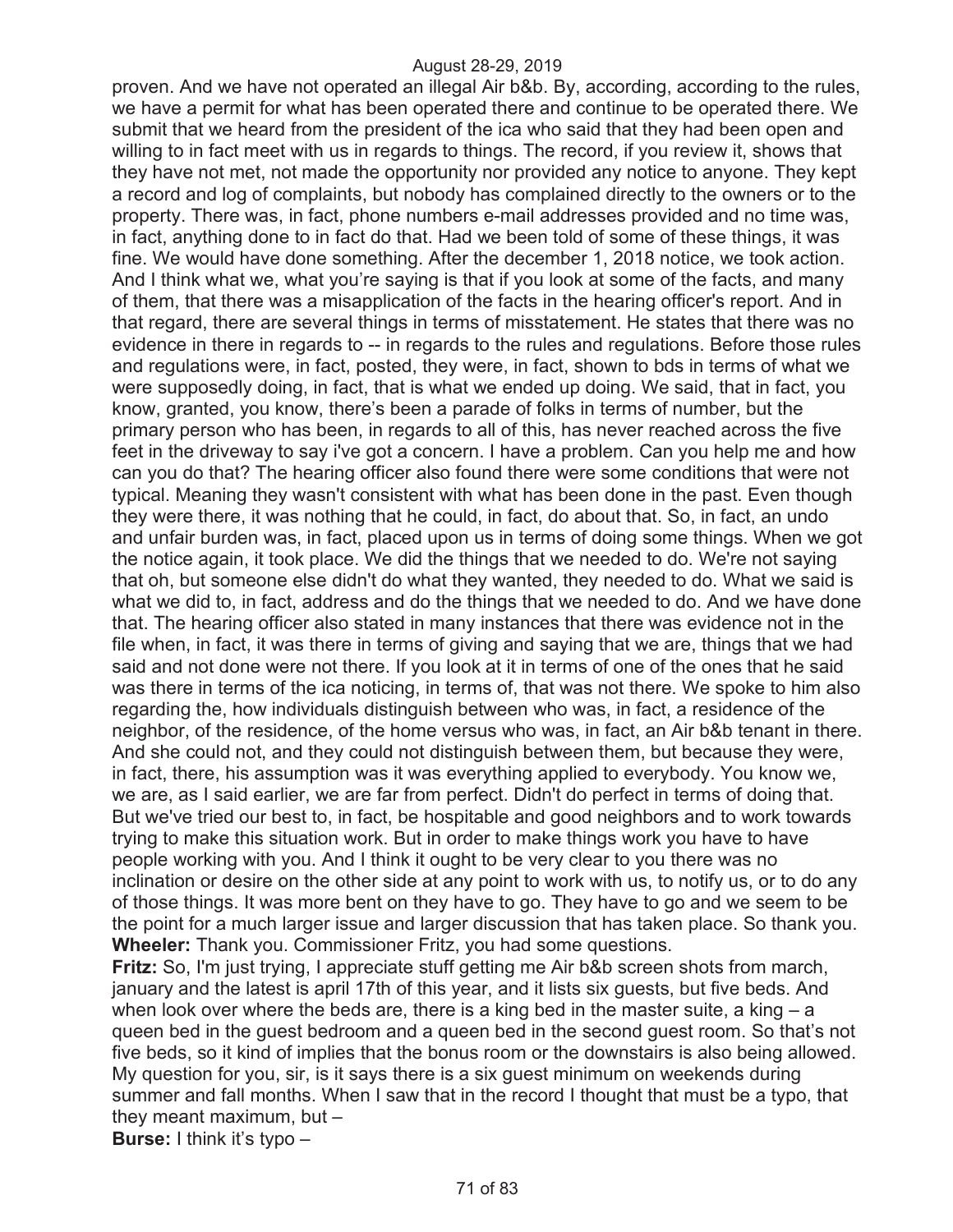**Fritz:** Well, it's throughout this listing and it's throughout all of the listings is that there's a minimum. Is there a per person charge on this rental?

**Burse:** No. There is, there are, there are only six guests are allowable in the uh, in the unit itself. I think when they did the revision it should have been six max, not six minimum. **Fritz:** That doesn't make sense because it says, "This home has a four guest and four night minimum on all holidays and three-night weekends, and a six guest on weekends during the summer and fall months. So that doesn't make sense to exchange the word minimum with maximum.

**Burse:** Well, what, what you have is, in terms of what, what you're stating is for those weekends and for the summer months, what you are expecting is six guests. Six guests to do, to be there. You are not going to put any more than that, but if someone wants to rent the property it's got to be for six guests and they get charged for six guests.

**Fritz:** Why do you have only four guests on holidays and weekends, on holidays and – yeah, why only four on holidays if that is the case, if this is supposed to say maximum but it meant minimum?

**Burse:** Say again?

**Fritz:** I guess my concern is that --

**Burse:** An inartful language, I would say.

**Fritz:** Even after the management company has changed, it's really unclear that there is a maximum.

**Burse:** Yeah.

**Wheeler:** Commissioner hardesty.

**Hardesty:** Thank you, mayor. Mayor, I would like to –

**Fish:** Bring a motion –

**Hardesty:** I'd like to bring a motion to deny the appellant's appeal.

**Eudaly:** Second.

**Fish:** Uphold the hearings officer's decision.

**Hardesty:** And to uphold the hearings officer's decision.

**Eudaly:** Second.

**Wheeler:** We have a motion from Commissioner Hardesty to –

**Fish:** I'd like to speak in favor of the motion –

**Wheeler:** To deny the appeal, uphold the hearings officer's decision, and revoke the conditional use permit. Second from Commissioner Eudaly. Commissioner Fish. **Fish:** This is a tentative decision, but I think based on the, all of the evidence we have heard and the evidence in the record, there is substantial evidence of chronic and continuing violations at this site and I think it is appropriate for us to finally once and for all

drop the hammer. **Wheeler:** Commissioner Fritz.

**Fritz:** I was just wanting the city attorney to weigh in as to the proper process here. **Rees:** I appreciated commissioner Fish mentioning that it would be a tentative vote. It, I think it's important in this case. Although, we would, depending on council's ultimate vote, it would be good to act quickly. I think it's more important to make sure that the findings reflect the discussion that happened today and also to make sure we are clarifying that there were some pieces of new evidence and I think the findings can reflect that new evidence was not considered by council in its decision.

**Fish:** Counsel, could we have findings in three weeks?

**Rees:** I think the dates that -- may we discuss that after -- I don't want to interrupt deliberations any longer. Could we discuss that –

**Fish:** So take a tentative vote and then figure out when it comes to council? **Rees:** Yes.

**Fish:** So mayor, I move the vote.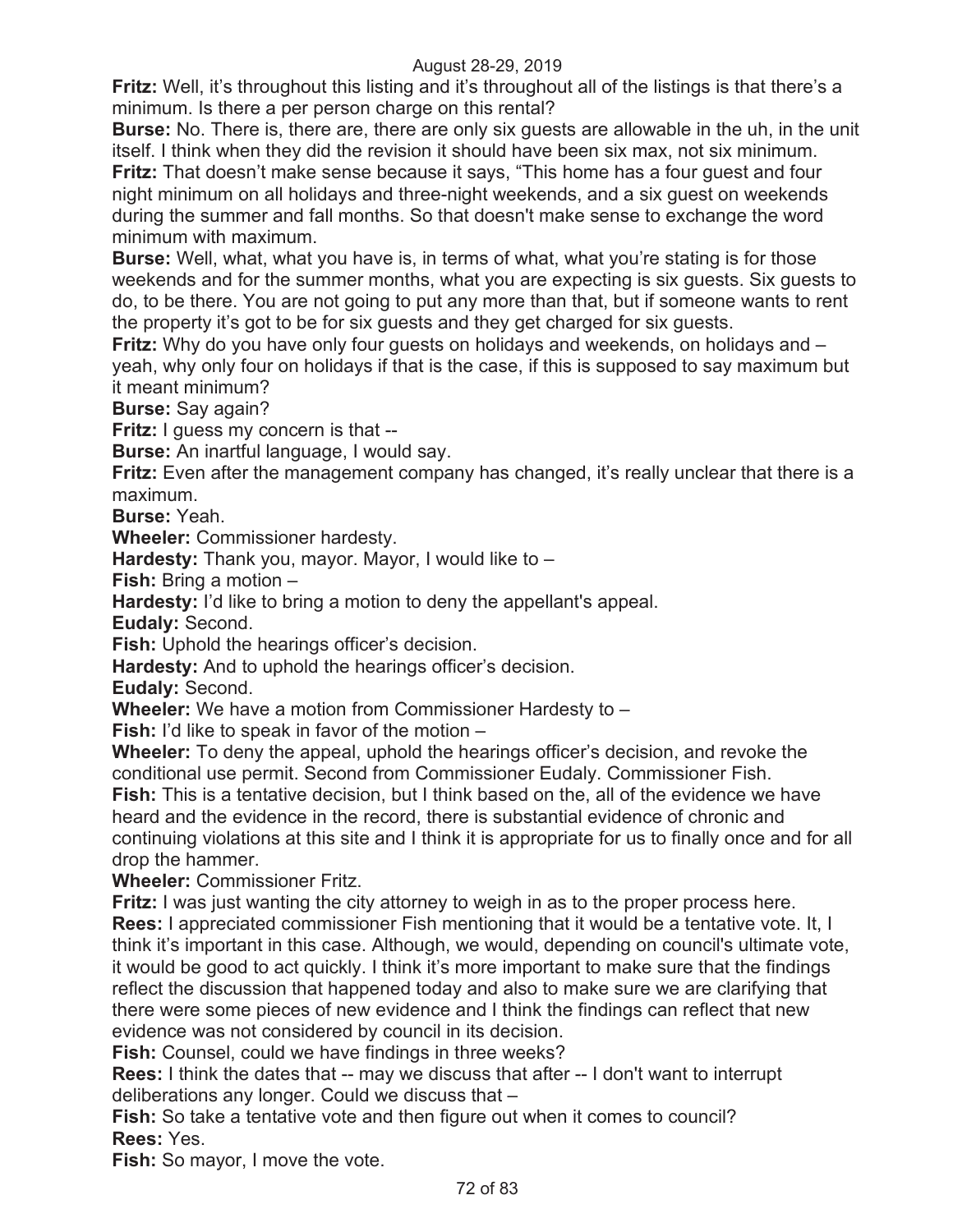**Wheeler:** Any further discussion. Call the roll.

**Hardesty:** I just want to say that I know that we live in a community that has suffered from deep gentrification, from racial tension and racial inequality. And I just want the record to reflect that i'm appalled when race is used in a way as a hammer and as an excuse for nonaction. I vote yes in favor of this motion.

**Moore-Love:** Linly, are we good, Linly, then?

**Fish:** It is a tentative vote.

**Rees:** It's a tentative vote

**Fish:** A tentative vote.

**Moore-Love:** All right.

**Eudaly:** I agree with commissioner hardesty. When I looked up this residence, I realized I lived on this street in 2007 for a year, so I can attest to kind of the character of the neighborhood. It is quiet. It is very residential. It does, it ends into the park. It is a street where kids could probably safely play in the street. However, not with dozens of people that aren't invested in the neighborhood coming and going and treating it as a hotel. I've made up an alternative slogan for air b&b, which I can't say because of our fcc regulations, but i'll modify it. It's live like a local, and not care about your neighbors. And, sir, you have complained that these individuals never spoke to you directly, didn't reach across the driveway. They reach across the driveway, they wouldn't know who they would find. You were not the neighbor. And although on our website we do encourage neighbors of air b&bs to talk first to the owner, you are not present. The next alternative would be neighborhood mediation. Again, how do you go through a mediation process with an absentee landlord? And finally, they are absolutely entitled to submit a complaint to bds enforcement program and I don't know this gentleman's name, but I have the same question and it has been a huge frustration to me. Our inability to enforce on illegal air b&bs. And today I think we have seen how incredibly difficult, time consuming and expensive it is and it is not fair that the responsibility falls upon neighbors and the cost falls upon the city. We shouldn't have to pay for air b&bs in allowing people to illegally operate in our city and -- or the illegal operations of hosts. This is an extraordinary case with an extraordinary number of violations. I'm – was completely not compelled by the argument for the appeal and I vote -- this is always confusing to me. Every single time. Just want to make sure, yeah, I am voting Aye. Yes.

**Fritz:** The folks testifying in opposition noted that there are over 100 rentals, short-term rentals in the irvington community association's district. This is the first one we have heard of them taking issue with. There may be others. But it's, that's why we set up the shortterm rental program so community programs could have some input into the kinds of activity. I agree with hearings officer greg frank that the previous hearings officer's conditions of approval was somewhat unusual and in some cases I thought excessive, however, the time to appeal those conditions was back in 2018. And we are charged now with were those conditions upheld. I don't have the record for that hearing, so I don't know why those conditions were imposed. I'm going to trust our city's process they were imposed because of concerns. So, Mr. Posey, I want to particularly thank you for coming and saying what you did. That was very helpful and to the neighbors for making this about the case and about being good neighbors. Aye.

**Fish:** Let me just start by saying when we do these land use proceedings, they are heavily prescribed. We have very outstanding council who walks us through what we can and can't do. There are co-roles assigned to people and I think the council on a whole, and I'm speaking over a ten-year period, does some of its best work because we come to these without judgment. In fact, we are required to make disclosures that other than the written materials. We haven't visited the site, haven't had ex parte communications. We haven't engaged in any behavior which in any way prejudices us, I mean in the nonracial way, but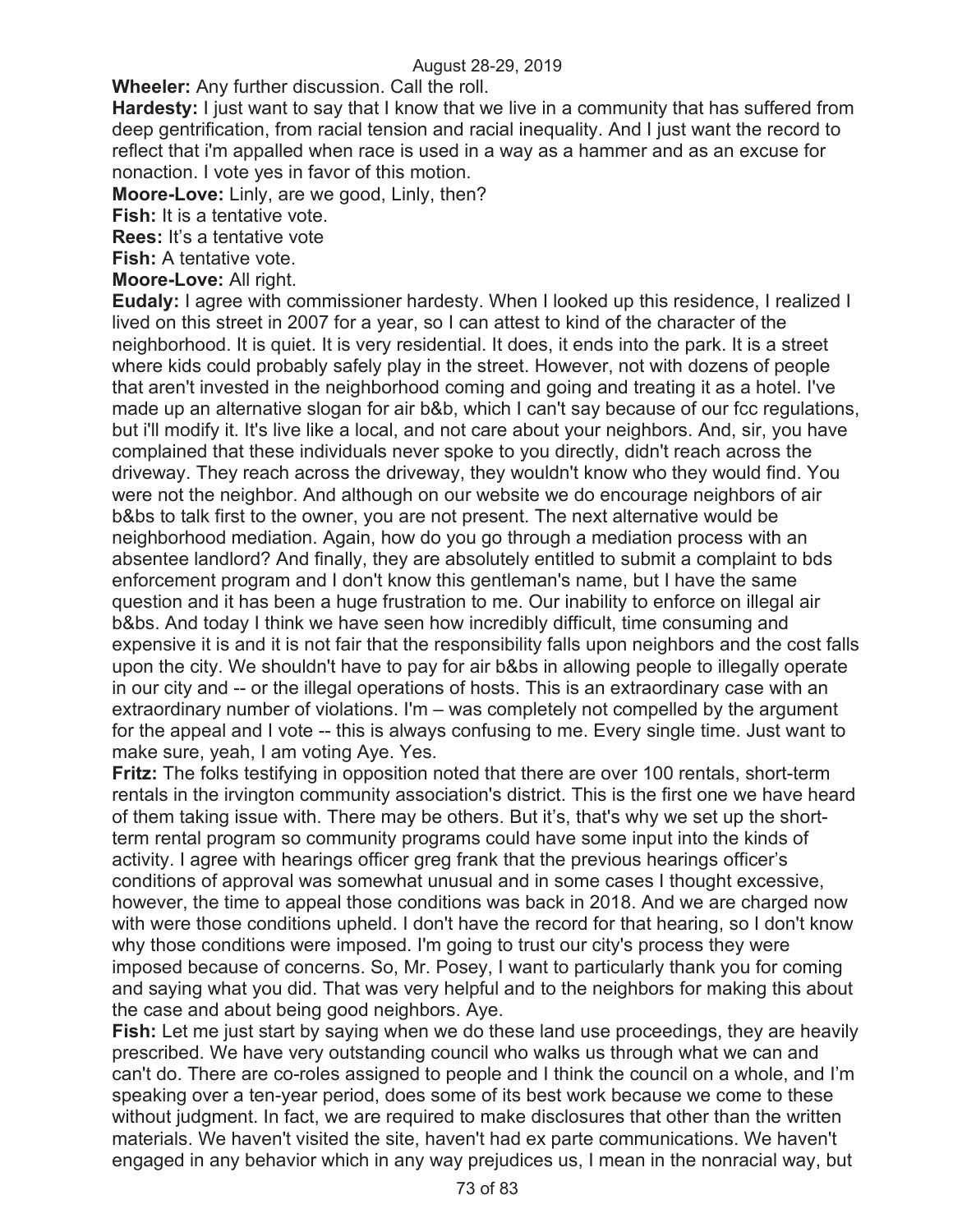biases us in terms of the outcome of these hearings. So this is truly a fair fight where we listen to both sides and we try to get to the right outcome. Now, today was a little unusual because we had 13 people testifying on one side and none on the other. And frankly mr. Burse, I think your case would had been stronger had your son been here, but I have detected throughout your testimony that you've shifted the responsibility or the focus to your son, to a management agent, to the tenants, to Air b&b, to others. I have not, sir, with all due respect, sensed an accepting of responsibility by you as the owner for this. And i've grown weary of the way these new companies in the so-called sharing economy, which is a terrible misnomer, have come into our community and have flagrantly violated our rules and our norms. 70% to 80% of Air b&bs in our city are illegal because the owner refuses to even take the modest step of getting a business license and/or a safety inspection, which after all, is exclusively designed to make sure the guest is safe. Exclusively designed that a visitor to this city is safe while they are visiting the rose city. And with our friends at lyft and uber poised to take another run at pre-empting the right, the basic right of the city of Portland to even regulate those industries through a legislative end run, I think it says, speaks volume about what we are up against. But this is one of the most egregious cases that has come before the council during my tenure. I think we have to send a strong statement of disapproval of the behavior of the owner. And if we cannot enforce a modest requirement of for 270 days there being an occupant who is responsible for the well-being of the guests and is accountable to the neighborhood because that is the other piece of this. God help us if we can't enforce such a modest requirement, which clearly has not been met in this case. I believe there is substantial evidence of past and current and recurring violations that require this council to take a bold step. I'm pleased to support my colleague's motion. Aye.

**Wheeler:** Well, I tried to boil this down to its essential elements and the essential elements from my perspective based on the record are these. Number one, a conditional use permit was extended. That permit gives the owner privileges. That permit comes with conditions. The hearings officer documented repeated failure to meet those conditions. You acknowledge that you have failed to meet those conditions. You failed to address those conditions even when given the opportunity to do so, apparently, repeatedly. Therefore, I vote for the motion to deny the appeal, uphold the hearings officer decision and revoke the conditional use permit. I vote Aye on this tentative vote. And now the question is when do we adopt the findings and take the final vote?

**Rees:** Commissioner Fish had requested findings back in three weeks. We think that is the 18th of september and I think Karla and I talked about that possibly working.

**Moore-Love:** Right, it would be 10:45 on september 18th.

**Wheeler:** 10:45 a.m. September 14th?

**Moore-Love:** 18th.

**Wheeler:** 18th. I'm sorry, Karla. And that's time certain?

**Moore-Love:** Correct.

**Wheeler:** Commissioner Fritz.

**Fritz:** I want to thank staff for all your work on this. I know that the enforcement and indeed the whole Air b&b, the short-term rental is fraught with challenges and I think you did an exemplary job of getting us the information that we needed to make this decision. Thank you also to everybody who took time out of your days to come here. **Wheeler:** We're adjourned.

**At 4:22 p.m., Council recessed.**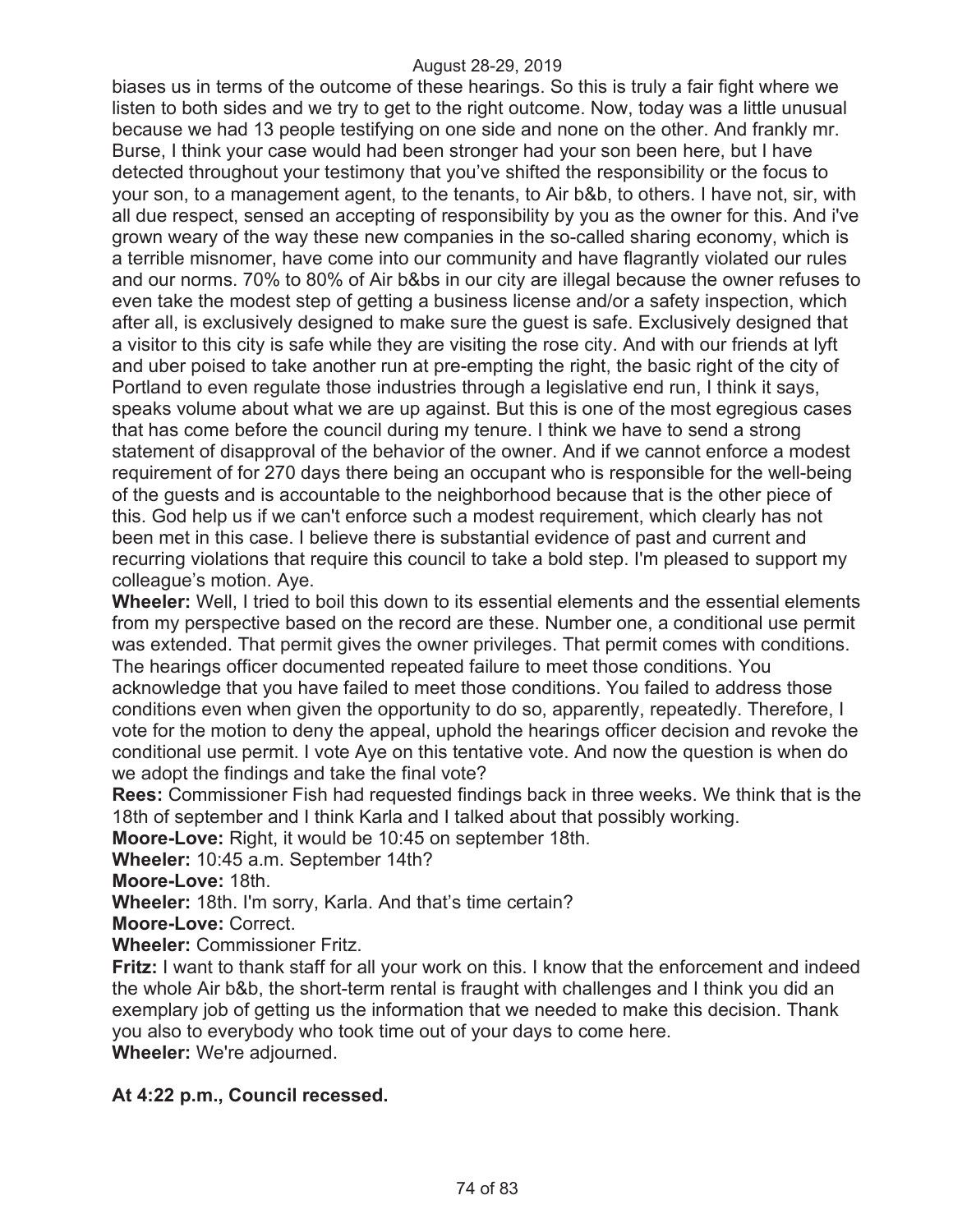## August 28-29, 2019 **Closed Caption File of Portland City Council Meeting**

This file was produced through the closed captioning process for the televised City Council broadcast and should not be considered a verbatim transcript. Key: **\*\*\*\*\*** means unidentified speaker.

# **August 29, 2019 2:00 p.m.**

**Wheeler:** This is the afternoon session of the Portland city council. Please call the roll. [roll call taken]

## **Eudaly:** Here. **Fritz:** Here. **Wheeler:** Here

**Wheeler:** We'll boil it down into one sentence. Please do not disrupt people presenting. If you do council rules will require us to notify you that you're being disruptive which will probably be self-evident and if you continue then we may ask you to leave. That just boiled down two and a half minutes' worth.

**Eudaly:** I don't know, mayor, they look like a pretty rowdy bunch.

**Wheeler:** The guy on the front row on the left with the blue shirt needs extra watching. First is 823.

## **Item 823.**

**Wheeler:** Commissioner eudaly.

**Eudaly:** Thank you, mayor. I'm so grateful for stan foote's vital work as director for the Oregon children's theater. Under stan's leadership the Oregon children's theater has exponentially expanded cultural and artistic opportunities for children of Oregon. His work has brought education and pure joy to over 3 million Oregonians. I hope one day to be able to make that same claim, stan. As a lifelong lover of the arts and a parent, I know firsthand how much early exposure to art can make a fundamental difference in a child's development. I know that the benefit of arts education lasts a lifetime. When he was first hired to develop oct's educational programs stan formed the acme academy, young professionals company and other school programs across the state. He has directed nearly 50 plays and helped create 20 new scripted adaptations of beloved children's classics such as the giver by lois lowry and holes by lewis sacker. Rhymes with cracker. I had to like it up. None of this would have been possible without you, stan. I also know how much you believe in the future of oct. You leave the organization in good hands. I want to thank ross mckeen, managing director, advocate for the arts and board member stan penkin who helped put this together. You truly deserve this recognition and we will all miss you but i'm sure you'll still be around. Hope you enjoy your time here. [laughter] we always say that to hard working people who attempt to retire. Now I want to welcome stan penkin, board member, and president emeritus from the Oregon children's theater. He will speak first. Then ross mckeen. You may approach --

**Ross McKeen, Oregon Children's Theatre, Managing Director:** Don't want him to get lonely. Not used to doing this kind of thing.

**Eudaly:** Do we have ross mckeen here? Sorry, I have been looking at you as if you were stan.

**McKeen:** Happens all the time.

**Wheeler:** Now you have to deal with this stan.

**McKeen:** Feeling the love.

**Wheeler:** Best sendoff yet. That was great.

**Eudaly:** Yeah. Where is stan? Oh, okay.

**McKeen:** I hope he's here:

**Eudaly:** It would be so sad if you missed all of this.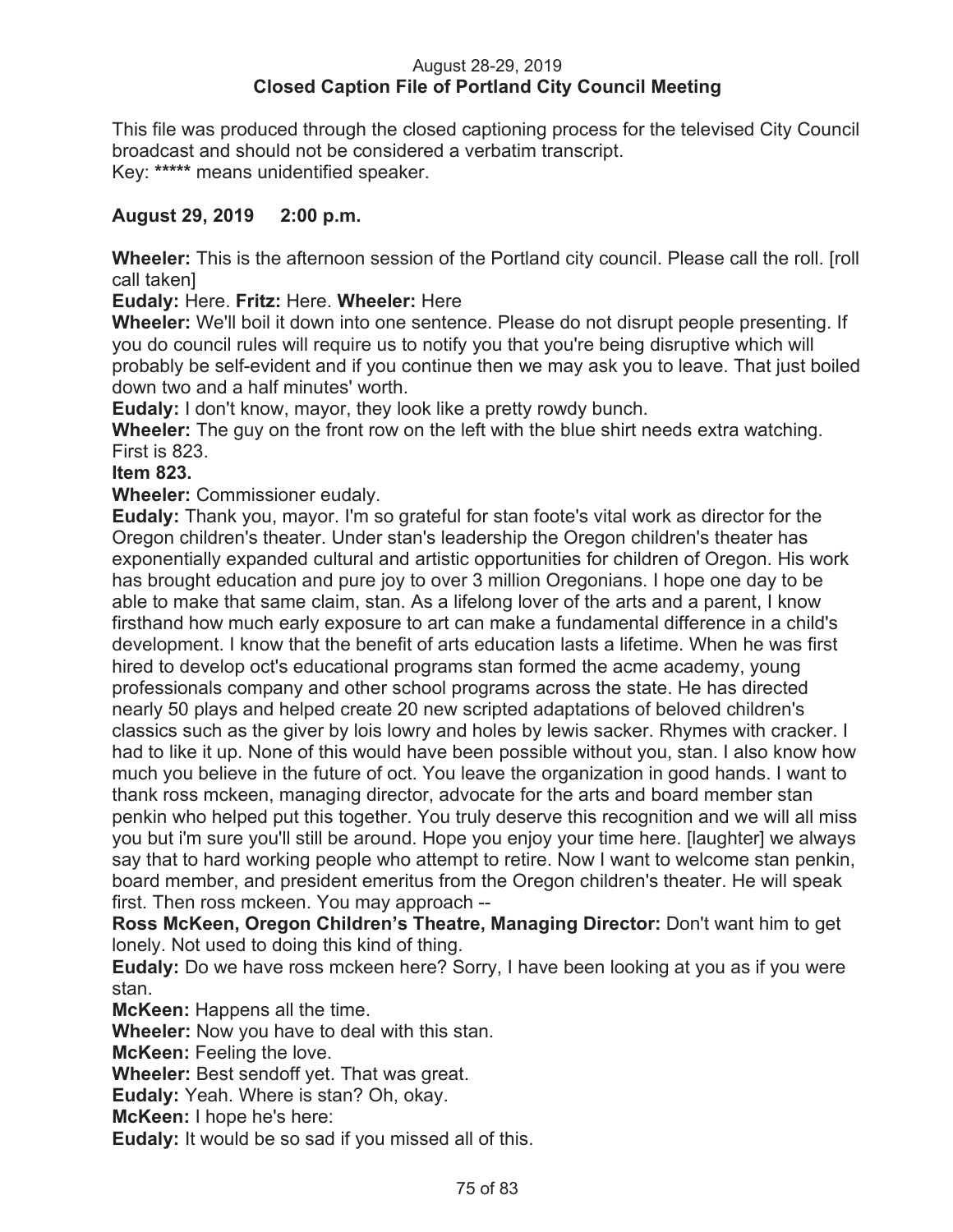**McKeen:** I'm known as the other stan around the theater. I'm the junior, he's the senior. He's the important stan.

**Eudaly:** It's thursday afternoon. Things can get loose around city council. So then we will hear from stan foote. Mayor wheeler will read the proclamation, then we'll take a quick photo, so don't run away immediately. Take it away, stan.

**McKeen:** Thank you, mayor, commissioners, for helping us honor this remarkable man today. Stan, who has done incredible work in helping transform the lives of children at oct, I think for nearly 30 years. So thank you very, very much. And it's kind of appropriate that today happens to be stan's birthday.

**Eudaly:** Awww:

**McKeen:** I don't know what year but -- [applause]

**Eudaly:** Should we sing him a song?

**McKeen:** Also appropriately, saturday night was our annual fund-raiser, and it was the most successful in our history.

**Wheeler:** That's great.

**McKeen:** Much of the funding going towards the stan foote youth access fund which will provide scholarships and other benefits for children going forward. [applause] we're happy about that. So just a quick story, which oct people have heard this many times but i'm going to repeat it again, about seven or eight years ago my wife took our two oldest granddaughters, at the time 13 and 10, to an otc show. The show was gossamer by lois lowry, who by the way was here for the celebration saturday night. When my wife suzanne came back with the girls it was a friday night, it that was back in the days when we used to have sleepovers with these kids. They are now both in college. The kids were bubbling over. I said, what's it about? They were talking a little bit on the dark side, but it had an element about parental child abuse. I said, wow: Kids show, how can that be? That kind of topic for kids? It kind of blew me away, but they were excited. They had learned things. They were just bubbling over talking about it made them think about a lot of things. So that was that. Ironically I would say two weeks later I happened to be at a breakfast of champions, and who did I wind up sitting next to? You guessed, it was stan. We had never met each other. We got to talking, and I told him about the experience of our grandkids. I said, it really surprised me that there would be a topic like that in a kids' show. He said, basically said, you just can't underestimate what kids can understand, what they should be understanding, or what they should be exposed to, and I was just really, really impressed. That was one of those moments where for stan and myself it was an instant love affair between us. We just hit it off and it was instant chemistry. That's how I became associated, acquainted with oct. It was a few here's later stan and I used to get together socially and talk about things. One day he said how would you like to be on the board? I said, well, maybe. The rest is history. [laughter] congratulations to stan. I cannot say enough about him. He has done remarkable work. His heart is overflowing. His feeling for kids is just incredible. His understanding of kids. So stan, we love you, I love you, congratulations, and we will miss you. Unfortunately, he's not going to be around. He's going to be heading off to mexico. But we hope to bring him back from time to time. Share things with us. **Eudaly:** Can I come with you?

## **MCKeen:** That's it for me. [applause]

**Stan Penkin, Oregon Children's Theater Director:** Thank you. I appreciate this opportunity and the privilege of saying a few words about stan. It's difficult to say just a few words about stan let alone it's difficult for me to say just a few words in any setting. Excuse me -- [laughter] be patient with me.

**Wheeler:** We have an extra seat up here.

**Penkin:** Every city is shaped over time by many people known and unknown, recognized and ignored. You can't publicly celebrate everyone who deserves it but i'm happy you've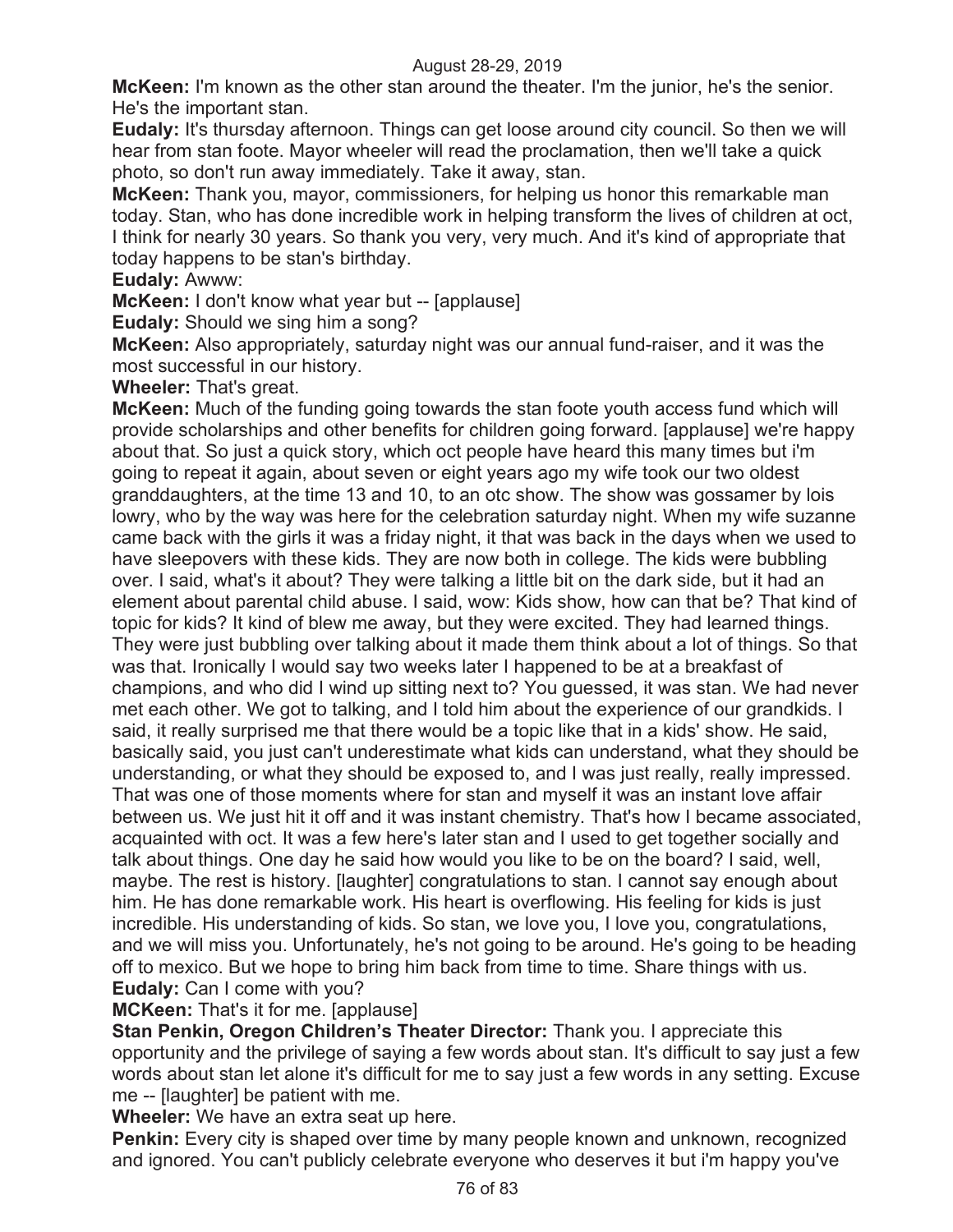chosen to recognize stan's impact on Portland in this way on his birthday. I can't tell stan's story and am reluctant to do amateur psychoanalysis but let me take a stab at it because stan's early experiences, the stories he's told have influenced his approach to this work. Stan grew up on a rural community in northern california, a single town is a logging community without a lot of opportunity or choices available to young people. With high expectations of what it meant to be a boy and a man. That was a challenge for a kid with a big imagination I can only imagine myself. Particularly for one who is gay. It's football and logging from what he tells. But the arts showed stan that other paths were possible. He tells me of a teacher who took him to a symphony performance in a big city. Was it redding? Big city redding. How that experience of this work of beauty that was performed by real people opened his eyes to what was possible. These were people doing this work of creating this work and it was a possibility. A wakening for a life he could aspire to. I think that goal has carried over all these years in his work. Led him to theater and eventually brought him to Portland a little over 40 years ago. Because of his 28-year history over Oregon children's theater it's easy to overlook his contributions to the rest of the theater community. He was immediately immersed from the thriving theater community. Now it's just booming and active but it was in the '80s as well. There was lots going on and stan was in the heart of that. He had a stint at boring in a play called professor bodywise, a kaiser permanente touring performance. He came away with an aversion to having costumes, purple full body costumes on stage and so you won't see those often at Oregon children's theater. Many years later that connection led to a long-term partnership we still have with them to deliver programs about social emotional learning, about resilience and trauma informed care that's just deep in the community. But his career as an actor led him to directing and he quickly became an in-demand director in Portland. He has a long list of directing gigs and awards particularly at lakewood theater but also artists' repertory and others. He was the go-to guy for directing shows. I know that stan appreciates i'm speaking for him, those opportunities that he was given to direct when he had relatively little experience, and the willingness somebody had to take a chance on him and the difference that made has carried forward to his commitment to create opportunities for others. He is constantly thinking about who are the young directors, designers, actors, teachers and how can I find opportunities for them to learn and grow. That's become part of our core dna. That's a value. The other part that's really at the core and that stan alluded to and chloe in your remarks, this deep respect for the intelligence of young people. He's approached his directing, his teaching, mentoring with the belief that everyone can improve no matter what level they start from. A teenager with years of training and stage experience is not exempt from receiving directing notes from stan foote. Especially if they have been trained in what you might call the disney school of over-emoting. They will come in full of confidence and he will say, lose that. Don't do that. At the same time I have seen him with five-year-olds giving notes in a kind and caring way. I have seen him with kids with severe emotional, intellectual disabilities, physical disabilities and he will coach them and he does a public speaking program called loud and clear. I have seen him work with a kid, a teenager in a wheelchair with no ability to communicate orally. Figure out how that kid can make a speech. How we can accommodate that because he believes, we can do this. I have seen his work or heard of his work with st. Mary's home for boys where he loves to work every summer and I think it's been hard for him to pass that on to someone else but where he doesn't look at the kids in that program the teens in that program as troubled kids or part of the justice system he sees them as actors, kids capable of diving in and learning and improving. That's really what he brings and what will carry on. I try to emphasize that that is so in the spirit and the body of what Oregon children's theater is that that's not going to go away. But it's been a huge contribution. His direction, guidance and mentoring is welcomed because it comes from a place of caring from his heart delivered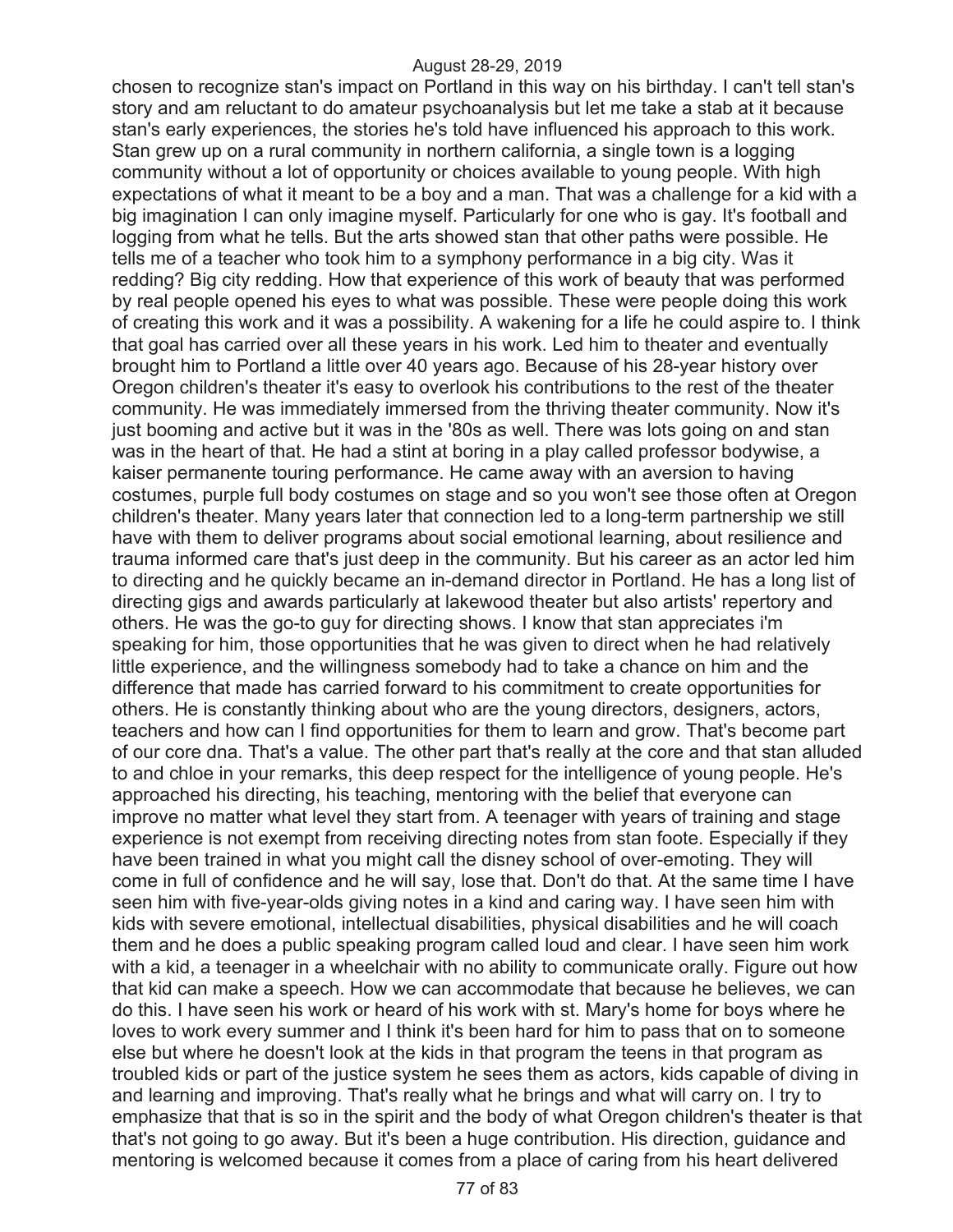with authenticity. Oregon children's theater is a heart-driven space and that's stan. I try, but it's him. No, we have all got it now. [laughter] it's not uncommon for a parent enrolling their child in the class to say stan taught me when I was a kid, or, I came, now i'm bringing my kids to see a show. It's multi generational. A former student to drop in from college or their career to say hi, to stan or to danny, who runs the program, let them know how their studies are going or their acting career is developing or how their acting experience has helped them become a better engineer or doctor. It's a remarkable story. I have more to share but I want to end with my gratitude toward stan for being my friend and business partner for the past 13 or 14 years. I wish him the best as we move on. We actually have a short video we want to show now, then I think stan wants to say a few words too. Thank you so much. [applause]

## **Wheeler:** Can you project?

**Stan Foote, Oregon Children's Theatre Artistic Director:** I can. First of all -- stan started Oregon children's theater. [applause] dedicated mentor for all the young professionals. [applause] there are a lot of artists in the room. Thank you all for coming and friends and family and all of that. And the brothers from the union, which makes me so happy. Boy, I was thinking I would be a lot more eloquent than this. Loved Portland 40 years ago. It was loaded with opportunity. An incubator for lots of different things. It's what I hope that continues to be, and I know there's a lot of stresses going on in this town right now. And I think arts have a way of healing things. I believe in these youth that are in the room. And that they will heal things. The main thing I wanted to say is nobody does this alone. I'm so fortunate and privileged, a lot of things happened while I was here so the reason I rose, talk about privilege, the reason I rose as a director so quick is at least seven directors in town died of aids immediately when I was here. That's benefited me, but that's weird. I acknowledge that. My buddy greg tamlynn, who directed, we were popular and we got to growing really quick because there were openings for that. I would like to say all of these people are really young up there. I had a 50-year-old email me and say you were my first director when I was 11. So there's a generational thing happening here that's amazing. I love Portland, Oregon. I want it to be that thing again that incubates the arts. There are two children's theaters in town. Both children's theaters homes have for sale signs on them right now. Art spaces are disappearing. Both children's theaters are nationally known, respected across the country, yet are on this fragile balance of space. That's with a lot of organizations, so as a city council and as a mayor, arts define this town. We're the largest city in Oregon, we serve our organization alone serves people from bend. We have school buses coming from hermiston, from tillamook, we have buses coming from centralia. We are vital to the children of this community and I hope that becomes a priority in this town. It's a blessing to be here. There's no possible way another city could take a rural boy from shingletown, california, whose earliest memory was selling newspapers in a bar, and have a day dedicated to them. So thank you very much. Thank you all very much. [applause] that's it. That's all I got.

**Eudaly:** That's not quite it. The mayor would like to now read the proclamation. **Wheeler:** Before I read the proclamation, I have a burning question, stan. Selling newspapers in bars. Is that a lucrative business? [laughter]

**Foote:** For a six-year-old not very but my parents needed the money enough to feed us that that's what we did.

**Wheeler:** Thank you. I didn't see that as necessarily being the greatest business idea but it was a good start. We're grateful to have you here. The city council, the way we like to acknowledge people in the community is through the reading of proclamations. As mayor I have the honor of reading the proclamation, but it's really a statement on behalf of the entire city council and by extension the entire community. So this is a small and easy thing for us to do, but we want to acknowledge that it is truly heartfelt, and it's something that we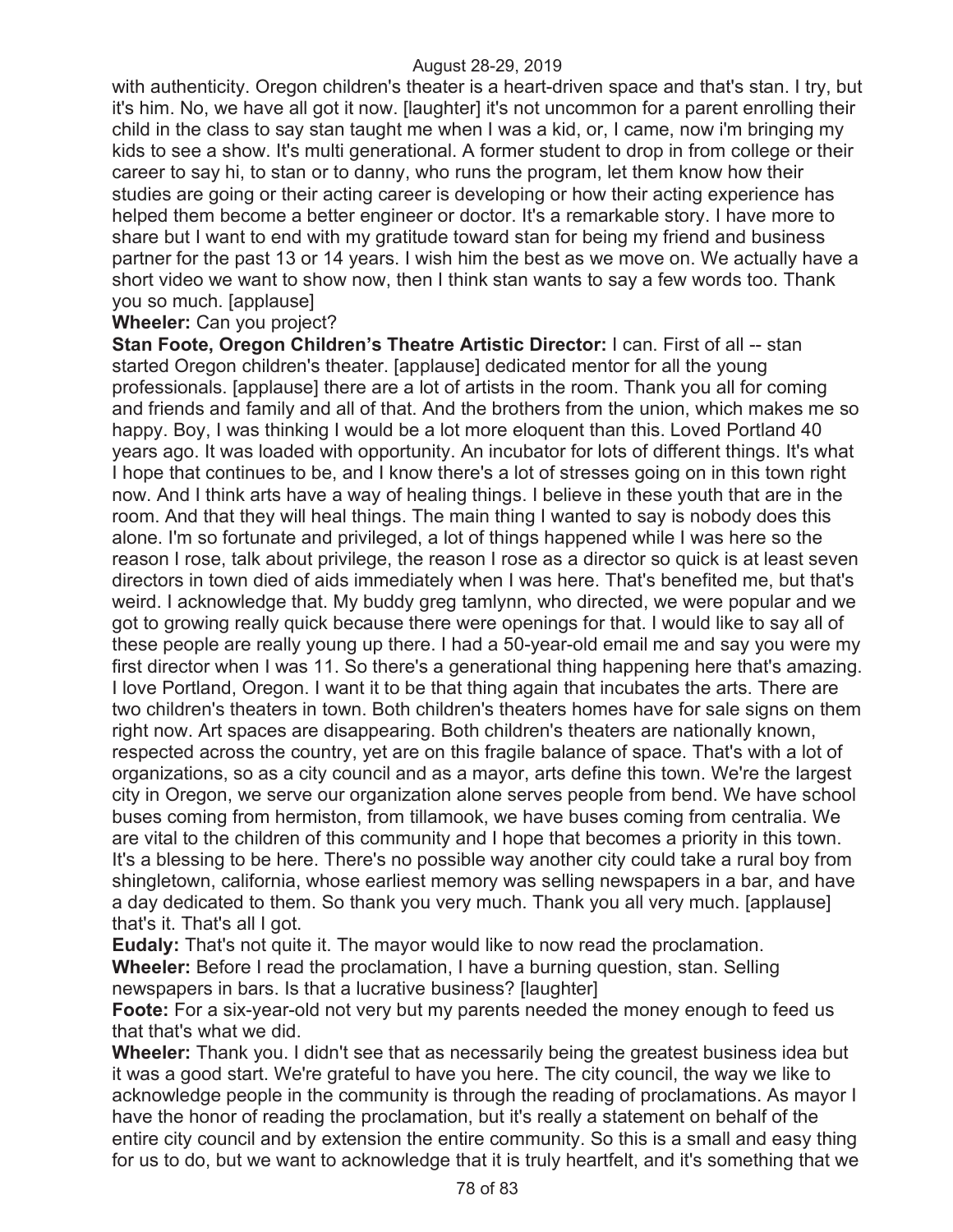put a lot of value into. I want to thank you for everything you've done. Without further ado I have the honor. Whereas stan foote after 28 years of exemplary artistic leadership is retiring as artistic director of the Oregon children's theater. Whereas under stan's leadership, Oregon's children's theater has become a leader for arts and arts education for young audiences bringing joy and learning to over 3 million children. And whereas stan has exemplified a deep commitment to and respect for the intelligence and capacity of all children and has guided development. Oct's wide ranging educational programs which teaches essential life skills such as empathy, teamwork, courage, personal expression and creativity. Whereas stan has shepherded the production over 28 scripts in collaboration with playwrights and theater artists with many scripts being subsequently produced nationally and internationally and whereas stan has deep roots in Portland's theater community for over three decades, having worked alongside Portland's actors, designers, stage hands, playwrights, teaching artists and stage managers and whereas stan has been committed to advancing oct's vision of reaching all children, families and communities, and overcoming barriers to access, equity and inclusion. And whereas the city of Portland is grateful for stan's exemplary service to children, families, and our entire community. Now, therefore, i, ted wheeler, mayor of the city of Portland, Oregon, the city of roses, do hereby proclaim august 29, 2019, to be stan foote day in Portland, Oregon, and encourage all residents to observe this day. This is for you, stan. [cheers and applause] **Footer:** Thank you.

**Eudaly:** I think we need to sing happy birthday. Ready? ¶ happy birthday to you ¶¶ ¶ happy birthday to you  $\P\P$   $\P$  happy birthday dear stan  $\P\P$  $\P$   $\P$  happy birthday to you  $\P\P$  [cheers and applause]

**Foote:** Thank you.

**Wheeler:** Could we do a photo down front here?

**Foote:** Oh, of course. Where do I go? Here? [cheers and applause]

**Wheeler:** We are in recess until 2:45.

**Wheeler:** Please read item 824.

**Eudaly:** Thank you, mayor. [cheers and applause] I'm pleased to present this proclamation in honor of tongan heritage month. I thought ocean eel would be in the room who is of tongan descent and helped me in my opening remarks. I'm struck by how much they have contributed to the city of Portland especially in terms of adding diversity, compassion and spirit to our city. It shares common value with all Portlanders such as emphasis on family and togetherness. In the tongan community when someone achieves their goals the family comes together to celebrate from the immediate family to the extended family, church members, friends from school, work, every person who has been a part of the journey joins the celebration because when one person succeeds everyone succeeds. Likewise when someone is going through a hard time the family and community come together to provide support. Portland is a city that welcomes immigrant and refugees from around the world and values their contributions to our diverse cultural landscape. That welcome has been no different from the tongan community which has grown exponentially since the late 1970s. We're fortunate to have the community as part of our larger community. Welcome. Now i'm pleased to call up our speakers to proclaim august tongan heritage month. We'll hear from three community leaders followed by a short performance before the mayor reads the proclamation. I would like to call up lute' richards, cato kavatalu, and kolini fusitu'a.

**Kolini Fusitu'a:** Welcome. Beautiful. Thank you. Good afternoon, mayor wheeler, esteemed commissioners. My name is kolini, i'm here to represent the tongan community. I am moved just hearing the description of who we are. It makes me feel good that you guys are paying attention because it's just a mirror of who our community are here in Portland. So thank you for that description. I want to thank everybody here, my community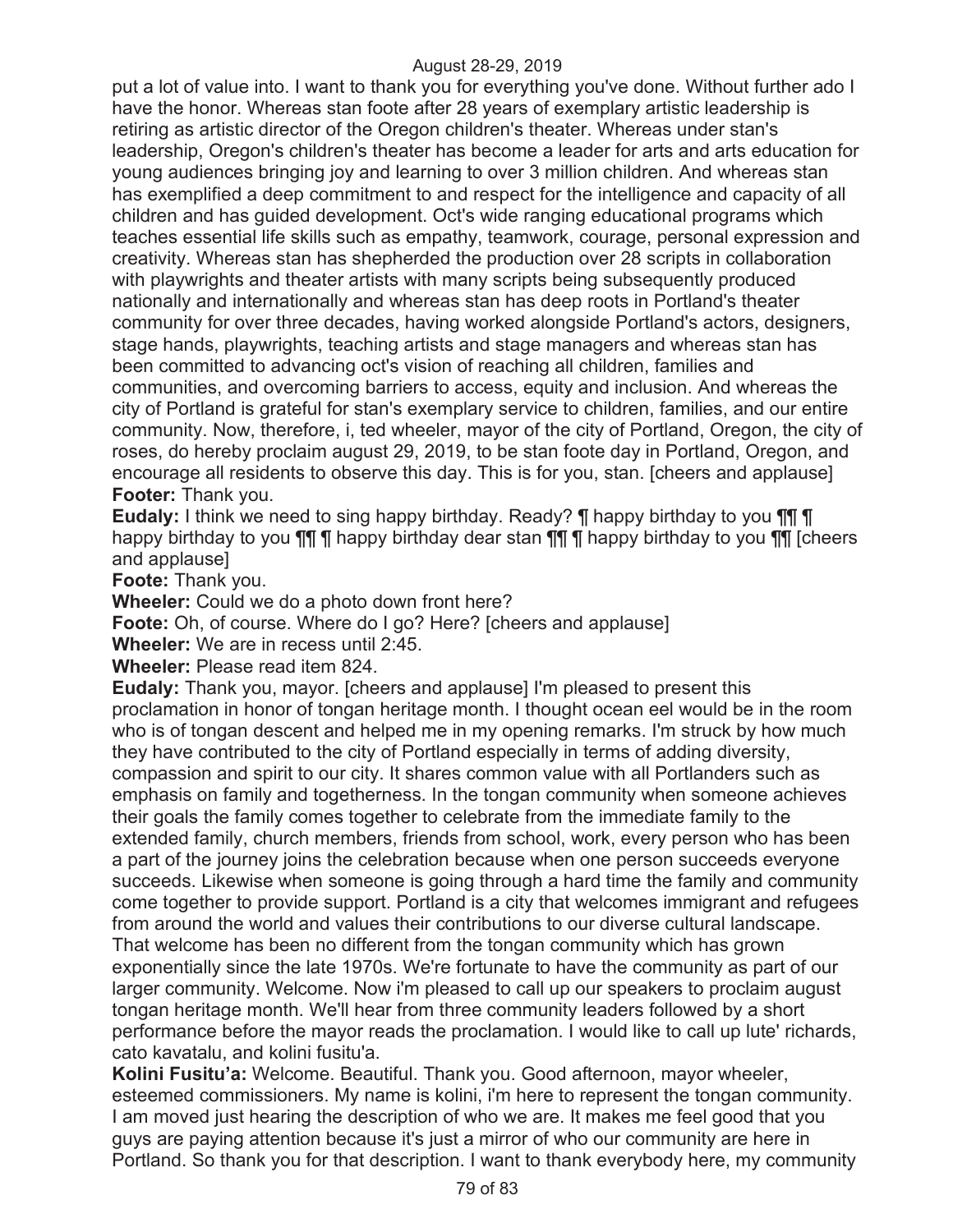that's here to want to share a little bit of who we are. Some of our challenges and some of our success stories. We just had our third -- about two weeks ago on the 17th, some of you staff were there and the letter from the mayor was accepted by the community. We want to continue this relationship and the support from the city on building the only tohada y in the nation. This is our second year having delegates from the tongan government. We had 12 last year, we had nine this year. We want to build that relationship but that's a relationship but we want to move from there to have the city of Portland government have a relationship with our delegate that's come here to support us and you, your body are supporting us and we accept that and we want to continue having a working relationship. The Portland parks is a huge supporter, so we want that to continue. Commissioner Fritz has always been there to support us. We have the new commissioner Fish coming on board and his staff has been there. So good thing is we have personnel shifting but the relationship is still there. We want that. We had a great relationship with the police bureau about four or five years ago. Today we're losing that. We're losing that because of the personnel shifting, but we want to have relationship with bureaus. We don't want to just have relationship with individuals because when people shift, we still want to build that relationship. Unfortunately, that relationship is phasing out and we hope to continue to get this relationship all fired up again. I spoke with the assistant chief davis about it, he had no clue what it is when I asked for support. What we have had is back and so forth. Shift to the commander and she had no clue and some of her staff had no clue. Fortunately, after we had attended the leo bedner. He heard what happened and he was there from the beginning. As I mentioned success story I want to mention leo. We had the relationship with the police first, it was a challenge because the youth is following the social media having the fear and judgment of officers and so forth but as time goes the they are bonding with officers and even to our elders. One time 11:00 at night an elder called me, said somebody is try to steal my car. Scared him away. I want you to get the white cop that came over last week to speak to us, I want that white cop to come to my house. That's a relationship. He doesn't want to report to the police. He wants to report to that white cop. I want him to come my house. We want white cop like that to make our community feel good. Thank you very much.

**Wheeler:** That was a mike drop moment. Thank you. [laughter]

**Fritz:** I couldn't come to your event because I was at my son's wedding in chicago. I'll be there next year.

**Fusitu'a:** Thank you.

**Wheeler:** I want you to know that i'm taking good notes here and I will most certainly report this back to the bureau and we'll see ways we can continue to strengthen that relationship.

**Fusitu'a:** Excellent. Thank you.

**Wheeler:** We would love to do that.

**Lute' Richards:** Good afternoon, mayor, esteemed city commissioners, i'm lute' richards here representing the tongan community. Some of the many of us are here with me if I can ask them to stand up. [applause] first and foremost we thank the almighty god for the leaders of our city and state and our beloved country of america. We as tongan community are very honored and thankful for this wonderful opportunity you've given us to be here and witness as you voted in and proclaiming our one day annual celebration to be celebrated throughout the month of august. Mr. Mayor and city commissioners, we know of Oregon to be of many extraordinary slogans from make Oregon green to now we say keep Oregon diverse. By your recognizing our tongan culture, traditions and heritage to be known and studied with within neighboring communities if I could address one or two needs of our community maybe facing along with continuing challenges in working to make their communities safer places. We would have our community gatherings, meetings, our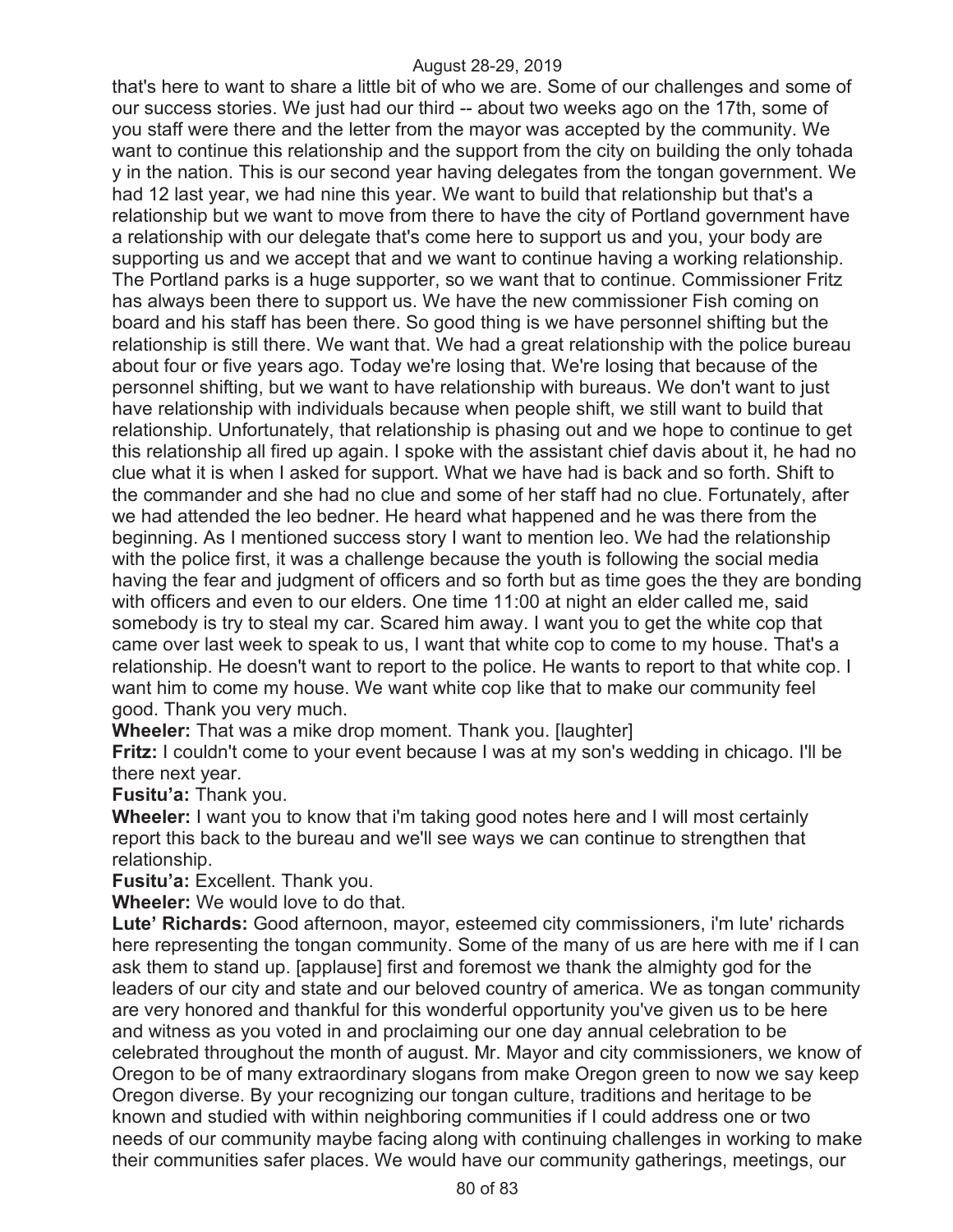annual celebration to family reunions held at many public parks. Maybe you could hire a tongan community representative to have jobs there at your Portland city parks. It can help our community having a similar familiar faces there when we come and use and clean the parks afterwards. With the tongan community member being hired a job into city hall that could help community growth and diversity to learn strategic planning along with the legislature for our city and state. This is not limited to increasing community members in professional jobs within the city and access to community resources building of their own. We are defined by many that tonga is but a friendly island, a hard working people and willing to learn new stuff. Our social change activities, our pride in our community and heritage, appeared knowing once neighbors helping each other good communication and having people who go the extra mile is what we are and striving to do in our daily continuing challenges. But with strong leaders we have and support for families and programs for youth we can achieve many great things. Thank you, council, for the opportunity to present my speech and your kind attention to my comments. **Wheeler:** Thank you. Appreciate your being here.

**Cato Kavatalu:** Good afternoon, mayor wheeler, and elected city commissioners. My name is cato kavapalu. I'm here to represent the tongan community. I'm happy to thank god for this day that we feel that this is our place, this is our country, this is our land. I'm happy today to have a little speech about the students. We have some couple students in Portland that they finished from high school, from college. But there's nothing to do. We would like to see if you have internship, scholarship. We are so happy to accept it. But this time only a little student from tonga, why, because they are neglected with financially, they are with sometimes they are help with some commissioner and some people from the state of -- with Portland, but now we ask for our students. This year we did a little program in our day to acknowledge our students from high school and the student from university. We just have a little gift card and we just acknowledged him in the program. Can you see their mind and their face? They are so happy and so proud that our people recognized them. That's one of our things that we want to look at it in our tongan community. The second thing is that elderly people. We have so many elderly people here. I'm working as a nurse, and I care of elderly people so many assisted living but there's no tongan. They just stay home because of financially and sometimes we'll try, we'll try to help equip some of our place so they can have comfortable as they have their home. We want to have sometimes a program that has some craft. Can you see our craft in tonga? We have it here. We just have our traditional cultured way of dressing. We just want to proud that we are tongan. [applause] and also we just want some program and see if any time people I will be happy to take care our elderly, to take them to the beaches, to some of the place, to enjoy their time before they come to heaven. We just love our elderly people. Any way, thank you for the city of Portland. We have something, we just enjoy that. We just enjoy whatever we have. So that's the only thing we are trying to emphasize our students and also our elderly people. Thank you very much for the opportunity that you present and also for elected city commissioners for accept our tongan -- today: Thank you. This is mostly of our economic in tonga is craft. You can see this is our tongan -- the other lady. Made with hands. Now we just brought this one. Mayor wheeler, just for you, for your center or corner of your place. Just remember the tongan. Just to provide for your family from the tongan community.

**Wheeler:** It's beautiful. Thank you. We'll display it in a very prominent location. That is gorgeous. We'll put it in a place where lots of people can see it and admire it and think of you and your community. Very, very thoughtful of you. Thank you.

**Richards:** If I can turn your attention to we have a performance from the island of tonga. **Richards:** This is our national tongan flag. It's not the red cross. [laughter] it's our flag. **Wheeler:** Are you declaring an emergency?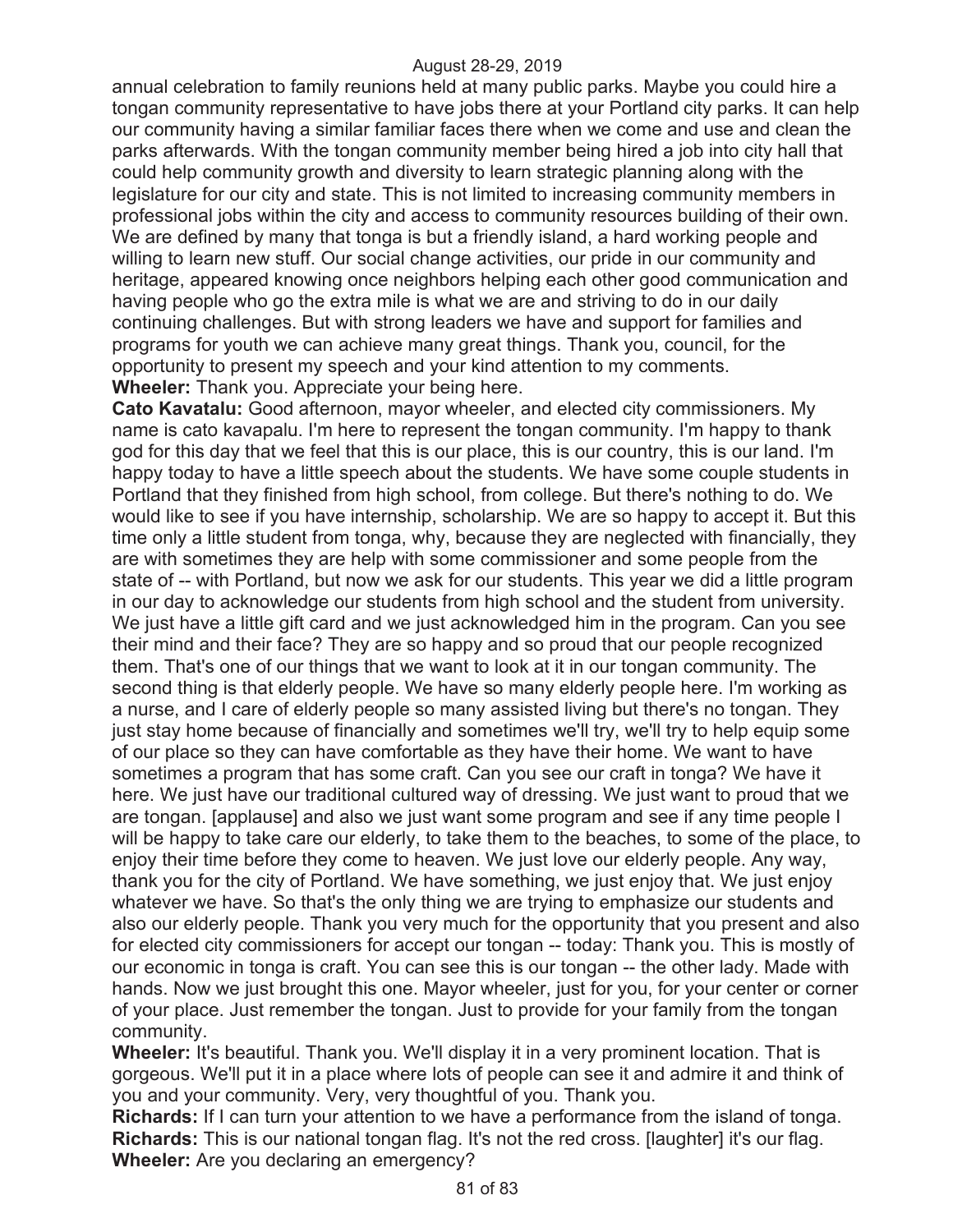**Eudaly:** We don't have a very good sound system.

**Wheeler:** That was outstanding. Thank you.

**Fusitu'a:** So that's our judicial dance. This is how it goes. When I have a girl doing a dance and you have to have a good-looking guy, smart guy, young guy to dance behind her to protect her as a warrior. Today we couldn't find one. [laughter] we're going to have our last speaker.

#### **Wheeler:** Thank you.

**Cione Malua:** Good afternoon. Mayor ted wheeler and all the city councilors, my name is cione malua. It's an honor to be presenting the tongan community to you today. I'm not the one who is supposed to say today. I have no number. Not number 2 or number 3. No alphabet too. I am a guy so they put me in here. [laughter] i'm here today, i'm a pastor for the tongan fellowship in vancouver. But I came and stayed in Portland. For 40 years. Today I just think it's kind of a connect with the bible. 40 years of exile in the desert israel people. And today I think the day we are going to walk to the blessing land. Everything is put on the table and I say thank you very much for the mayor and the councilors, and all the help you give to the tongan people, and we feel today, right now, everybody is going - not only recognize in here but outside in Portland and going to be spread all over the united states because what i'm talking about, every time I say to someone I come from tongan island they say where the hell is tonga? I try to make them understand. They never -- they know hawaii. They know fiji. They know new zealand. They know samoa, but us, never recognize. We are kingdom island in our whole life. And our flags over here -- it's not the red cross. But so we are a christian kingdom. And this is the only thing put us together. Right now what you work on it for free is right now we feel like we are on the table right now. We are going to deal with you and thank you for not only recognize us but we going to accept us. We are a little baby to your care because we still in 40 years I was here we still not stand up. We still need your help. And this is what those people are doing to be giving to you what we need. We need a home. We can stay, this is our home. This is our place right now. We know this is our home. With our children is growing up to be an american tongan kids. We don't want to forget our country and where we are coming from, but we want them to continue walk hand by hand with american they are american. They are tongan too. And i'm looking forward they going to do a great thing. Not only this country but the whole world. Because today we going to make something in here and I feel our children is going to be know right now what is their situation right now. So to make them feel they are something. They ask we come from tonga, where is tonga, they back off. We need them to feel this is their country and this is where they stand for. United we stand. And I think today we are united. I'm here to say thank you for all of the things you do for us, but we still need you. And we need all the help for our next generation coming up different from us. It's coming up they are so proud to be tongan american kids. And I think my time is only three minutes. I'm sorry if I ran over, but thank you very much, and i'm happy to meet you, mr. Mayor, today, and councilors. Thank you very much. [applause] **Wheeler:** Thank you.

**Eudaly:** Let's do a picture.

**Wheeler:** Wait: Wait:

### **Eudaly:** Oh:

**Wheeler:** Well, there goes the surprise. The city council likes to recognize, to acknowledge and to honor people in the community in the highest way that we can do that collectively is through a council proclamation. It's my honor to read this on behalf of all of us. Whereas tongan americans are americans who can trace their ancestry to the oceanic country of the kingdom of tonga. There are approximately 57,000 tongans and tongan americans living in the united states. Tongans are considered to be pacific islanders in the united states census and are the fourth largest pacific islander american group in terms of population